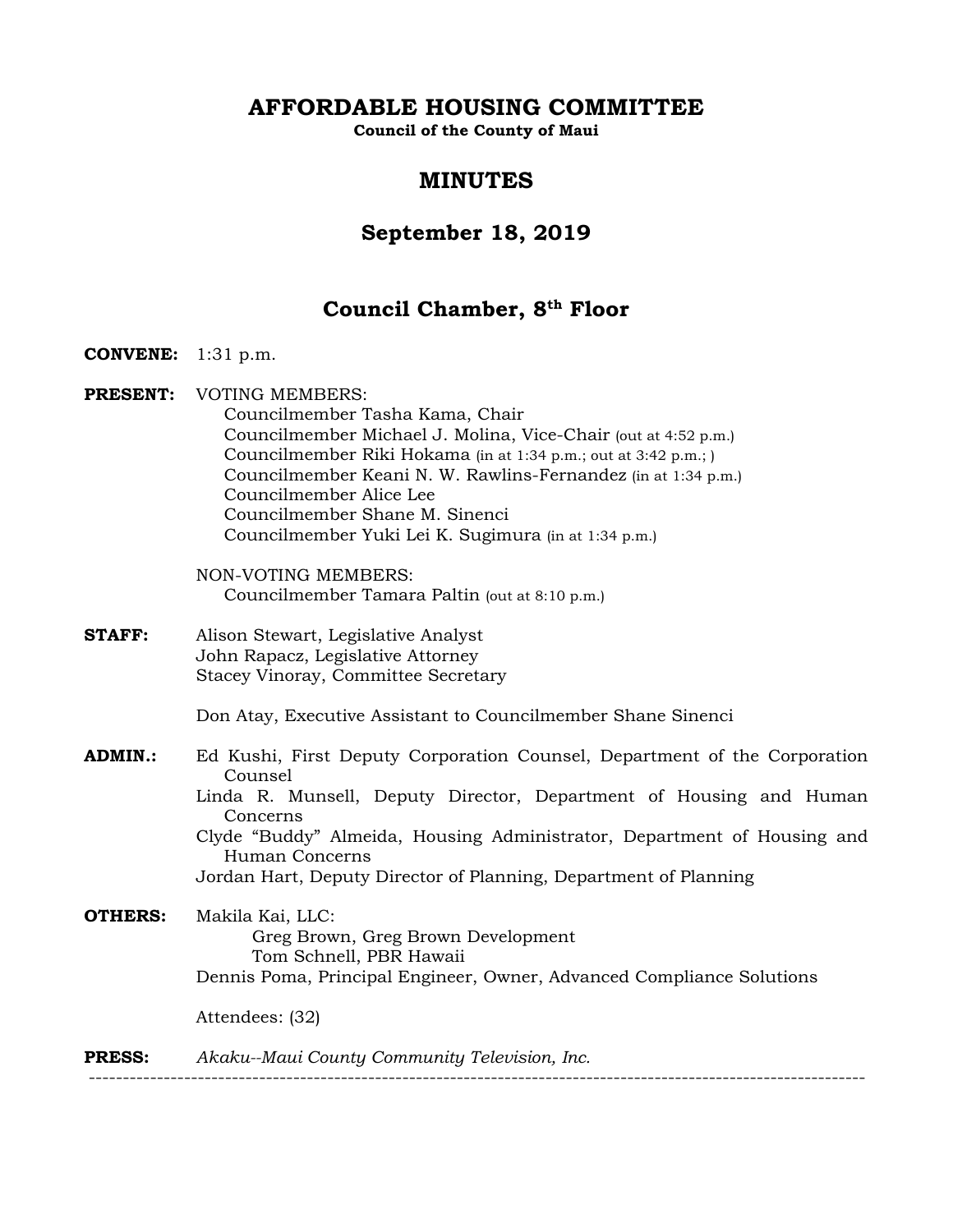## **ITEM AH-1(3): INDEPENDENT DEVELOPMENT OF THE MAKILA FARMS PROJECT (LAHAINA)** (MISC)

CHAIR KAMA: *. . .(gavel). . .* The meeting of the Affordable Housing Committee shall now come to order. Today is September 18, 2019 and it is now 1:31 p.m. This meeting is reconvened from our September 11, 2019 [*sic*] meeting of the Affordable Housing Committee, which previously was reconvened from September  $10<sup>th</sup>$ . So, I'd like to ask everybody to please silence all their noise-making devices. So, I am Tasha Kama, I'm the Chair of the Affordable Housing Committee, and with me today is my Vice-Chair Mike Molina. Aloha, Mr. Molina.

VICE-CHAIR MOLINA: Aloha, Madam Chair.

- CHAIR KAMA: And Mr. Shane Sinenci. Good morning. Good afternoon.
- COUNCILMEMBER SINENCI: Good afternoon, Chair. Aloha.
- CHAIR KAMA: And with us again is Miss Alice Lee. Aloha, Ms. Lee.
- COUNCILMEMBER LEE: Madam Chair. And again, buen dia from all the way from South America.
- CHAIR KAMA: Thank you for that, Ms. Lee. And with us is our Non-Voting Member, Ms. Tamara Paltin. Good afternoon.
- COUNCILMEMBER PALTIN: Aloha Auinala, Chair.
- CHAIR KAMA: Aloha Auinala.
- COUNCILMEMBER SINENCI: Aloha Auinala.
- CHAIR KAMA: And I think who'll coming shortly is Ms. Keani Rawlins-Fernandez and Ms. Yuki Lei Sugimura. Ms. Kelly King is not a Voting Member and she'll probably be joining us if she deems able to. So also with us is the Department of Housing and Human Concerns' Ms. Linda Munsell. Aloha, Linda.
- MS. MUNSELL: Aloha, Chair.
- CHAIR KAMA: And Buddy Almeida.
- MR. ALMEIDA: Good afternoon, Chair.
- CHAIR KAMA: Good afternoon. And also with us is, from Corp. Counsel, Mr. Ed Kushi. Welcome back, Ed. I miss you. And we have our Project Director and staff with us, Mr. Greg Brown, and Mr. Tom Schnell from PBR Hawaii. Aloha.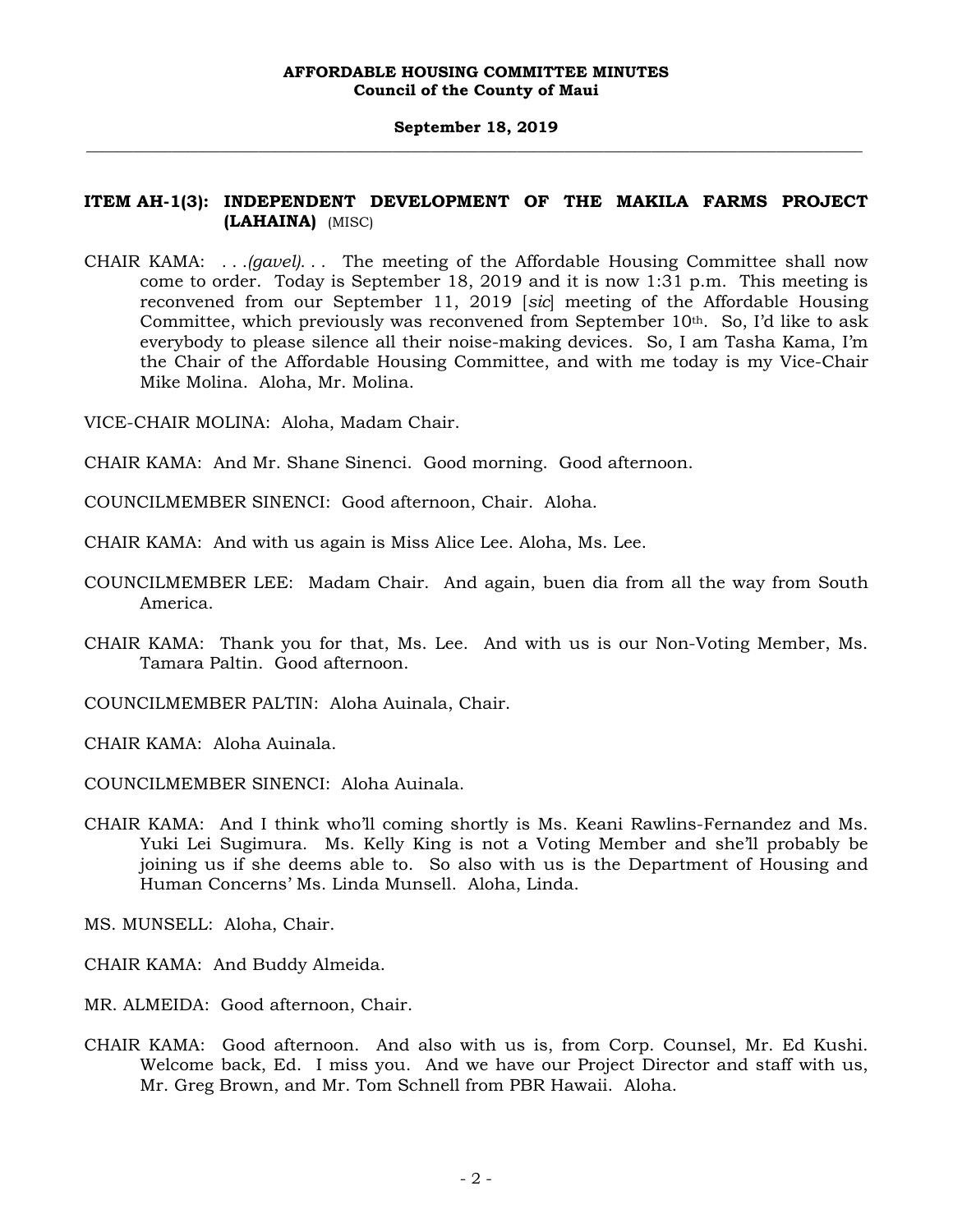MR. BROWN: Good afternoon, Chair. Thank you.

CHAIR KAMA: Good afternoon. Welcome back, Tom.

MR. SCHNELL: Thank you.

CHAIR KAMA: And also with us, we have our Committee Staff, Ms. Alison Stewart, our Legislative Analyst. Aloha, Alison. And Stacey Vinoray, the Committee Secretary. Aloha. Thank you for being with us. And Mr. John Rapacz, our Attorney. Aloha. Welcome for being here. So, this afternoon, Members, we are continuing this agenda item, AH-1(3), the Affordable Housing Project, Chapter 201H, Hawaii Revised Statutes, Independent Development of the Makila Farms Project in Lahaina. Members, we have received information regarding the proposed 201H project, and have asked all of our questions. And for today, I'd like the Committee to take action on this item on today's meeting. So I want you to think about these three things. Does this Committee want to recommend approval of the 201H application as proposed? Does the Committee want to propose modifications to the 201H application, after which the Committee would recommend approval? Or does the Committee want to recommend disapproval of the 201H application, regardless of any possible modifications? And, so think about that, as I welcome Mr. Riki Hokama to our presence this afternoon. Aloha. Welcome. Oh, and Ms. Sugimura, thank you for joining us also.

COUNCILMEMBER SUGIMURA: Good afternoon.

CHAIR KAMA: And Ms. Keani Rawlins. Okay. Thank you. Now we have a full slate today. Thank you all for joining us. Aloha Keani.

COUNCILMEMBER RAWLINS-FERNANDEZ: Aloha, Chair.

CHAIR KAMA: So, for those of you who just came in, so we're going through modifications today, and I wanted you all to think about the three questions. We're either going to, today, pass this application with modifications, without modifications, or not at all. So, as Chair of the Committee, I just want to offer some modifications for the 201 application that I have, and then I'd like to ask all of you for your modifications, take a recess, allow Staff to collate the modifications according to similarities, and bring it back to us, at which time, we will be able to, by consensus, agree on the modifications, and proceed in that manner. Any questions or comments? Thank you. So, I would like to proceed with my modifications, and just to enter it into the record, and then I will be followed up by Mr. Molina, if you would also read your modifications into the record. And then Ms. Keani Rawlins, if you read your modifications. And is there anyone else with modifications that they would like read into the record? Okay. So, just for now, just three of us. Number one, I'd like to change the distribution to workforce homes. 12 homes, or 32 percent of the homes, priced for very low and lowincome households, earning between 50 and 65 percent of the median income. Meaning, if you earn between \$41,900 and \$54,470, that's what I'd like to have 12 homes, for people earning that income. I'd like to have 14 homes, or 37 percent of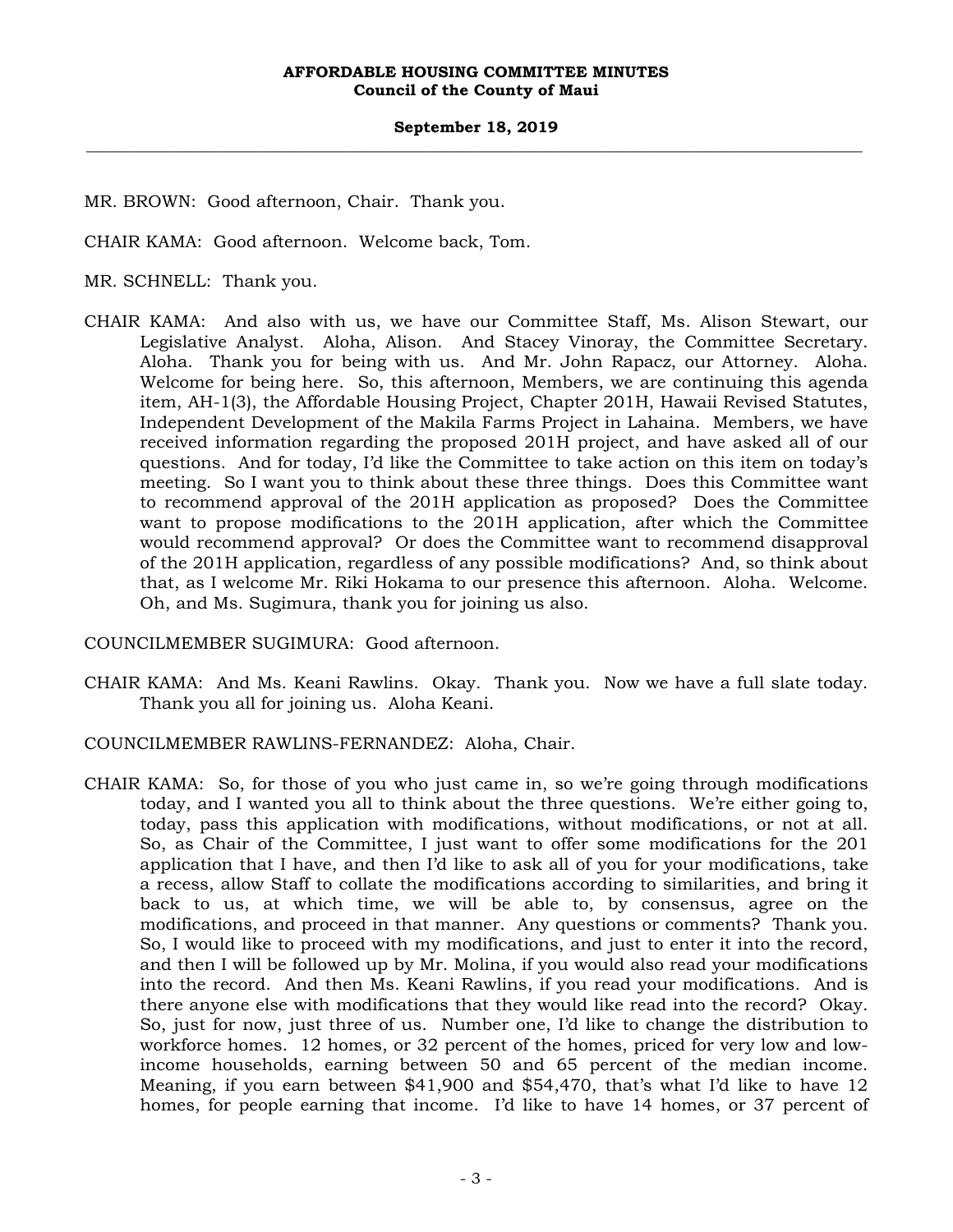#### **September 18, 2019 \_\_\_\_\_\_\_\_\_\_\_\_\_\_\_\_\_\_\_\_\_\_\_\_\_\_\_\_\_\_\_\_\_\_\_\_\_\_\_\_\_\_\_\_\_\_\_\_\_\_\_\_\_\_\_\_\_\_\_\_\_\_\_\_\_\_\_\_\_\_\_\_\_\_\_\_\_\_\_\_\_\_\_\_\_\_\_\_\_\_\_\_\_\_\_\_\_\_\_**

those homes, priced for low income households earning between 66 and 85 percent of the median income, or for those households who are earning \$71, 230, I'd like to have 14 homes for people who earn that amount of money a year. See? I'd like 12 homes, or 31 percent of those homes, priced for low income and below moderate income households earning between 86 and 100 percent of the median income. In other words, if you earned \$83,800, I'd like to see 12 homes in that price range. I'd like to extend the affordability requirement from the stated, in the Maui County Code 2.96, to a 30-year requirement for all of the workforce housing units, and any sales within that 30-year period will be at the AMI appropriate guidelines, as issued by the Department of Housing and Human Concerns, as of the date of the proposed sale. Homeowners selling their homes within the 30-year period would be permitted to retain 3 percent appreciation per year. I'd like to be able to allow the provision of second farm dwellings for the workforce housing lots, and require that these dwellings are subject to the same restrictions as all of the other workforce housing units. I'd like to provide housing plans for the workforce housing units that are consistent with the AMI allocation proposed in my modification number one. I'd like to provide a gravel walking path consistent with an agricultural area, rather than the asphalt path proposed in the application. I'd like to accept the exemptions proposed by the applicant, with the following modifications: permit lots with less than 200 feet for the subdivision proposed in the application, an exemption from Section 19.30A.030, Maui County Code. B: I'd like to permit exemptions from Section 19.30A.030.G and 19.30A.040., Maui County Code, such that the proposed subdivision can be approved and amending any existing agreements limiting the future subdivision of the subject tax lots. Seven: To the extent legally permissible, restrict the availability of the workforce housing unit to residents of the Maui County and provide, if possible, a preference for existing residents of the greater Lahaina area, or those employed in that same general area. And eight: Adding to the conditions of approval, a requirement for the developer to assist in the provision of a homebuyer's financial education program for those purchased in workforce housing, and that program must include an individual development account program. And, so, with these dated modifications, I'd like to continue with the Committee Vice-Chair, for his modifications to be entered into the record.

VICE-CHAIR MOLINA: Thank you very much, Madam Chair. As you remember, and Members, recall, at the last meeting, I had something, like, I think 12 proposed modifications, but the developer has already met a lot of it, and I think the only one that I had a real interest was the possibility of adding more units for the affordable…adding that, I guess, privilege of having a farm dwelling for the affordable units. I'd like to withdraw that, 'cause I think the market units, they have that privilege of adding that farm dwelling, whereas the 19 affordable lots, don't. So, my only issue is about the…adding more density to the whole project. So, but again, that's my thoughts, but, you know, the rest of the Committee can, you know, consider that as well. And I just wanted clarification on your No. 3, where it says, allow the provision of second farm dwellings for the workforce housing lots, and require that these dwellings are subject to the same restrictions as all of the other workforce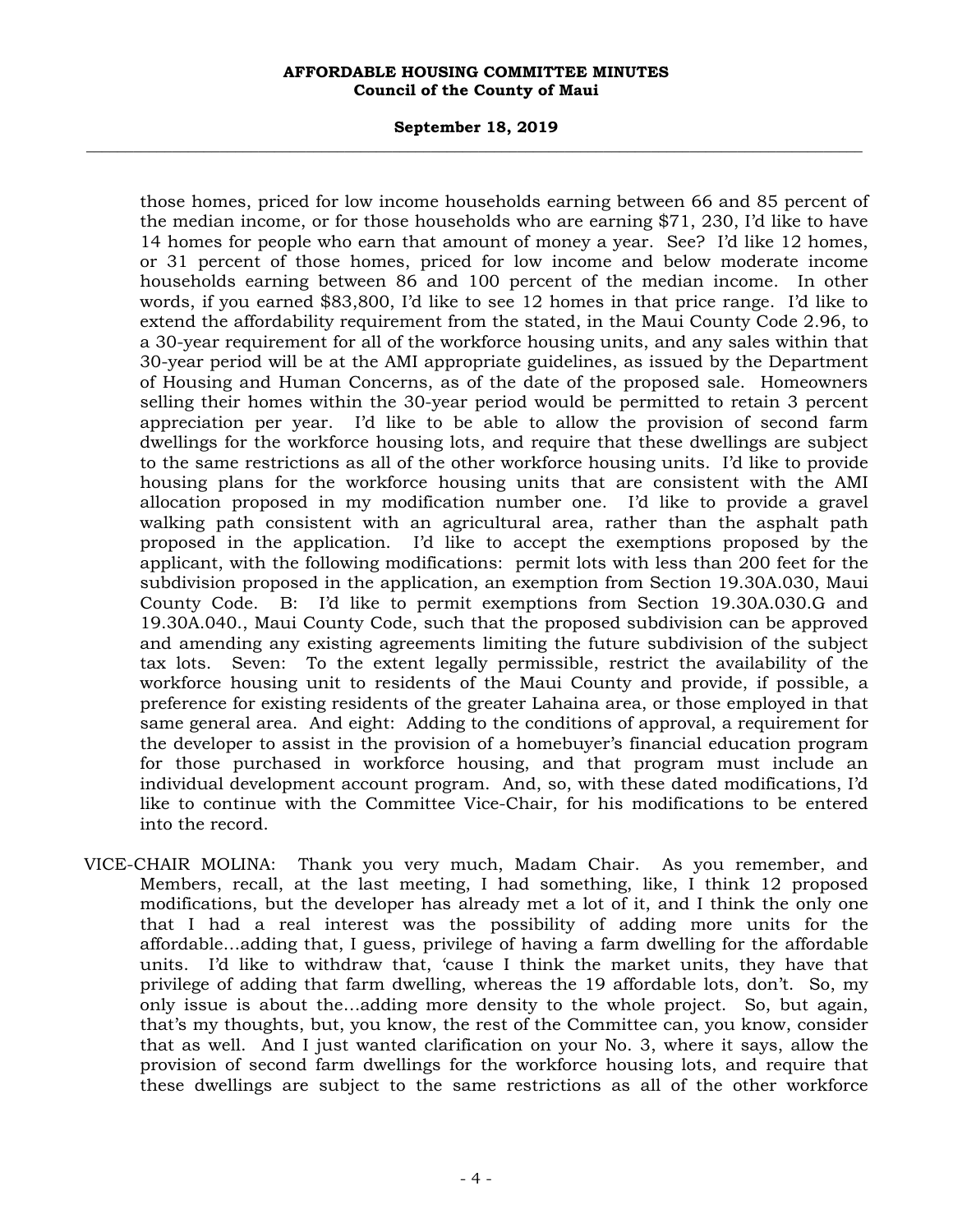housing units. Are you saying that…now, my understanding is, you have a main dwelling, the house.

CHAIR KAMA: Which is…yes.

VICE-CHAIR MOLINA: Oh. Okay. That's what you mean by a second…

CHAIR KAMA: Yes.

VICE-CHAIR MOLINA: Okay. I thought it was –

CHAIR KAMA: Yes.

VICE-CHAIR MOLINA: --adding, like, two ohanas –

CHAIR KAMA: No.

VICE-CHAIR MOLINA: --and the main house.

CHAIR KAMA: No.

VICE-CHAIR MOLINA: Oh. Oh, Okay. Okay. All right.

CHAIR KAMA: So, it's a 19 workforce, plus one.

VICE-CHAIR MOLINA: Okay. Something I would like considered, that if the Committee decides to allow farm dwelling units on the affordable housing lots, that they be restricted to being rentals, and they follow affordable rental guidelines. 'Cause we certainly don't want property owners to take advantage of renters and charge them exorbitant sums for rent. So, if they're given that privilege, that these farm dwellings be kept as, you know, kept as affordable so renters are not exploited for additional monies. And, I guess, maybe, that is a consideration for the market-rate units as well. So, any farm dwelling units, that they be rentals, and that they have to follow the affordable –

CHAIR KAMA: Got it.

VICE-CHAIR MOLINA: --rental guidelines. So, that's all I have, Madam Chair. Thank you.

CHAIR KAMA: Thank you, Mr. Molina. Ms. Keani Rawlins-Fernandez?

COUNCILMEMBER RAWLINS-FERNANDEZ: Mahalo, Chair.

CHAIR KAMA: Thank you.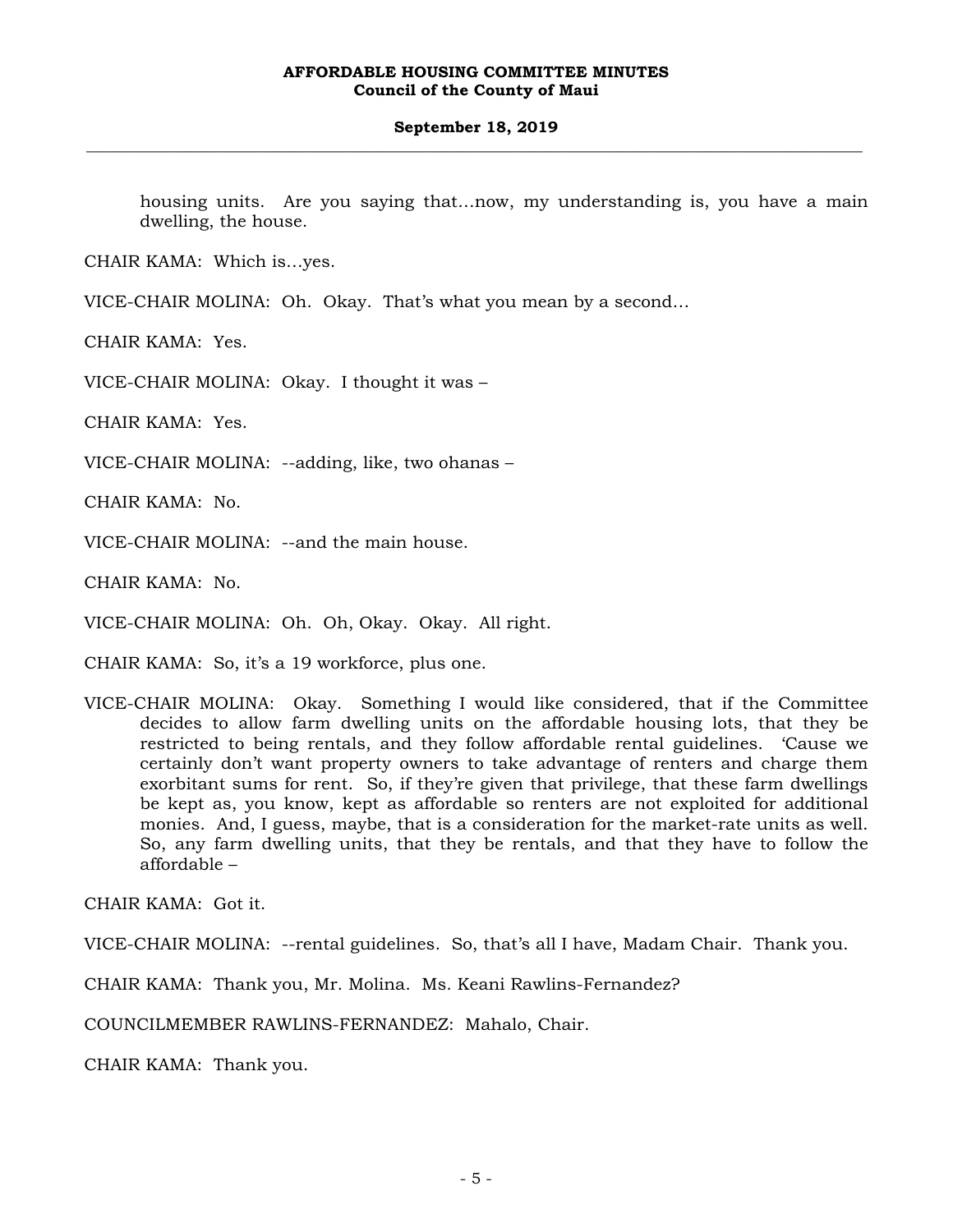#### **September 18, 2019 \_\_\_\_\_\_\_\_\_\_\_\_\_\_\_\_\_\_\_\_\_\_\_\_\_\_\_\_\_\_\_\_\_\_\_\_\_\_\_\_\_\_\_\_\_\_\_\_\_\_\_\_\_\_\_\_\_\_\_\_\_\_\_\_\_\_\_\_\_\_\_\_\_\_\_\_\_\_\_\_\_\_\_\_\_\_\_\_\_\_\_\_\_\_\_\_\_\_\_**

COUNCILMEMBER RAWLINS-FERNANDEZ: Okay. I have five. Within the CC&R's, or other documents designating a homeowner's association, at least 50 percent board membership must be from lots 1 through 19, the workforce housing lots. Developer to subsidize workforce housing lots as was proposed in Makila Kai proposal to pencil out construction and offering to 50 percent to 100 percent AMI. Developer may not vary from workforce plans submitted in final application to enable workforce homes to be provided quickly and at prices affordable to buyers. No lots may switch irrigation systems to potable water. And, homebuyers may get to choose, as in accordance with the law, the institution that they would pre-qualify for a loan. Mahalo, Chair.

CHAIR KAMA: Any other modifications?

- COUNCILMEMBER PALTIN: Chair?
- CHAIR KAMA: Yes?

COUNCILMEMBER PALTIN: I had a point of clarification.

CHAIR KAMA: Yes?

COUNCILMEMBER PALTIN: In the last meeting that we had on this, you mentioned that maybe we can to the State Department of Transportation about the ingress and egress about exit number five. Just wondering, if we did hear anything?

CHAIR KAMA: I haven't.

COUNCILMEMBER PALTIN: Oh. So, you sent it, and they didn't respond?

CHAIR KAMA: I don't think I went there. I didn't talk to the DOT.

COUNCILMEMBER PALTIN: Oh. I thought that was a question that the Committee was going to send –

CHAIR KAMA: Did…

COUNCILMEMBER PALTIN: --when we had that conversation last meeting.

CHAIR KAMA: Did we do that? I didn't think we did. Was this last week? Right?

COUNCILMEMBER PALTIN: The last time we met on it.

CHAIR KAMA: Yeah.

COUNCILMEMBER PALTIN: I thought the Committee was going to ask the question about the possibility…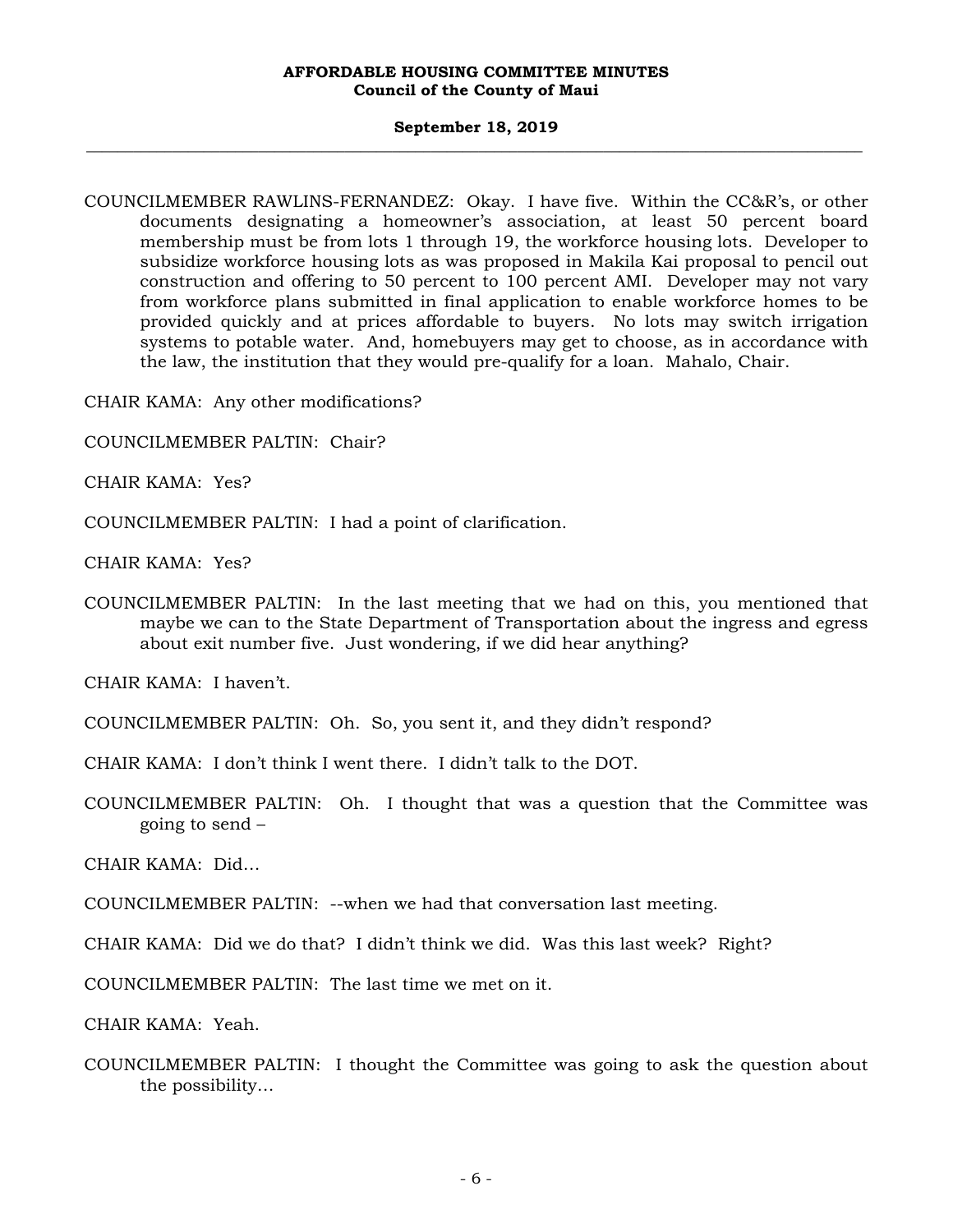CHAIR KAMA: *. . .(inaudible). . .* It didn't get done.

COUNCILMEMBER PALTIN: Oh. Okay. Thanks.

VICE-CHAIR KAMA: You're welcome. So, if there are no other modifications, I'd like to call for recess, and let the Staff go to work and consolidate all of these similarities. Recess. *. . .(gavel). . .*

**RECESS: 1:44 p.m.** 

 **RECONVENE: 2:19 p.m.** 

- CHAIR KAMA: *. . .(gavel). . .* The Affordable Housing Committee of September 18th will now reconvene at 2:19 p.m. So, I just want to make mention, for the record, that Ms. Paltin has submitted her modifications. There are 12 of them, and we will go over them later. But, at this time, we're going to ask Mr. Tom Schnell of PBR to say a few words.
- MR. SCHNELL: Good afternoon, Councilmembers. I was asked to make a clarification regarding the workforce homes, and the number of workforce homes, and how that would work out. So, I would like to refer to Chair Kama's proposed mods, number one. She is proposing 12 homes in the low income group, or very low, low income group; 14 homes in the low income and the median income, or between 66 and 85 percent of the median income, and then 12 homes for the low income and below moderate groups. If you add that together, it's a total of 38 homes, and I'd like to explain on the plan, how that could be achieved.

#### *. . .BEGIN PRESENTATION. . .*

MR. SCHNELL: So I have the plan up here. The homes down here, or the lots down here, these would be workforce lots, and these would also be workforce lots. All of the lots are two acres. And with the subdivision, these would be created into separate TMK's. So, there would be 19 TMK's, and that's how we came up with the original 19 workforce homes. But to be able to increase the number of workforce homes, the ag ordinance does allow two workforce homes. Or, sorry, two farm dwellings per lot, and CPR allows a mechanism for separate ownership of those two homes. So, one TMK could have two homes per TMK, and the ownership would be controlled by a condominium property regime on those two…or on that one lot, TMK lot. So, just for an example, the area here…this is our dedicated agricultural area. It's part of the lot, and it's a two-acre lot, and this is the buildable area here. This buildable area here, on these lots, the buildable area is about 30,000 square feet. On these lower lots, they're two acres, but they're a different shape, and the buildable areas shown here are about 24,000 square feet. So, it's easily…two homes could be provided in those areas. If, for example, I would say, Kahului, a lot of homes are 10,000 square feet, or maybe 7,500 square feet. So, even…take these at the top of the…as an example, if the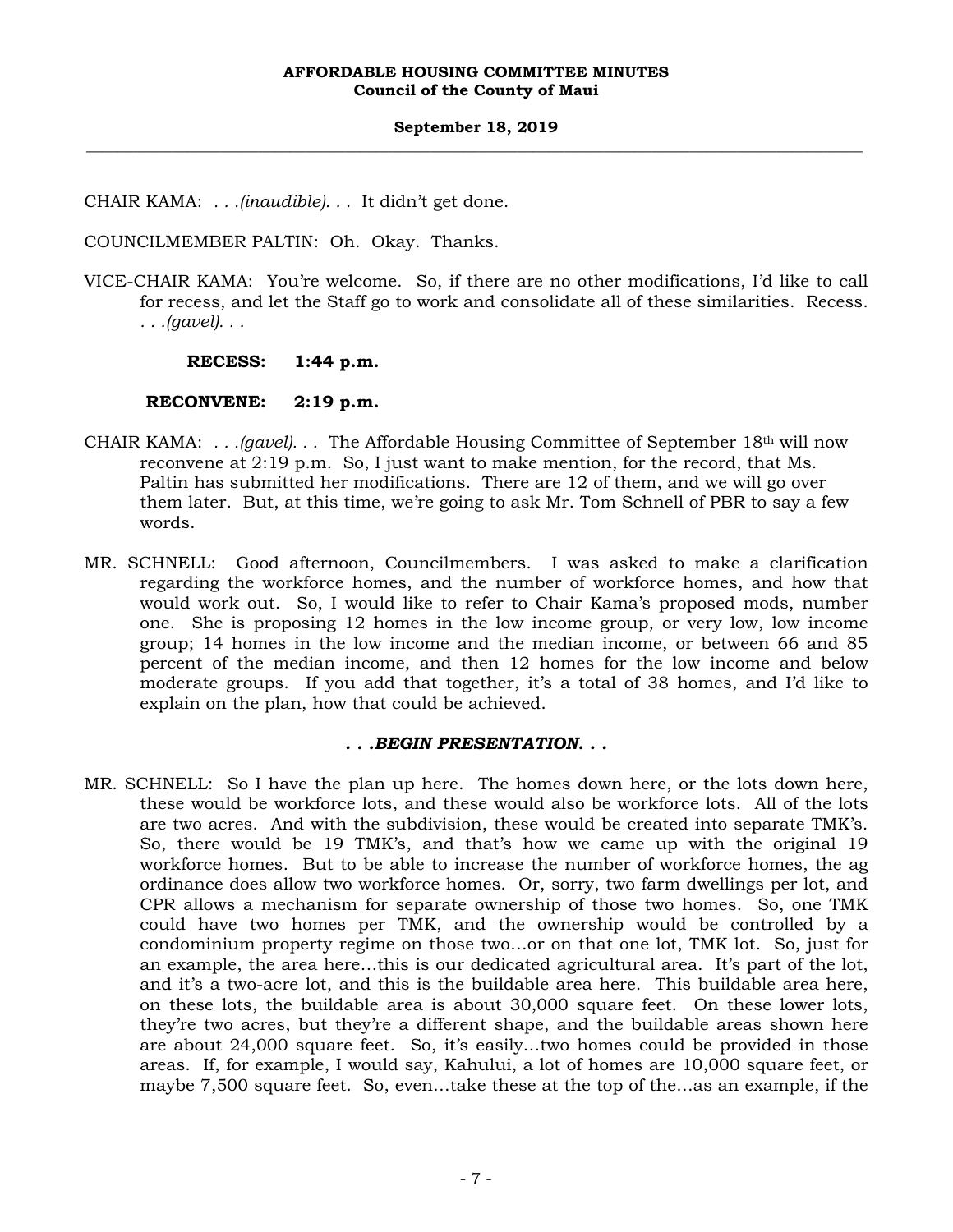#### **September 18, 2019 \_\_\_\_\_\_\_\_\_\_\_\_\_\_\_\_\_\_\_\_\_\_\_\_\_\_\_\_\_\_\_\_\_\_\_\_\_\_\_\_\_\_\_\_\_\_\_\_\_\_\_\_\_\_\_\_\_\_\_\_\_\_\_\_\_\_\_\_\_\_\_\_\_\_\_\_\_\_\_\_\_\_\_\_\_\_\_\_\_\_\_\_\_\_\_\_\_\_\_**

buildable area's 30,000 square feet, that's still allows 15,000 square feet per home. So it's still a relatively large lot.

- MR. BROWN: I wanted to add to that, that in Launiupoko currently, there are many twoacre lots, and just about every one of them in Launiupoko is CPR'd this way already. So, it's consistent with what is going on in the neighborhood. And the Maui County Ag Ordinance says that the majority of your lot shall be farmed. In this case, we are going to be farming the majority of the lot, and probably very few other lots up there actually are doing majority farming. So, it's consistent.
- MR. SCHNELL: And I'd like to say a little bit about, the way that this could be controlled, that we think the best way this could be controlled is if Greg would additionally build all of the 38 homes, and those 38 homes were entered into the lottery, and the workforce buyers were chosen for 38 homes. That way, when they buy the home, they're subject to the 30-year buyback restriction. Now, for example, if folks could later build a home and rent it out, we would have less, or Housing and Human Concerns would have less control over the rental rates, or, you know, it would have to be constantly monitored. But if all 38 homes were built at one time and sold in the lottery, then all of those buyers would be subject to that initial 30-year buyback, so it streamlines the regulation and the sales of the homes, as far as controlling that they go to workforce buyers, and that they're reserved for workforce buyers.

### *. . .END OF PRESENTATION. . .*

CHAIR KAMA: Thank you.

COUNCILMEMBER RAWLINS-FERNANDEZ: Chair, I have a question.

CHAIR KAMA: Yes? Yes?

- COUNCILMEMBER RAWLINS-FERNANDEZ: Mahalo. How large are the lots after you take away the green belt buffer and the halau resource conservation? I'm sure they vary.
- MR. SCHNELL: So, on these lots, on the top row, this area's about 30,000 square feet, in the light green. And in these lots down here, this area's about 24,000 square feet.

COUNCILMEMBER RAWLINS-FERNANDEZ: Okay. Mahalo. Mahalo, Chair.

CHAIR KAMA: Thank you. Okay, so now the…our Staff has put together the modifications based on similarities. So, I'm going…so they did it by topics. So, I'm going to read the topics, and then they're going to share with us which of the modifications that we have done are similar. Yes, Ms. Paltin?

COUNCILMEMBER PALTIN: I just wanted to say for number four of my list of –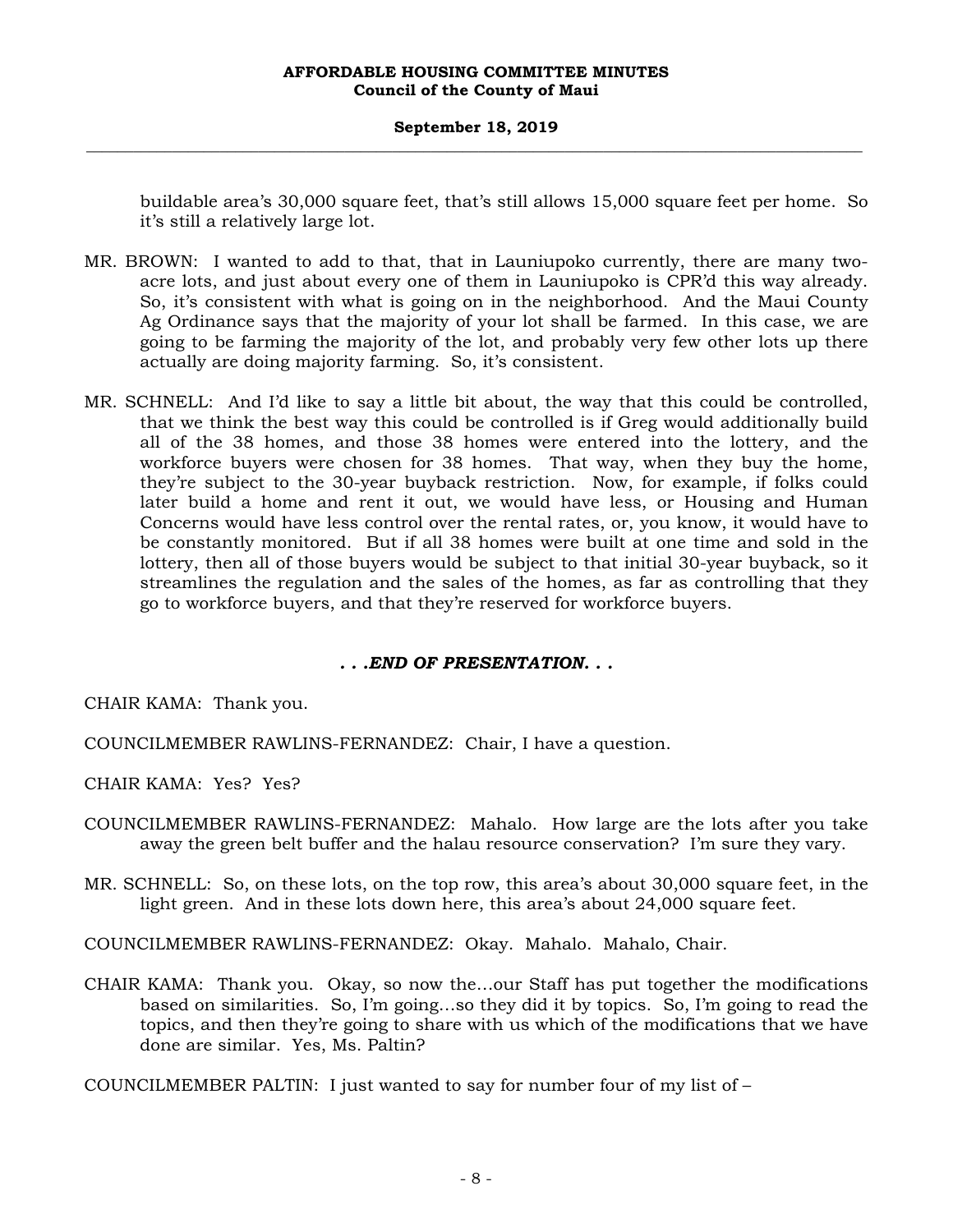CHAIR KAMA: Yes?

COUNCILMEMBER PALTIN: --modifications, I wanted to amend that one on the floor, if that's all right. I mean, whenever is the time, but,  $I -$ 

CHAIR KAMA: Okay.

- COUNCILMEMBER PALTIN: --didn't want to go forward with it as it is written. I wanted to amend it.
- CHAIR KAMA: Okay. When it comes to that. John, did you get that from…okay. Thank you. Okay, so the first topic was the one on time frame. So, Alison?
- MS. STEWART: So, the modifications that we received from Members that deal with the timeframe would be from Councilmember Paltin. Number one, number two, and the number four that she just discussed, in terms of when the project should start, and its completion, and when the workforce housing units should be built.

CHAIR KAMA: So, those were all one, that was…

MS. STEWART: Those are the modifications that relate to timeframes for the project.

CHAIR KAMA: Okay.

MS. STEWART: They all come from Member Paltin. Her point number one, --

CHAIR KAMA: Uh huh.

MS. STEWART: --construction of the project within two years, or else the resolution is void.

COUNCILMEMBER PALTIN: So, did you want me to read them all or something?

- MS. STEWART: Yeah. I think that might be best.
- COUNCILMEMBER PALTIN: Oh. Okay. Sorry. Okay. My modifications to deal with timeframe. Number one, the Makila Farms Workforce Housing Project approved by this resolution, and the exemptions set forth, shall all lapse and become void if: construction of the project has not started within two years of the adoption of this resolution. Start of construction shall mean the visible start of grading, pursuant to a valid grading permit, as needed for the development of the 76.1 acres containing the 19 residential workforce housing units. See the signs, yeah? They said, they want housing now, not ten years from now.

CHAIR KAMA: Uh huh.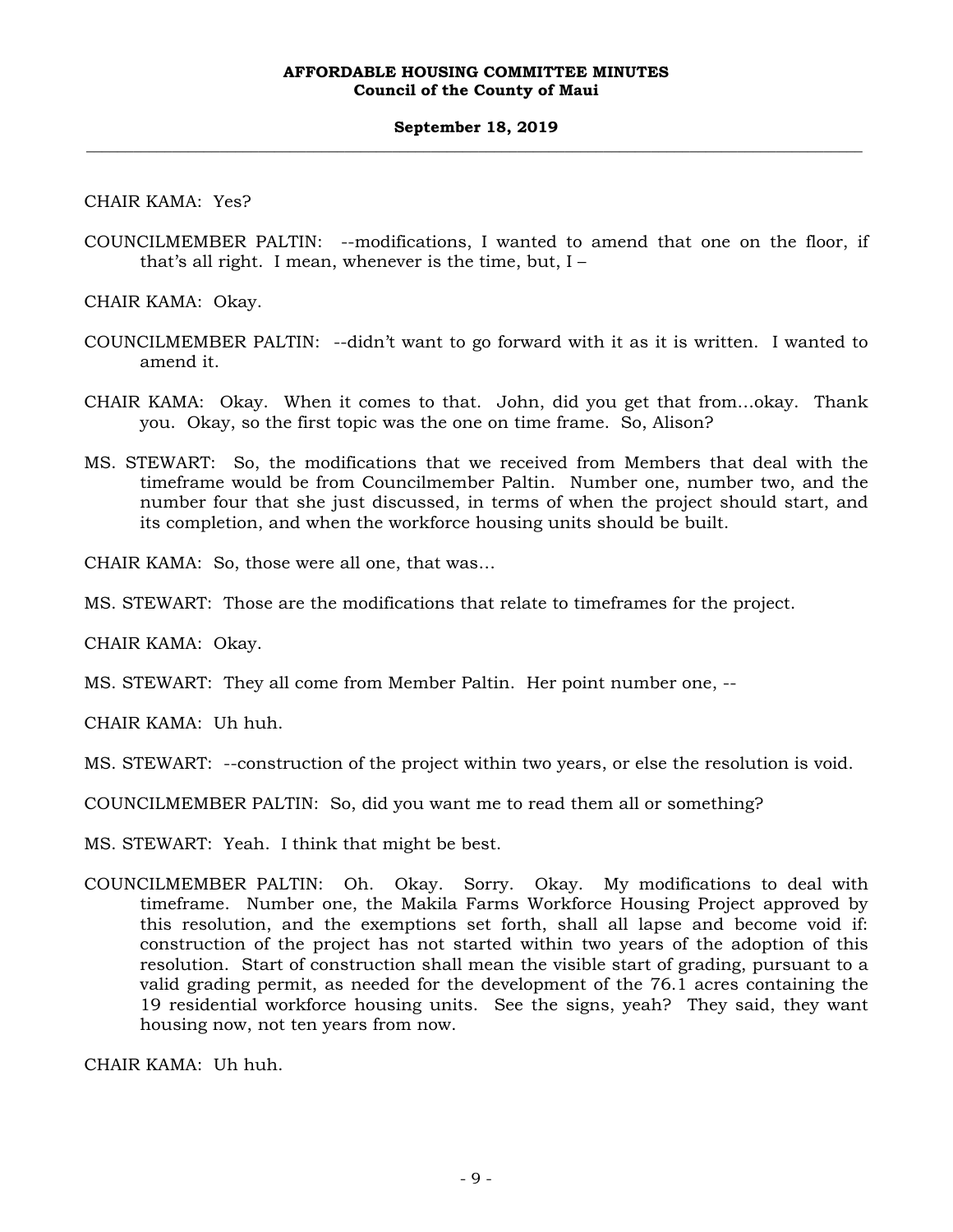#### **September 18, 2019 \_\_\_\_\_\_\_\_\_\_\_\_\_\_\_\_\_\_\_\_\_\_\_\_\_\_\_\_\_\_\_\_\_\_\_\_\_\_\_\_\_\_\_\_\_\_\_\_\_\_\_\_\_\_\_\_\_\_\_\_\_\_\_\_\_\_\_\_\_\_\_\_\_\_\_\_\_\_\_\_\_\_\_\_\_\_\_\_\_\_\_\_\_\_\_\_\_\_\_**

- COUNCILMEMBER PALTIN: So, number two: the developer shall act in good faith and with its reasonable best efforts to complete construction of all 19 residential workforce housing units on the 76.1 acres with all related roads and infrastructures not later than 5 years from the effective date of this resolution. And, number four, I wanted to amend, the developer shall develop all workforce housing units before or concurrently with the…and then scratch out, development and concurrently with the sale of market lots…market-rate lots, or within five years, whichever they choose.
- CHAIR KAMA: Okay. So, I wanted to know if there was anyone that had anything…any comments to say about the number one, number two, and number four from Member Paltin's modifications? Yes, Mr. Sinenci?
- COUNCILMEMBER SINENCI: Thank you, Chair. So, Member Paltin is just…she's keeping with the original plan that has 19 workforce housing, whereas your plan would double that number to 38?
- CHAIR KAMA: We're just talking about the timeframe.
- COUNCILMEMBER SINENCI: Oh. Okay.
- CHAIR KAMA: We're talking about timeframe.
- COUNCILMEMBER PALTIN: Yeah. I can amend it –
- COUNCILMEMBER SINENCI: All right.
- COUNCILMEMBER PALTIN: --to say something like, construction of all residential workforce housing, then take the number out, and then we discuss that at a different time.
- CHAIR KAMA: So, okay. So let's do it this way. Easier, maybe. Is there consensus on this, on the timeframe, or not? 'Cause if we have consensus, let's just say yes, and move on, go to the next one. Or if not, we don't have consensus on this, we have people that want to amend it. We have things they want to say about it, then we'll put it on the side and keep going. Yes?
- COUNCILMEMBER SUGIMURA: I want to know how realistic it is for us to ask that of the developer. I don't…I've never built anything of this magnitude.
- MR. BROWN: I mean, yeah. So, and certainly, should…the timeframe should start from when all County and State permits are issued. And it would be much better to put a five-year timeframe, because unforeseen things can certainly hold up the project, and it would be a shame to go through all this and get the entitlements and have the time run out.
- MR. SCHNELL: If I could just add. So, if the 201H resolution is approved, the first thing Greg needs to do is to drill the well and test the well. So, that could take, let's say,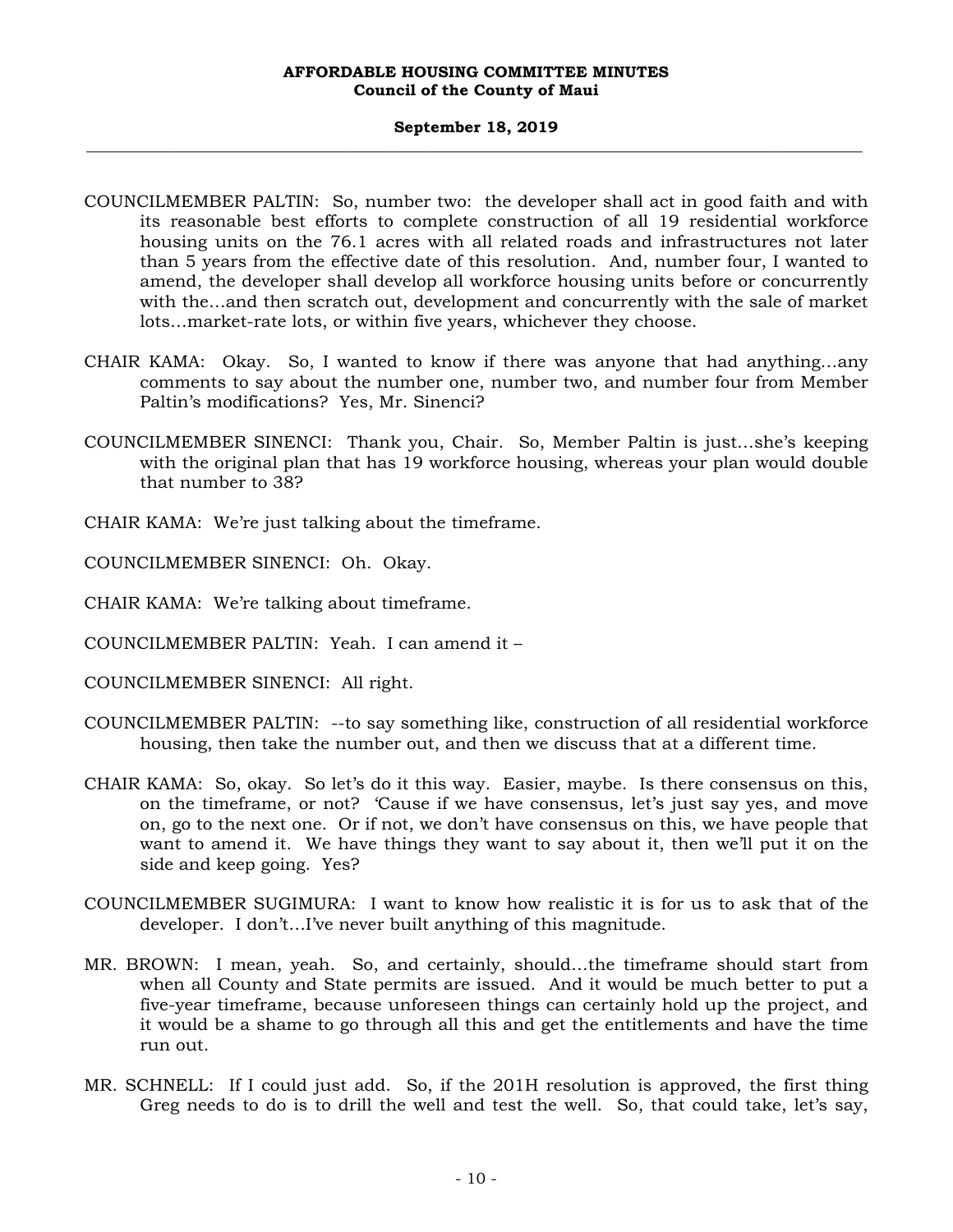#### **September 18, 2019 \_\_\_\_\_\_\_\_\_\_\_\_\_\_\_\_\_\_\_\_\_\_\_\_\_\_\_\_\_\_\_\_\_\_\_\_\_\_\_\_\_\_\_\_\_\_\_\_\_\_\_\_\_\_\_\_\_\_\_\_\_\_\_\_\_\_\_\_\_\_\_\_\_\_\_\_\_\_\_\_\_\_\_\_\_\_\_\_\_\_\_\_\_\_\_\_\_\_\_**

four to six months. And then we have to comply with, show me the water, and that could take some time too. And we can't get subdivision approval until we get a letter from Department of Water Supply regarding, show me the water. So, that, I mean…we'll move things as quickly as possible, but the time period could take 18 months to 2 years before those approvals are received. So, I think that's…if Greg had subdivision approval, that would be no problem. He could move forward as quickly as possible.

- CHAIR KAMA: So, if I understand what you're saying, then, is, the timeframe is too short. You'd like to be able to see maybe five years after subdivision approval? Is that what you're saying?
- MR. BROWN: Yes. And it would be nice to add a clause there to say that that time would stop if it's anything out of my control during the five years.
- CHAIR KAMA: And the clock stops if something happens, like a hurricane or whatever? Act of God?
- COUNCILMEMBER SUGIMURA: Act of God.

CHAIR KAMA: Okay. So…

- COUNCILMEMBER SINENCI: Chair?
- CHAIR KAMA: Yes, Mr. Sinenci?
- COUNCILMEMBER SINENCI: Did you say five years after subdivision approval? Not five years from the acceptance –
- COUNCILMEMBER PALTIN: I just was putting –

COUNCILMEMBER SINENCI: --of this reso?

CHAIR KAMA: Yeah.

COUNCILMEMBER PALTIN: --those in, 'cause I felt like that's what was represented to the people. Like, we can have you in your home in two years from now. And then, that's why I like to make the conditions to, like, reflect what was represented to the people, because when it doesn't happen the way it is --

UNIDENTIFIED SPEAKER: Yeah.

COUNCILMEMBER PALTIN: --then we get the blame a lot of times.

CHAIR KAMA: Right.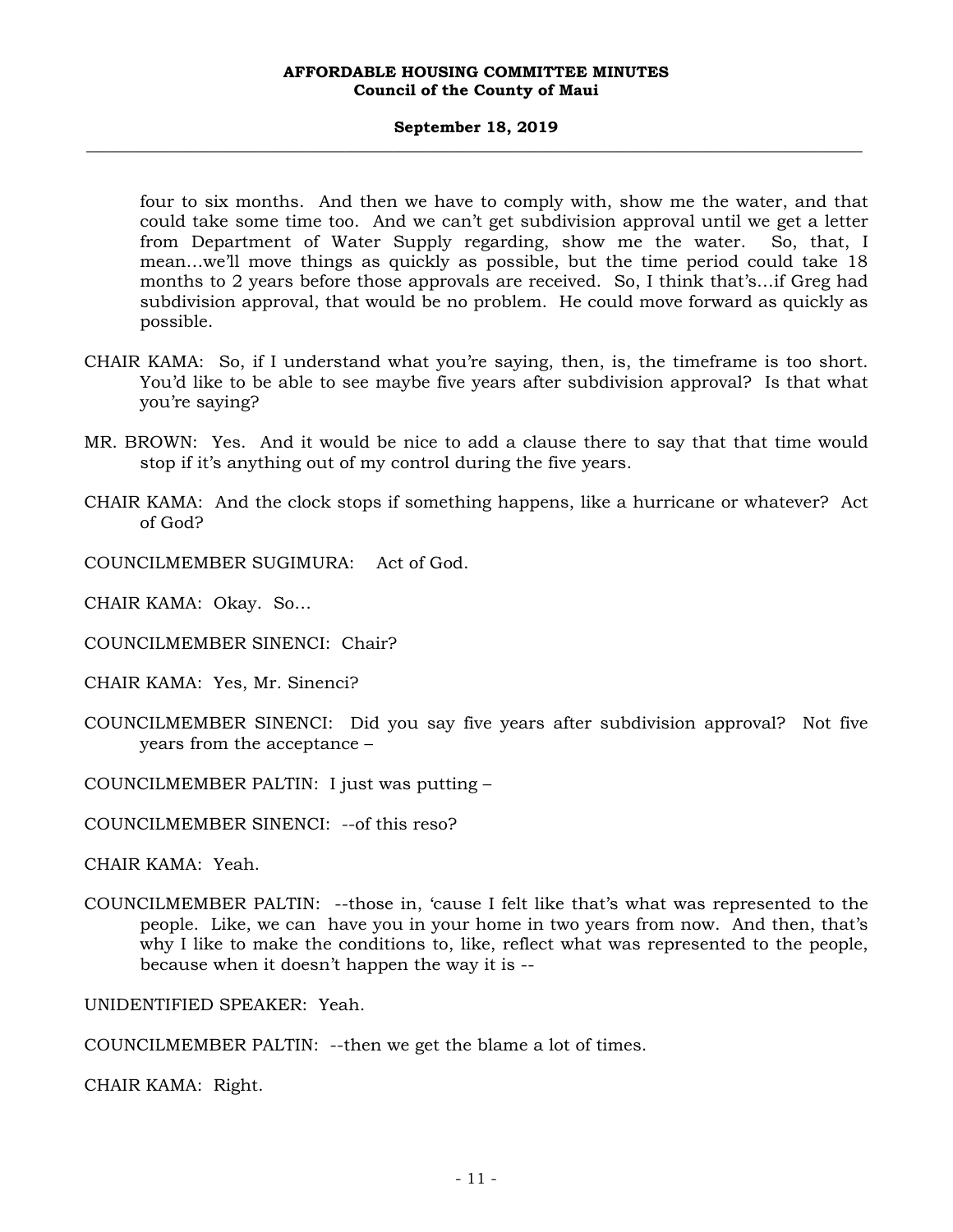COUNCILMEMBER PALTIN: Like, when the story is told, and then reality's –

UNIDENTIFIED SPEAKER: Right.

- COUNCILMEMBER PALTIN: --not, so I just want what's on paper to represent what the story was.
- CHAIR KAMA: So, right now we're writing the paper. And if they're telling us that they can't do it until after five years the subdivision's approved, then at least we can put that on paper and say, okay, you get your final subdivision approval in a year or two, then within five years, it should be done. That's what we're saying. It's just time.

UNIDENTIFIED SPEAKER: *. . .(inaudible). . .*

CHAIR KAMA: That's what I'm proposing to you folks. What do you guys think?

COUNCILMEMBER HOKAMA: Chair?

CHAIR KAMA: Yes, Mr. Hokama?

COUNCILMEMBER HOKAMA: So, my disappointment in hearing this is that, how we're going to get subdivision when we don't even know how many lots we're going to allow. Because I think that should be a point of our discussion. I am not a supporter of property regimes. I find that a way of circumventing certain requirements that we expect regular subdivisions to provide a community. So, in general, my thing is, you can say property regimes but how many fractions of percentages are we going allow the ownership? And I don't…and we purposefully have a sliding rule of scale on agricultural lot subdivision. We have a policy. Is this to circumvent our own law on sliding scale? I mean, we're going to need to decide, because, you know, I was going and basing my decisions for this on the proposal that was presented to us and was printed and what we…the people testified on. I appreciate your willingness to try and double the amount, but again, the issue is now with property regimes, who then is the so-called invisible owners of…because there's no metes and bounds anymore. Okay? So, if you guys want to discuss, that's fine with me, but I'm happy to move forward on what I know –

CHAIR KAMA: The 19.

COUNCILMEMBER HOKAMA: --that was presented to us here, Chair. And I believe that a clock is appropriate, you know? We're going to need to find a working clock that helps to fit their needs to take into account we're not the fastest people to review and approve permits –

CHAIR KAMA: Yeah.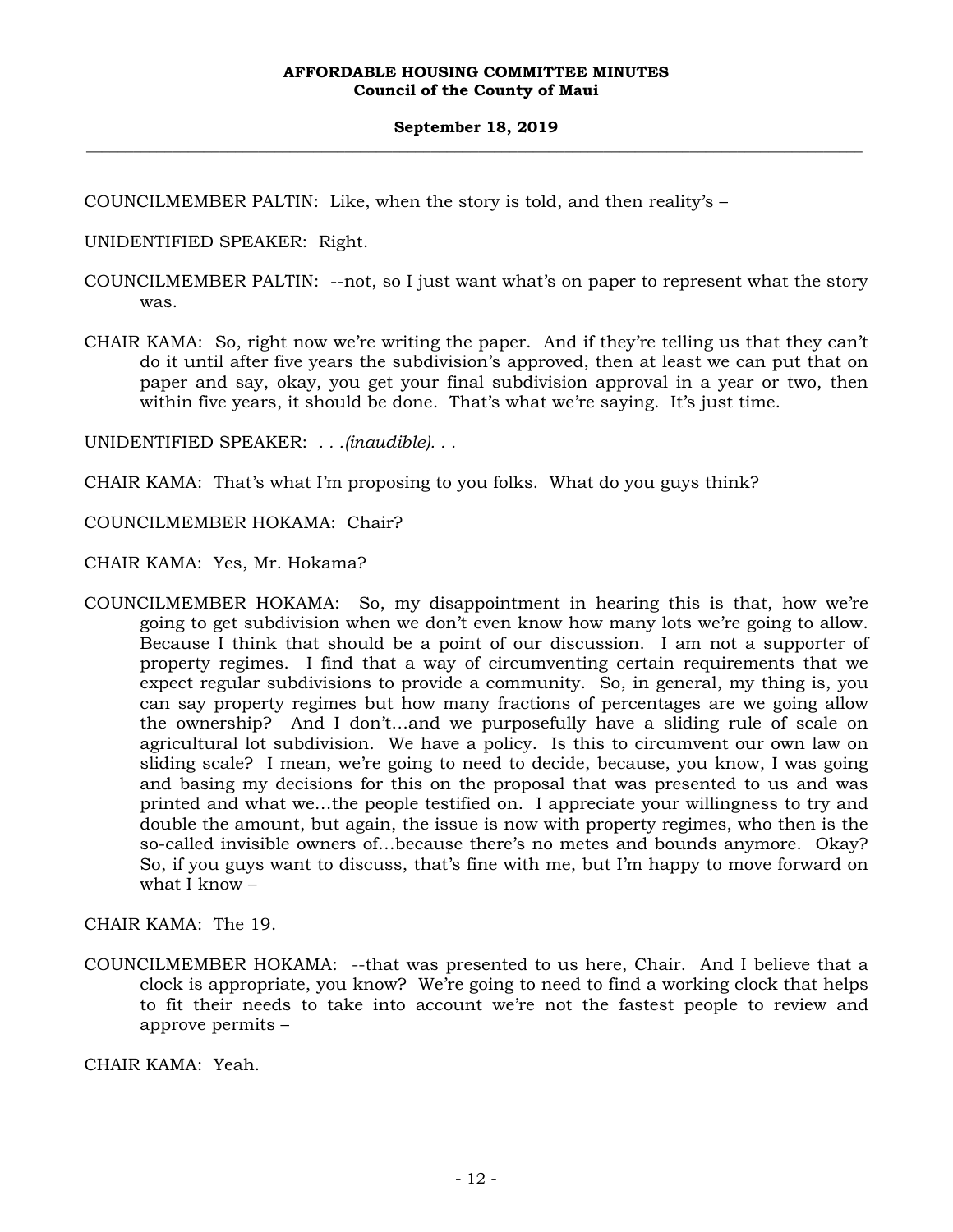#### **September 18, 2019 \_\_\_\_\_\_\_\_\_\_\_\_\_\_\_\_\_\_\_\_\_\_\_\_\_\_\_\_\_\_\_\_\_\_\_\_\_\_\_\_\_\_\_\_\_\_\_\_\_\_\_\_\_\_\_\_\_\_\_\_\_\_\_\_\_\_\_\_\_\_\_\_\_\_\_\_\_\_\_\_\_\_\_\_\_\_\_\_\_\_\_\_\_\_\_\_\_\_\_**

COUNCILMEMBER HOKAMA: --okay? The State is not the fastest regarding SHPD and historic preservation subdivision review. Our own County application before State subdivision is delayed by years, so, I understand the comment, Mr. Brown, but if one of the ways you say you can help us is, if we consider allowing to build all of the units at one time, then for me, that means that's less time you need, because you're going to build it and you're going to say, we want it built. You can build 30 units in 18 months. We'll find a way to do it. Okay. The burden is on you, not on us, to comply.

COUNCILMEMBER PALTIN: Chair?

COUNCILMEMBER HOKAMA: I'm ready, Chair.

CHAIR KAMA: Thank you. Yes?

- COUNCILMEMBER PALTIN: Given what Mr. Hokama was saying, I don't know if you want to take up 6B, which addresses that…of my modifications is that condominium conversion, or further subdivision of any of the 34 lots in the project is prohibited. And the reason that I put that in there is, people that I know in Launiupoko where condominium property regimes are widely used, hate it. You know? Like, they all share, like, one driveway, and there's all sorts of mina mina fights, and they're like, whatever you do, if you get in office, don't allow CPR's. So, I mean, just…I guess they had a similar experience to Mr. Hokama.
- CHAIR KAMA: Okay. So in terms of items one, two and four, and six, if you want to take it. Do you want to take it up as consensus? Do you want to pass it on and go onto the next modification?

COUNCILMEMBER RAWLINS-FERNANDEZ: Chair?

CHAIR KAMA: Yes, Ms. Keani Rawlins?

COUNCILMEMBER RAWLINS-FERNANDEZ: I think what Member Hokama, the point that Member Hokama makes, I agree with that. Perhaps before taking up the timeline, we should talk about the number of houses and how that's going to happen –

CHAIR KAMA: Okay.

COUNCILMEMBER RAWLINS-FERNANDEZ: --and before we talk about . . .

CHAIR KAMA: Mister….okay.

COUNCILMEMBER RAWLINS-FERNANDEZ: Yeah. Mahalo, Chair.

CHAIR KAMA: Mr. Brown?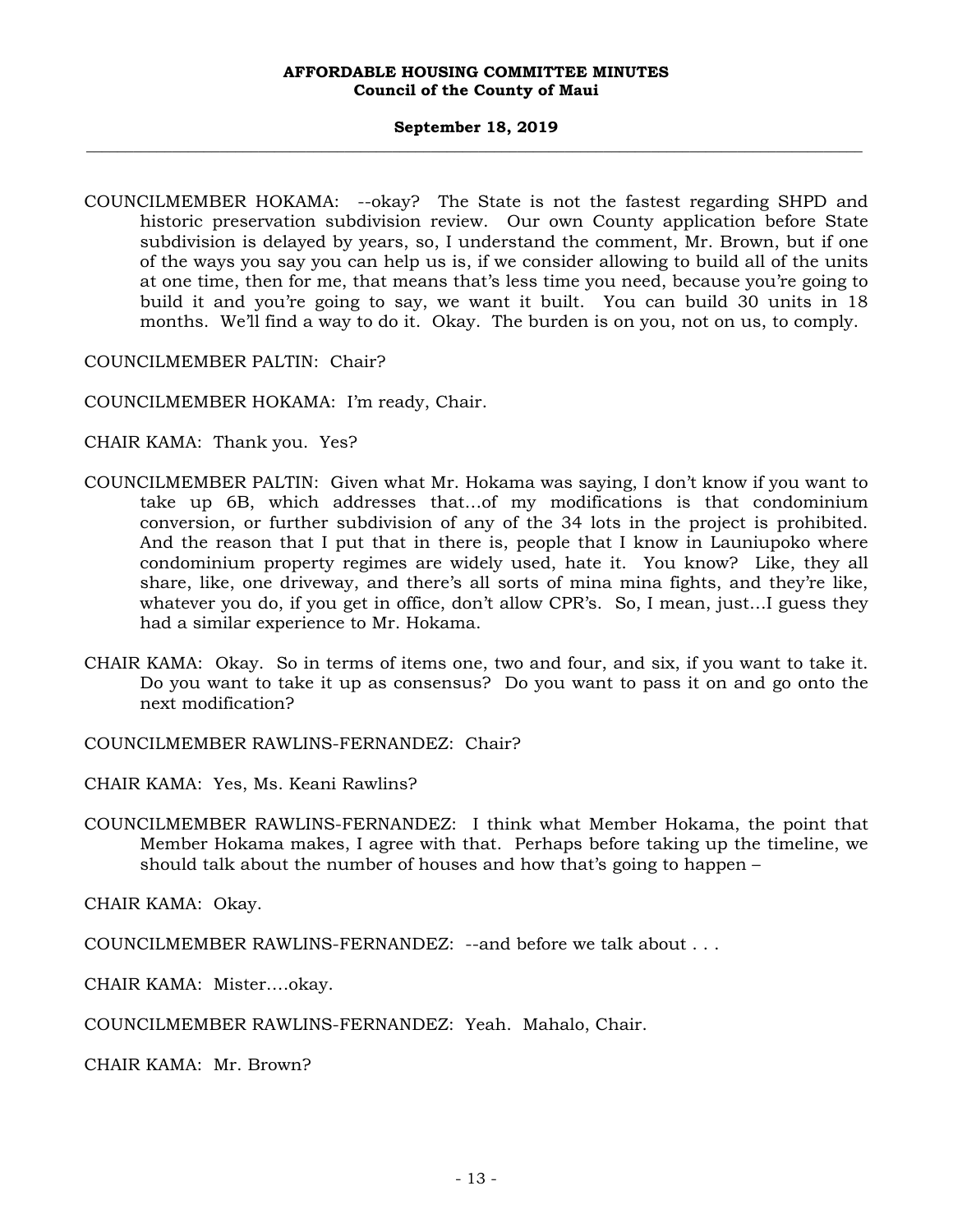#### **September 18, 2019 \_\_\_\_\_\_\_\_\_\_\_\_\_\_\_\_\_\_\_\_\_\_\_\_\_\_\_\_\_\_\_\_\_\_\_\_\_\_\_\_\_\_\_\_\_\_\_\_\_\_\_\_\_\_\_\_\_\_\_\_\_\_\_\_\_\_\_\_\_\_\_\_\_\_\_\_\_\_\_\_\_\_\_\_\_\_\_\_\_\_\_\_\_\_\_\_\_\_\_**

MR. BROWN: Yeah. I did want to clarify that I do plan to build all 38 workforce houses in one phase, all concurrently at the same time, before I build all of the market-rate homes. And I, you know, to clarify on the CPR, I've been up there the whole time, and I haven't heard all these problems with the CPR. I've been involved in many of them, and what the CPR has done for most of the folks who live up there, has made it so they could afford to live up there. 'Cause if the properties weren't CPR'd, they'd be all \$7 million homes instead of 2 to \$5 million dollar homes. So, that's the reason most of them are up there, and that's what we're trying to do here, is make it affordable to let some of the local people finally get up there with the rest of the folks. And even though I agree it's not the best mechanism in the world, it's a good mechanism to put the people on the land and let them get up there and enjoy it with everybody else. So that's the reasoning behind the CPR.

COUNCILMEMBER RAWLINS-FERNANDEZ: Chair?

- CHAIR KAMA: Yes, Ms. Keani Rawlins-Fernandez?
- COUNCILMEMBER RAWLINS-FERNANDEZ: Mahalo. And, so what happens if the CPR framework is no longer part of our law? Meaning, what if there is no condominium regime that would be available under Maui County Code?
- MR. BROWN: You mean if this…in the future, if Maui County Code changes, and CPR's…any CPR's that are already existing would be grandfathered in. So, that happened on the Big Island. You can't CPR over there anymore, but all the ones that are there are still existing. So it wouldn't change the subdivision.
- COUNCILMEMBER RAWLINS-FERNANDEZ: So, I guess my question is for Corp. Counsel. Or . . . so, in putting this condition, once we approve this application, are we then committing to allowing this project to have a right to condominiumizing? Even if that law is repealed?
- MR. KUSHI: If I understand your question, Member Rawlins, if you don't see anything that prohibits it, it is allowable – CPR. You know, it's allowable right now. In any zoning district or State district, perhaps, except, conservation. But again, CPR is not a function of the County. It's a function of the Real Estate Commission, and the County has no control over CPR's. The only control the County has is if this one lot is divided into five CPR's, and there's five dwelling units on, there's a Public Works or Planning rule saying, if it's four or more dwelling units, then it becomes a subdivision, then the subdivision code kicks in. In this instance, I think the intent is just to CPR two units; one lot into two units. But again, if you don't put a prohibition on it, which you can, it will be allowable. My question is that, if you allow a CPR on one of these affordable units, then you have two separate units fully alienable. Can sell it to anybody, Tom, Dick and Harry*.* Then each unit has a…is a farmed…is a ag unit, then does each unit also allow two units on the lot? For one unit, one lot, you can have four units. That's something maybe the Planning Department should address. Then you're timing the density by four times.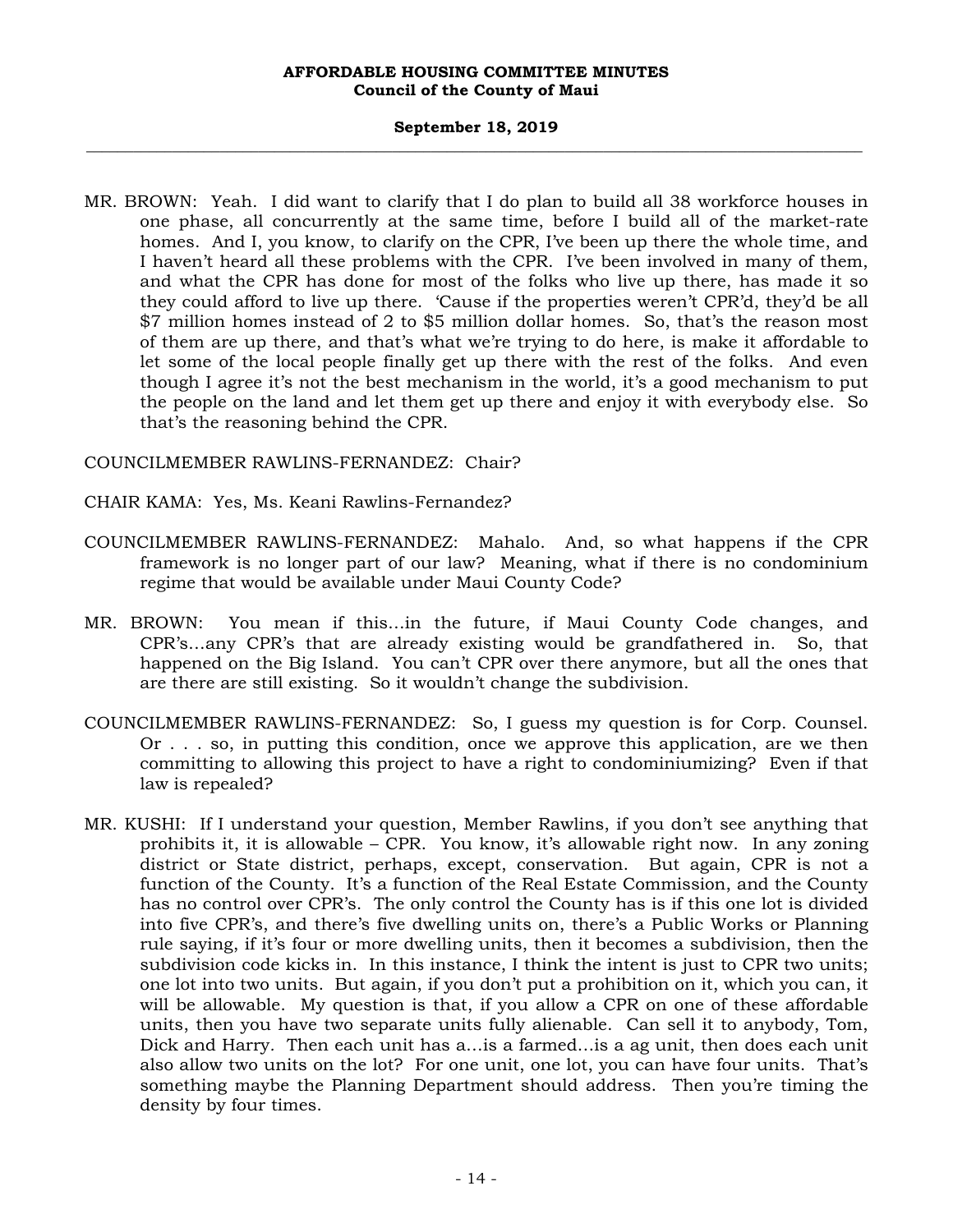COUNCILMEMBER RAWLINS-FERNANDEZ: Mahalo, Mr. Kushi. Mahalo, Chair.

- CHAIR KAMA: You're welcome. Okay, so, Members, we got a couple of things in these three or four modifications. CPR. Yes or no, consensus? And then the timing, five years or two years, and is it after final subdivision approval or not? So, let's take it from CPRs, because if you don't want CPR's, then we gotta know that. So, yes, Mr. Sinenci?
- COUNCILMEMBER SINENCI: Just had a question about the CPRs. Mr. Brown did mention that if we didn't do all 38 at the beginning, then…and you did it later, then those additional units wouldn't be…wouldn't have the 30-year…is that what you? If you did those CPR's later, then it wouldn't be subject to the 30-year affordable…is that correct?
- MR. SCHNELL: It would be harder to control. Somebody would have to monitor that –

COUNCILMEMBER SINENCI: It would be to control. Okay.

- MR. SCHNELL: --so, if you did them all up front, you know that they're all going to affordable buyers.
- COUNCILMEMBER SINENCI: Okay. Thank you, Chair.

COUNCILMEMBER HOKAMA: Chair?

CHAIR KAMA: Yes, Mr. Hokama?

- COUNCILMEMBER HOKAMA: Yes. I just want the Members to also take into consideration, the Department of Finance has supported in the past, and the Mayor has already transmitted for this term, a bill to adjust condominiums and impact projects. Some of the conditions, like this, which I support. So, I'm just giving…I'll be pushing that bill to Committee process, Chair. Thank you.
- CHAIR KAMA: So, Mr. Brown, maybe I wanna ask you this, then. Based upon what Ms. Paltin has put into her modifications, can you live with that, or no?
- MR. BROWN: It would make the project really difficult to do if we had to put restrictions on these lots that none of the other lots up there have. Right now, the other lots don't have a restriction on CPR, and that's…oh, I thought you were…

CHAIR KAMA: Yeah, the timing. It's about the timing.

MR. BROWN: Oh. About the timing. On the --

CHAIR KAMA: The two years.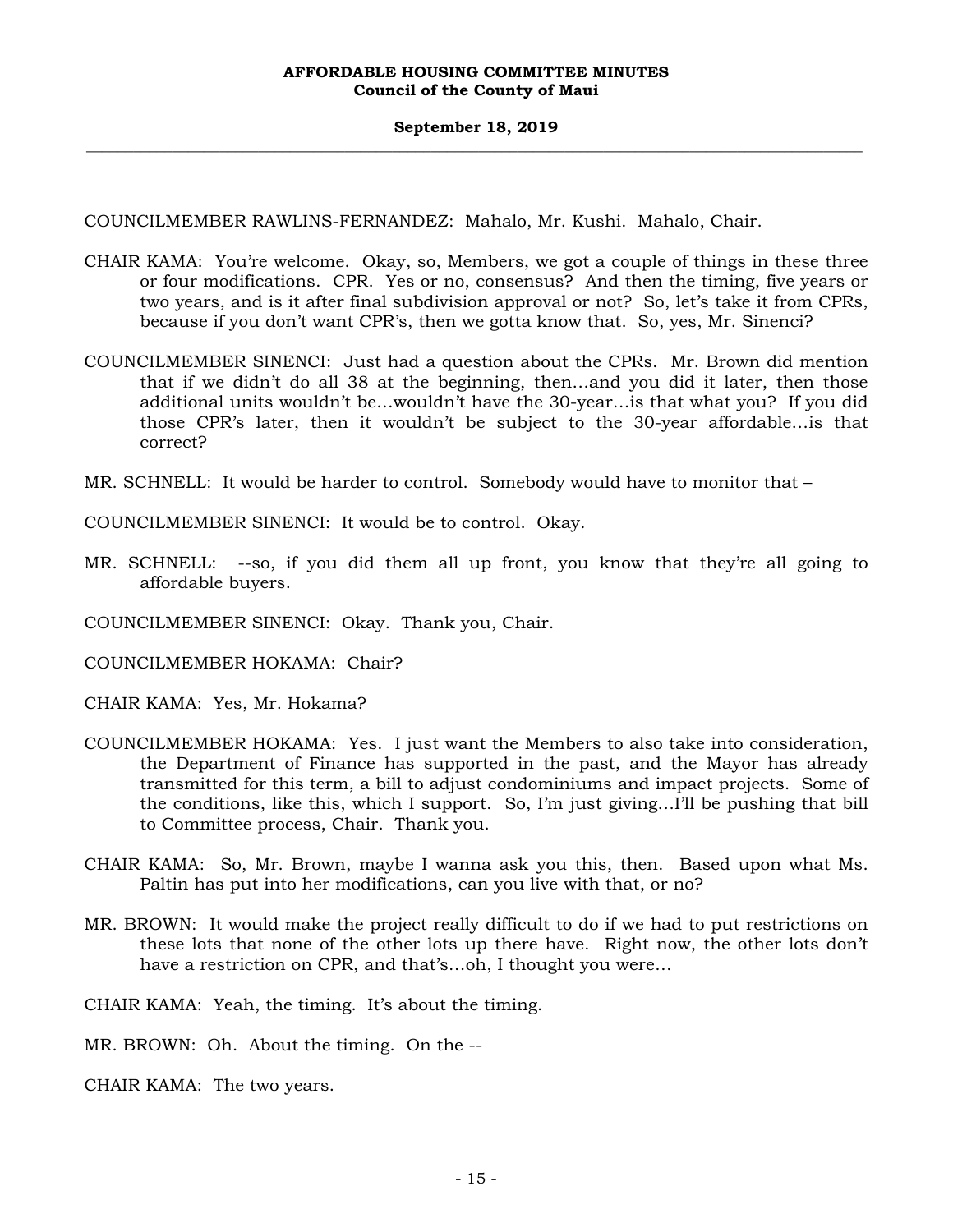COUNCILMEMBER SUGIMURA: Two years.

MR. BROWN: --timing. On the timing, I would like to see it five years from the date of all approvals. And like I said, I plan to get going on it right away and build all of them in one phase, but to put a shorter timeframe and have something happen and lose the approvals.

COUNCILMEMBER HOKAMA: Chair?

CHAIR KAMA: Yes.

COUNCILMEMBER HOKAMA: Question for clarification.

CHAIR KAMA: Yes?

COUNCILMEMBER HOKAMA: When you mention about the well component and six months for drilling testing, that's for your non-potable requirements, right? And so, the County requires you to get that non-potable number squared away before subdivision, because you show us the Launiupoko for the potable rating. I'm more concerned about the potable water?

COUNCILMEMBER PALTIN: *. . .(inaudible). . .*

- MR. BROWN: The Department of Water also wants the well drilled, that is part of show me the water, and pumped, before they'll let the subdivision proceed.
- COUNCILMEMBER HOKAMA: They want you to have a test, or the pump test? Okay. Thank you, Chair.
- CHAIR KAMA: Thank you. So, were you finished?

MR. BROWN: Yeah. I believe so. I said I'd prefer to see five years.

COUNCILMEMBER SUGIMURA: Five years from adoption of the resolution?

CHAIR KAMA: Yes. Yes. John Rapacz?

MR. RAPACZ: Thank you, Chair. Just to clarify one item. CPR-ing the lots would not allow additional farm dwellings on the lots. Each lot gets two farm dwellings. One of them is a thousand square feet or less. By CPR-ing, you would simply be allowing those farm dwellings to be sold individually, so that on a lot that's condominiumized into two units, each unit would have one farm dwelling, and that farm dwelling could be sold separately from the other one. And that way, you could get 38 affordable units, each individually sold. They would…none of them would have to be rented out, because they were owned by one person, and rented out by that person to someone else. So the CPR is a way of allowing the sale of 38 individual farm dwellings.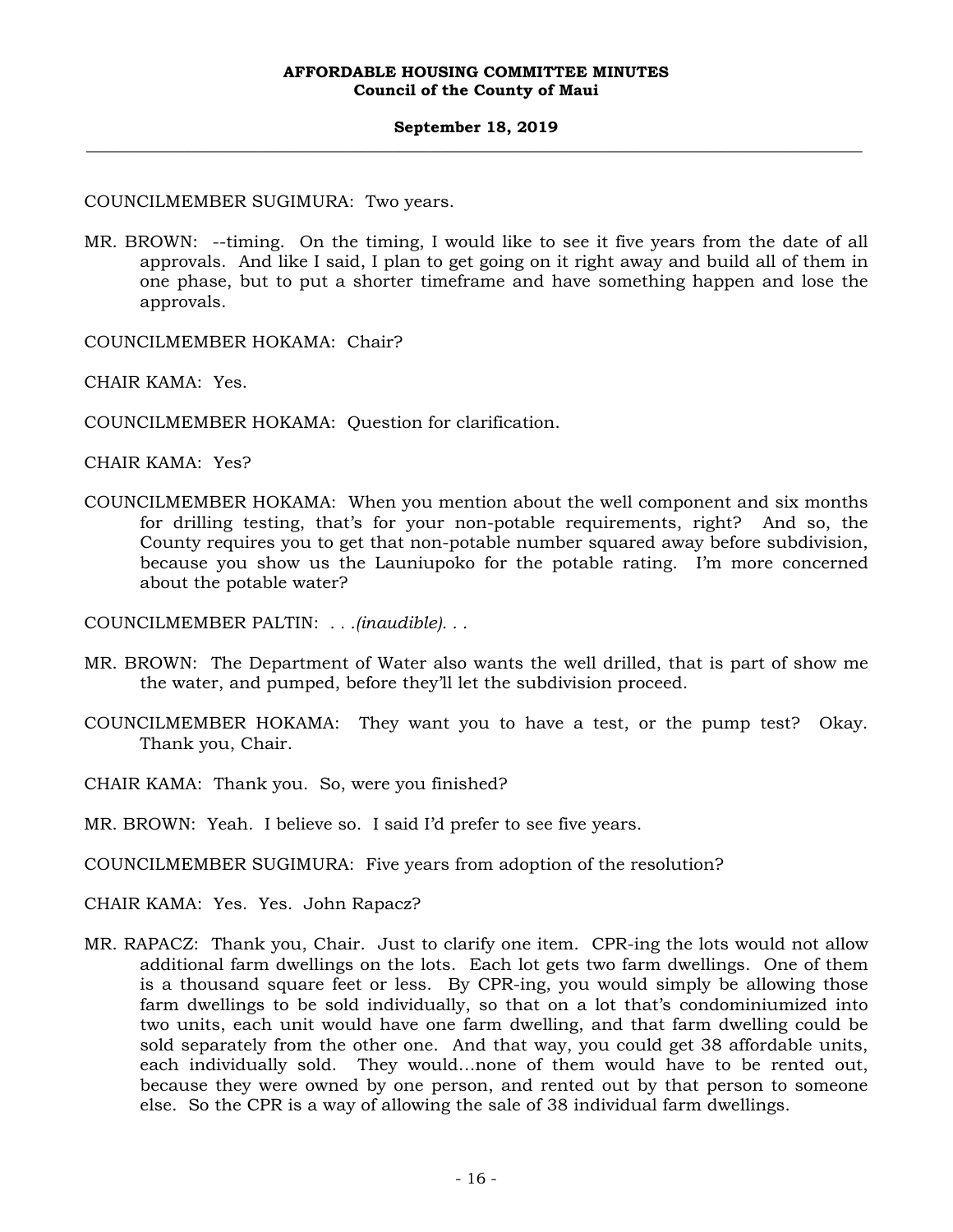#### **September 18, 2019 \_\_\_\_\_\_\_\_\_\_\_\_\_\_\_\_\_\_\_\_\_\_\_\_\_\_\_\_\_\_\_\_\_\_\_\_\_\_\_\_\_\_\_\_\_\_\_\_\_\_\_\_\_\_\_\_\_\_\_\_\_\_\_\_\_\_\_\_\_\_\_\_\_\_\_\_\_\_\_\_\_\_\_\_\_\_\_\_\_\_\_\_\_\_\_\_\_\_\_**

COUNCILMEMBER HOKAMA: *. . .(inaudible). . .*

CHAIR KAMA: Okay.

COUNCILMEMBER PALTIN: I have a question. Oh. I'm sorry.

CHAIR KAMA: Mr. Kushi?

- MR. KUSHI: Madam Chair, I would say, you know, I understand what Mr. Rapacz is saying, but get it officially from the Planning Department.
- CHAIR KAMA: Okay. Oh. There's the Planning Department. Mr. Hart, will you please join us? And thank you for smiling. *. . .(chuckle). . .* Good afternoon.
- MR. HART: Good afternoon, Chair, and Members. Jordan Hart, Deputy Director of Planning. The representation that Mr. Rapacz made is correct. Two farm dwellings per lot. One item I do want to clarify is, that these are farm dwellings. In the context of the County of Maui, that means that 51 percent of the parcel is being operated as ag, and so I know there was some discussion about this in the past, but a critical component to each of those individual CPR owners, is that they're able to control and make sure…well, they don't need to control, but there needs to be certainty that there is farming going on, on the portion that equals their 51 percent of responsibility for farming. So, some level of certainty that that can be either ensured by those homeowners, or some other entity in perpetuity, is necessary.

CHAIR KAMA: Thank you, Mr. Hart. Yes, Mr. Kushi?

- MR. KUSHI: Yes. Thank you, Mr. Hart. Madam Chair, to throw in another curveball, okay, if that's the case, two farm dwellings per lot. You condominiumize, you get one dwelling each lot. But the ordinance also says, two dwellings, farm dwellings, per lot, one of which shall not exceed 1,0000 square feet. That means, one can be a mansion, and one can be only 1,000 square feet. So, what are they going to do? Choose?
- COUNCILMEMBER PALTIN: To further complicate this, it was my understanding that you can only have one ATU per lot, and then if you only have one ATU per lot, would that be per condominiumized lot, or per original 34 lots. And then also, would the max of five bedrooms, so, one can only have two, and the other can only have three bedrooms? Or one can have one bedroom and the other one can have four bedrooms? And then there's no adding on of bedrooms once that's decided. And I don't understand how, like, you couldn't do 34, when that's your original thing, was 34. That was the original book that we read, was 34.
- MR. BROWN: So, that's incorrect, that you can only have one ATU per lot, and we've got a civil engineer here that works with the Department of Health frequently who can explain that to you. There was some incorrect testimony posted by somebody who's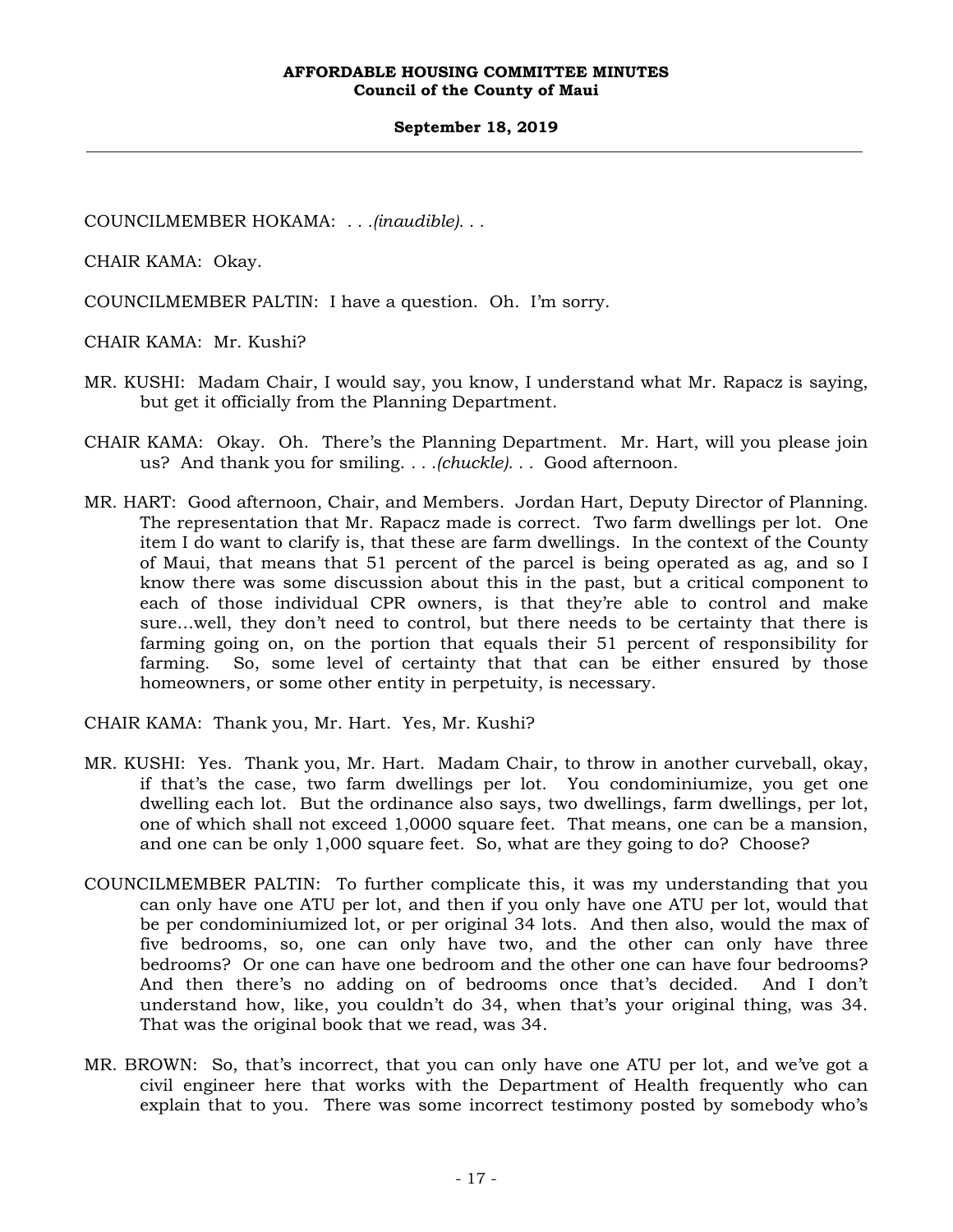#### **September 18, 2019 \_\_\_\_\_\_\_\_\_\_\_\_\_\_\_\_\_\_\_\_\_\_\_\_\_\_\_\_\_\_\_\_\_\_\_\_\_\_\_\_\_\_\_\_\_\_\_\_\_\_\_\_\_\_\_\_\_\_\_\_\_\_\_\_\_\_\_\_\_\_\_\_\_\_\_\_\_\_\_\_\_\_\_\_\_\_\_\_\_\_\_\_\_\_\_\_\_\_\_**

not a civil engineer this morning; said that's wrong. And we're glad to bring up the engineering, go over that when the time comes, and to go back to the one and two bedrooms that Mr. Kushi had brought up, there's a huge need for one and two bedroom homes for our workforce. The whole time we've been going through this, we have this outcry from teachers and people just getting started; they can't afford three and four bedroom homes. So 19 more one and two bedroom homes is just a blessing to this community on the west side, and what they all need, they need little starter homes that they can get into. These homes are going to start at \$161,000, you know? This is unheard of, and yeah, we gotta allow the CPR to make it happen, and we gotta build some smaller homes, but they can add on and build up to these in the future, and you can have two ATU. The requirement of an ATU is only on 10,000 square feet, not per TMK. And it can be for two dwellings.

CHAIR KAMA: Okay, Members, so we're back at, do we have –

COUNCILMEMBER SUGIMURA: Aye.

CHAIR KAMA: --consensus on the CPR's…

COUNCILMEMBER HOKAMA: No.

CHAIR KAMA: Okay. I heard one…yes, Ms. Lee?

COUNCILMEMBER LEE: No, no. I was just going to vote yes.

CHAIR KAMA: Okay. Well, let's do roll call votes on the CPR's. Okay.

COUNCILMEMBER LEE: Is this to allow them, or what? What is the question?

CHAIR KAMA: First, it's, well, we're doing the modifications, and in the first modification, we're talking about timing. So, the timeframe we talked about was whether it's about two years and after the adoption of the resolution, and I said maybe we need after subdivision approval, five years. And, so that's what…and then the CPR issue came up, so I just wanted to make sure we had…we're clear about what we're talking about, so, let's talk about the CPR's, if we're going to CPR's. Let's see if we have consensus on that. If we do, then let's go on to see if we have consensus on the five years or the two years, consensus at the time of the -

#### UNIDENTIFIED SPEAKER: Chair?

CHAIR KAMA: --resolution, or is it going to be after final subdivision approval? Because what the developer has said, is that they need more time, that two years after the resolution is not enough --

UNIDENTIFIED SPEAKER: Right.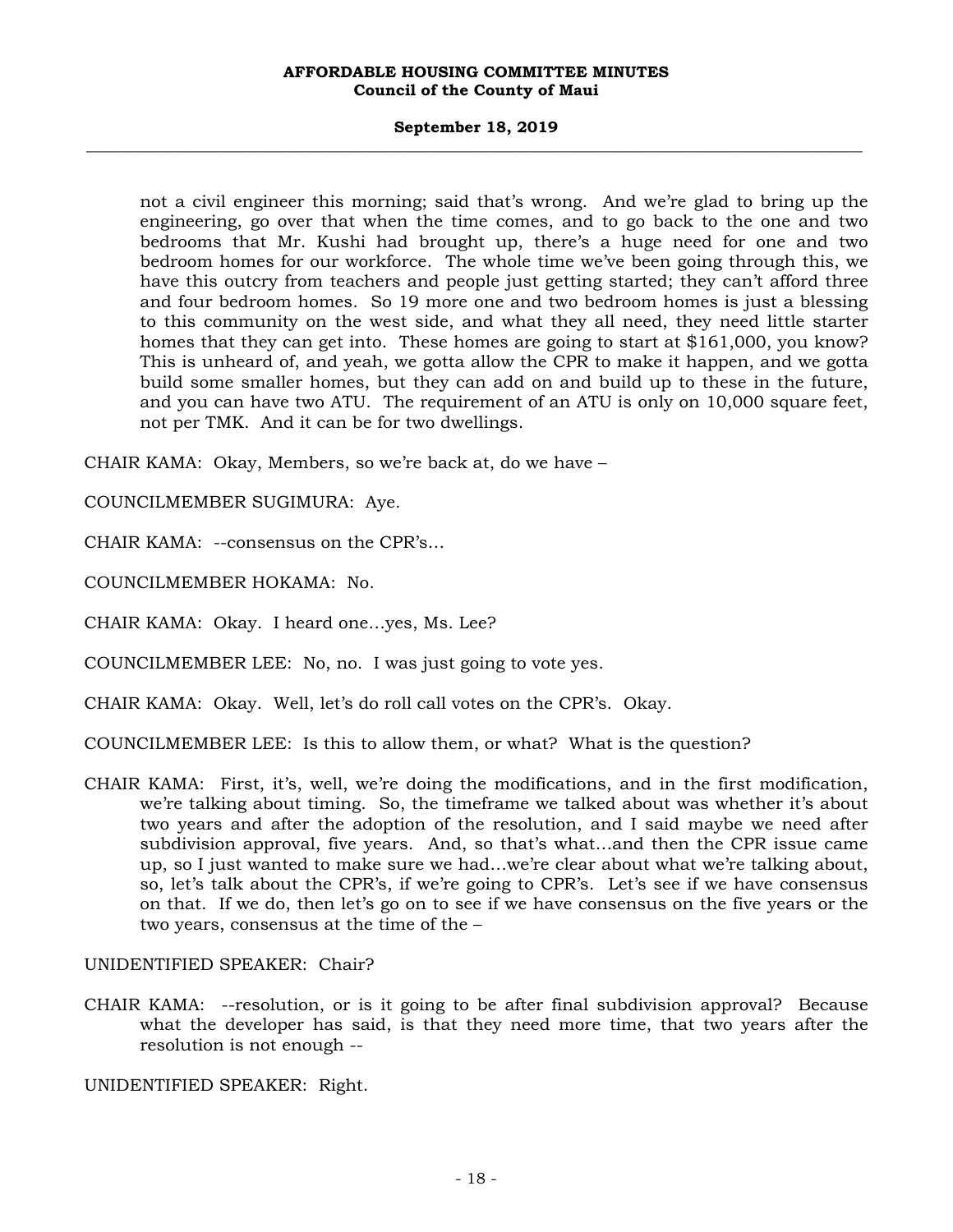#### **September 18, 2019 \_\_\_\_\_\_\_\_\_\_\_\_\_\_\_\_\_\_\_\_\_\_\_\_\_\_\_\_\_\_\_\_\_\_\_\_\_\_\_\_\_\_\_\_\_\_\_\_\_\_\_\_\_\_\_\_\_\_\_\_\_\_\_\_\_\_\_\_\_\_\_\_\_\_\_\_\_\_\_\_\_\_\_\_\_\_\_\_\_\_\_\_\_\_\_\_\_\_\_**

CHAIR KAMA: --time for him.

COUNCILMEMBER SUGIMURA: So, Chair?

CHAIR KAMA: Yes, Ms. Sugimura?

- COUNCILMEMBER SUGIMURA: Because I don't know much about CPRs…and right now, I think it was said that it's a State-controlled policy; it's not us. But right now, it's legal, right now, nothing has changed, right? So, what you're asking us is, is we want to change this so that no CPRs…
- CHAIR KAMA: Not change it, I'm just asking, because if you folks don't want the CPRs, does that mean that we don't want this project to go through? Are we saying, we don't want the modification? I'm trying to get consensus on all the modifications, starting with the timeframe, and the CPR is part of that timeframe.

COUNCILMEMBER RAWLINS-FERNANDEZ: Chair?

CHAIR KAMA: Yes, Ms. Keani Rawlins-Fernandez?

COUNCILMEMBER RAWLINS-FERNANDEZ: Mahalo. So, you're seeking consensus, --

CHAIR KAMA: Yes.

COUNCILMEMBER RAWLINS-FERNANDEZ: --meaning that everyone agrees, and if even one Member doesn't agree, then we already don't have consensus.

CHAIR KAMA: Correct.

COUNCILMEMBER RAWLINS-FERNANDEZ: So I think maybe a roll call vote wouldn't be necessary.

CHAIR KAMA: We'll do a roll call vote anyway.

COUNCILMEMBER RAWLINS-FERNANDEZ: Okay.

CHAIR KAMA: Thank you.

COUNCILMEMBER RAWLINS-FERNANDEZ: Sure.

CHAIR KAMA: Mr. Sinenci?

COUNCILMEMBER SINENCI: Thank you, Chair. I know your intention is to increase the housing at this location, but at this point, I want to support ag use, so no.

COUNCILMEMBER SUGIMURA: So, no, wait, Chair?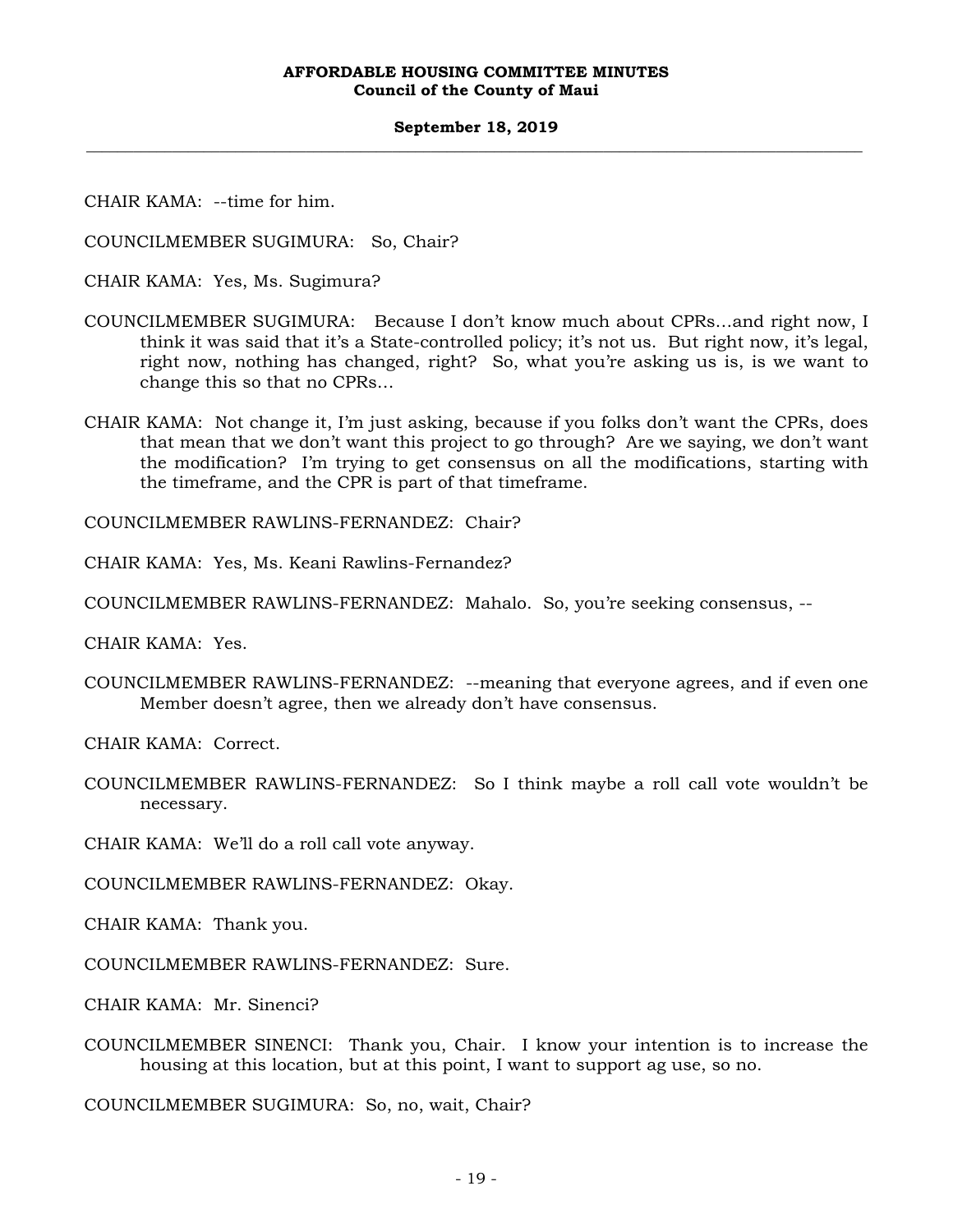#### **September 18, 2019 \_\_\_\_\_\_\_\_\_\_\_\_\_\_\_\_\_\_\_\_\_\_\_\_\_\_\_\_\_\_\_\_\_\_\_\_\_\_\_\_\_\_\_\_\_\_\_\_\_\_\_\_\_\_\_\_\_\_\_\_\_\_\_\_\_\_\_\_\_\_\_\_\_\_\_\_\_\_\_\_\_\_\_\_\_\_\_\_\_\_\_\_\_\_\_\_\_\_\_**

CHAIR KAMA: I don't…yes, Ms. Sugimura?

COUNCILMEMBER SUGIMURA: So…

COUNCILMEMBER SINENCI: For the CPR, right? CPR?

CHAIR KAMA: Yeah.

COUNCILMEMBER SUGIMURA: So now we're throwing at ag use, right? So if you look at this map, based upon what was presented from the developers, you have that halau area in dark green, and then you have the homes that are –

CHAIR KAMA: In light green.

COUNCILMEMBER SUGIMURA: --in light green, then a road, then more homes, and then you have all the –

CHAIR KAMA: . . .(inaudible). . .

COUNCILMEMBER SUGIMURA: --other ag area, --

CHAIR KAMA: Yeah.

COUNCILMEMBER SUGIMURA: --so we do have ag. This is…the unusual thing about this project is that it is ag.

COUNCILMEMBER SINENCI: Chair?

COUNCILMEMBER SUGIMURA: There is ag.

CHAIR KAMA: Yes, sir?

COUNCILMEMBER SINENCI: No, it's just my vote. Just one vote.

CHAIR KAMA: Yes. And that's fine.

COUNCILMEMBER SINENCI: Yeah. No to the CPR.

CHAIR KAMA: Thank you. Ok, Mr. Molina?

VICE-CHAIR MOLINA: Clarification? So, we're voting on two issues: the CPRs, and the amount of time the developer…

CHAIR KAMA: Just CPRs.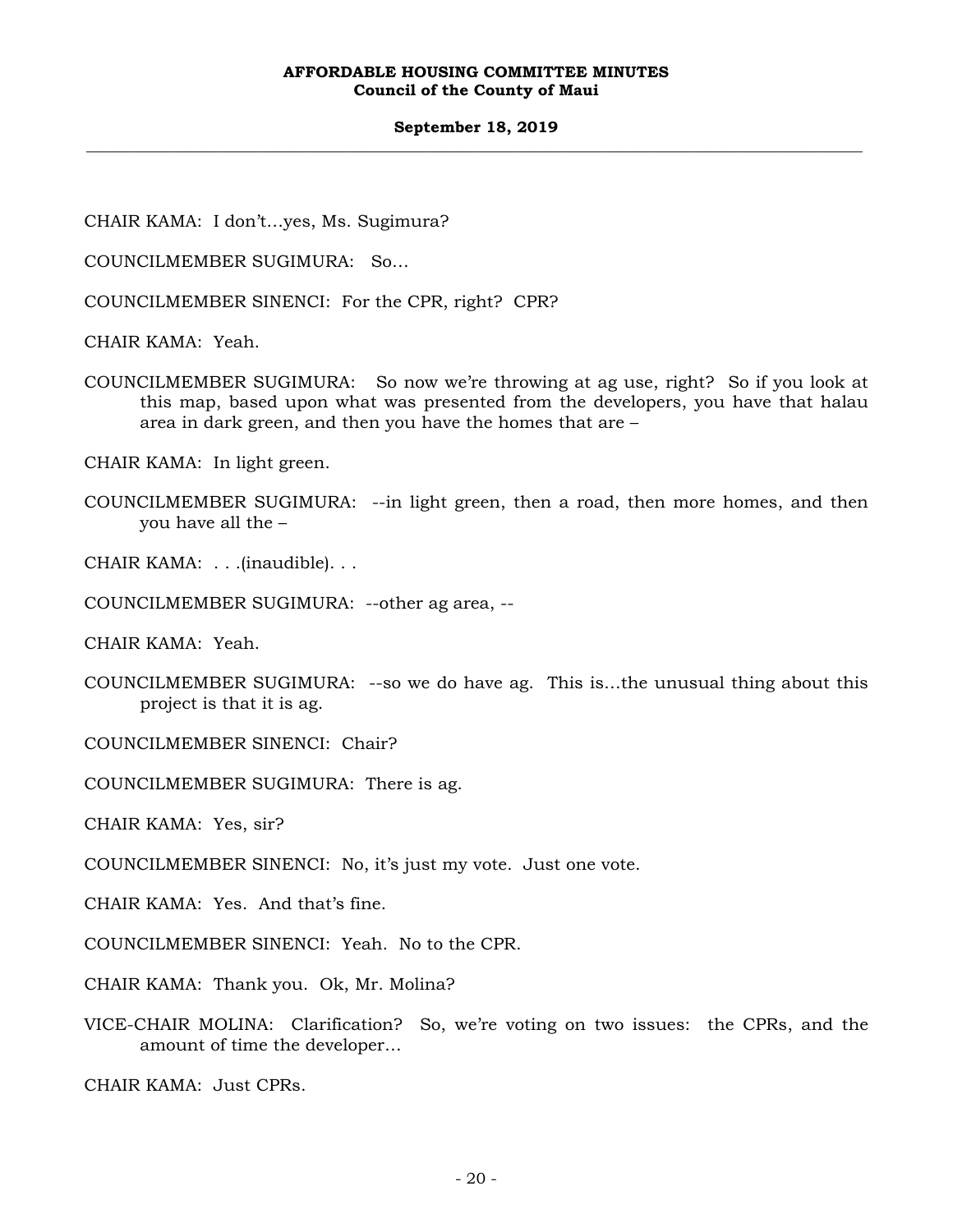#### **September 18, 2019 \_\_\_\_\_\_\_\_\_\_\_\_\_\_\_\_\_\_\_\_\_\_\_\_\_\_\_\_\_\_\_\_\_\_\_\_\_\_\_\_\_\_\_\_\_\_\_\_\_\_\_\_\_\_\_\_\_\_\_\_\_\_\_\_\_\_\_\_\_\_\_\_\_\_\_\_\_\_\_\_\_\_\_\_\_\_\_\_\_\_\_\_\_\_\_\_\_\_\_**

VICE-CHAIR MOLINA: Just CPRs. Okay. No.

CHAIR KAMA: Miss Lee?

COUNCILMEMBER LEE: Aye. Yes.

CHAIR KAMA: Ms. Fernandez?

COUNCILMEMBER RAWLINS-FERNANDEZ: No.

CHAIR KAMA: Okay. Mr. Hokama?

COUNCILMEMBER HOKAMA: No.

CHAIR KAMA: Ms. Paltin?

COUNCILMEMBER PALTIN: Oh. I'm not supposed to vote. Or, you want me to vote?

COUNCILMEMBER SUGIMURA: She's not a Committee Member.

CHAIR KAMA: I guess they said no. I would have…okay. Go ahead, Ms. Sugimura?

COUNCILMEMBER SUGIMURA: Yes.

CHAIR KAMA: Thank you. Okay. So it seems like you're right. We don't have the votes for the CPR. So, Mr. Brown, so can we do it without those CPR's? Can you do your project without CPR's?

MR. BROWN: Can we take a recess –

CHAIR KAMA: Sure, let's recess.

MR. BROWN: --*. . .(inaudible). . .* CHAIR KAMA: *. . .(gavel). . .*

**RECESS: 2:52 p.m.** 

#### **RECONVENE: 3:01 p.m.**

- CHAIR KAMA: *. . .(gavel). . .* The Affordable Housing Committee of September 18th will now reconvene at 3:01, and Mr. Brown, will you please continue our discussion?
- MR. BROWN: So I'd like to propose that there'd be no CPR, but that any of the lots could have a second farm dwelling on the market or the workforce. The workforce lots, if they built a second farm dwelling in the future could be for their ohana, and the market-rate lots, you know, they couldn't CPR, they could build an ohana as well.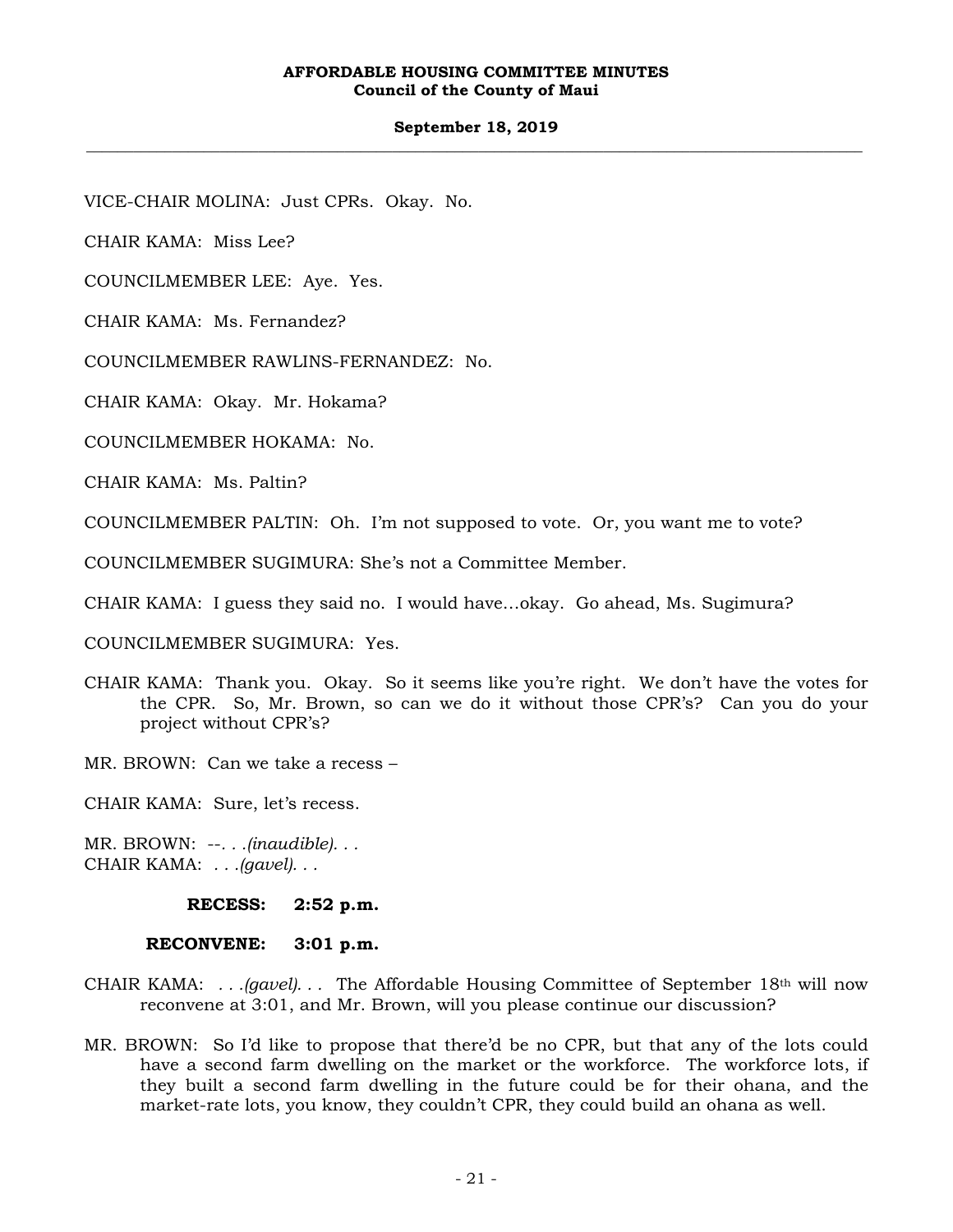UNIDENTIFIED SPEAKER: *. . .(inaudible). . .*

MR. SCHNELL: They could not sell that ohana to a separate entity, so it would need to be a true ohana. So, it could be for their family members, it could be for their grandmother, or something like that, but they can't sell it to somebody they don't…you know, separate selling.

COUNCILMEMBER RAWLINS-FERNANDEZ: Chair?

CHAIR KAMA: Yes, Ms. Keani Rawlins-Fernandez?

COUNCILMEMBER RAWLINS-FERNANDEZ: Mahalo, Chair. So, okay. So the main dwelling would be…the lowest cost is 161,000?

MR. BROWN: Yes.

- COUNCILMEMBER RAWLINS-FERNANDEZ: And so, if, at the same time, the second dwelling is built on it, how much would the entire parcel be?
- MR. BROWN: So we're not proposing to build the second dwelling for anybody. They'd build that in the future, if they wanted, for their –

COUNCILMEMBER RAWLINS-FERNANDEZ: Oh. I see.

- MR. BROWN: --kids, maybe for their kids, when their kids are older, their, like Tom was saying, their in-laws, or family members, if they needed more space.
- COUNCILMEMBER RAWLINS-FERNANDEZ: Okay. So what you had said previously about building the two units per parcel, were…that's…we're scrapping that?

MR. BROWN: We'd scrapped that, 'cause we're saying no CPR now.

COUNCILMEMBER RAWLINS-FERNANDEZ: Okay. Right. Okay. Mahalo.

MR. BROWN: Unless you changed your mind. No?

COUNCILMEMBER RAWLINS-FERNANDEZ: I didn't. Mahalo. Mahalo, Chair.

CHAIR KAMA: Thank you. Yes, Mr. Kushi?

MR. KUSHI: Chair? Madam Chair?

CHAIR KAMA: Yes?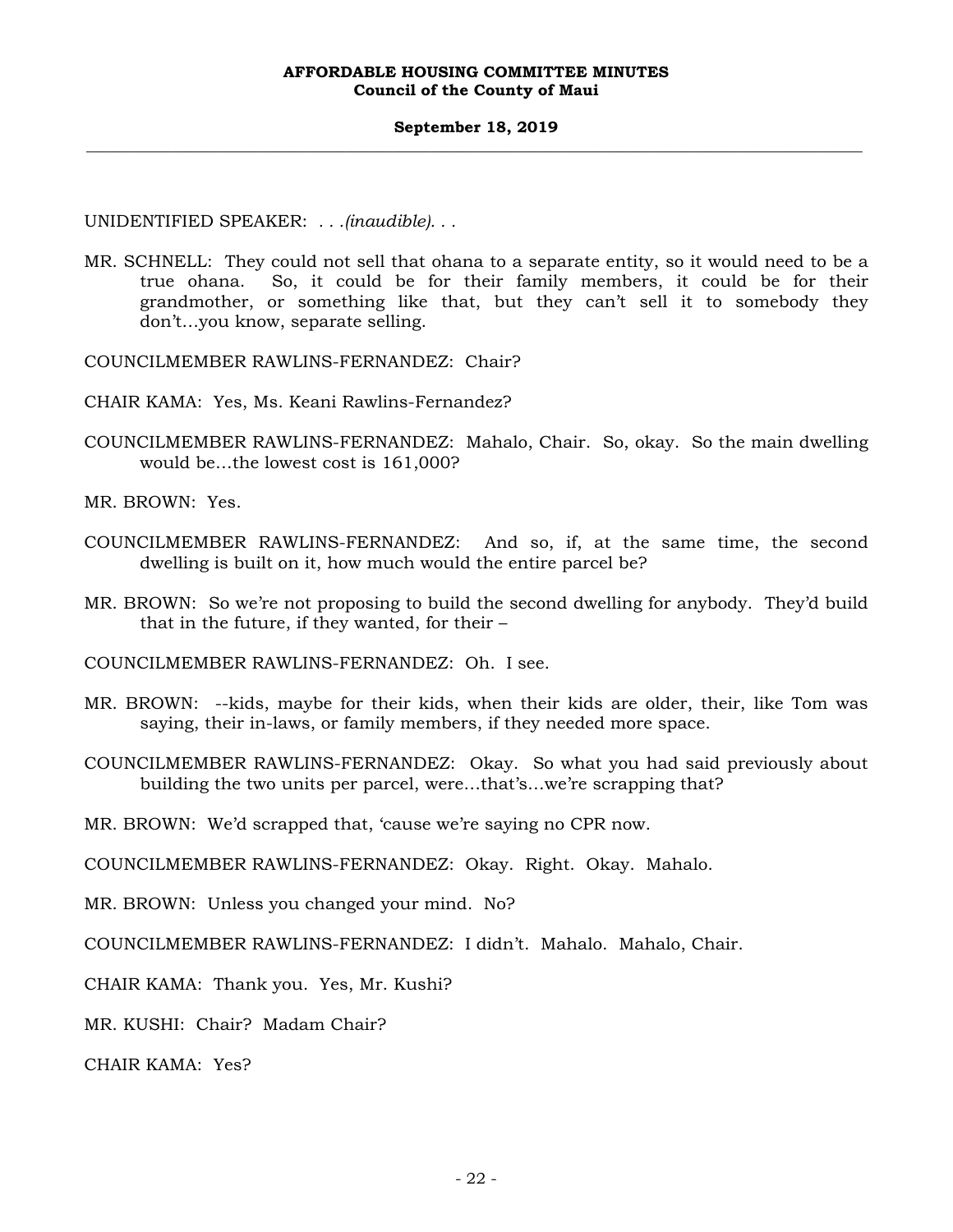MR. KUSHI: For clarification, that last meeting, I think the Planning Director clarified, it's not ohana, it's a second farm dwelling. So it needs to be accessory to the ag use, yeah?

CHAIR KAMA: Thank you, Mr. Kushi. Yes, Mr. Hokama?

COUNCILMEMBER HOKAMA: Chair, and –

CHAIR KAMA: Yes?

- COUNCLMEMBER HOKAMA: Again, yeah? I appreciate the adjustment, 'cause I'm more amenable to this revised proposal, but just so that everybody's clear on, in the taxation side, because of the ag component, the 51 percent, as Director Hart brought up, if the owner is using his main domicile to help support that 51 percent, that owner does not qualify for homeowner's rate and exemption now. That is by County Code, existing. You can verify that with Finance. That's what we tried to correct in the BF-70 in last term, okay? It was not approved by Council, so be aware, you use your house for the business, you don't have any homeowner standing, and you will pay regular taxation on the business, ag business. Thank you.
- CHAIR KAMA: Thank you, Mr. Hokama. Any other…yes? Any other comments? Okay. So, now, let's talk about the timeframe. So Mr. Brown, it seems as if…oh, I don't know for sure, but does five years sound reasonable or unreasonable? And can you lay out for us a timeframe?
- MR. BROWN: So the timeframe would be as soon as we get the resolution passed here, we would proceed with our well, 'cause we have a well serve letter from CWRM to drill a well. That could take through the six months to drill it and prove the well, and provide the information needed to the Department of Water Supply. They, realistically, could take a few more months to process, show me the water. During that time, we'll be having our engineers process the other subdivision requirements with the hope that within a year, the County will get through all this. In the past, it's taken the County two years on projects before, if there's a little hiccup here or there, it can certainly get drug on. The hope would be it would get done within a year. We'd be ready to hit the ground running, and we would attempt to build every one of the homes within a year, all of the workforce homes in one phase all at one time. And I'm quite confident we could. We'd build a few of the market homes while that happened. You know, there's a lot of things that can happen beyond our control. If you leave it out there with a short time frame, some of the people will want to oppose, will just try litigation to hold you up for a year and a half, which is not hard to do. And then they know your entitlement will fail, so we don't want to give them that carrot and make that available to them.
- CHAIR KAMA: So, if you were to count the calendar as of today, what would be your time certain date for completion?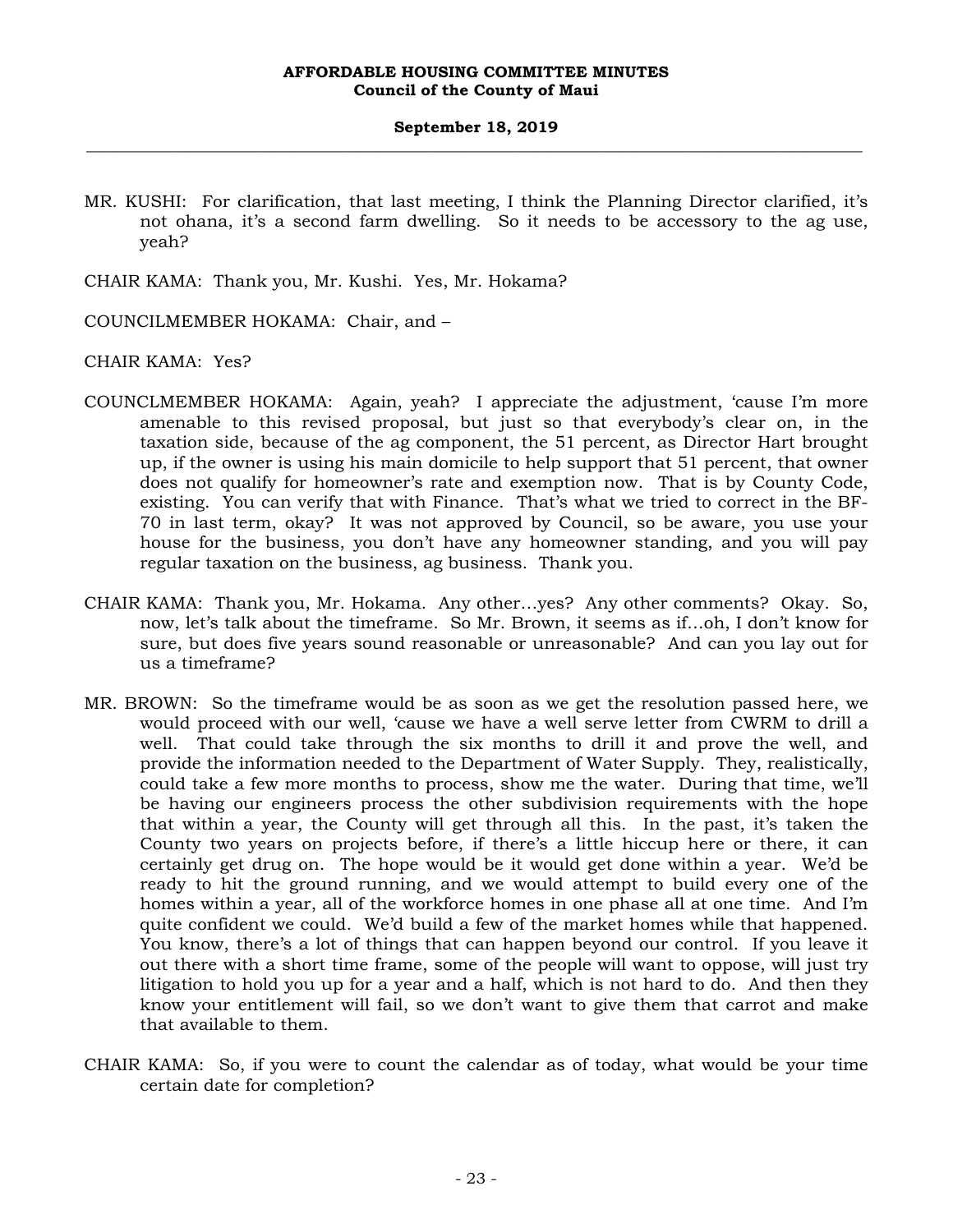#### **September 18, 2019 \_\_\_\_\_\_\_\_\_\_\_\_\_\_\_\_\_\_\_\_\_\_\_\_\_\_\_\_\_\_\_\_\_\_\_\_\_\_\_\_\_\_\_\_\_\_\_\_\_\_\_\_\_\_\_\_\_\_\_\_\_\_\_\_\_\_\_\_\_\_\_\_\_\_\_\_\_\_\_\_\_\_\_\_\_\_\_\_\_\_\_\_\_\_\_\_\_\_\_**

MR. BROWN: If all things, and all the stars all lined up, I would like to think within two to two and a half years. There's all the houses out there. If there was delays by the County, or, you know, a natural disaster, other things, it could be a stretched out five years, you know? I've been sitting on this land for four years, now. Usually I own lots up there for about 9 to 12 months and I build and sell on them, so, I'm certainly not ready to sit on it for another five years; I can tell you that. We want to get going on it. We're going to as soon as we can.

COUNCILMEMBER SUGIMURA: So five years?

MR. BROWN: Yeah.

COUNCILMEMBER PALTIN: I'm okay with amending my thing to five years.

COUNCILMEMBER SUGIMURA: Five years.

MR. BROWN: Thank you.

CHAIR KAMA: Thank you, miss…yes, Ms. Sugimura?

COUNCILMEMBER SUGIMURA: So that's a really good point about receiving a lawsuit and delaying the project, you know, by somebody else, and how do…Corp. Counsel, how can we word this so that if that happens, it wouldn't just automatically just kill the project? You know what I mean? It's not us –

CHAIR KAMA: Mr. Kushi?

COUNCILMEMBER SUGIMURA: --but…just to…

CHAIR KAMA: Unforeseen?

COUNCILMEMBER SUGIMURA: Unforseen…

MR. KUSHI: Yeah. If I understand the question, if there's litigation involved?

COUNCILMEMBER SUGIMURA: If a situation happens, let's say we pass the project, I don't know, by ending of next month or something, and then…or October 1 or whatever, and then we started the project…

UNIDENTIFIED SPEAKER: *. . .(inaudible). . .*

COUNCILMEMBER SUGIMURA: Okay. Well, whatever, 11th of October, that we need to, and then somebody decides to sue, you know, the developer and delays the project past the two year, past the five year, but has nothing to do with…what does he have to do if that happens?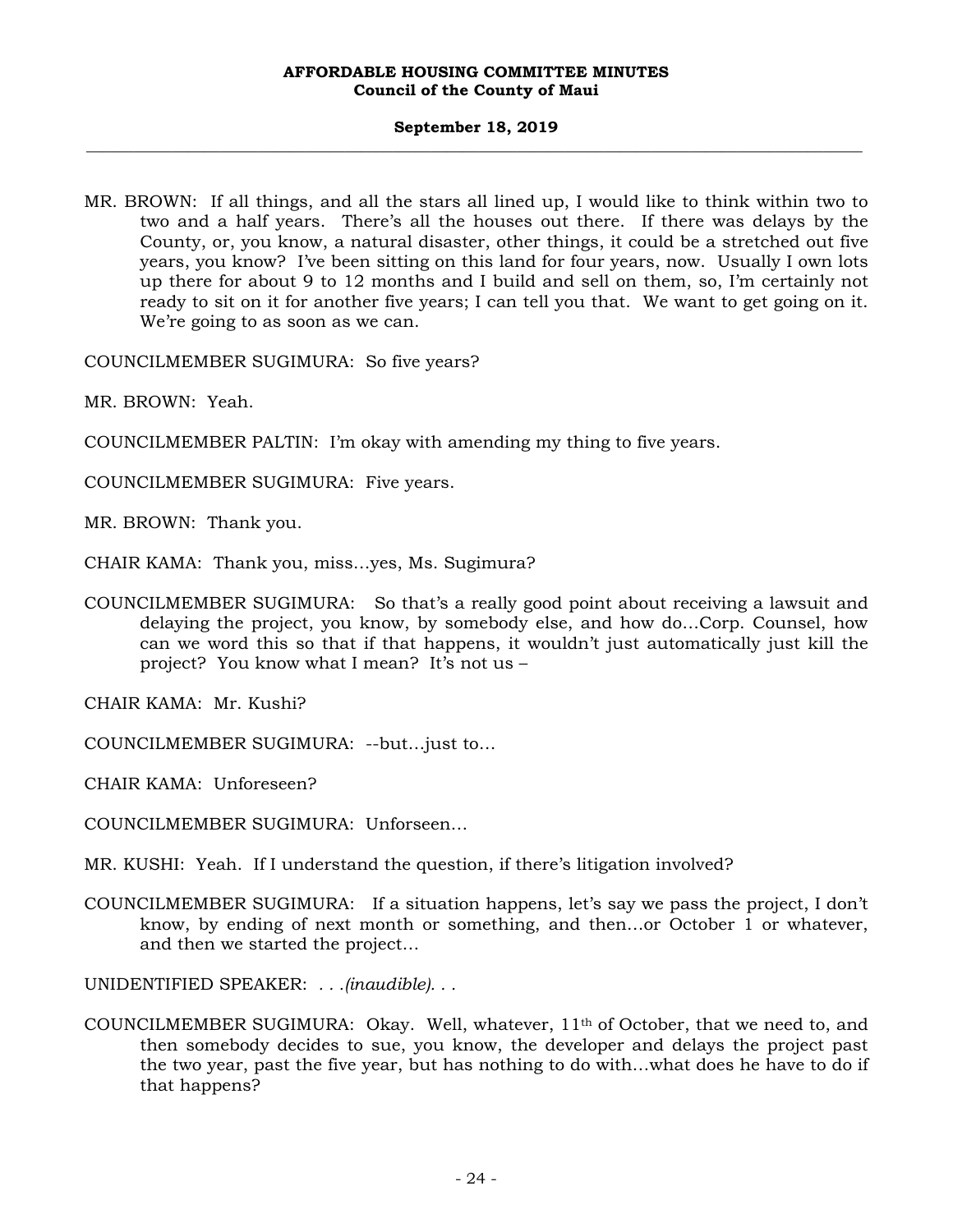MR. KUSHI: Well, if I understand the scenario, if someone sues…if this body passes this resolution, passes the project, and it was a five year completion date?

COUNCILMEMBER SUGIMURA: Mm-hmm.

MR. KUSHI: Okay. And in the meantime, some third party sues the developer, not related to what the Council did. By the way, you have immunity with what you're doing now.

COUNCILMEMBER SUGIMURA: Okay.

MR. KUSHI: But a third party sues the developer, and if I was the third party, I had the court get an injunction against him. Having done that, being the developer, I would come back to you and say, please extend the deadline because of forces not in my control, or because of a separate court order.

COUNCILMEMBER SUGIMURA: Okay, so…

MR. KUSHI: You could put that kind of language in the conditions, so –

COUNCILMEMBER SUGIMURA: Okay, so we…

MR. KUSHI: --provided that they come before the Council for an extension, at least 6 months before the end of the dead…drop date deadline.

COUNCILMEMBER SUGIMURA: Okay. So you're going to helps us develop that language?

MR. KUSHI: We could.

COUNCILMEMBER SUGIMURA: Please? Thank you.

COUNCILMEMBER PALTIN: *. . .(inaudible). . .*

COUNCILMEMBER RAWLINS-FERNANDEZ: Chair?

CHAIR KAMA: Yes?

COUNCILMEMBER SUGIMURA: Just in case.

CHAIR KAMA: Yes, Ms. Rawlins-Fernandez?

COUNCILMEMBER RAWLINS-FERNANDEZ: Mahalo, Chair. So, speaking of lawsuits, I think the last proposal, there was a lawsuit, yeah? The Makila Kai? I believe that there was a lawsuit. And so if we're anticipating another lawsuit because one had already been previously filed, then we can already anticipate that trying to push this, you know, housing project here where a lot of community members have adamantly expressed opposition to this location, and the whole purpose of going through the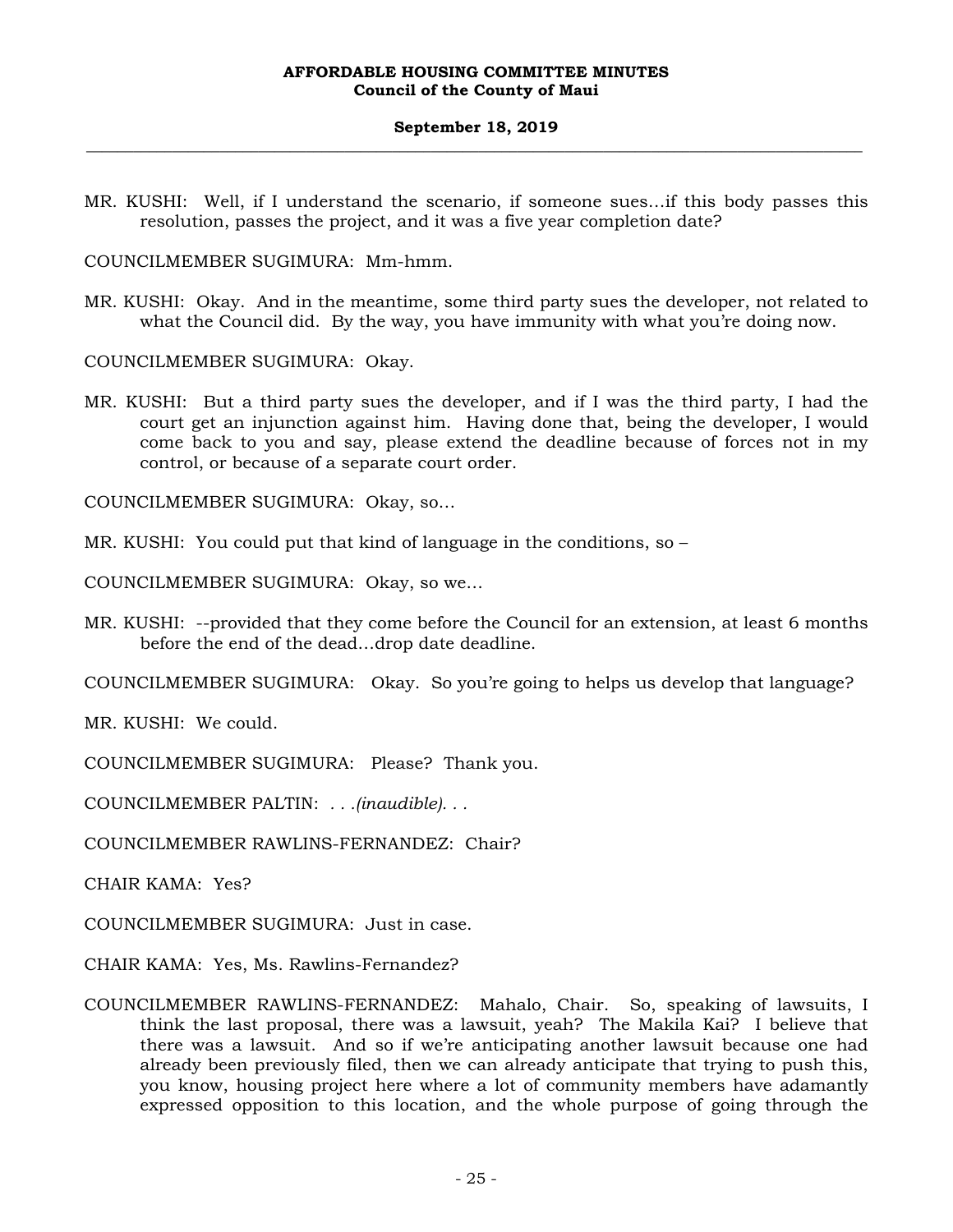whole 201H process, and having our backs against the wall with a 45-day clock, would really defeat the whole purpose of trying to expedite this project because…I mean, we can already…yeah. So, it looks like Mr. Brown would like to respond to that?

- MR. BROWN: You know, I just wanted to clarify that last time, the guy who filed the lawsuit has a short-term rental permit, an active one. He lived right across the street from it, and his –
- COUNCILMEMBER RAWLINS-FERNANDEZ: Point of order? I don't know if that is applicable to what we're discussing right now.
- MR. BROWN: Well, you were talking about the surrounding people who were opposing it and filing lawsuits, I thought, and so, the guy who did file it has a short-term rental permit and a \$5 million home, so that's who you have not wanting the affordable homes up there.
- COUNCILMEMBER SUGIMURA: So, I didn't mean that he was going to get sued. I just wanted to, in case something like that happens…
- CHAIR KAMA: In the event of an unforeseen…
- COUNCILMEMBER SUGIMURA: Yeah. To have language in there –

CHAIR KAMA: Yeah.

COUNCILMEMBER SUGIMURA: --so that he's not…the project doesn't get automatically killed, you know? In respect for all this work that everybody's doing, right? It truly is a project…

CHAIR KAMA: Yeah.

COUNCILMEMBER SUGIMURA: Would be good to see.

CHAIR KAMA: Okay. So…

MR. SCHNELL: If I could clarify one point?

CHAIR KAMA: Yes, Mr. Schnell?

MR. SCHNELL: I'm not…I don't have the lawsuit in front of me, but I did review it at the time that it came in a couple years ago, on the previous project. I think one of their points was that previously, when Peter Martin was also proposing the two projects on both sides of him, that would result in segmentation. Since those projects are not on the table at this point, the segmentation argument point, if that's what they were…I mean,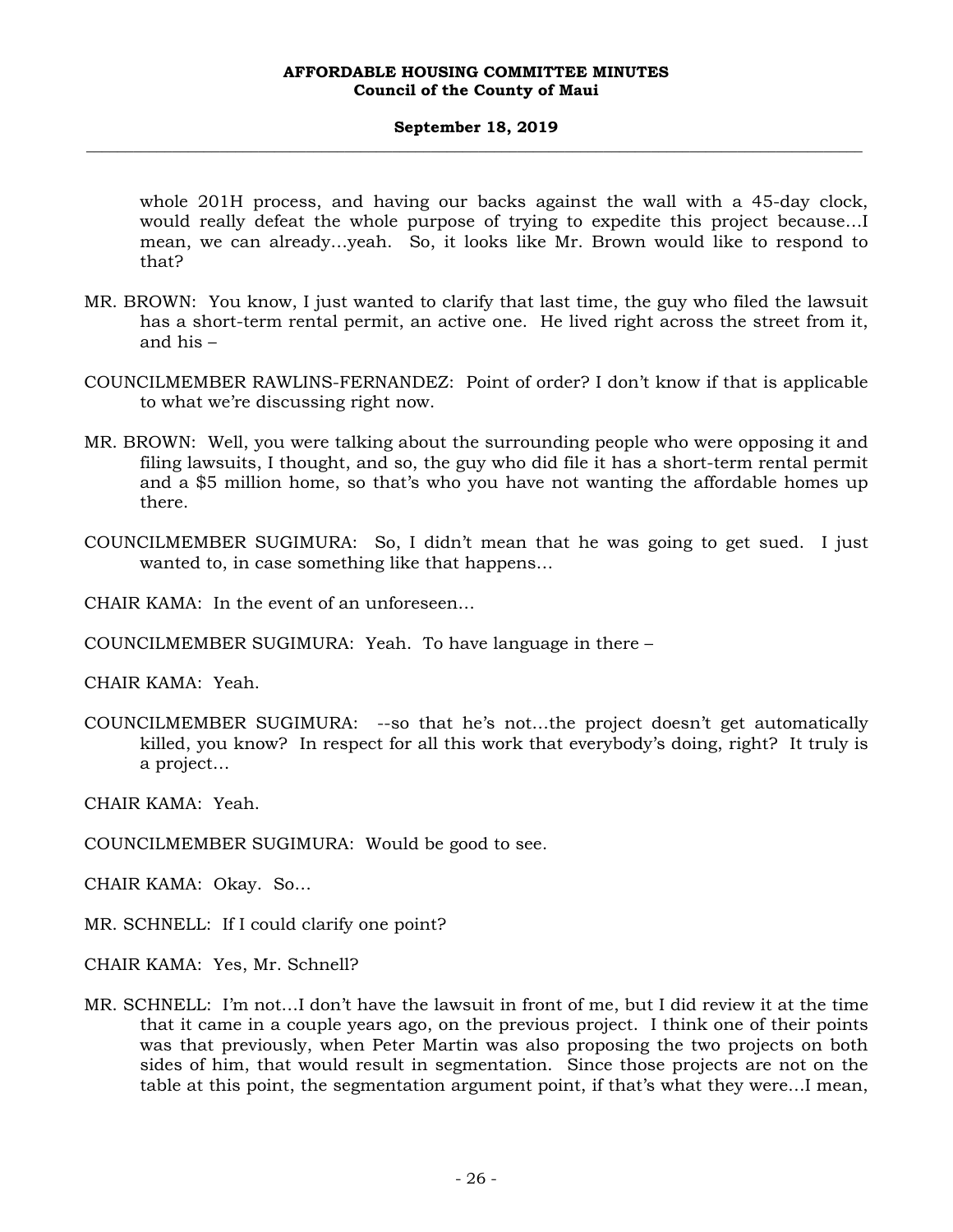they wouldn't have a basis to file a lawsuit on segmentation. They might come up with other claims. That was one of their main points.

COUNCILMEMBER RAWLINS-FERNANDEZ: Mahalo.

- CHAIR KAMA: Thank you. So I think if we put that language into the reso, Mr. Kushi, it'd be ok?
- COUNCILMEMBER SUGIMURA: Thank you, Mr. Kushi.

UNIDENTIFIED SPEAKER: Yeah.

COUNCILMEMBER SUGIMURA: Okay.

CHAIR KAMA: Thank you. Okay. So, do we have consensus, then, on this? Yes, Mr. Molina?

COUNCILMEMBER SUGIMURA: Five years.

VICE-CHAIR MOLINA: I'm okay with the five years, Chair.

CHAIR KAMA: Thank you. Thank you. Thank you, Ms. Paltin. Yes, Mr. Hokama?

COUNCILMEMBER HOKAMA: Five years from –

COUNCILMEMBER SUGIMURA: From?

COUNCILMEMBER HOKAMA: --when?

COUNCILMEMBER SUGIMURA: Final subdivision.

CHAIR KAMA: Is it…

COUNCILMEMBER PALTIN: My wording says five years after adoption of this resolution.

COUNCILMEMBER HOKAMA: I would like *. . .(inaudible). . .* for us to move on, Chair, but my thing is, I think three years is enough, and for Mr. Brown, why wouldn't he want to get it done as fast as possible?

COUNCILMEMBER SUGIMURA: He does.

COUNCILMEMBER HOKAMA: Okay? Because I'm holding him not only to the percentages, but the numbers of ranges of the earnings you've already stated on the record, okay? 41,900 to 54,470. You stay there for…okay? So if they gonna make this work, the faster they can develop it, to get that 161,000 mark, is to their advantage. Five years from now, this number is going to change, Chair. Okay? But this is what I'm agreeing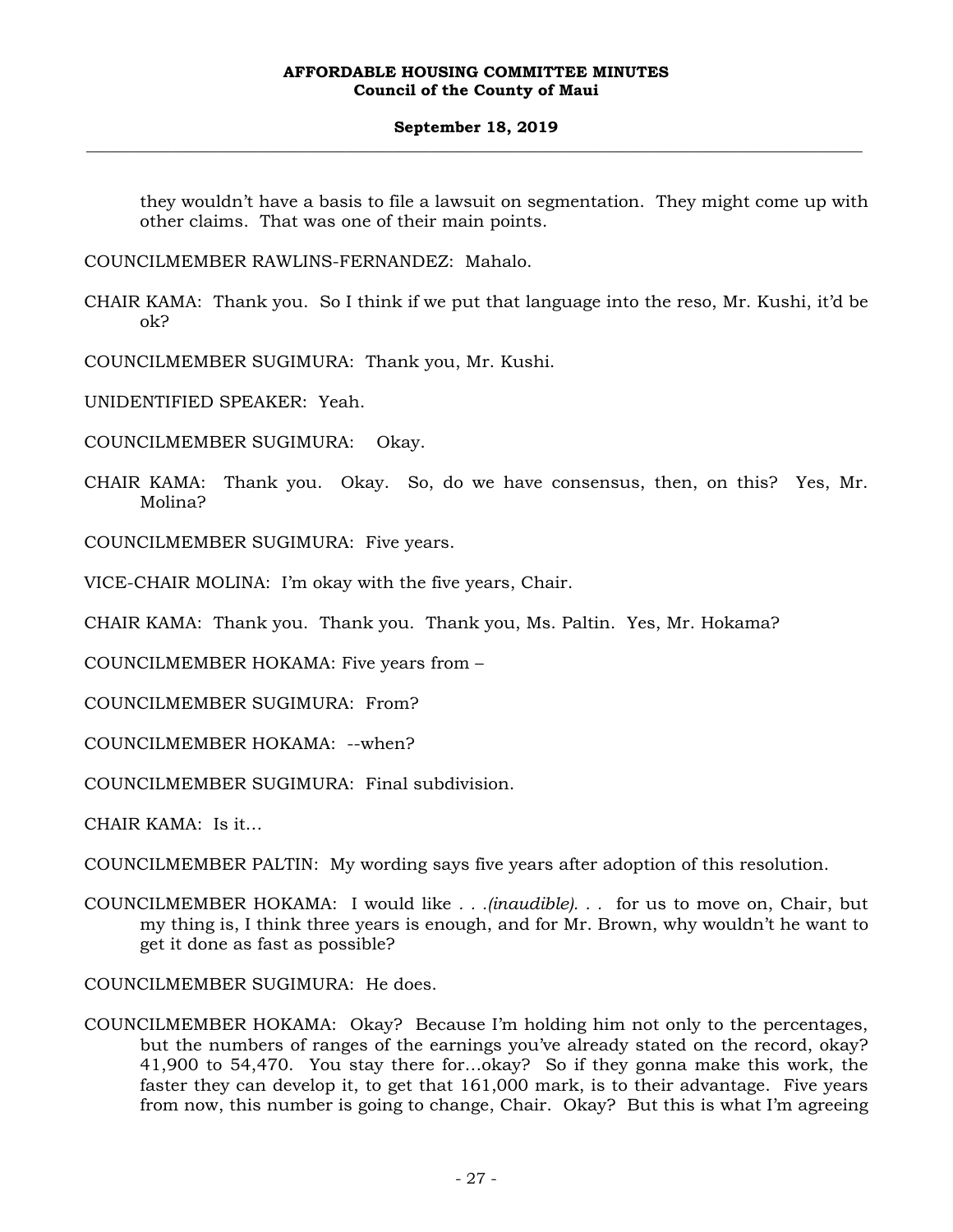#### **September 18, 2019 \_\_\_\_\_\_\_\_\_\_\_\_\_\_\_\_\_\_\_\_\_\_\_\_\_\_\_\_\_\_\_\_\_\_\_\_\_\_\_\_\_\_\_\_\_\_\_\_\_\_\_\_\_\_\_\_\_\_\_\_\_\_\_\_\_\_\_\_\_\_\_\_\_\_\_\_\_\_\_\_\_\_\_\_\_\_\_\_\_\_\_\_\_\_\_\_\_\_\_**

to, what you're proposing to me. So for me, it is advantageous to do it in one year if you can, not five years. So, that's his clock for himself, Chair.

CHAIR KAMA: But we're giving him some time. Thank you, Mr. Hokama.

COUNCILMEMBER HOKAMA: *. . .(inaudible). . .*

CHAIR KAMA: Yes, Ms. Keani Fernandez?

COUNCILMEMBER RAWLINS-FERNANDEZ: Mahalo, Chair. So, the modification on Ms. Paltin's proposal says, construction of the project has not yet started within two years, and we're determining the number now?

CHAIR KAMA: Yes.

COUNCILMEMBER RAWLINS-FERNANDEZ: Of the adoption of this resolution?

CHAIR KAMA: Right.

- COUNCILMEMBER RAWLINS-FERNANDEZ: So it doesn't say from the time of subdivision approval?
- CHAIR KAMA: Right. It doesn't. So we're just…yeah. That's what I want to put in there. Okay.
- COUNCILMEMBER RAWLINS-FERNANDEZ: Okay. So, your proposal is, five years after subdivision approval?

CHAIR KAMA: Right.

COUNCILMEMBER RAWLINS-FERNANDEZ: Okay. I think I'm more on board with Member Hokama. Three years.

COUNCILMEMBER SUGIMURA: I disagree. Five.

CHAIR KAMA: So, what happens if he doesn't do it in two years? Yes, Ms. Lee?

- COUNCILMEMBER LEE: Thank you, Madam Chair. If I were the developer, any of us were the developer, we would want it done as fast as possible, --
- CHAIR KAMA: *. . .(inaudible). . .*
- COUNCILMEMBER LEE: --because for every day it's not completed, it's costing me thousands and thousands of dollars. So nobody in their right mind would want to delay this project. So, I say five years, in case there are unforeseen circumstances. Thank you.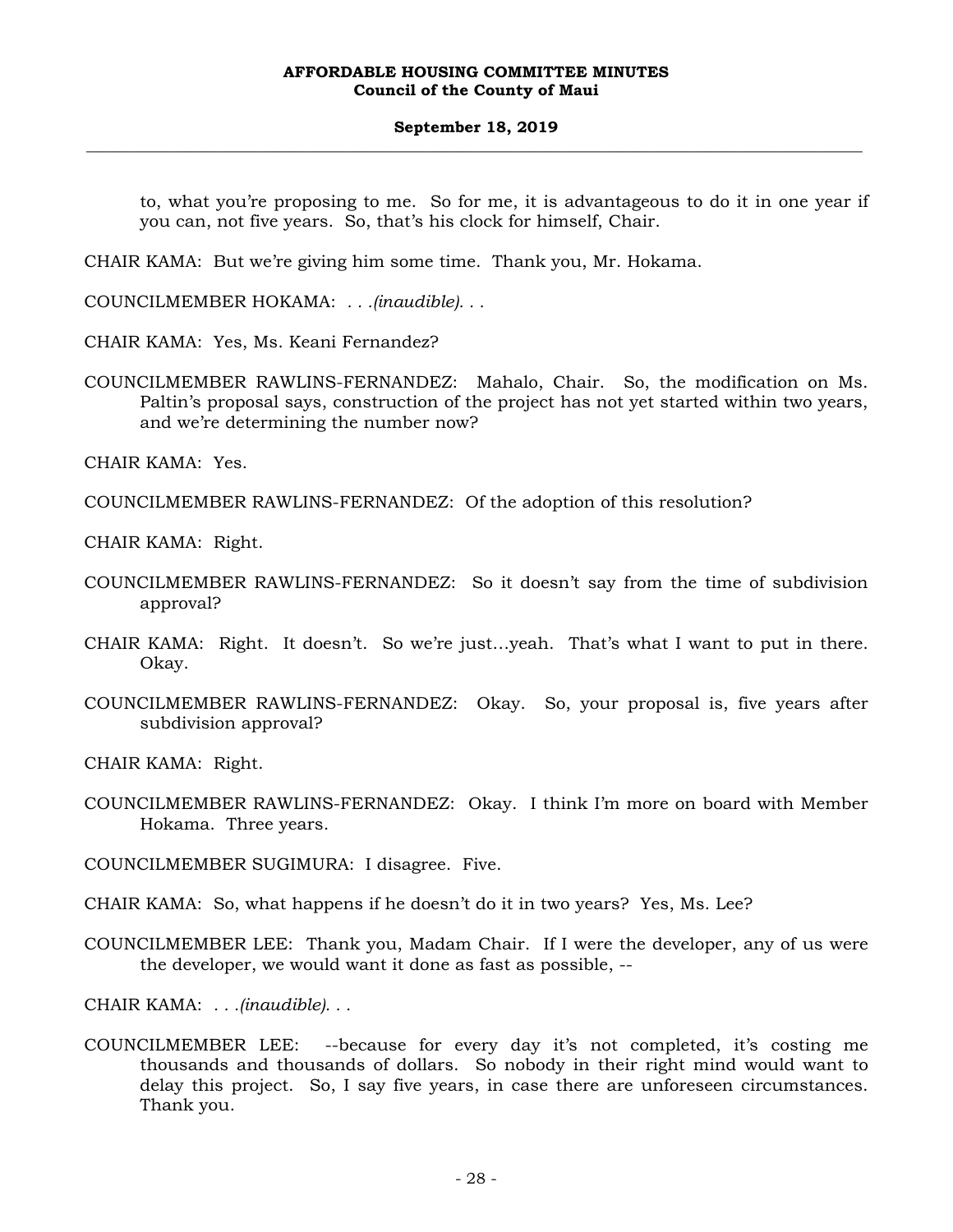#### **September 18, 2019 \_\_\_\_\_\_\_\_\_\_\_\_\_\_\_\_\_\_\_\_\_\_\_\_\_\_\_\_\_\_\_\_\_\_\_\_\_\_\_\_\_\_\_\_\_\_\_\_\_\_\_\_\_\_\_\_\_\_\_\_\_\_\_\_\_\_\_\_\_\_\_\_\_\_\_\_\_\_\_\_\_\_\_\_\_\_\_\_\_\_\_\_\_\_\_\_\_\_\_**

COUNCILMEMBER SUGIMURA: I agree.

CHAIR KAMA: Thank you.

COUNCILMEMBER PALTIN: I just…

CHAIR KAMA: Mr. Molina?

COUNCILMEMBER PALTIN: Oh. Sorry.

VICE-CHAIR MOLINA: Yeah, Madam Chair. If I could just quickly add, if this was on the mainland, I think two years is reasonable. This is Maui County, you know? We have a history of delays. So, that's why I think, you know, I'm just being honest. So, thank you.

MR. RAPACZ: Madam Chair?

CHAIR PALTIN: Mr. Sinenci? Yes, Mr. Rapacz, and then Member Sinenci.

MR. RAPACZ: Thank you, Chair. Just to clarify, there are two different timeframes in Member Paltin's proposed modifications. The first one, the two year timeframe, is to start construction, and that means, show me the visible start of grading pursuant to a valid grading permit. That's the two year timeframe, not building anything, not subdividing; just starting construction. Item number two is a five year timeframe for completing construction of all 19 residential workforce housing units. So, if you folks are going to impose a timeframe, we'll need to know whether you're talking about start of construction, or…and completion of construction of all units. And, generally, start of construction doesn't mean vertical construction, it means preparation of the lot through a grading permit or any kind of grading for infrastructure.

CHAIR KAMA: So, in other words, day one of turning dirt?

MR. RAPACZ: Yes. That would be one timeframe that's proposed in item one. And then the second timeframe is an overall five years –

CHAIR KAMA: Completion?

MR. RAPACZ: --to complete construction of all 19 affordable units.

COUNCILMEMBER PALTIN: And that was meant to be from the –

MR. RAPACZ: Date of…

COUNCILMEMBER PALTIN: --five years from when you start to construct it to when you finish the construction.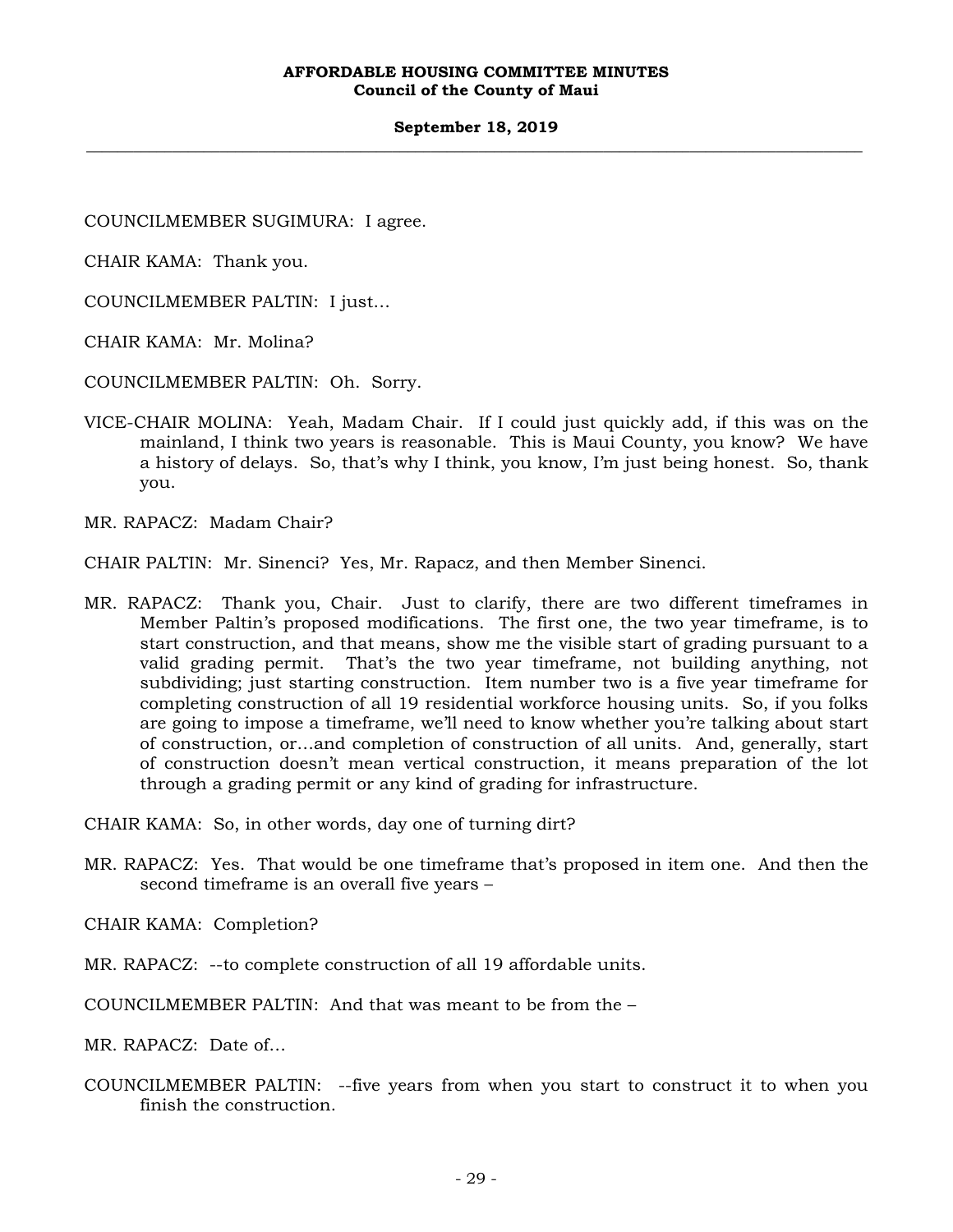#### **September 18, 2019 \_\_\_\_\_\_\_\_\_\_\_\_\_\_\_\_\_\_\_\_\_\_\_\_\_\_\_\_\_\_\_\_\_\_\_\_\_\_\_\_\_\_\_\_\_\_\_\_\_\_\_\_\_\_\_\_\_\_\_\_\_\_\_\_\_\_\_\_\_\_\_\_\_\_\_\_\_\_\_\_\_\_\_\_\_\_\_\_\_\_\_\_\_\_\_\_\_\_\_**

CHAIR KAMA: Okay. So, Mr. Sinenci?

COUNCILMEMBER SINENCI: That was my question. Thank you, Chair.

CHAIR KAMA: So did you get it answered?

COUNCILMEMBER SINENCI: Yep. I did.

CHAIR KAMA: Mr. Molina, did you have something to say?

VICE-CHAIR MOLINA: No.

CHAIR KAMA: Okay. Okay. So, with that clarification from Mr. Rapacz, do we have consensus on Ms. Paltin's item 1 and item 2? So…

COUNCILMEMBER SUGIMURA: With five years, right? For number one?

- CHAIR KAMA: So are we all…okay, so what number one says is, he has an…what it says written, he has two years to turn the dirt, basically. To put the shovel in, and do something, correct, John? And then, after he does that, then in number four, or two, it says, once he does that, he only has five years to finish construction of all of that, is that correct?
- COUNCILMEMBER PALTIN: Yeah. We might have to change that in number two to ten years, sorry, because, yeah, it's from the effective date of this resolution. So, if we're going from five years…did you guys decide on adoption of the resolution or subdivision approval? Sorry.
- CHAIR KAMA: No. We're still in discussion with that.

COUNCILMEMBER PALTIN: Okay.

CHAIR KAMA: Yes.

COUNCILMEMBER PALTIN: So, the second one hinges on the first one.

CHAIR KAMA: Yeah.

COUNCILMEMBER PALTIN: 'Cause it wouldn't make sense to say, five years from the date of the resolution if part one says five years.

CHAIR KAMA: Five years. Correct.

COUNCILMEMBER PALTIN: So it would…they have to make sense.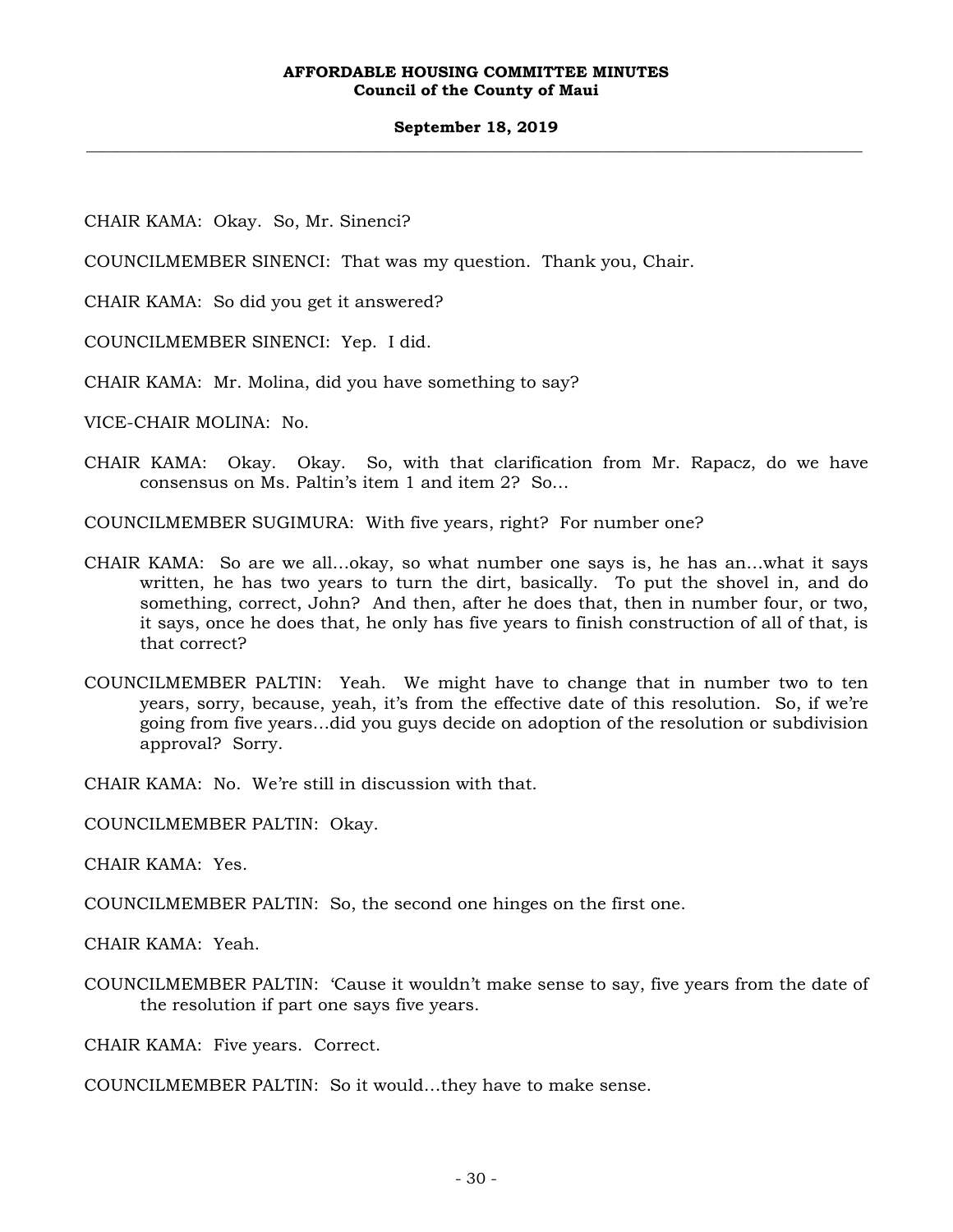CHAIR KAMA: Ms. Lee?

COUNCILMEMBER LEE: Well, everybody knows who's been attending my meetings on existing streets. Public Works says it takes two, maybe three years or more to get a final subdivision approval. So, I would suggest that we ask the developer which is a reasonable time. You know, it's not like we're developers, okay?

CHAIR KAMA: Yeah.

COUNCILMEMBER LEE: So, you know, for us to be picking dates out of the sky, is not reasonable. I think we have to ask him. He's the one that has to build it.

COUNCILMEMBER SUGIMURA: I think he told us before.

MR. BROWN: Yeah. I think, you know, like, Councilmember Lee pointed out, every day we hold onto this, it costs us a lot of money and we do not want to hold onto this. We want to get going as fast as we can, and we want to get it done, and I would…we can agree to the five year and then the ten years, Councilmember Paltin clarified it needed to be, if there was a consensus on that. I'd be fine with that.

COUNCILMEMBER SUGIMURA: Okay.

CHAIR KAMA: Okay. So, are we clear where we're at now?

COUNCILMEMBER SUGIMURA: Yes.

CHAIR KAMA: Mr. Sinenci? Tell us. Talk to us.

- COUNCILMEMBER SINENCI: Sorry. So, it's the five years from the adoption of this reso, and then ten years to complete the entire project?
- CHAIR KAMA: I wanted to insert, from final subdivision approval. That's what I wanted to do, but I think…so, I think five years from the adoption of the resolution. If it's helpful to you to understand that, I think I'd be okay with that.

COUNCILMEMBER SUGIMURA: Okay.

MR. BROWN: Chair?

CHAIR KAMA: Yes?

MR. BROWN: Yeah. I can be okay with that.

CHAIR KAMA: You'd be okay with that, too, right?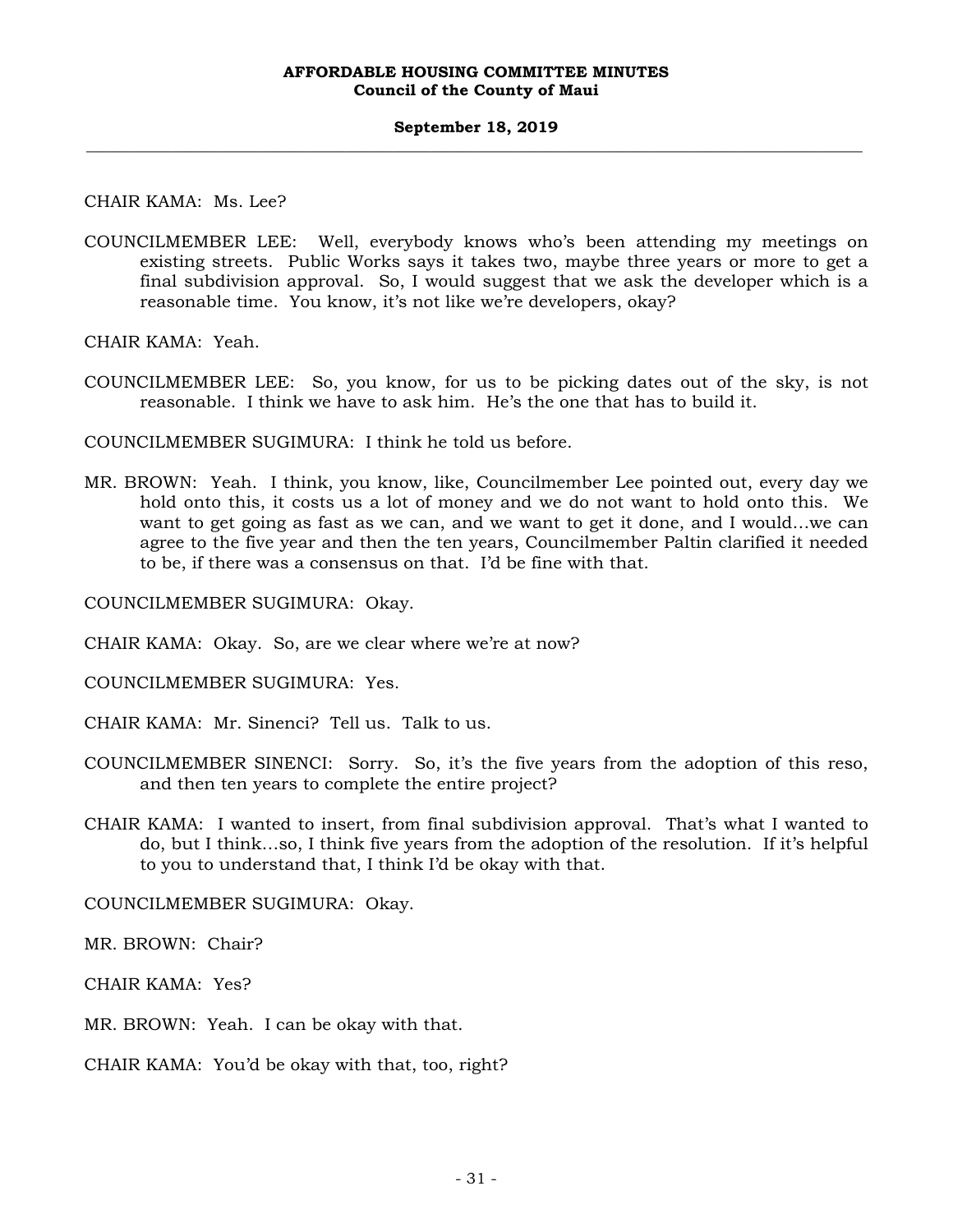MR. BROWN: If we could put in the suggested language by Mr. Kushi about anything…an unforeseen, out of our control, that we were discussing, where I could come back and extend the resolution, --

CHAIR KAMA: You got that? Okay.

MR. BROWN: --then. That would be fine.

CHAIR KAMA: Okay. So, Mr. Sinenci understands that. So, is there consensus on what we just discussed…we need to…

COUNCILMEMBER SUGIMURA: Consensus.

CHAIR KAMA: Consensus? Ms. Paltin, consensus?

COUNCILMEMBER PALTIN: Oh?

CHAIR KAMA: I still want…because we're going to visit you when it comes up full Council –

COUNCILMEMBER PALTIN: Yeah. That's fine.

CHAIR KAMA: --so it'd be nice if we knew ahead of time where you're at too.

COUNCILMEMBER PALTIN: Yes. That's fine with me.

CHAIR KAMA: Okay. Thank you. Okay. Mr. Sinenci, Mr. Molina, consensus? Ms. Lee? Ms. Keani Fernandez and Mr. Hokama? Consensus on one and two?

COUNCILMEMBER RAWLINS-FERNANDEZ: I don't know. Chair?

CHAIR KAMA: Yes?

COUNCILMEMBER RAWLINS-FERNANDEZ: I can't find where it says…but, in application, you know, it was presented that it would be complete in two years. So I don't know at what point it was being measured at, and so, I think it's misleading to, you know, present the project as something that would be completed, you know, in two years, and now we're saying ten years. I don't know.

COUNCILMEMBER SUGIMURA: Or sooner.

UNIDENTIFIED SPEAKER: It doesn't have to…

CHAIR KAMA: I don't think it has to take ten years. I think what the discussion has been, is that it is to the full advantage of a developer to be able to complete his project ASAP. I mean, he can write it out for ten years, but he just said he's losing money. So we can give him ten, but he doesn't have to take the whole ten. I mean, to me…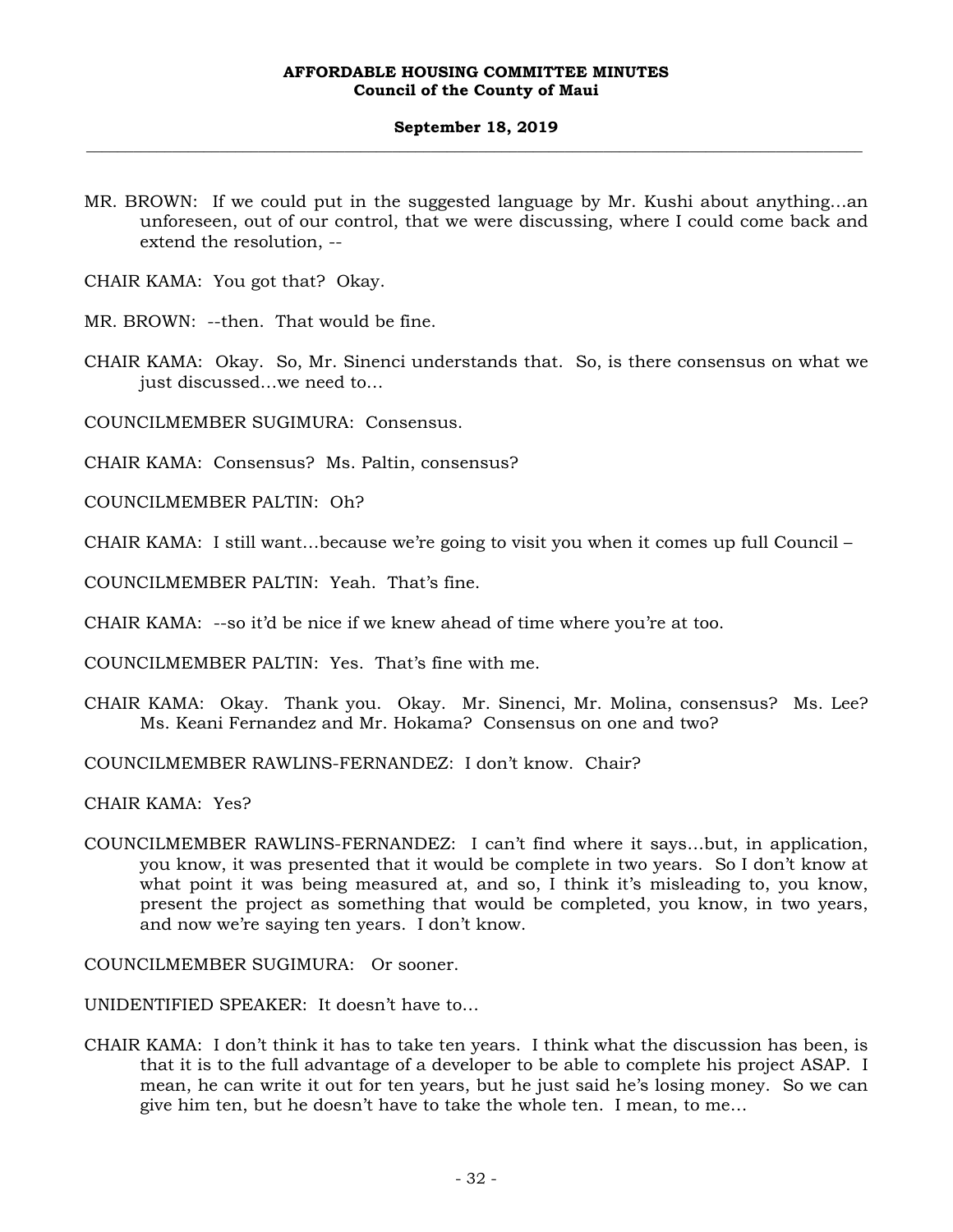COUNCILMEMBER PALTIN: For me, it's important that folks know that it was –

CHAIR KAMA: It was the timeframe.

COUNCILMEMBER PALTIN: --presented that it would be done in two years, and we wanted it done in two years, but that's not what would be agreed to by them. So when this project isn't done in two years, don't look at us and blame us, 'cause we tried, I think. I mean, you know?

CHAIR KAMA: Yeah.

COUNCILMEMBER PALTIN: And I gotta disagree with Ms. Lee's statement. I don't know if she's driven around West Maui; there's so many developments that are just standing there, you know? So that's the impetus of this for me, is, like, I see half work done developments all over the place. Half entitled developments all over the place. If people met their entitlements that they got for affordable housing in any kind of timely manner, we wouldn't be in this crisis, you know? You got Kapalua Mauka, you got Pulelehua, you got all these things where there was no timeframe, and it's the people that suffers for it. So I just want it to be abundantly clear that we made our best effort to make the representation match the paper. This is the best that we could get consensus on. That's all. I want everyone to be clear on that.

CHAIR KAMA: Yes?

- COUNCILMEMBER PALTIN: Like, because, if you only came to the presentation and heard, we're going to have these houses up in two years, and two years from now, they're not up, then who's gonna get the blame, you know?
- MR. BROWN: Chair?

CHAIR KAMA: Mr. Brown?

- MR. BROWN: Yeah. You know, considering it takes the two years, which it could to get subdivision approval, then what was represented is we would build the homes in two years. We can't start until we have our permits and our subdivision approval. So that would equal four years, and so we're really looking for one more year past that for any unforeseen delays.
- COUNCILMEMBER PALTIN: I understand that. What you're making clear to me right now wasn't made abundantly clear in the presentation. So a lot of people hear what they want to hear –

MR. BROWN: Okay.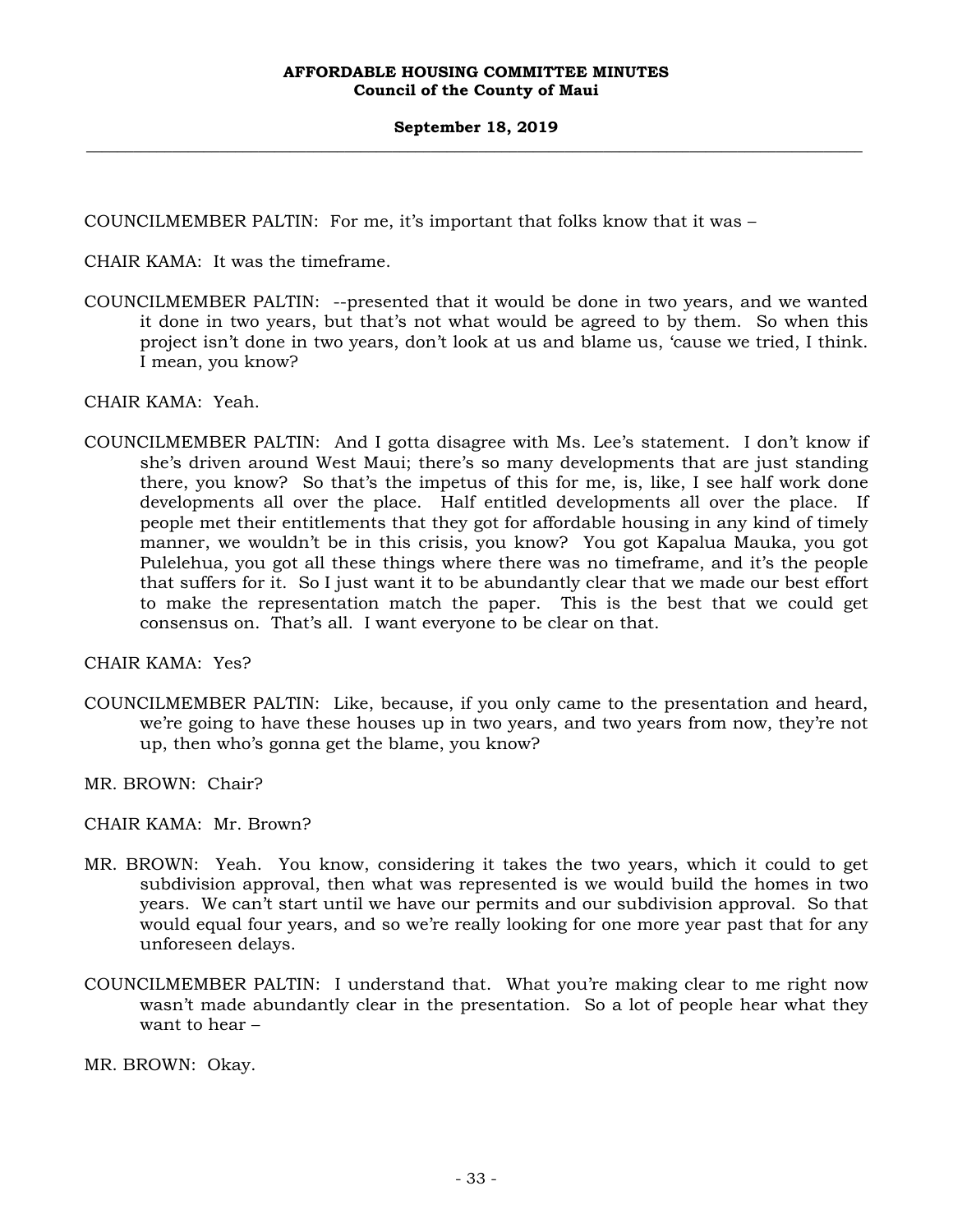COUNCILMEMBER PALTIN: --and so, you know, if they're like, hey they said it was going to be having houses in two years, and it's 2022 and we don't got no houses, and just want to make it clear that we did everything in possible to get that for them and we weren't able to do it, so don't blame us.

MR. BROWN: Understood.

CHAIR KAMA: Ms. Sugimura?

COUNCILMEMBER SUGIMURA: I guess everybody is anxious for housing, and that's what I'm hearing. I appreciate all the honesty that's coming out from this discussion, but the developer's gonna have to build it, and he's trying to give us his best, honest answer, and I can only respect that, you know? So, thank you.

COUNCILMEMBER LEE: Madam Chair?

CHAIR KAMA: Yes, Ms. Lee?

COUNCILMEMBER LEE: Just to make some clarifications, here. The developer is not, upon getting approval of his project, will have to go through the gauntlet of the Administration. That means a lot of departments…getting a lot of approvals from each Department. And one of the reasons why Maui County and the State of Hawaii is one of the worst places to do business, and that is a fact, is because legislators like us pile on conditions. Conditions to the point where it renders the project no longer feasible, and that's why they end up in the graveyard of affordable homes, because they cannot move forward. So it's incumbent on us to be a little more understanding and try to expedite all these affordable homes wherever we can, because that's the pledge that all of us made during the campaign. Thank you.

CHAIR KAMA: Thank you. So, Members, can we move on?

COUNCILMEMBER SUGIMURA: Yes.

CHAIR KAMA: Thank you. Okay. So the next one was the AMI, Alison? Is…yes?

MS. STEWART: *. . .(inaudible). . .* 

CHAIR KAMA: Okay. Okay. So, number one should read, construction of the project has not started within five years of the adoption of the resolution. And that was the number five. And then in the…in item two, it was not later than ten years from the effective date of the resolution. That's what it was.

COUNCILMEMBER SUGIMURA: Yes.

CHAIR KAMA: Okay.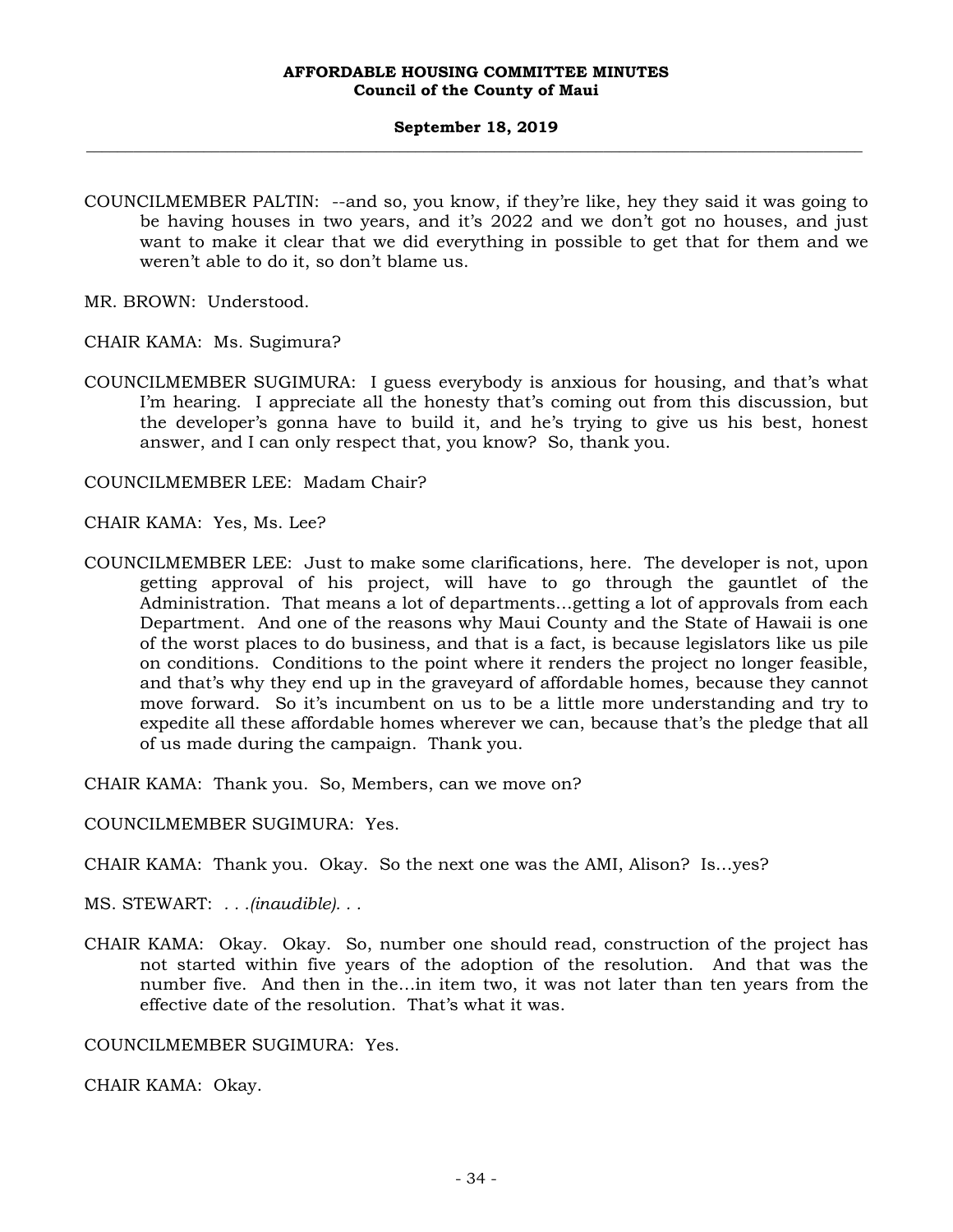#### **September 18, 2019 \_\_\_\_\_\_\_\_\_\_\_\_\_\_\_\_\_\_\_\_\_\_\_\_\_\_\_\_\_\_\_\_\_\_\_\_\_\_\_\_\_\_\_\_\_\_\_\_\_\_\_\_\_\_\_\_\_\_\_\_\_\_\_\_\_\_\_\_\_\_\_\_\_\_\_\_\_\_\_\_\_\_\_\_\_\_\_\_\_\_\_\_\_\_\_\_\_\_\_**

- COUNCILMEMBER PALTIN: Consensus. This throws off the timing for number four a little bit, but the main gist of number four was that because the developer represented that he may not be developing all of the market rate lots, the impetus was, you know, so many projects on the west side that built their market rate homes and then just left the State or country, whatever. So, the intention of this was to have the market…
- CHAIR KAMA: The workforce housing…
- COUNCILMEMBER PALTIN: …workforce housing to be –
- CHAIR KAMA: Completed.
- COUNCILMEMBER PALTIN: --developed before the sale of the market rate lots, or before, you know, not allow that kind of thing to happen anymore.
- CHAIR KAMA: Right. So you wanted the…so you got that, the completion of the workforce housing, right? Before…
- COUNCILMEMBER PALTIN: Yeah. The developer shall develop all workforce housing units before or concurrently with the sale of market rate lots. And I originally had development, but then he said that he might not be the developer for all the market rate lots. So, like, if you sell one market rate lot, then you gotta also sell one workforce lot kind of thing, you know. I mean, --
- CHAIR KAMA: Right. You're correct.
- COUNCILMEMBER PALTIN: --there's 19, 15, little bit different, but don't just run away with the market lots without providing the workforce first.
- CHAIR KAMA: Yes. I can agree to that.
- MR. BROWN: Yeah. We can agree to that. I believe it's also into 2.96, so we have to abide by that, but yes.
- COUNCILMEMBER PALTIN: Okay.
- CHAIR KAMA: Okay. Thank you. Okay, Alison?
- MS. STEWART: So the AMI modifications presented include number one of Chair Kama's proposed modifications, number one of Member Molina's modifications –

COUNCILMEMBER SUGIMURA: Oh. I thought he didn't.

MS. STEWART: --and then also, related to that would be also number three of Member Molina's modifications.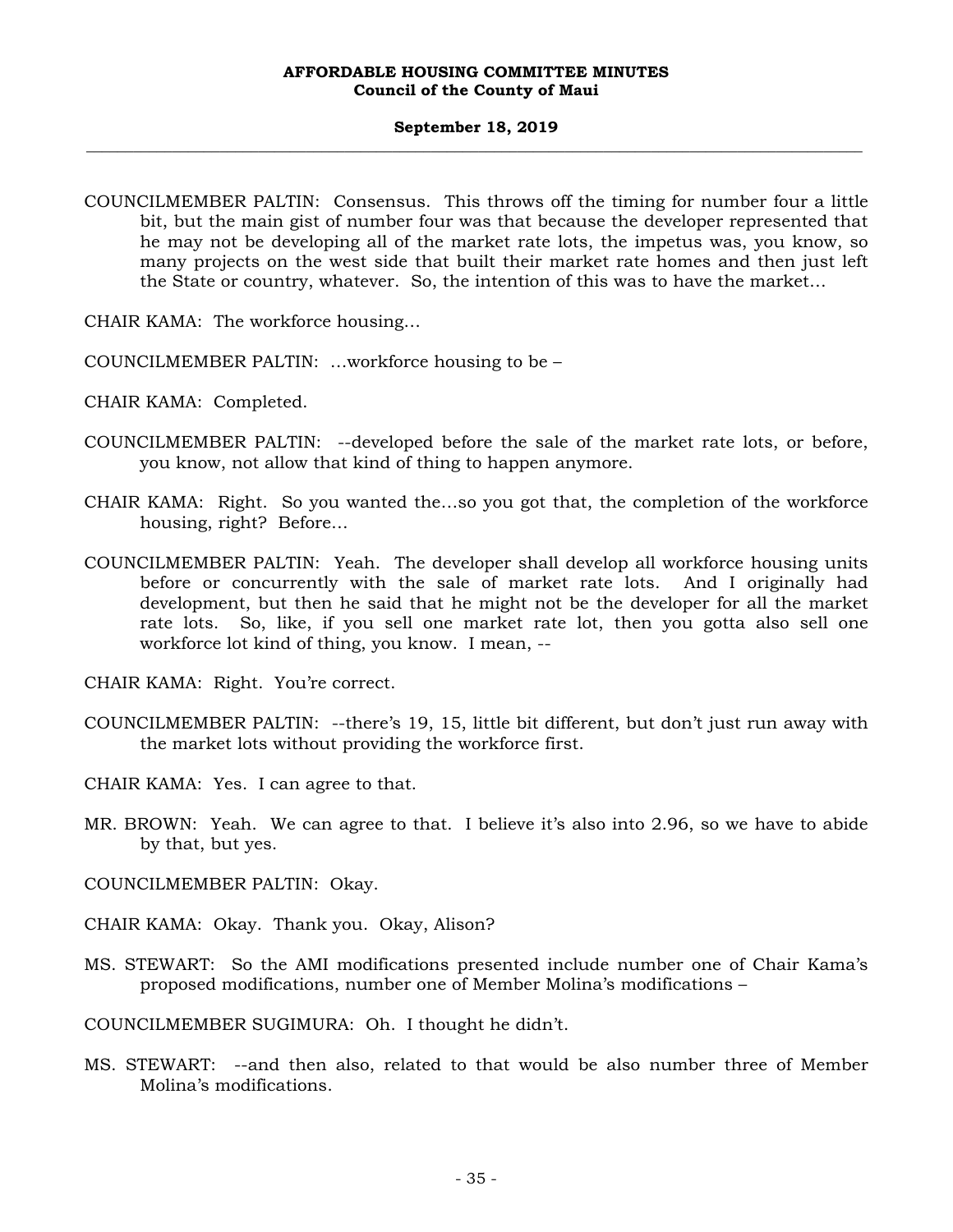#### **September 18, 2019 \_\_\_\_\_\_\_\_\_\_\_\_\_\_\_\_\_\_\_\_\_\_\_\_\_\_\_\_\_\_\_\_\_\_\_\_\_\_\_\_\_\_\_\_\_\_\_\_\_\_\_\_\_\_\_\_\_\_\_\_\_\_\_\_\_\_\_\_\_\_\_\_\_\_\_\_\_\_\_\_\_\_\_\_\_\_\_\_\_\_\_\_\_\_\_\_\_\_\_**

CHAIR KAMA: I don't have Mr. Molina's modifications.

MS. STEWART: You don't have one?

COUNCILMEMBER PALTIN: It's on Granicus.

CHAIR KAMA: Oh. Okay. Could I have it on paper?

MS. STEWART: Molina's modifications?

CHAIR KAMA: Does everyone have Mr. Molina's modifications?

COUNCILMEMBER SUGIMURA: It's on Granicus from last week.

CHAIR KAMA: Yeah. I like mine in paper. Thank you, Nicole.

COUNCILMEMBER PALTIN: I have one, so you don't need to make for me.

CHAIR KAMA: Okay.

MR. BROWN: Chair, can I ask for clarification?

CHAIR KAMA: Yes, you may.

- MR. BROWN: I thought I may have heard Councilmember Molina said he was withdrawing some of those, but I may have heard incorrectly.
- COUNCILMEMBER SUGIMURA: Yeah. I thought he said that.

CHAIR KAMA: What did you do, Mr. Molina?

COUNCILMEMBER SUGIMURA: He said he got it covered.

VICE-CHAIR MOLINA: Madam Chair, can I request a brief recess?

CHAIR KAMA: Yes, you may. Sure. Recess. 3:29 is what I'm calling it. *. . .(gavel). . .* 

**RECESS: 3:29 p.m.** 

#### **RECONVENE: 3:42 p.m.**

(Excused: RH)

CHAIR KAMA: *. . .(gavel). . .* The Affordable Housing Committee of September 18th will now reconvened at 3:42 p.m. I'd like to take a temperature check of our Members here. The Chair's intent is to call for a dinner break at 5:30, and if anybody is willing to stay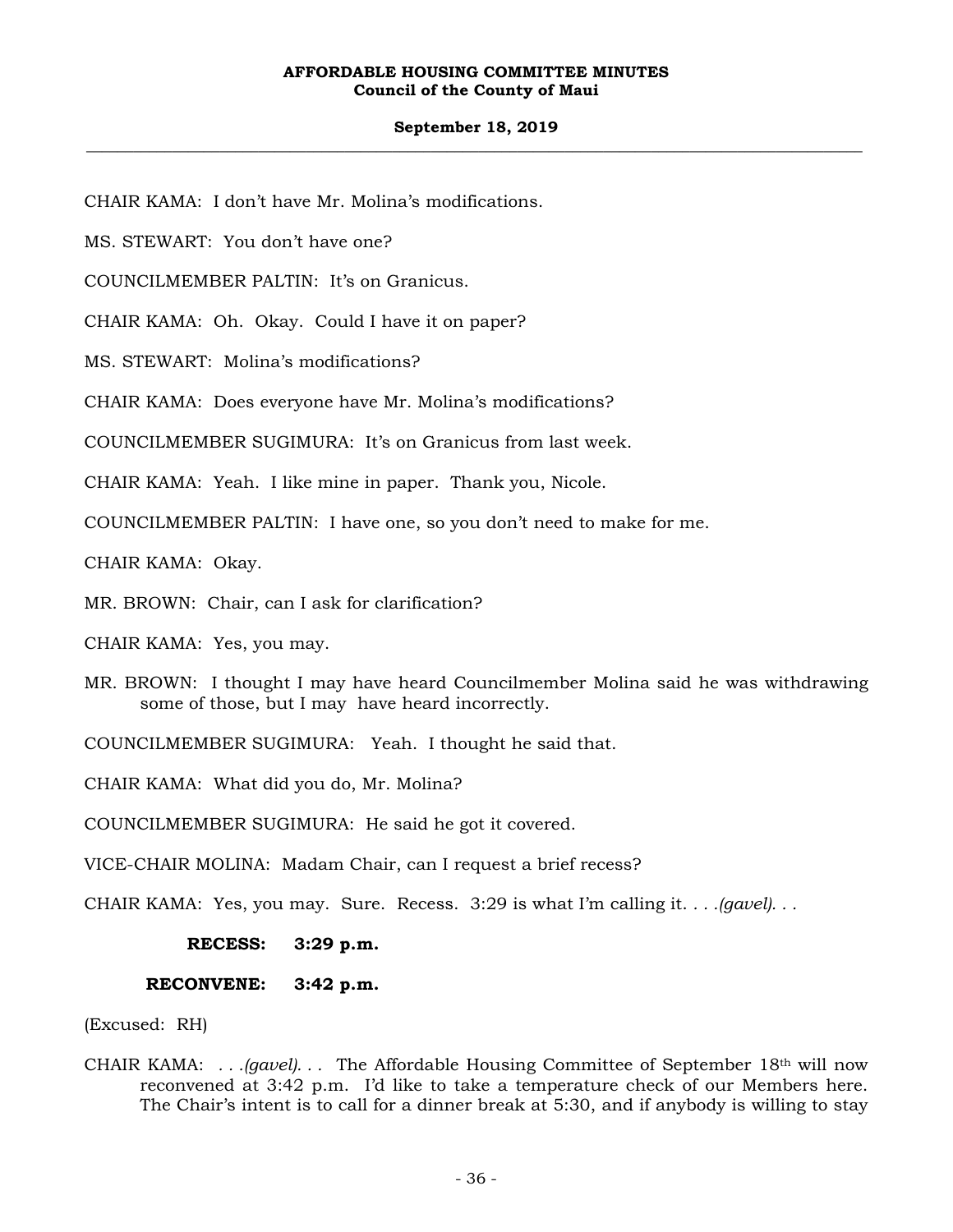after that, if we're not done by that time, I need to know that so I'll know if I'm buying dinner for you all. So, Mr. Sinenci, are you here for the duration?

COUNCILMEMBER SINENCI: Yes. I'm amenable.

CHAIR KAMA: Thank you. Mr. Molina?

VICE-CHAIR MOLINA: Madam Chair, I was asked to attend a Haiku Community Association meeting tonight at 6:30. However, because of the importance of this matter, I will see if I can ask any one of my Staff to represent me at the Haiku meeting tonight. So I'm willing to go for the duration this evening.

CHAIR KAMA: Thank you. Ms. Lee?

COUNCILMEMBER LEE: I'll be staying, but I want to warn you that I'm very hungry. *. . .(chuckle). . .*

CHAIR KAMA: Okay. Thank you. Ms. Fernandez-Rawlins [*sic*].

COUNCILMEMBER RAWLINS-FERNANDEZ: Mahalo, Chair. I made plans to fly home tomorrow, so I'll be here overnight, and will stay as long as necessary. Member Lee already has my dinner order, as well as Member Sinenci's.

CHAIR KAMA: Okay.

COUNCILMEMBER RAWLINS-FERNANDEZ: That doesn't violate Sunshine Law, 'cause we weren't going to vote on it. *. . .(chuckle). . .*

UNIDENTIFIED SPEAKER: You never talk about it.

COUNCILMEMBER RAWLINS-FERNANDEZ: And you don't have to cover the costs. Like, I'll pay for my own, but mahalo.

CHAIR KAMA: Thank you. Ms. Sugimura?

- COUNCILMEMBER SUGIMURA: So I have a speaking thing at six. Let me go make some phone calls, but I want to be here.
- CHAIR KAMA: Okay. Ms. Paltin? Okay. Thank you. Yes, Mr. Molina?
- VICE-CHAIR MOLINA: Sorry, Madam Chair. How long was your dinner break, your intentions was? Hour, hour and a half? Well, only because…

CHAIR KAMA: How long does it take you to eat?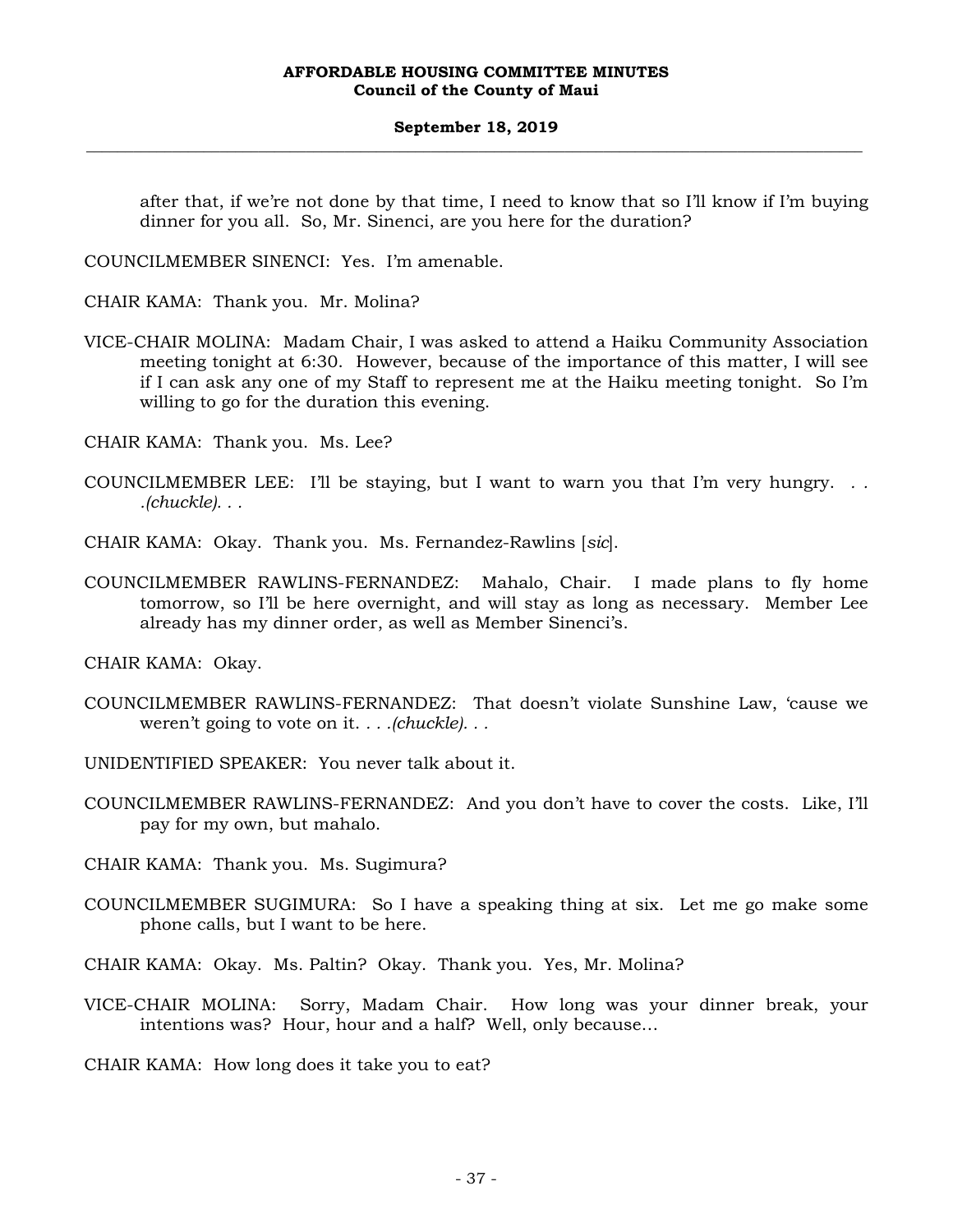VICE-CHAIR MOLINA: Well, yeah. I may have to address a personal matter. I have a fourlegged animal in the house –

COUNCILMEMBER SUGIMURA: Aw.

VICE-CHAIR MOLINA: --that I may need to let out. But I just got to run up to Makawao and come back, so that's all. Or, you guys can do one hour and I'll just be a little late coming back, but, you know…and hopefully you don't vote before I get back, if you do.

CHAIR KAMA: 5:30 we'll take a break, right, for dinner, and then –

VICE-CHAIR MOLINA: Yeah.

CHAIR KAMA: --we'll reconvene at what, 6:30? 6:30?

- VICE-CHAIR MOLINA: Yeah. I could be back here, you know, if I don't get hit with a ticket, I could be back here by 7, so…I'll eat on the run.
- CHAIR KAMA: Thank you. Okay, so, thank you very much, and I'm sure my Staff heard that, so thank you. Okay, so, the next item for discussion is the 30-year restrictions. So, my proposal number two and Ms. Paltin's proposal number six both talk about . .

MS. STEWART: Chair?

CHAIR KAMA: Yes?

MS. STEWART: It's Alison.

CHAIR KAMA: Yes, Alison.

MS. STEWART: Did you want to do your AMI and distribution of the homes?

CHAIR KAMA: Oh, that's right. You know, I don't think you gave me back my page.

COUNCILMEMBER SUGIMURA: Six, seven, and six.

CHAIR KAMA: Yeah. That's why I ended up with that. Yes, I'm sorry. Okay. So, the next one was the AMI's. So, my number one AMI –A, B, and C –I went from 12 homes to 6 homes, and at 32 percent price for very low and low-income households earning between 50 and 65 percent of the median income, meaning that if you earn between \$41,900 and \$54,470, you're eligible for one of those six homes. And item B was having seven homes at 37 percent of the low-income households for those earning between 66 percent and 85 percent of the median income, or if you earned no more than \$71,230 and be eligible for one of the seven homes. And then six homes at 31 percent of the AMI price for low-income and below moderate income households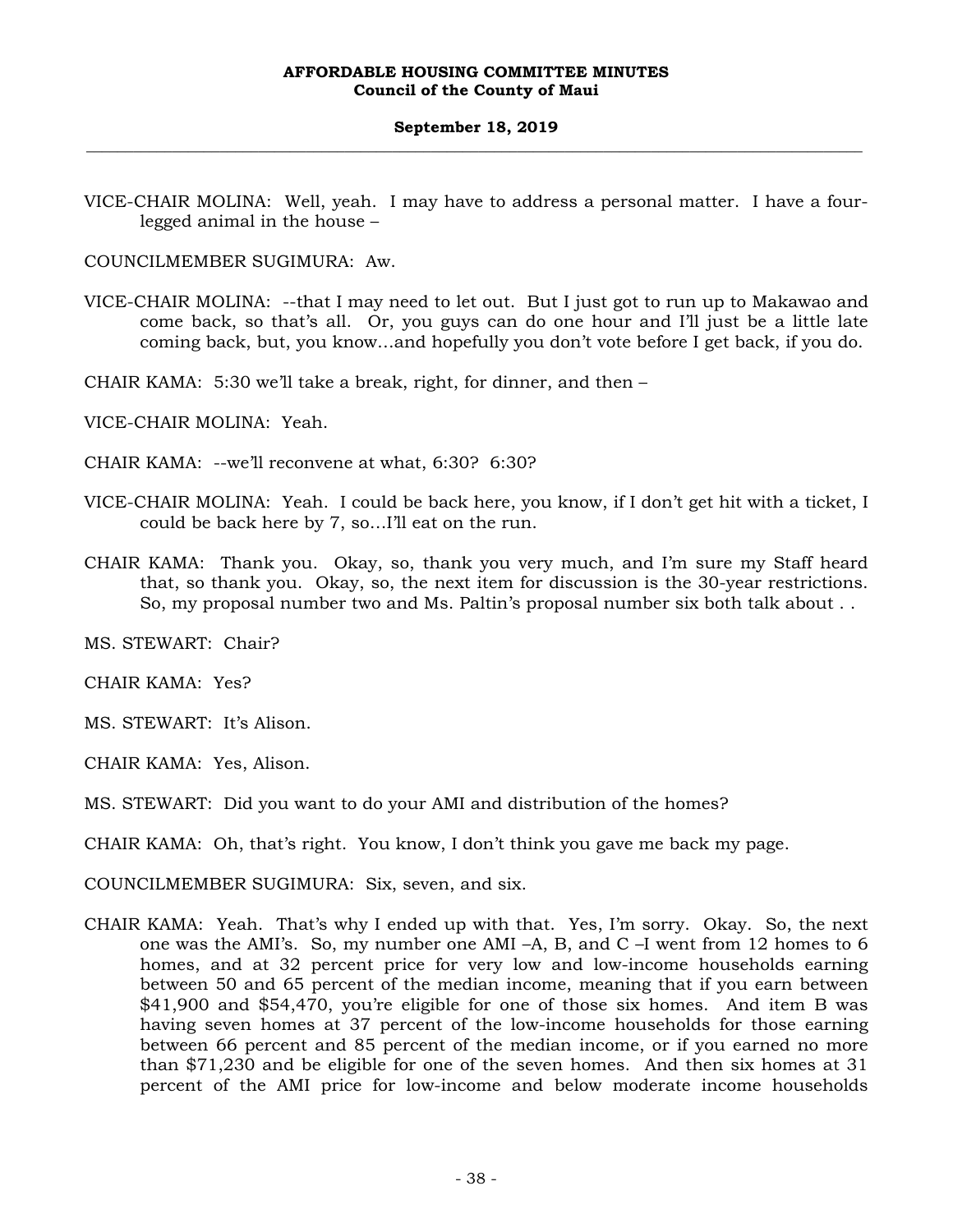## **September 18, 2019 \_\_\_\_\_\_\_\_\_\_\_\_\_\_\_\_\_\_\_\_\_\_\_\_\_\_\_\_\_\_\_\_\_\_\_\_\_\_\_\_\_\_\_\_\_\_\_\_\_\_\_\_\_\_\_\_\_\_\_\_\_\_\_\_\_\_\_\_\_\_\_\_\_\_\_\_\_\_\_\_\_\_\_\_\_\_\_\_\_\_\_\_\_\_\_\_\_\_\_**

earning between 86 and 100 percent of the median income, meaning if you made no more than \$83,800. So, that is my AMI, and –

COUNCILMEMBER SUGIMURA: Consensus.

CHAIR KAMA: --I don't know if any…did anybody else have any AMI's besides…okay. So, and I think Member Rawlins-Fernandez had 50 to 100 percent, and so this is…

COUNCILMEMBER SUGIMURA: Covers this.

CHAIR KAMA: That's what your…let me see. It says…

COUNCILMEMBER SUGIMURA: Developer to subsidize workforce housing lots.

COUNCILMEMBER RAWLINS-FERNANDEZ: Chair?

CHAIR KAMA: Yes?

COUNCILMEMBER RAWLINS-FERNANDEZ: My number two came from the November 1st meeting, where Mr. Brown pledged a \$50,000 gift for all workforce homebuyers to reduce the price of homes –

COUNCILMEMBER SUGIMURA: The other project.

COUNCILMEMBER RAWLINS-FERNANDEZ: --based on a median income and minus the \$50,000 gift.

COUNCILMEMBER SUGIMURA: Yeah. Wrong project.

CHAIR KAMA: So you support the AMI of 50 to 100 percent. That's what we're…yes.

COUNCILMEMBER RAWLINS-FERNANDEZ: Oh. Okay.

CHAIR KAMA: Yes.

COUNCILMEMBER RAWLINS-FERNANDEZ: Yeah.

CHAIR KAMA: Yes, Ms. Sugimura?

COUNCILMEMBER SUGIMURA: But we're talking about Makila Farms, right?

CHAIR KAMA: Yes. That's what she's saying.

COUNCILMEMBER SUGIMURA: Right? So, we're not talking…okay.

CHAIR KAMA: Yeah. We're…right, number two on Ms. Fernandez' moderate…modifications.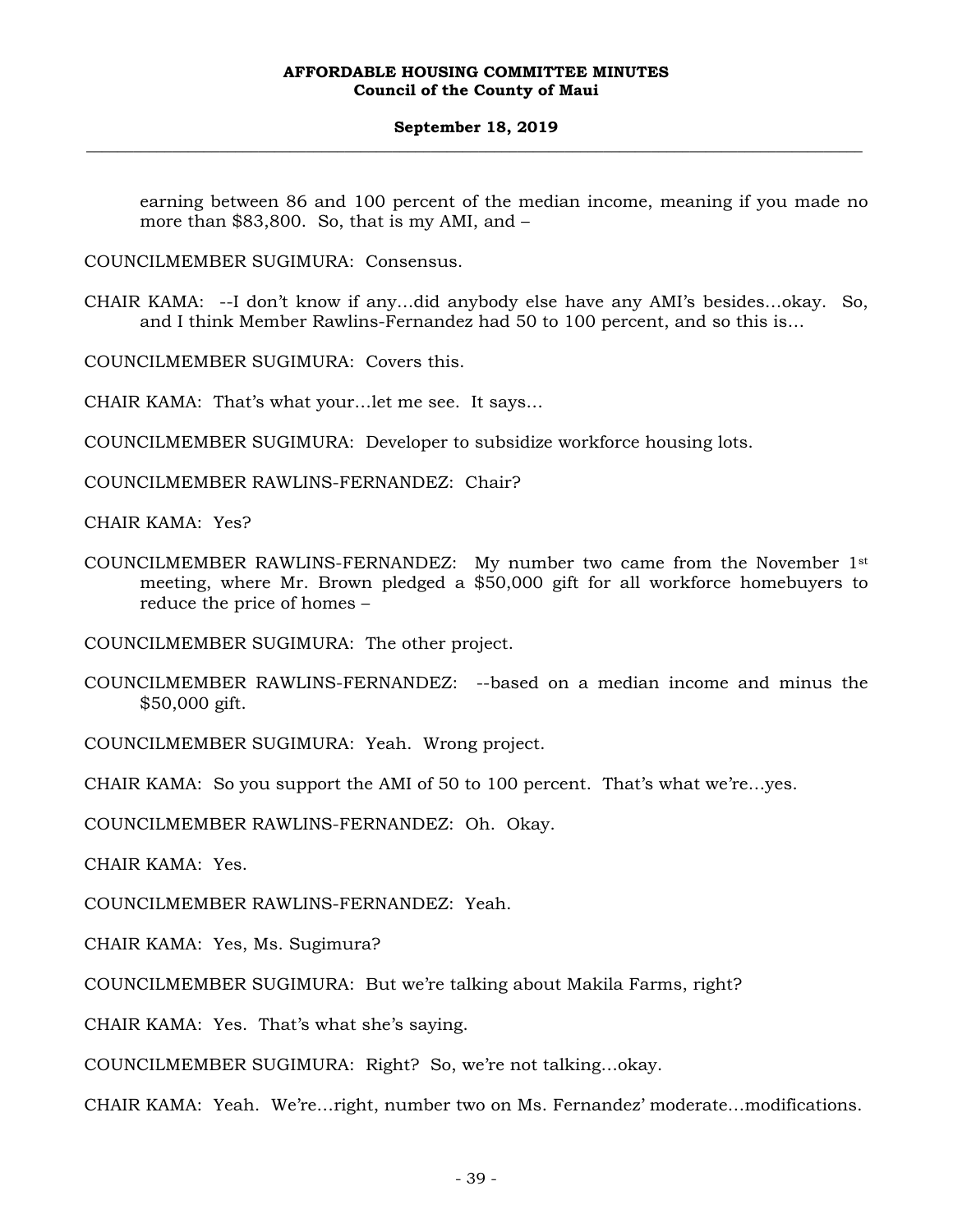#### **September 18, 2019 \_\_\_\_\_\_\_\_\_\_\_\_\_\_\_\_\_\_\_\_\_\_\_\_\_\_\_\_\_\_\_\_\_\_\_\_\_\_\_\_\_\_\_\_\_\_\_\_\_\_\_\_\_\_\_\_\_\_\_\_\_\_\_\_\_\_\_\_\_\_\_\_\_\_\_\_\_\_\_\_\_\_\_\_\_\_\_\_\_\_\_\_\_\_\_\_\_\_\_**

COUNCILMEMBER SUGIMURA: Okay.

MR. BROWN: So Chair, may I?

CHAIR KAMA: Yes.

MR. BROWN: So, that was a proposal from Makila Kai, the last project a few years ago. The \$50,000 subsidy, that's when we were at the 80 to 140 percent AMI, so this project, we went and we offered to go from the 50 to 80 percent AMI, but we didn't offer that \$50,000 subsidy. So there's definitely no way we could do both when we're selling the homes for \$161,000.

CHAIR KAMA: Right. So it doesn't apply here.

COUNCILMEMBER SUGIMURA: No. So, consensus to your proposal, Chair.

CHAIR KAMA: Yes?

COUNCILMEMBER PALTIN: Did Member Molina withdraw his ones?

CHAIR KAMA: Oh. Mr. Molina, I'm sorry.

VICE-CHAIR MOLINA: Yeah. Thank you, Madam Chair, for –

CHAIR KAMA: Thank you.

VICE-CHAIR MOLINA: --my number one, just withdraw it, and I can support your recommendation.

CHAIR KAMA: Okay.

COUNCILMEMBER SUGIMURA: Okay. Good.

CHAIR KAMA: Thank you, Mr. Molina. Okay, so do we have consensus on the AMI, 50 to 100 percent?

COUNCILMEMBER SUGIMURA: Consensus.

COUNCILMEMBER PALTIN: 50 to 100 percent.

CHAIR KAMA: Thank you. Thank you. Shall we move on?

COUNCILMEMBER SUGIMURA: Yes.

CHAIR KAMA: Yes, Ms. Paltin?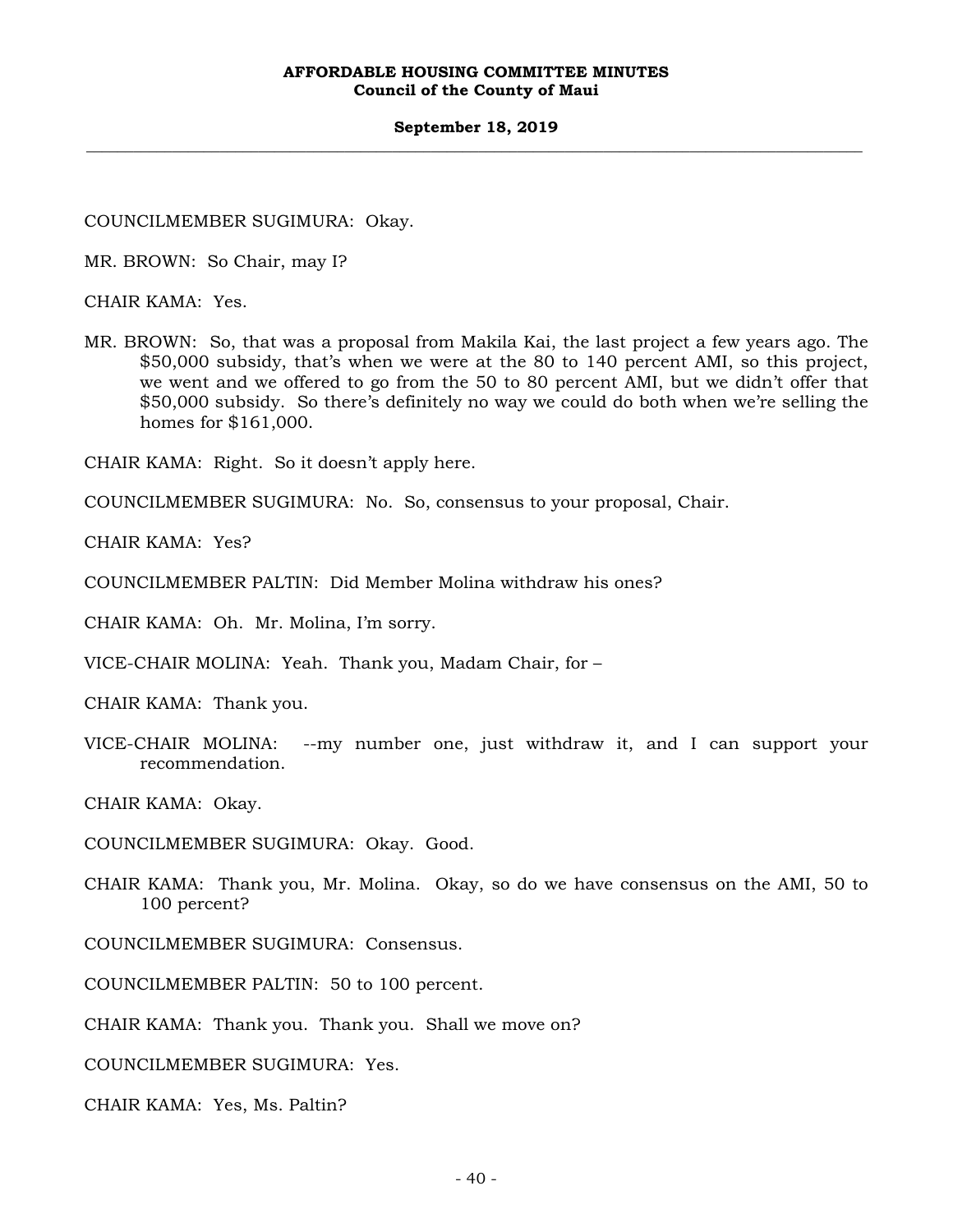COUNCILMEMBER PALTIN: For yours one, it was going to be six, seven, six.

CHAIR KAMA: Six, seven, six.

COUNCILMEMBER PALTIN: Okay.

CHAIR KAMA: So now we're on the 30-year restrictions, so my number two on my proposed modifications and Ms. Paltin's number 6a. So they both talk about 30-year deed restriction. Do we have consensus?

COUNCILMEMBER SUGIMURA: Consensus to yours?

CHAIR KAMA: To both. 'Cause they both almost say the same thing.

COUNCILMEMBER SUGIMURA: Okay.

CHAIR KAMA: 30-year deed.

COUNCILMEMBER SUGIMURA: Okay.

CHAIR KAMA: Okay? There's consensus there? Yes, Ms. Lee?

COUNCILMEMBER LEE: Is there any consideration for the owners to have, I think like you have, would be permitted to retain three percent appreciation per year?

CHAIR KAMA: Well, that's what…

COUNCILMEMBER LEE: Is that yours?

CHAIR KAMA: Yeah. So –

COUNCILMEMBER PALTIN: That's what we're deciding on right now.

CHAIR KAMA: -we both agreed on the 30-year restriction.

COUNCILMEMBER LEE: Yeah.

- CHAIR KAMA: And then, on mine, there's a tag that says, to retain three percent appreciation per year, meaning that they will be able to get something after, I mean, if they sell within their 30 years with a lease, recapturing at least three percent of whatever appreciation that they put into the home.
- COUNCILMEMBER PALTIN: And then mine also adds on that if no loans are approved due to the 30-year deed restriction, the developer may request of the Council of the County of Maui via resolution an adjustment of the deed restriction.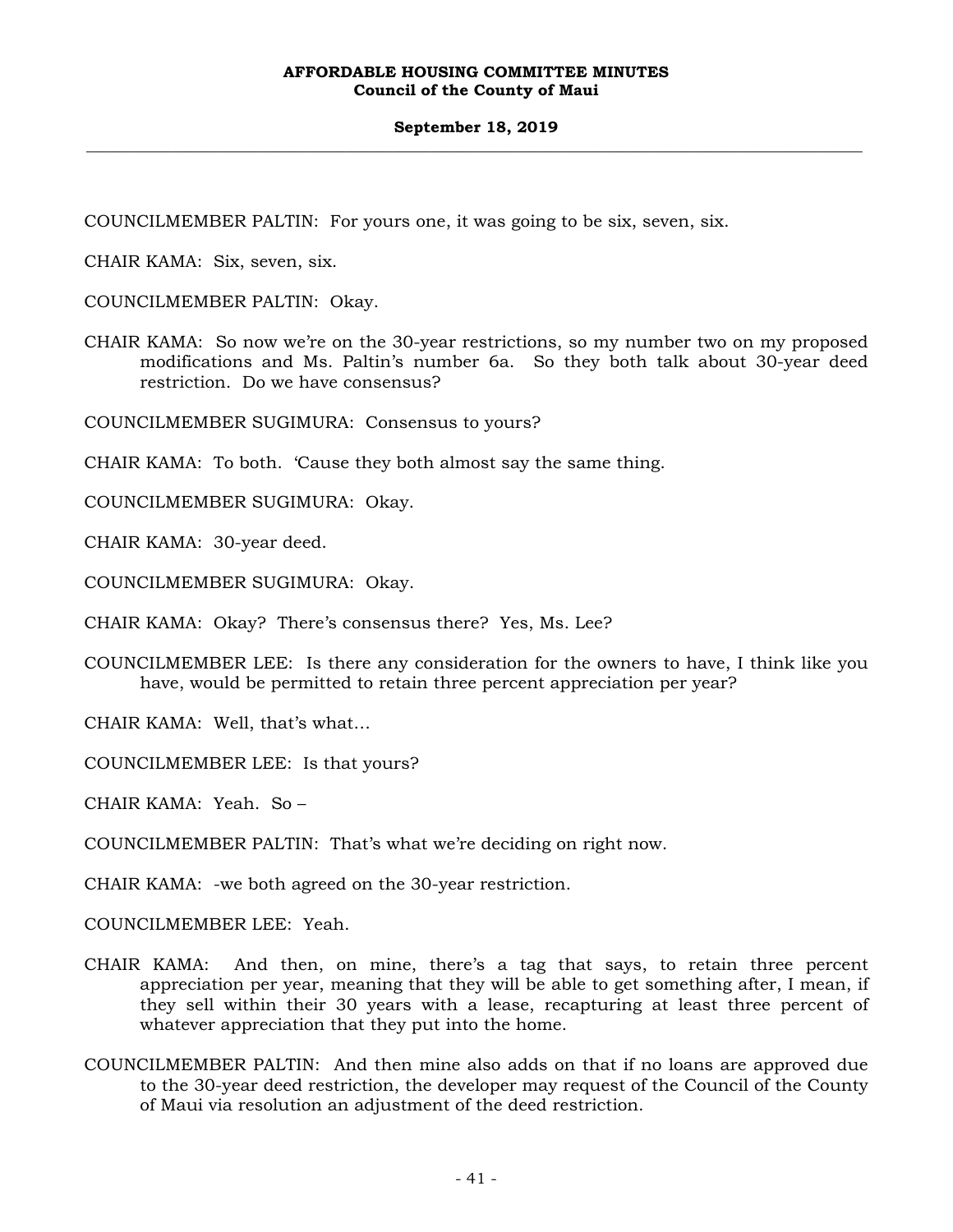CHAIR KAMA: Right.

COUNCILMEMBER PALTIN: The developer shall not sell the unit at market rate. So, it's…the first part is the same, and then the other two are different, but we agree to both of them.

CHAIR KAMA: We agree. Yeah. Yes, Mr. Molina?

VICE-CHAIR MOLINA: Yeah, Madam Chair. My numbers four and five kind of incorporates what Member Paltin, as well as yourself, too, so.

CHAIR KAMA: Incorporate that too, yes. Yes. Thank you. So do we have consensus?

VICE-CHAIR MOLINA: Consensus.

CHAIR KAMA: Thank you. So, can we move on?

COUNCILMEMBER SUGIMURA: Yes.

CHAIR KAMA: So, Staff, did you get all of that? Okay. Thank you. If we're going too fast, let us know. So we're going to move on to short-term rentals. I think Ms. Paltin's 6c. And I think, Mr. Molina, yours was number –

VICE-CHAIR MOLINA: Number 12.

CHAIR KAMA: --12.

COUNCILMEMBER SUGIMURA: Oh. I thought withdrew his.

CHAIR KAMA: So, do we have…so, as you are all reading it, is there consensus on these two? Ms. Paltin? Members? 6c on Ms. Paltin, and number 12 on Mr. Molina?

COUNCILMEMBER PALTIN: In fact, I kind of like Member Molina's wording a little bit better –

CHAIR KAMA: Okay.

- COUNCILMEMBER PALTIN: --because he doesn't specify, you know, the –
- COUNCILMEMBER SUGIMURA: Time.
- COUNCILMEMBER PALTIN: --lots. He says, entire project, and yeah. I would use the entire project language.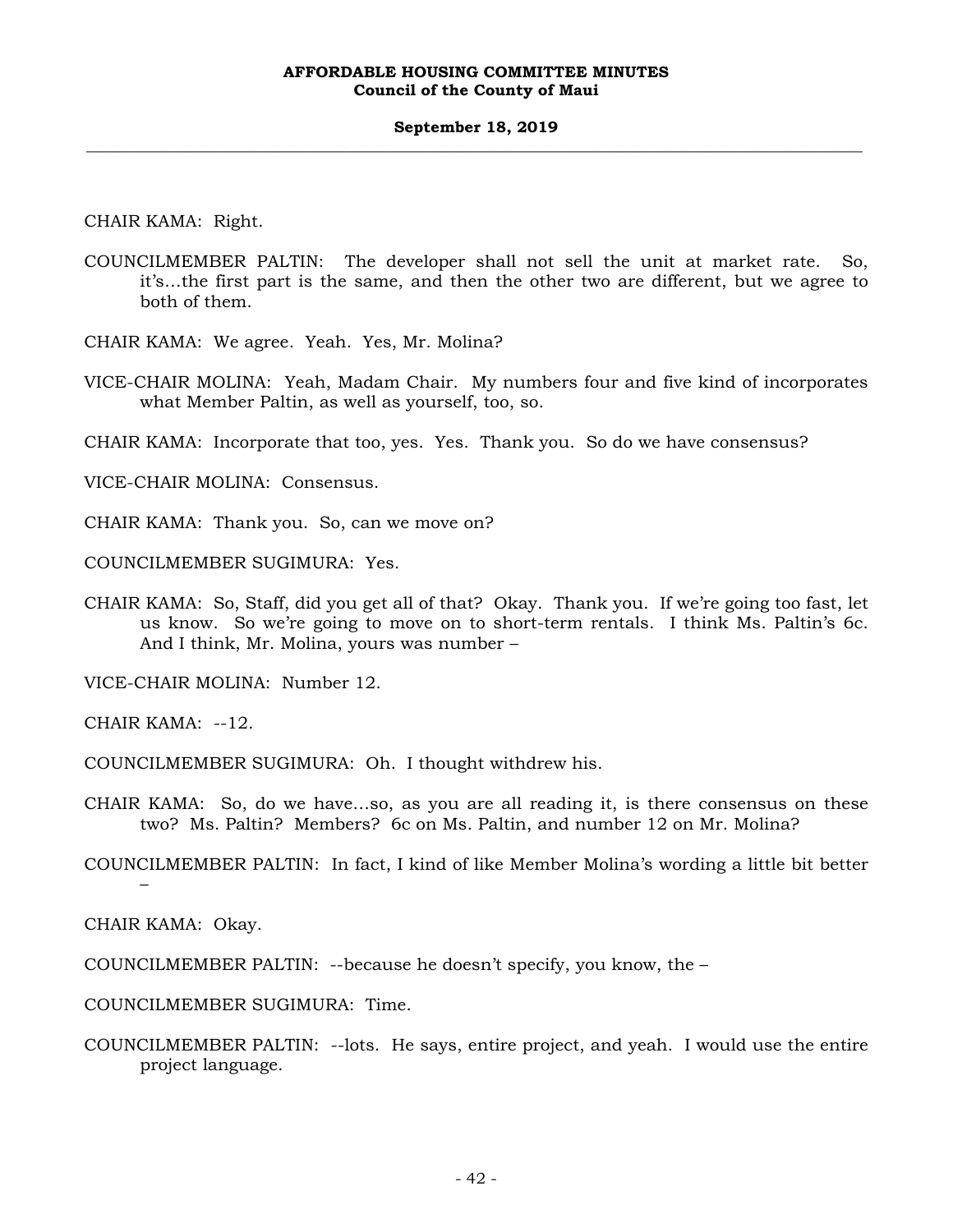- CHAIR KAMA: So you want us to use that language? You want Staff to use that language as opposed to yours?
- COUNCILMEMBER PALTIN: Yeah. I don't know if we want to combine it and say, 'cause his says transient, short-term rentals, bed and breakfasts. I don't know that we need to say, including any rentals for a term of less than 180 days is prohibited, 'cause that's the definition of short-term.

CHAIR KAMA: Short-term.

- COUNCILMEMBER PALTIN: So I don't know if we need to be redundant on that.
- CHAIR KAMA: Well, I think Staff got it, and then they can just go ahead and word it the way it should be, yeah?

COUNCILMEMBER PALTIN: Makes sense.

CHAIR KAMA: Okay. Yes, Ms. Lee?

COUNCILMEMBER LEE: When you finish with that one, I'd like to go back to 6a.

CHAIR KAMA: Okay. So, is there a consensus on the short-term rentals?

COUNCILMEMBER PALTIN: Yes.

CHAIR KAMA: Okay. Thank you. Okay. Let's go back to 6a.

COUNCILMEMBER LEE: A. Okay. What does, provided that, however, that if no loans are approved due to the 30-year deed restriction, the developer may request of the County Council, an adjustment of the deed restriction…what does that mean?

CHAIR KAMA: Ms. Paltin? Yes?

COUNCILMEMBER PALTIN: To me, that means, if nobody's able to qualify for the loan because of the 30-year deed restriction. But we can also check in with Member Molina, because he has that as his number five, I think.

CHAIR KAMA: Number four and five, yeah? Mr. Molina?

COUNCILMEMBER PALTIN: Number five is about the no loans approved due to the 30-year deed restriction.

UNIDENTIFIED SPEAKER: Oh. Four, four.

COUNCILMEMBER LEE: Well, okay.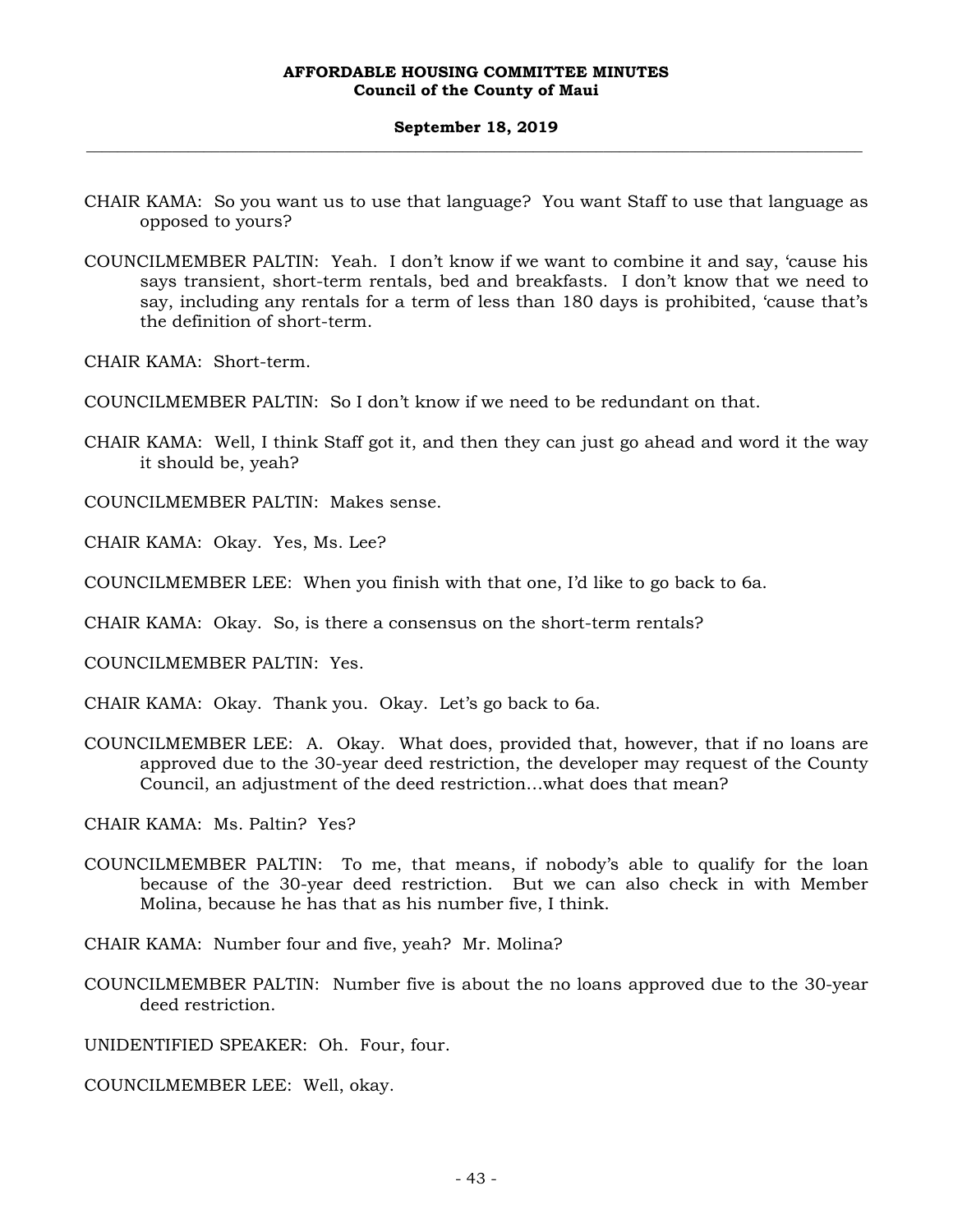COUNCILMEMBER PALTIN: Five.

COUNCILMEMBER LEE: Don't just repeat the words. What does that mean?

COUNCILMEMBER PALTIN: That if they can't get a loan, and the loaner person, the lender, says, we're not going to give you that rate, because you have a 30-year deed restriction, and if nobody can qualify for a loan and that's the reason they're told by the lender, then come back to us and we'll change it so that they can get a loan.

COUNCILMEMBER LEE: So you're talking about the initial buyer?

COUNCILMEMBER PALTIN: Yes.

- COUNCILMEMBER LEE: Okay. And…I see. Okay. I doubt that's going to happen, but okay. That doesn't seem to be an obstruction.
- CHAIR KAMA: Okay. Thank you. So, the next we're going to talk about is wells and water. And that is Ms. Rawlins-Fernandez number two, second to the last bullet, and Ms. Paltin's number five.
- COUNCILMEMBER PALTIN: And then also probably Member Molina's numbers seven, nine, look like water as well.

CHAIR KAMA: Seven, nine.

VICE-CHAIR MOLINA: Six, seven, nine. Yeah.

CHAIR KAMA: Six, seven, nine.

COUNCILMEMBER PALTIN: Oh. Sorry. Six, seven, and nine.

VICE-CHAIR MOLINA: Madam Chair?

CHAIR KAMA: Yes, sir?

VICE-CHAIR MOLINA: And, you know, again, with my proposals, I just, during the question and answer session at our previous meetings, the developer did respond. And if…I'll leave it to you if you want to memorialize this as well as part of the modifications. But we already have the developer on record. And if we again want to reaffirm that we have the option of asking Mr. Brown again, his thoughts. Thank you.

CHAIR KAMA: Okay. Thank you. So, Ms. Paltin?

COUNCILMEMBER PALTIN: And for me, I, again, like Member Molina's wording about nonpotable water demand of all units within the project. That way there's no question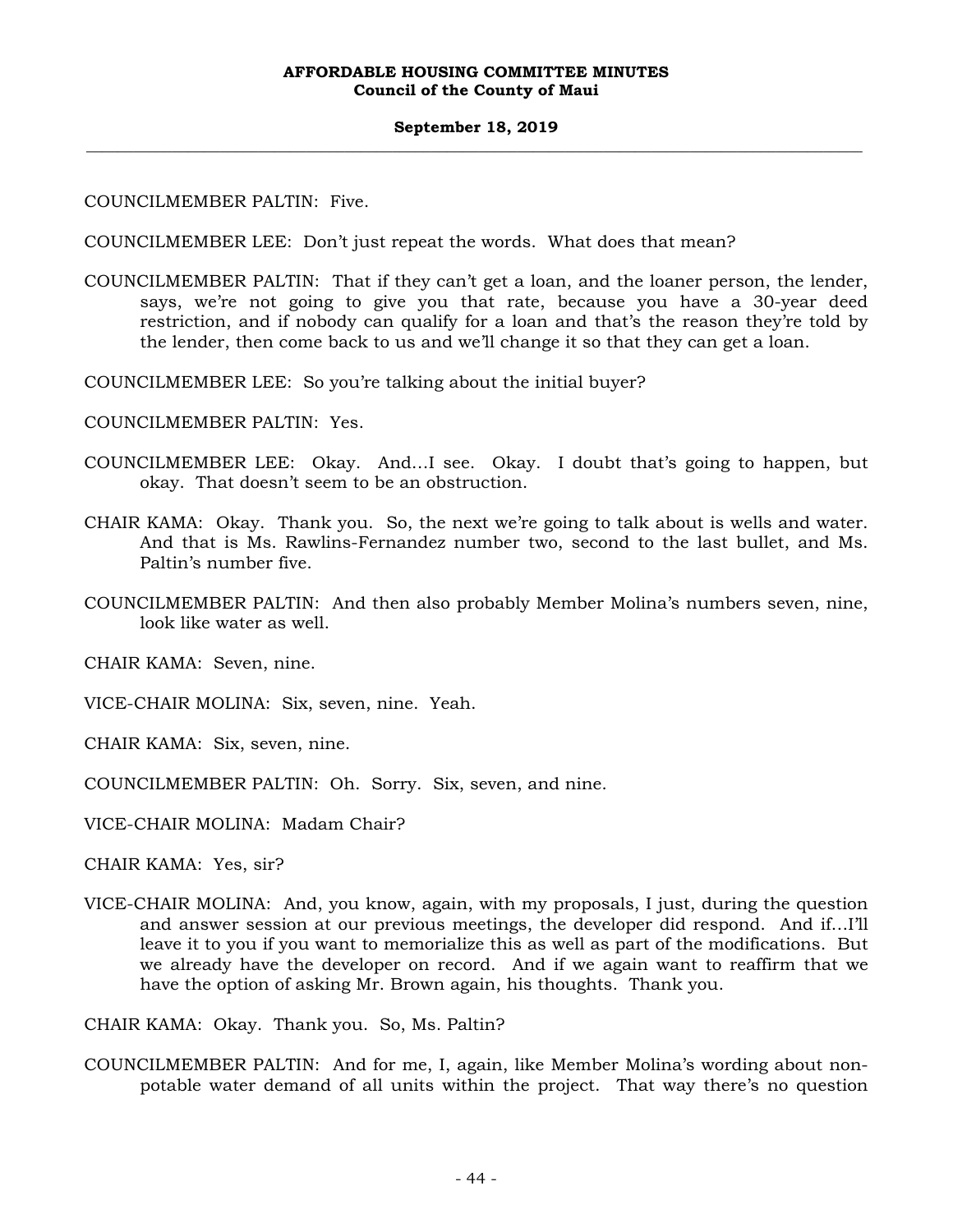about whatever happens, lots or whatever. That's kind of…I feel like it's a little bit cleaner.

MR. BROWN: Chair, may I?

CHAIR KAMA: Yes, Mr. Brown?

MR. BROWN: I just want to clarify on Member Paltin's statement, where it says the market shall absorb the cost of the non-potable water system, that it would be referring to the…it wouldn't be referring to the water, the future maintenance of it. You're referring to the initial system; initial distribution system.

COUNCILMEMBER PALTIN: Thank you for the clarification.

CHAIR KAMA: So is there a consensus on this? Okay. Yes?

COUNCILMEMBER RAWLINS-FERNANDEZ: What is the, this, Chair?

CHAIR KAMA: What is that?

COUNCILMEMBER PALTIN: Five? Oh, no. Sorry.

CHAIR KAMA: Go ahead, Ms. --

COUNCILMEMBER PALTIN: Member Molina's number six, number seven, and –

CHAIR KAMA: Nine.

COUNCILMEMBER PALTIN: --nine. My number five. Mine and Member Molina's five and six need to include, initial distribution system after it says, market rate lots shall absorb the cost of the non-potable water systems' initial distribution system. And then, are we also consensusing Member Molina…I mean, Vice-Chair Rawlins-Fernandez –

CHAIR KAMA: Yes.

COUNCILMEMBER PALTIN: --no lots may switch irrigation systems to potable water?

CHAIR KAMA: Yes. That's consensus.

COUNCILMEMBER PALTIN: Okay.

CHAIR KAMA: Yes.

COUNCILMEMBER PALTIN: All of 'em, consensus?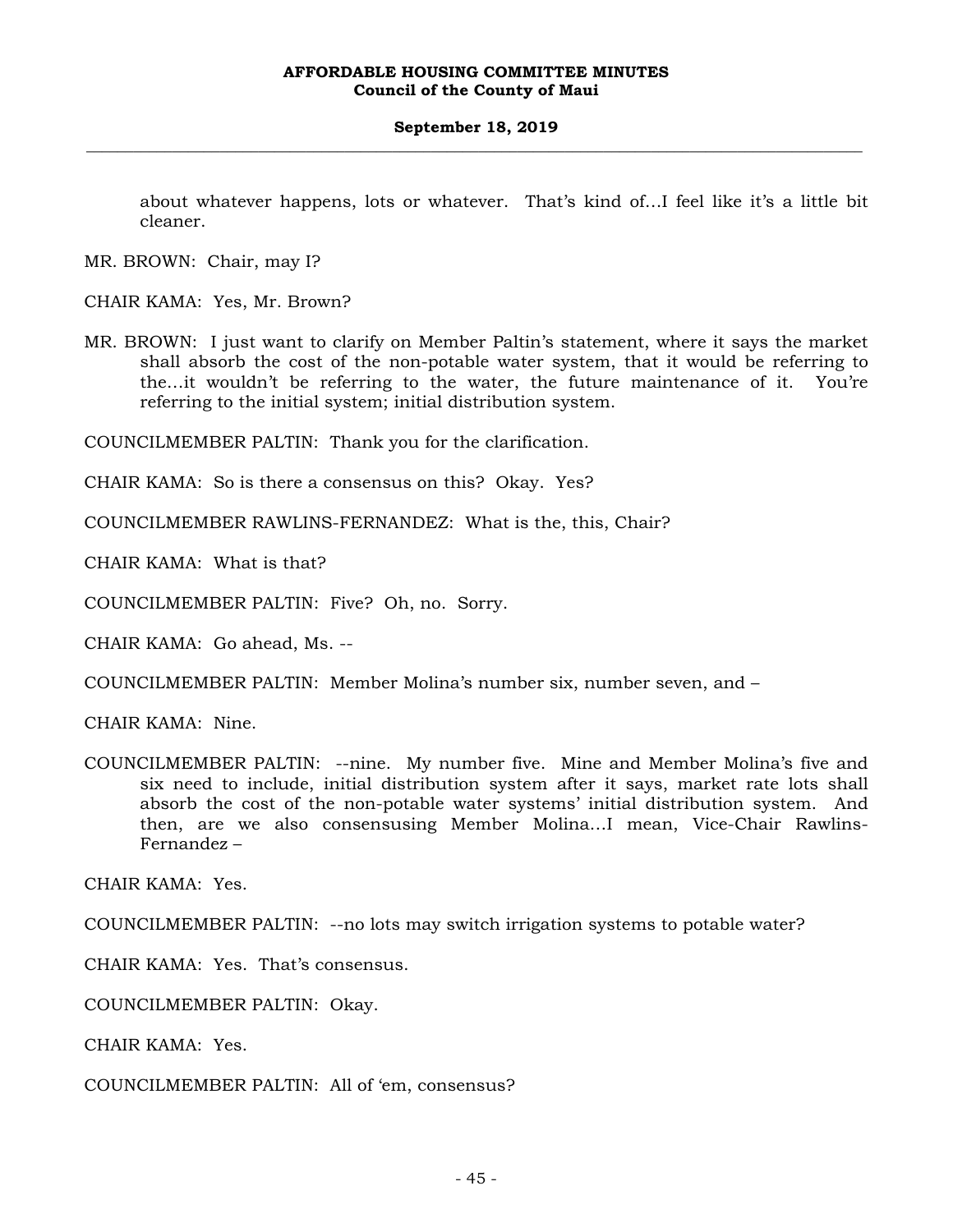# **September 18, 2019 \_\_\_\_\_\_\_\_\_\_\_\_\_\_\_\_\_\_\_\_\_\_\_\_\_\_\_\_\_\_\_\_\_\_\_\_\_\_\_\_\_\_\_\_\_\_\_\_\_\_\_\_\_\_\_\_\_\_\_\_\_\_\_\_\_\_\_\_\_\_\_\_\_\_\_\_\_\_\_\_\_\_\_\_\_\_\_\_\_\_\_\_\_\_\_\_\_\_\_**

CHAIR KAMA: Yes. Okay.

COUNCILMEMBER SUGIMURA: Is that okay?

CHAIR KAMA: Thank you. So, we're moving on to wastewater.

COUNCILMEMBER LEE: Number?

VICE-CHAIR MOLINA: Madam Chair? I had that as –

CHAIR KAMA: Yes?

VICE-CHAIR MOLINA: -numbers 10 and 11 on mine.

CHAIR KAMA: Thank you. I think that other piece of paper.

UNIDENTIFIED SPEAKER: I'll wait.

CHAIR KAMA: Wait, let me look. See, now he got in the yellow. So what number was that? Mr. Molina's 10 and 11.

VICE-CHAIR MOLINA: Madam Chair, would you –

CHAIR KAMA: Yes?

VICE-CHAIR MOLINA: --like me to read that into the record?

CHAIR KAMA: Please, sir.

VICE-CHAIR MOLINA: Okay. Number 10 says, each individual wastewater system shall be pumped every three to five years and properly maintained. And number 11, the maintenance schedule for each individual wastewater system shall be managed and enforceable by the homeowner's association for the entire project. Thank you.

MR. BROWN: Yes. We're in agreement.

COUNCILMEMBER LEE: Consensus.

CHAIR KAMA: Yes?

COUNCILMEMBER SUGIMURA: You're fine?

COUNCILMEMBER LEE: Consensus.

UNIDENTIFIED SPEAKER: Chair?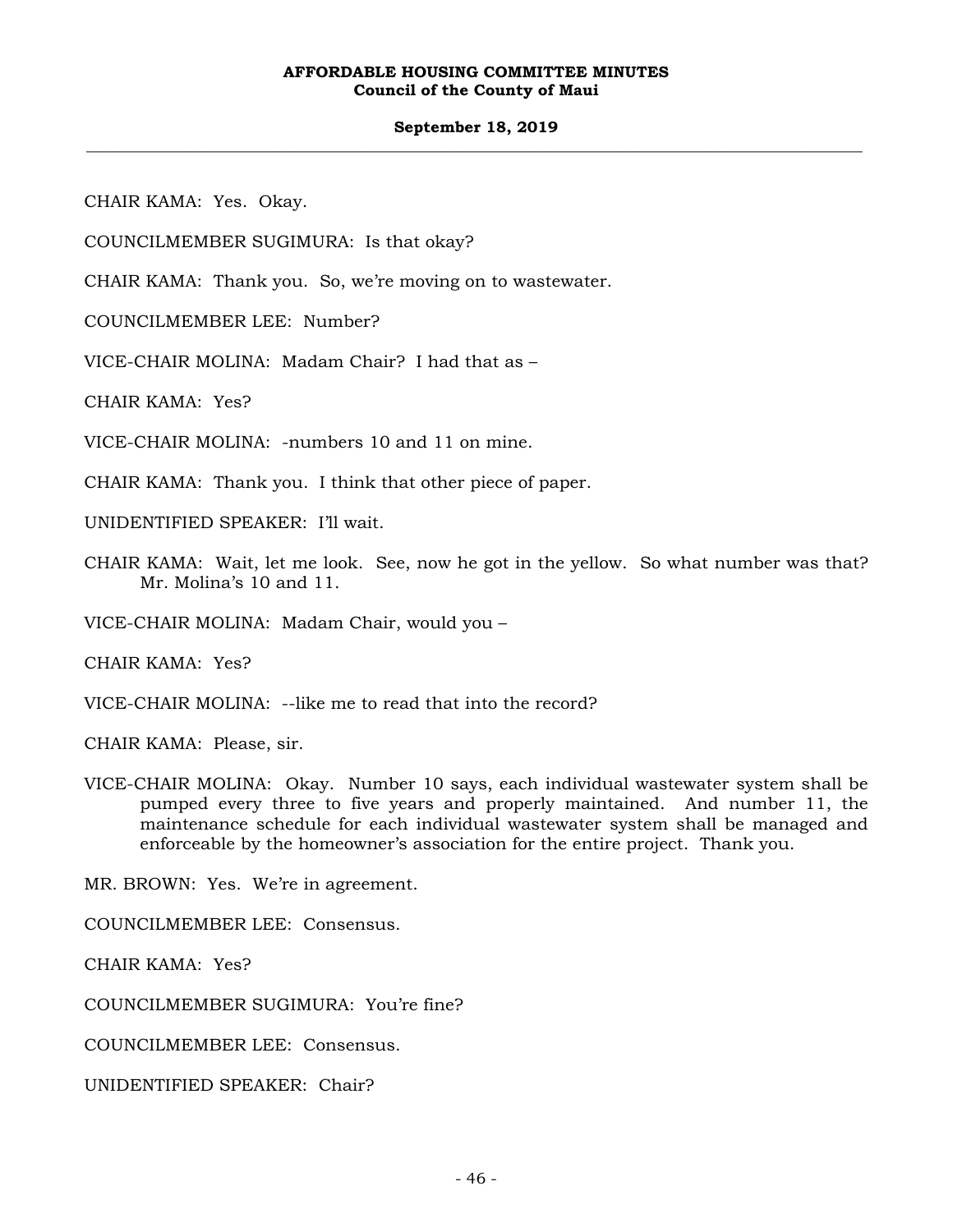COUNCILMEMBER PALTIN: I have number, or, letter D of six; D is also on there.

COUNCILMEMBER SUGIMURA: D? Oh.

- COUNCILMEMBER PALTIN: Makila Farms will utilize a decentralized system of aerobic treatment unit individual wastewater systems, one each lot. The developer will provide one ATU, which can accommodate up to five bedrooms. Furthermore, these ATU will be maintained by the Makila Farms' HOA.
- MR. BROWN: So I'd like to follow the Department of Health rules on that, if we can. 'Cause you can put more than one ATU on, especially now that we're going to allow a second farm dwelling for the workforce; if they had a four or five bedroom home, and then they want to build a three bedroom little cottage in the future, they'd have to have two systems on it. And the same with the market properties.

COUNCILMEMBER PALTIN: Were you going to provide that ATU for them?

- MR. BROWN: I'm going to put the first ATU on for them, yes. That would be a five-bedroom ATU, so they could add on a cottage, but then if they wanted to expand further than that, I'd hate to see them limited to only one, I guess. When I read this, it sounds like it was…it says one each lot.
- COUNCILMEMBER PALTIN: Oh. Sorry. I'm on the wrong one. It's supposed to say, on. That was the revised one. It should say, on each lot, --

MR. BROWN: Okay.

- COUNCILMEMBER PALTIN: --the develop…, sorry, that was my bad, I read it wrong too. On each lot, the developer will provide one ATU, which can accommodate up to five rooms. Furthermore, these ATU's will be maintained by the Makila Farms HOA.
- MR. BROWN: Yeah. I think that's fine, as long as we just clarify they're not limited to only one ATU.

COUNCILMEMBER PALTIN: Okay. That's not in this wording. I don't know –

MR. BROWN: Okay.

COUNCILMEMBER PALTIN: --if that is –

MR. BROWN: Okay. It's okay then.

COUNCILMEMBER PALTIN: --essential or not.

CHAIR KAMA: Yes, Ms. Lee?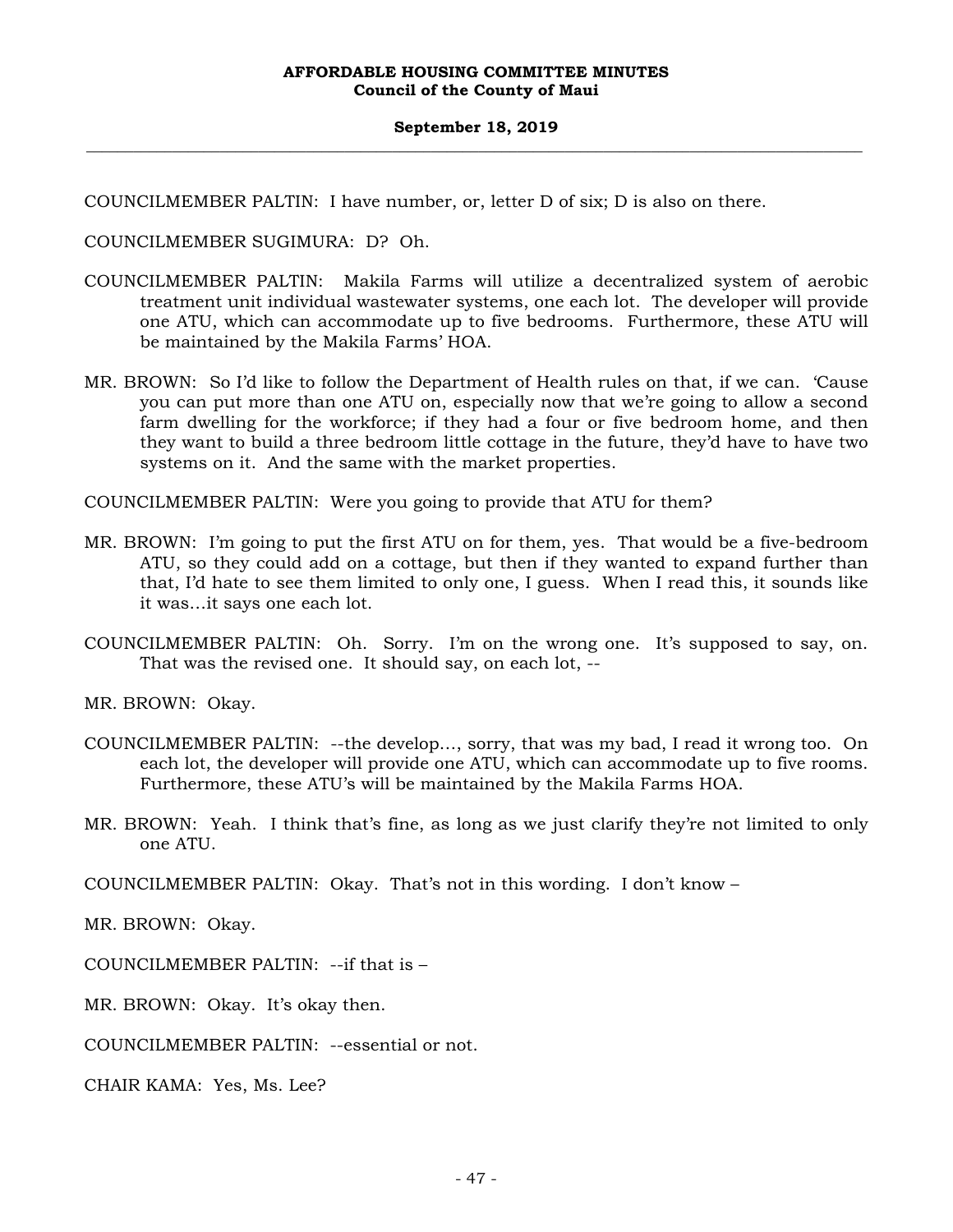COUNCILMEMBER LEE: You know, I prefer, being that none of us are engineers, prefer that we actually reference the Department of Health regulations, and any other State or County agency that oversees these types of wastewater systems.

COUNCILMEMBER SUGIMURA: Agreed.

- COUNCILMEMBER LEE: I mean, I have no idea what ATU is. I mean, you know? I mean, let's…
- COUNCILMEMBER PALTIN: That's not what this is doing. This is doing that…memorializing that the developer is the one…ATU's are expensive, and so it's memorializing that the developer is going to provide one ATU, which can accommodate up to five rooms. It's not that he change things meaning. So, I mean, you can ask him if he's good with it, but that's what he promised the people, is, like, he was going to develop the ATU lot. It's not, he's going to provide the house, and they gotta provide the ATU.
- COUNCILMEMBER LEE: Okay. Again, for almost every project, there are, you know, boiler plate language, words that say, you know, you are required to meet all the –

COUNCILMEMBER SUGIMURA: Wastewater.

- COUNCILMEMBER LEE: --rules and laws of the Department of Health, of the, this and that Department, and so forth. So, you know, if the developer now doesn't have a problem with this language, that's fine. But I'd hate for us to get into the weeds when we have no clue what the DOH requires, or what our wastewater department or division requires. It's, I don't know. You know, I hate to be plucking little requirements here and there, when they have all their rules laid out, you know, in their department. So, again…
- COUNCILMEMBER PALTIN: I'm not clear. Are you talking about, like, their cesspool rules, that have to be converted to septic in 2050, or, I mean, part of the concern was septic, and that's why he went with ATU's. So just trying to make the representations made to the public match what's on the paper in this case. I'm not asking for more stuff. That was an accident "e" in there, and just trying to make what the representation was match the paper.

COUNCILMEMBER LEE: Okay.

COUNCILMEMBER PALTIN: I don't think they can afford the house and the ATU.

COUNCILMEMBER LEE: The…and that's fine. That's fine, but personally, I have no idea whether to provide one ATU to accommodate up to five rooms, what that means. I'm just following along, you know, with the –

MR. SCHNELL: If I could…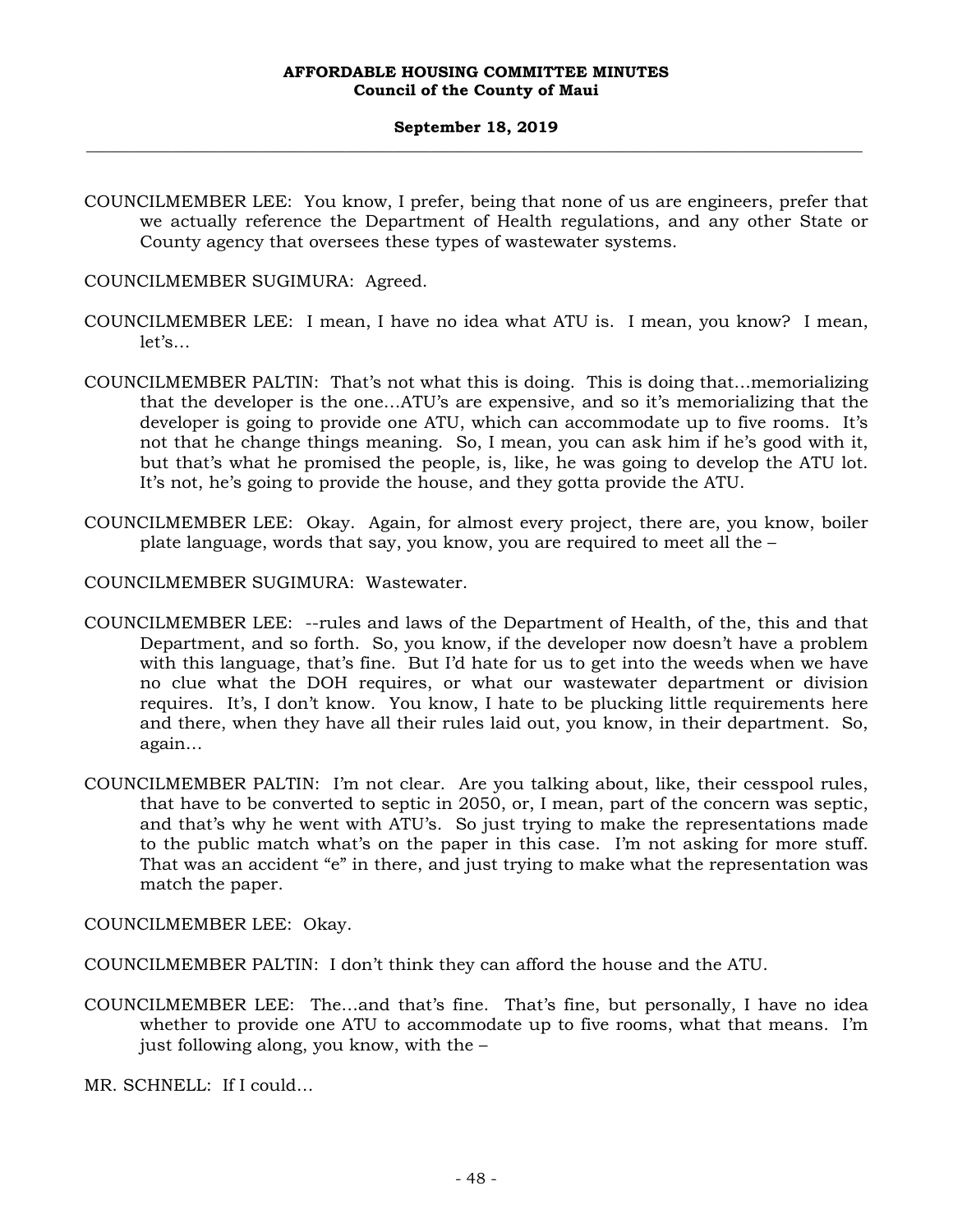COUNCILMEMBER LEE: --with the requirements here. So that's why…I'm fine, if you guys feel you can handle this, you know, condition, that's fine. But I don't like to get into too many of these types of conditions when we have no authority over this, nor even knowledge of this, or expertise in this. So that's my whole point. So, maybe the developer can just answer this and then we can move on.

CHAIR KAMA: Mr. Schnell?

- MR. SCHNELL: If I can answer the question, and then Greg might have something to add on. So, I do have the Department of Health rules in front of me. And it's Section 11-62- 31.1.
- COUNCILMEMBER LEE: Okay. Let me stop you right there. And my whole point is, you are subject to all of the Department of Health rules.

MR. SCHNELL: That's correct.

COUNCILMEMBER LEE: This one and every other one in there. That's my point.

MR. BROWN: Yeah. I made the same note when I went over these originally, that I'd just like to be subject to the rules, exactly like you're saying, but I also see what Councilmember Paltin just wants to make sure that we're going to put the ATU and not try to back down and go to a septic or something else. I think we could just easily clarify it and say, --

CHAIR KAMA: Say yes.

MR. BROWN: --the developer will provide an ATU –

CHAIR KAMA: Yeah.

MR. BROWN: --with each home and follow the DOH rules.

COUNCILMEMBER SUGIMURA: Right.

CHAIR KAMA: Right.

COUNCILMEMBER LEE: And follow the DOH rules.

CHAIR KAMA: Yeah.

COUNCILMEMBER LEE: That's what I like. Thank you.

MR. BROWN: Okay.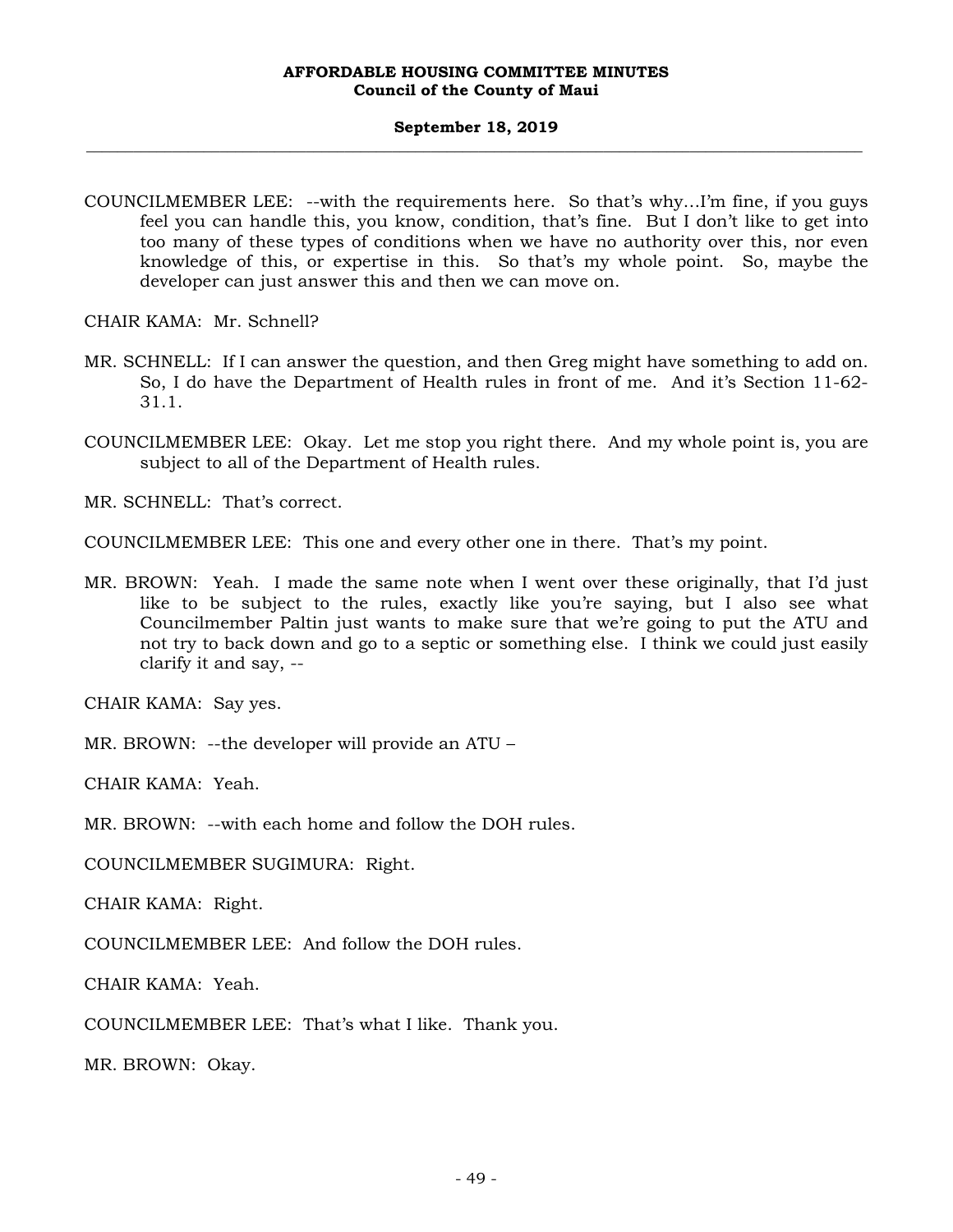COUNCILMEMBER PALTIN: So my question on that is, if it's not a five room ATU, then say they get a one room ATU, and then they want to add on rooms later on, like what was represented, do they then have to put in another ATU and make it be for another room, or, how's that going to work realistically?

CHAIR KAMA: Mister…

MR. SCHNELL: If I could clarify? So, the Department of Health rules do say that you can have one ATU or individual wastewater system per five bedrooms, okay? So, the way you…and it doesn't have to be in one dwelling; it could be in one dwelling or two dwellings. So if you had a three bedroom main house, and a two bedroom second dwelling, that could be serviced by one ATU.

COUNCILMEMBER PALTIN: Yeah, one ATU, with a capacity for five bedrooms?

MR. SCHNELL: Five. Yes.

- COUNCILMEMBER PALTIN: Yeah. That's kind of what I meant. One ATU, which can accommodate up to five rooms, is what it says.
- MR. BROWN: So, we could say the developer will provide ATU's with a minimum of five bedroom capacity each. You just want to make sure we're not going to try to put a one bedroom ATU in, I guess, if someone builds a one bedroom so they can expand in the future?
- COUNCILMEMBER PALTIN: Yeah. So, the exact wording is, on each lot, the developer will provide one ATU, which can accommodate up to five rooms. Furthermore, these ATU will be maintained by Makila Farms HOA.
- MR. BROWN: I understand what you're saying, but I understand what Councilmember Lee's saying too, 'cause I'd hate for Planning, Department of Health to get that and say, well, this is all…read it different than we are, because we've added this language and not followed their rules, saying you can't add another ATU if you have more than five.

COUNCILMEMBER PALTIN: You can't add another ATU if you have more than five?

MR. BROWN: You could. Say they built a five bedroom home and a three bedroom cottage…

COUNCILMEMBER PALTIN: And then add another ATU? That doesn't…this doesn't preclude that?

MR. BROWN: Okay. As long as Mr. Kushi can clarify that.

COUNCILMEMBER PALTIN: Yeah.

COUNCILMEMBER LEE: I can clarify that.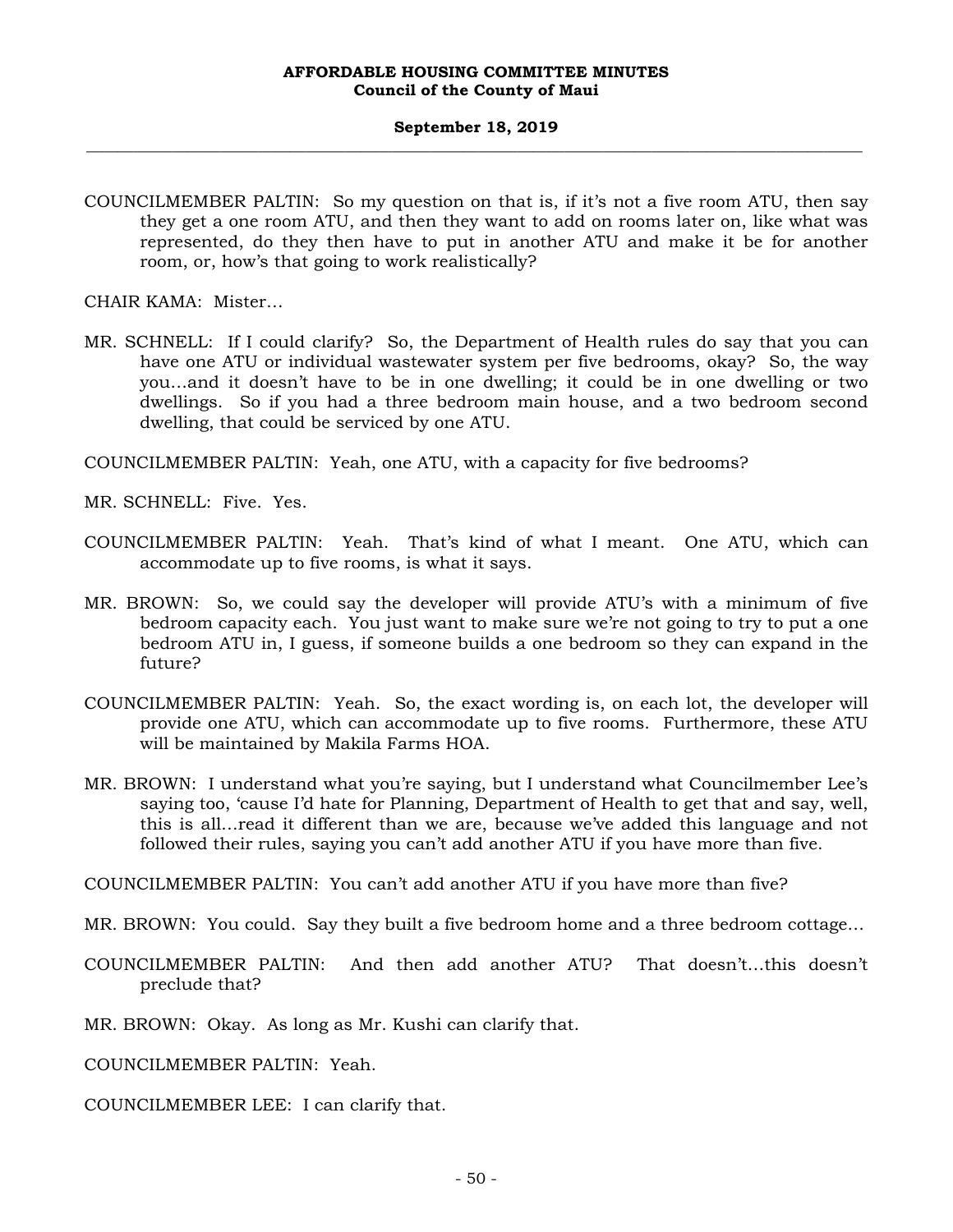CHAIR KAMA: Thank you.

COUNCILMEMBER PALTIN: Or maybe Mr. Rapacz.

CHAIR KAMA: Ms. Lee?

COUNCILMEMBER LEE: Yeah. Thank you, Madam Chair. I don't mind Ms. Paltin being specific about these things. The only danger is that when rules change by the Department of Health, or any other State agency or County agency, you may be caught, you know, not being in compliance. And that's why I say, again, you want to be specific, be specific, but also follow it according to DOH rules, or whoever, whichever agency, so that way you don't…you're not stuck in this situation and neither is the County being liable for making a requirement that is no longer, you know, that is no longer in effect. So those are the kinds of things that I worry about. Thank you.

CHAIR KAMA: Thank you. Yes, Mr. Sinenci?

- COUNCILMEMBER SINENCI: Thank you, Chair. And, at the last meeting, I'm just dovetailing off everybody's comments, at the last meeting we were told that just one ATU for five bedrooms. And so now we've got this memo saying that we can add another ATU, and so if we're doing accessory or another accessory building on each of the lots, that'll take us potentially over, what is that, 34, that would be over the 50 required to trigger sewage plant? No? Can you explain?
- MR. BROWN: Yeah, it doesn't, 'cause the rules clearly say if you're on one acre or greater, that doesn't apply. And because they are on two acres each, then it's…that doesn't apply to this project.

COUNCILMEMBER SINENCI: Okay.

CHAIR KAMA: So, Members, do we have consensus on this? Yes, Ms. Rawlins-Fernandez?

COUNCILMEMBER RAWLINS-FERNANDEZ: Mahalo, Chair. Okay. So I think, maybe, I can propose an amendment so that everyone's points are addressed. Okay. Okay. So, here. On each lot, the developer shall provide, at minimum, one ATU that accommodates up to five bedrooms, in accordance with Chapter 11, Section 62 of the Hawaii Administrative Rules. These ATU's will be maintained by the Makila Farms HOA.

COUNCILMEMBER PALTIN: That works.

CHAIR KAMA: Is that consensus?

MR. BROWN: Yes.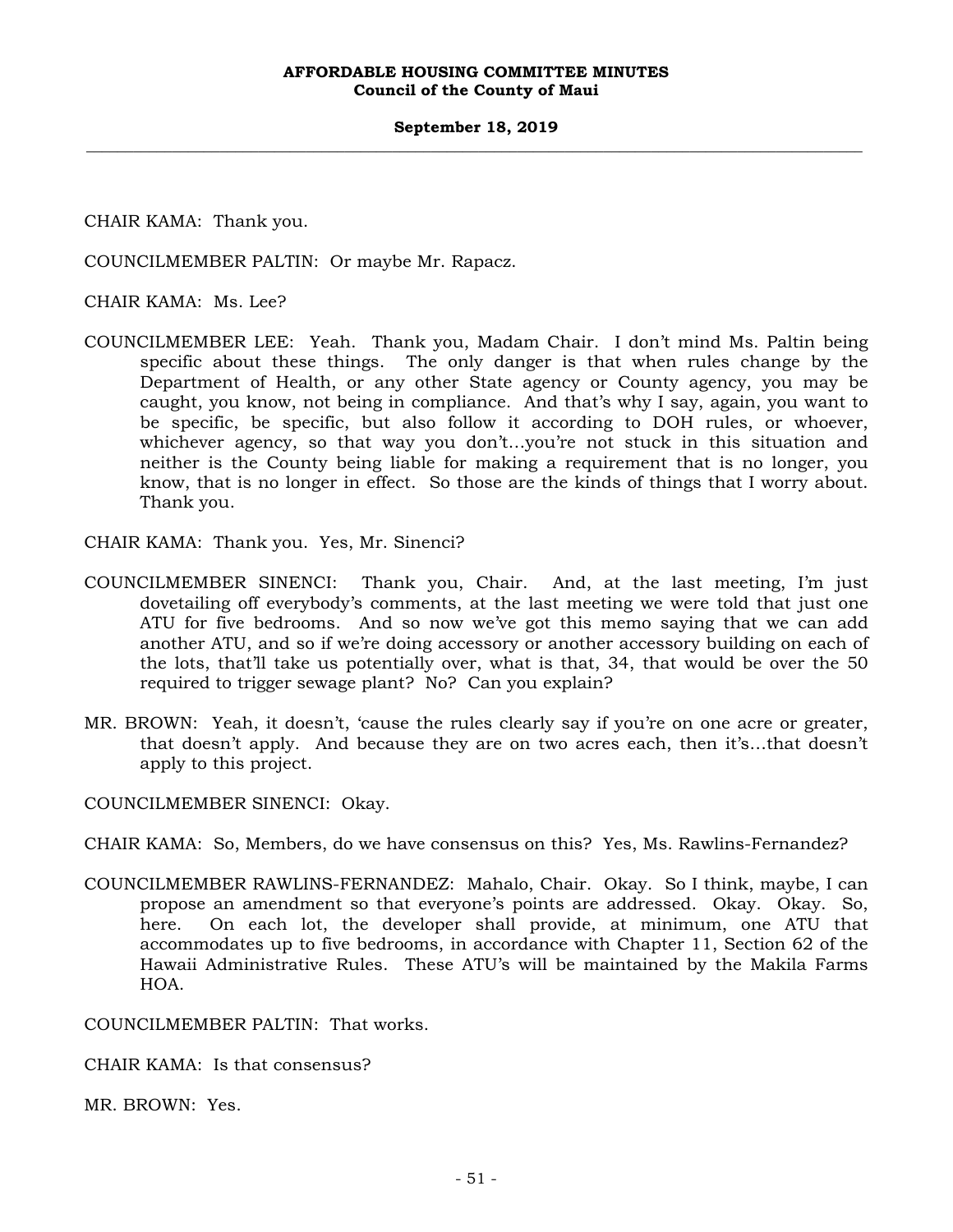## **September 18, 2019 \_\_\_\_\_\_\_\_\_\_\_\_\_\_\_\_\_\_\_\_\_\_\_\_\_\_\_\_\_\_\_\_\_\_\_\_\_\_\_\_\_\_\_\_\_\_\_\_\_\_\_\_\_\_\_\_\_\_\_\_\_\_\_\_\_\_\_\_\_\_\_\_\_\_\_\_\_\_\_\_\_\_\_\_\_\_\_\_\_\_\_\_\_\_\_\_\_\_\_**

COUNCILMEMBER LEE: Consensus.

COUNCILMEMBER RAWLINS-FERNANDEZ: Yes.

CHAIR KAMA: Thank you, guys. I heard the women, but I didn't hear the guys. But yes, we have consensus. So, we're gonna have recess. I gotta order your food. *. . .(gavel). . .*

**RECESS: 4:11 p.m.** 

# **RECONVENE: 4:29 p.m.**

(Excused: RH)

CHAIR KAMA: *. . .(gavel). . .* The Affordable Housing Committee of September 18, 2019, will now reconvene at 4:29 p.m., and the last round of modifications was the last of the modifications that we came to agreement upon in terms of similarities. And now we have, left with us, is the…no, we have one left. We have strict compliance left to do. So, Ms. Rawlins-Fernandez, for her third bullet on her page, and Ms. Paltin's number 11. So, if you want to take a look at those.

COUNCILMEMBER SUGIMURA: So, was Paltin number three, and what?

CHAIR KAMA: No, it was --

COUNCILMEMBER SUGIMURA: Sorry.

CHAIR KAMA: --Paltin number 11, and Rawlins-Fernandez, third bullet.

COUNCILMEMBER SUGIMURA: 11 and Rawlins-Fernandez, third.

COUNCILMEMBER PALTIN: This third one, that was kind of hard to read. Oh. You got a good one.

UNIDENTIFIED SPEAKER: How did you get that?

COUNCILMEMBER SUGIMURA: All look same.

COUNCILMEMBER PALTIN: Yeah. It's just, I can't read them.

UNIDENTIFIED SPEAKER: *. . .(inaudible). . .*

COUNCILMEMBER PALTIN: *. . .(inaudible). . .*

CHAIR KAMA: Ms. Paltin? No, let's take Ms. Rawlins-Fernandez. Could you please read your modification, please?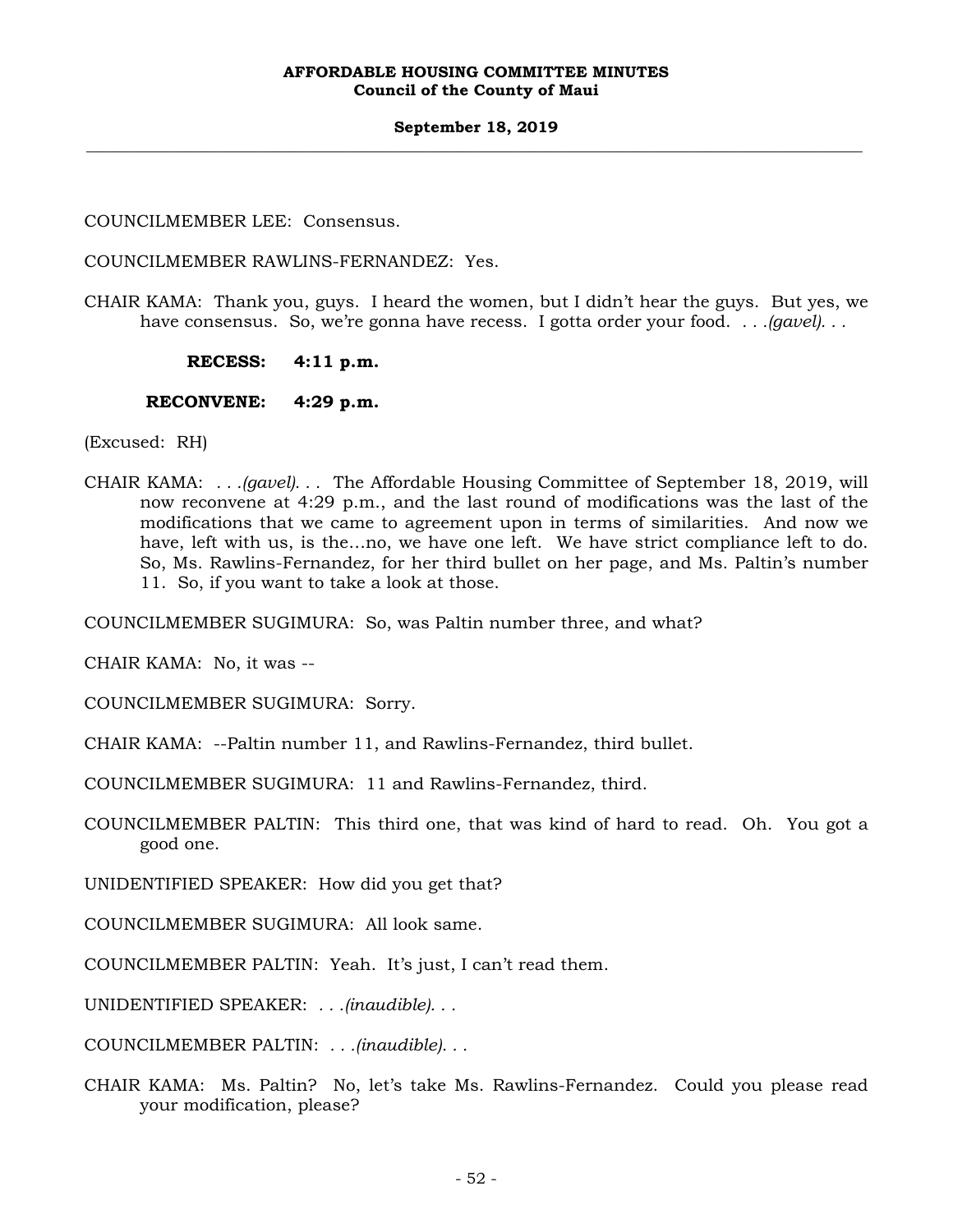# **September 18, 2019 \_\_\_\_\_\_\_\_\_\_\_\_\_\_\_\_\_\_\_\_\_\_\_\_\_\_\_\_\_\_\_\_\_\_\_\_\_\_\_\_\_\_\_\_\_\_\_\_\_\_\_\_\_\_\_\_\_\_\_\_\_\_\_\_\_\_\_\_\_\_\_\_\_\_\_\_\_\_\_\_\_\_\_\_\_\_\_\_\_\_\_\_\_\_\_\_\_\_\_**

- COUNCILMEMBER RAWLINS-FERNANDEZ: Sure. Developer may not vary from workforce plans submitted in final application to enable workforce homes to be provided quickly and at prices affordable to buyers. I like Member Paltin's language, and I think…yeah. I'll try to figure out a way to incorporate it into Member Paltin's, and then we can just have one.
- CHAIR KAMA: So, Members, while Ms. Rawlins-Fernandez is trying to merge the two, is there consensus on these two modifications that are now going to be merged into one?
- COUNCILMEMBER SUGIMURA: I would like to hear from the developer.
- CHAIR KAMA: Yes. Okay. Thank you.
- MR. BROWN: Yes. So we proposed different house plans, and we hired an architectural firm on the mainland called 359 Architecture, who specializes in workforce communities and these type of homes that can be added onto easily. So, they flew out here and did a planning charrette and looked at all the different architecture styles and interviewed a lot of people, and came up with these homes, which I think are a big improvement over the Makila Kai plans two years ago and are more suited for the 50 to 80 percent AMI and the way we're trying to build them so they can be added on. So we would not want to go backwards to the Makila Kai plans, we want to stick with these ones.
- CHAIR KAMA: So I have a question. So, the plans that you submitted in the proposal are the same plans that you're talking about now? Or are they different?

MR. BROWN: No.

- CHAIR KAMA: Because it seems…
- MR. BROWN: The proposal that we, in the PowerPoint, they were in the beginning, but they're not the same as the ones that were in the application, 'cause at that time, we were 80 to 140, and now we're 50 to 100 percent AMI.

CHAIR KAMA: Okay. Okay. Thank you. Yeah.

UNIDENTIFIED SPEAKER: It's not better, just cheaper.

COUNCILMEMBER SUGIMURA: Yeah. That's better.

CHAIR KAMA: How are you coming around there, Ms. Rawlins-Fernandez?

COUNCILMEMBER PALTIN: Chair?

CHAIR KAMA: Yes?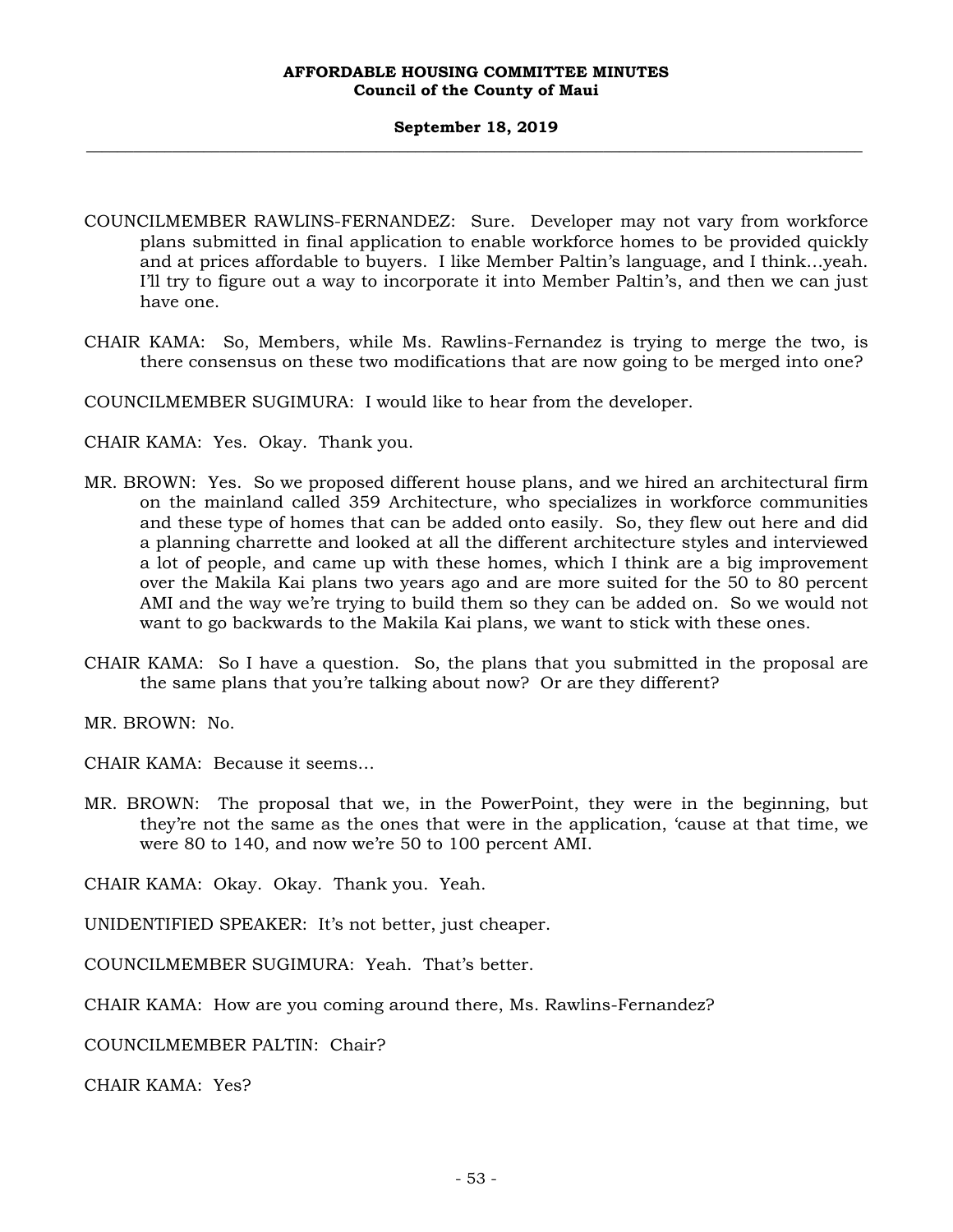## **September 18, 2019 \_\_\_\_\_\_\_\_\_\_\_\_\_\_\_\_\_\_\_\_\_\_\_\_\_\_\_\_\_\_\_\_\_\_\_\_\_\_\_\_\_\_\_\_\_\_\_\_\_\_\_\_\_\_\_\_\_\_\_\_\_\_\_\_\_\_\_\_\_\_\_\_\_\_\_\_\_\_\_\_\_\_\_\_\_\_\_\_\_\_\_\_\_\_\_\_\_\_\_**

- COUNCILMEMBER PALTIN: Did you also wanna include 11c as well? And if so, I wanted to say, the entire project instead of the 34 lots.
- CHAIR KAMA: Well, I think what…if I'm assuming that Ms. Keani Rawlins-Fernandez, when she was saying she wanted to fold in yours and hers, that she was including 11a, b, and c.
- COUNCILMEMBER PALTIN: Oh. Okay.
- COUNCILMEMBER RAWLINS-FERNANDEZ: I think if…Chair?
- CHAIR KAMA: Yes? Go right ahead.
- COUNCILMEMBER RAWLINS-FERNANDEZ: I think if your number one is a condition, that they couldn't deviate from, then I think it would satisfy my number three.
- CHAIR KAMA: Okay. Thank you.
- COUNCILMEMBER SUGIMURA: I think…Chair?

CHAIR KAMA: Yes?

- COUNCILMEMBER SUGIMURA: So, I think what the developer has tried to do is find solutions so he can have truly affordable units. I think we're, you know, like, splitting hairs. Like, what kind of Member Lee is saying; that we don't need to…I think he's going to take us there, you know?
- CHAIR KAMA: Thank you. So, Ms. Paltin's number 11a, b, and c, is there consensus on that? Mr. Schnell?
- MR. SCHNELL: If I could –
- CHAIR KAMA: You have a comment?
- MR. SCHNELL: --make a comment on number…Councilmember Paltin's number 11. So, a says, the project shall be developed in conformance with the residential district standards. What we had proposed was agricultural district standards. And so, the residential district standards are different than agricultural standards. For example, the roadway widths, curbs, gutters, and things like that, we're proposing to conform to ag district standards in 1930(A). And that's consistent with the rest of the neighborhood in that area. So, agricultural district standards so it looks and feels and has the character of the rest of the neighborhood.

CHAIR KAMA: Do you have any comments about b and or c, Mr. Schnell?

VICE-CHAIR MOLINA: Madam Chair?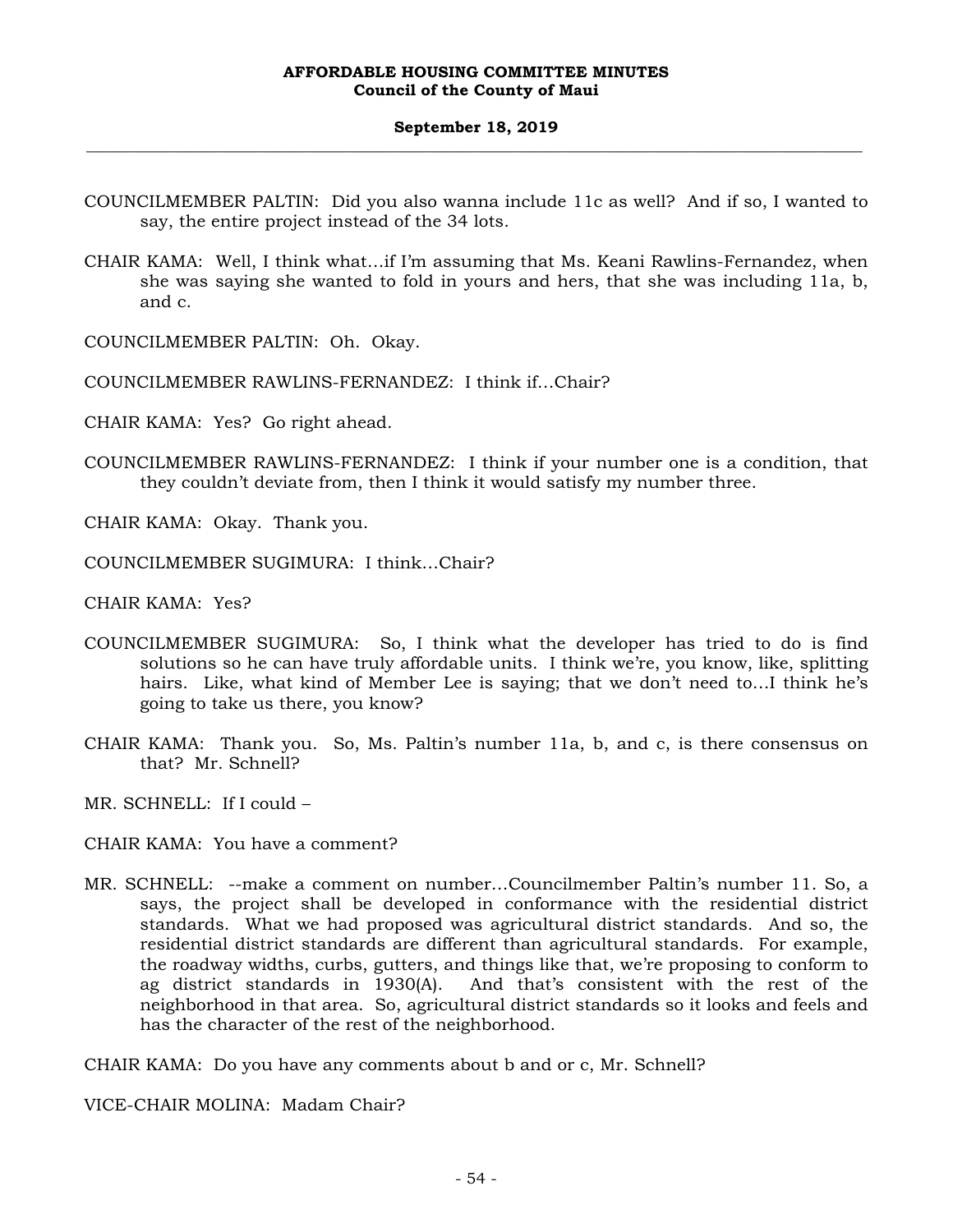# **September 18, 2019 \_\_\_\_\_\_\_\_\_\_\_\_\_\_\_\_\_\_\_\_\_\_\_\_\_\_\_\_\_\_\_\_\_\_\_\_\_\_\_\_\_\_\_\_\_\_\_\_\_\_\_\_\_\_\_\_\_\_\_\_\_\_\_\_\_\_\_\_\_\_\_\_\_\_\_\_\_\_\_\_\_\_\_\_\_\_\_\_\_\_\_\_\_\_\_\_\_\_\_**

CHAIR KAMA: Yes, Mr. Molina?

VICE-CHAIR MOLIA: Can I ask Mr. Schnell a question before he proceeds?

CHAIR KAMA: Yes.

VICE-CHAIR MOLINA: So, the difference between the residential standards and the ag standards, is one more restrictive than the other?

COUNCILMEMBER SUGIMURA: Planning?

MR. SCHNELL: Perhaps the Deputy Planning Director could address that. Yeah.

VICE-CHAIR MOLINA: Okay.

MR. HART: I apologize, I was writing out notes. Could you repeat?

- VICE-CHAIR MOLINA: Yeah. The question is, the residential district standards versus the agriculture district standards. Is, like, one more restrictive than the other?
- MR. HART: They're…in different ways, yes. You know, you can't raise pigs in the residential district. You must farm in the agricultural district. There's a number of different competing provisions and requirements and restrictions in each.
- VICE-CHAIR MOLINA: So if it was residential districts, then the homeowner has the option not to farm, then. Which kind of defeats the intent of…
- MR. HART: That's true, and that would require a district boundary amendment and a couple of other things, but yes, that would be a situation…if this was urban and it was being proposed for a strictly residential, there would be no farming obligation.

VICE-CHAIR MOLINA: Okay. Thank you. Thank you, Madam Chair.

CHAIR KAMA: Thank you. So, Ms. Paltin, going back to your 11 –

COUNCILMEMBER SUGIMURA: A.

CHAIR KAMA: --a. Are you okay with that?

- COUNCILMEMBER PALTIN: I'm okay if everyone else is okay with agricultural. I'm okay with it.
- CHAIR KAMA: Members? Okay with that? Okay. Thank you. Oh, Ms. Keani Rawlins-Fernandez, yes?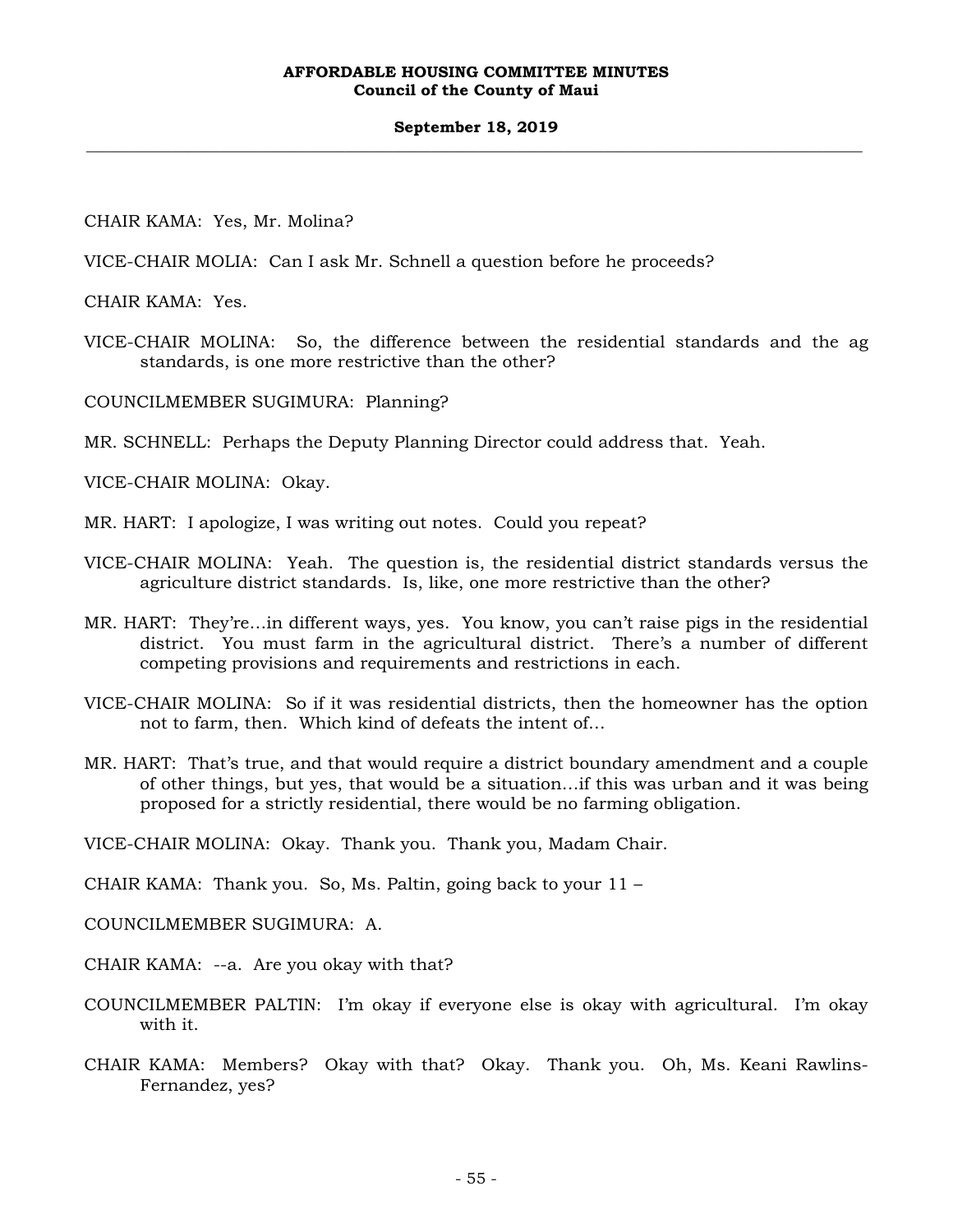### **September 18, 2019 \_\_\_\_\_\_\_\_\_\_\_\_\_\_\_\_\_\_\_\_\_\_\_\_\_\_\_\_\_\_\_\_\_\_\_\_\_\_\_\_\_\_\_\_\_\_\_\_\_\_\_\_\_\_\_\_\_\_\_\_\_\_\_\_\_\_\_\_\_\_\_\_\_\_\_\_\_\_\_\_\_\_\_\_\_\_\_\_\_\_\_\_\_\_\_\_\_\_\_**

- COUNCILMEMBER RAWLINS-FERNANDEZ: Mahalo, Chair. So, 11c is also amended to the entire project, and 34 lots…it would replace 34 lots, yeah?
- COUNCILMEMBER SUGIMURA: It is 34 lots. Just replace 34 lots with entire project. It is 34 lots.
- COUNCILMEMBER RAWLINS-FERNANDEZ: But it would read, the entire project shall be limited to residential and ag use.
- CHAIR KAMA: Yes, Mr. Hart?
- MR. HART: Chair, if I could…I don't…I'm not certain of the intent of this. Could I get a better explanation?
- COUNCILMEMBER PALTIN: I guess the intention was to make sure it was for living and farming, kind of, and not, like, you know, welding or --

CHAIR KAMA: Mercantile.

COUNCILMEMBER PALTIN: --other types of things, like…

COUNCILMEMBER SUGIMURA: Commercial business.

- MR. HART: Let me just say that there are a lot of things that can go along with intensive farming activities that, you know, we would normally want to see people doing in the ag district. I mean, gentleman's estates are not appropriate, and ideally, all of the people that are living in all these units, including the market-rate lots are aggressive farmers. And they might be welding, or handling machinery, or doing all kinds of intensive things. Anyway…
- COUNCILMEMBER PALTIN: I guess limiting it to living and farming, was the intention. Like, it wasn't supposed to be, like, hotels, or…
- MR. HART: That could not be permitted at all, but there are a lot of other uses in the agricultural district that are permitted. I'm wondering if you had intended to exclude some of those others, but I'm almost wondering if it's…
- COUNCILMEMBER PALTIN: So, would somebody within this entire project be allowed to raise pigs?
- MR. HART: Yes. They should all.
- COUNCILMEMBER SUGIMURA: Agriculture.
- COUNCILMEMBER PALTIN: Okay. That's kind of what I wanted. I mean, if they wanted to do agriculture, then they should be allowed to do agriculture.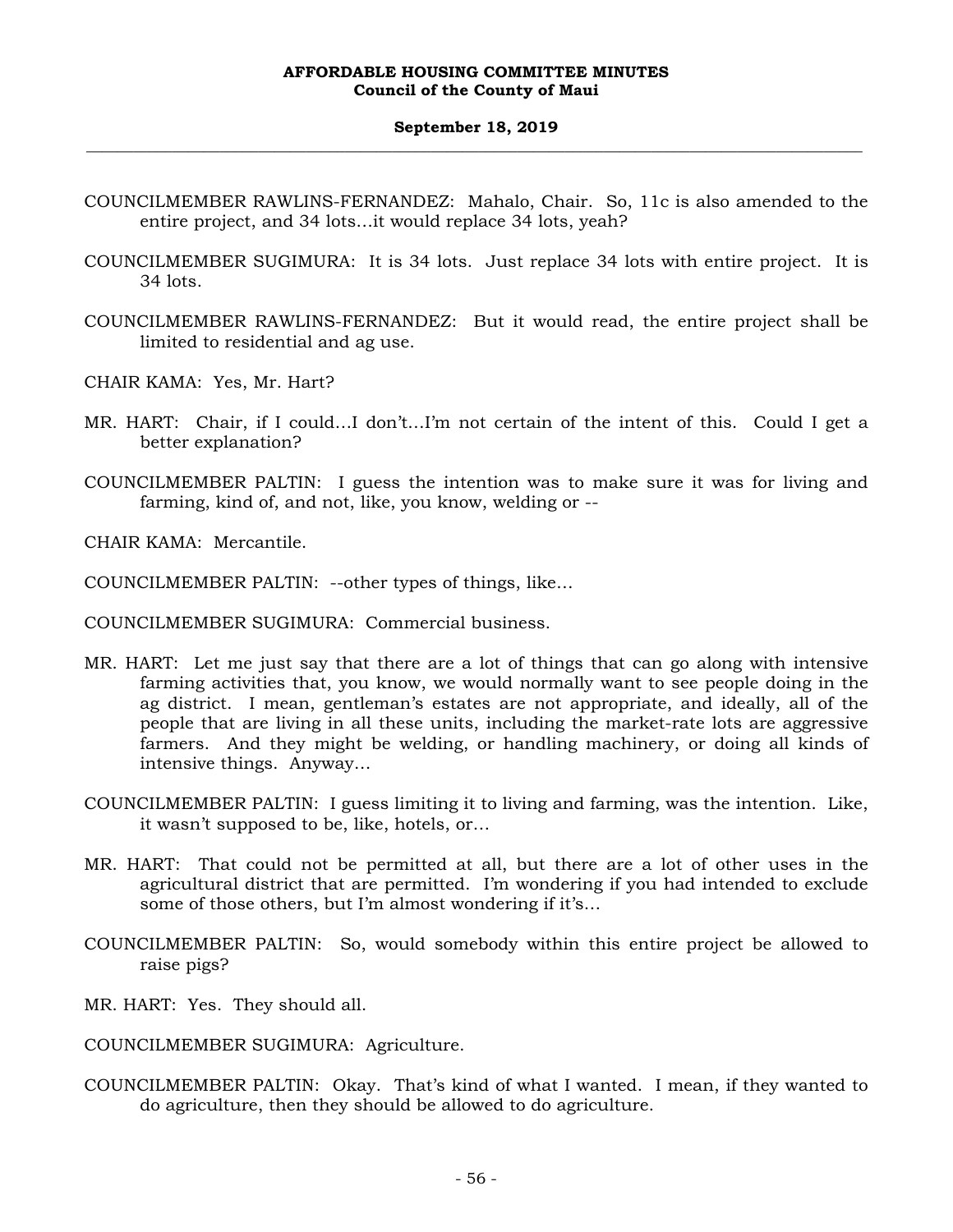#### **September 18, 2019 \_\_\_\_\_\_\_\_\_\_\_\_\_\_\_\_\_\_\_\_\_\_\_\_\_\_\_\_\_\_\_\_\_\_\_\_\_\_\_\_\_\_\_\_\_\_\_\_\_\_\_\_\_\_\_\_\_\_\_\_\_\_\_\_\_\_\_\_\_\_\_\_\_\_\_\_\_\_\_\_\_\_\_\_\_\_\_\_\_\_\_\_\_\_\_\_\_\_\_**

MR. HART: Now, I will say that there are other…

COUNCILMEMBER PALTIN: Can have three sows? Right? Per lot?

- MR. HART: There are other uses that are permitted in the agricultural district that are not exactly farming, but anyway.
- COUNCILMEMBER PALTIN: So you want…you think I should take it out?
- MR. HART: I would prefer that it…I would prefer just to not have to limit it to residential and agricultural uses.

UNIDENTIFIED SPEAKER: Unnecessary.

- MR. BROWN: We're in the ag zone, so we're keeping it in agriculture, so we're subject to the agriculture's ordinance and zoning. So we can only do what is allowed in ag. We don't really need the residential in there, 'cause we have the first and second farm dwellings within the ag ordinance.
- MR. HART: I feel that the agricultural zoning district is sufficient for the Planning Department to understand, you know, what's appropriate. Are there…if there are uses in the agricultural zoning district that you're concerned about, that you feel are not appropriate for this subdivision, maybe that's appropriate to…
- COUNCILMEMBER PALTIN: So, at one time in history, and I'm not sure if that's still the case, but there was word on the street, like, if you have a farm in Launiupoko, you're not allowed to have chickens and cock…and pigs and, like…
- MR. HART: There…excuse me. Apologize. There are not prohibitions against CC&R's regulating or limiting someone's ability to farm. So, I don't think that those kinds of things can be done any further. And when those were being done was on the association level, typically, in the past.

COUNCILMEMBER PALTIN: So it can't be done anymore?

- MR. HART: No. Those…you can't limit somebody's ability to do agricultural uses through association regulations anymore.
- MR. BROWN: And we have no intention in restricting any ag uses, period. So, that's not in our plan.

COUNCILMEMBER PALTIN: Okay. I mean, whatever the will of you guys.

CHAIR KAMA: Yes, Ms. Rawlins-Fernandez?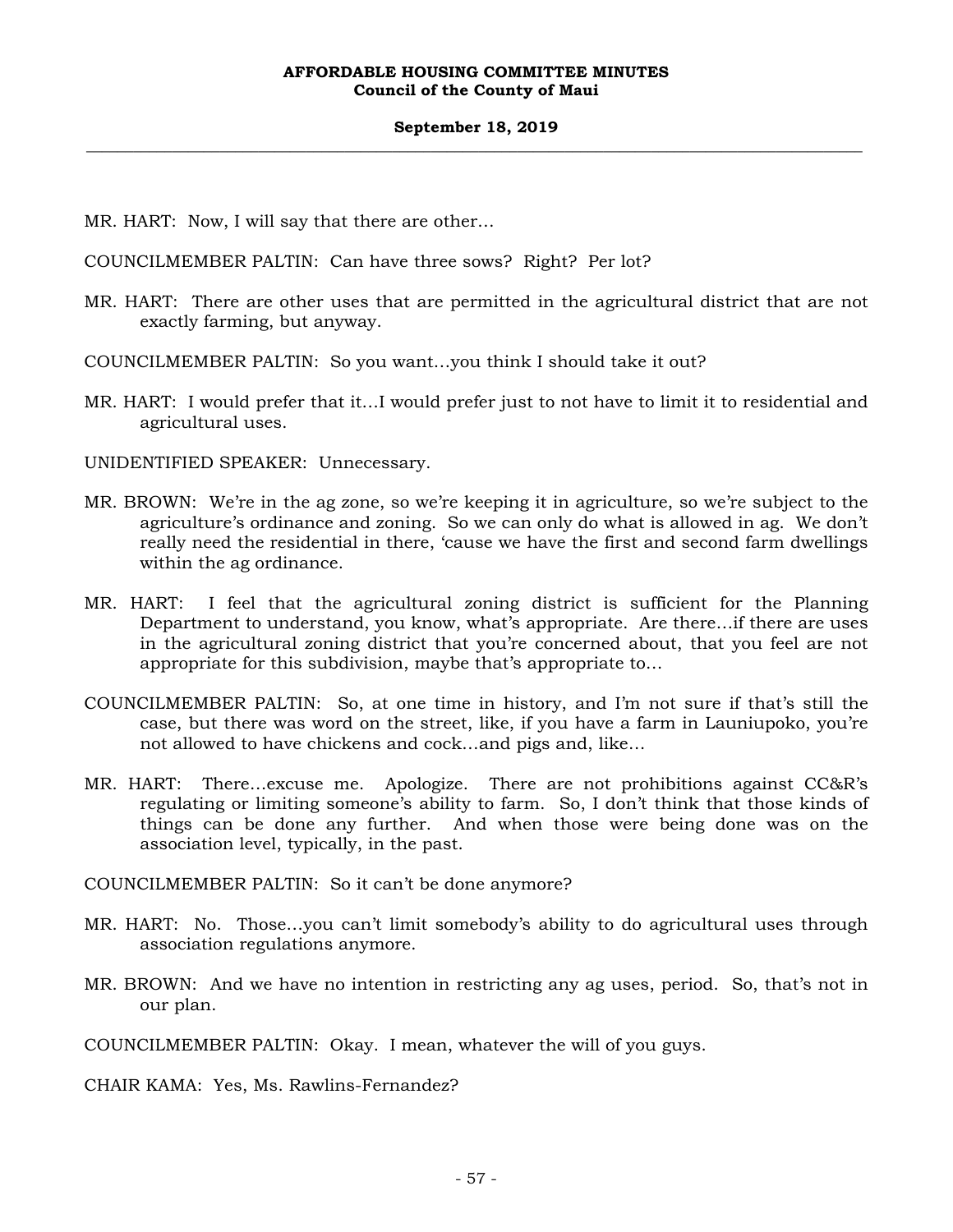COUNCILMEMBER RAWLINS-FERNANDEZ: Mahalo, Chair. So, just to clarify, then, putting in c, the entire project shall be limited to residential and ag uses, it would just be redundant. So it doesn't, like, matter.

UNIDENTIFIED SPEAKER: Yeah.

COUNCILMEMBER RAWLINS-FERNANDEZ: So if it's there, it's not like it's gonna negatively affect the project, it's just clarifying, you know, what the law already says. Mahalo, Chair.

CHAIR KAMA: It's redundant, but it wouldn't hurt, right?

COUNCILMEMBER RAWLINS-FERNANDEZ: Right.

- MR. HART: Unless there's some sort of confusing and unforeseen circumstance where we have to figure out this relates to the agricultural zoning code.
- CHAIR KAMA: Okay. Members, consensus?

MR. SCHNELL: Madam Chair?

CHAIRKAMA: Oh, yes. Mr. Schnell?

- MR. SCHNELL: I have one point of clarification regarding the ag district standards. So the ag district standards are found in 19.30A.030, District Standards. And, you know, one of the first things we were asked when we went into the Planning Department, even for Makila Kai years ago, is that the Planning Department wants some sort of framework, so, 'cause if 201H projects start creating their own standards, they have a hard time of keeping track. So if we reference what standards we're going to be complying with under the code, they have a very clear picture of what's required. However, we are asking for one exemption to the ag district standards, and it's 19.30A.300 Subsection B. It says, minimum lot with 200 feet. We are asking an exemption for only the minimum lot width, and the reason for that being is that if you look on the screen, these lots here are all two acres, which meet the minimum size requirement. But the width of these lots here, in order for us to get this number of lots in, is less than 200 feet. So these are 200 feet up here, but we do need that one exemption to allow lot widths less than 200 feet for lots 1 through 12.
- COUNCILMEMBER PALTIN: For me, since the CPRs are off the table, I'm okay with adding that exemption into the language.
- COUNCILMEMBER SUGIMURA: I'm okay with that. They're getting two acres of land, I mean…
- CHAIR KAMA: Okay. So there's consensus.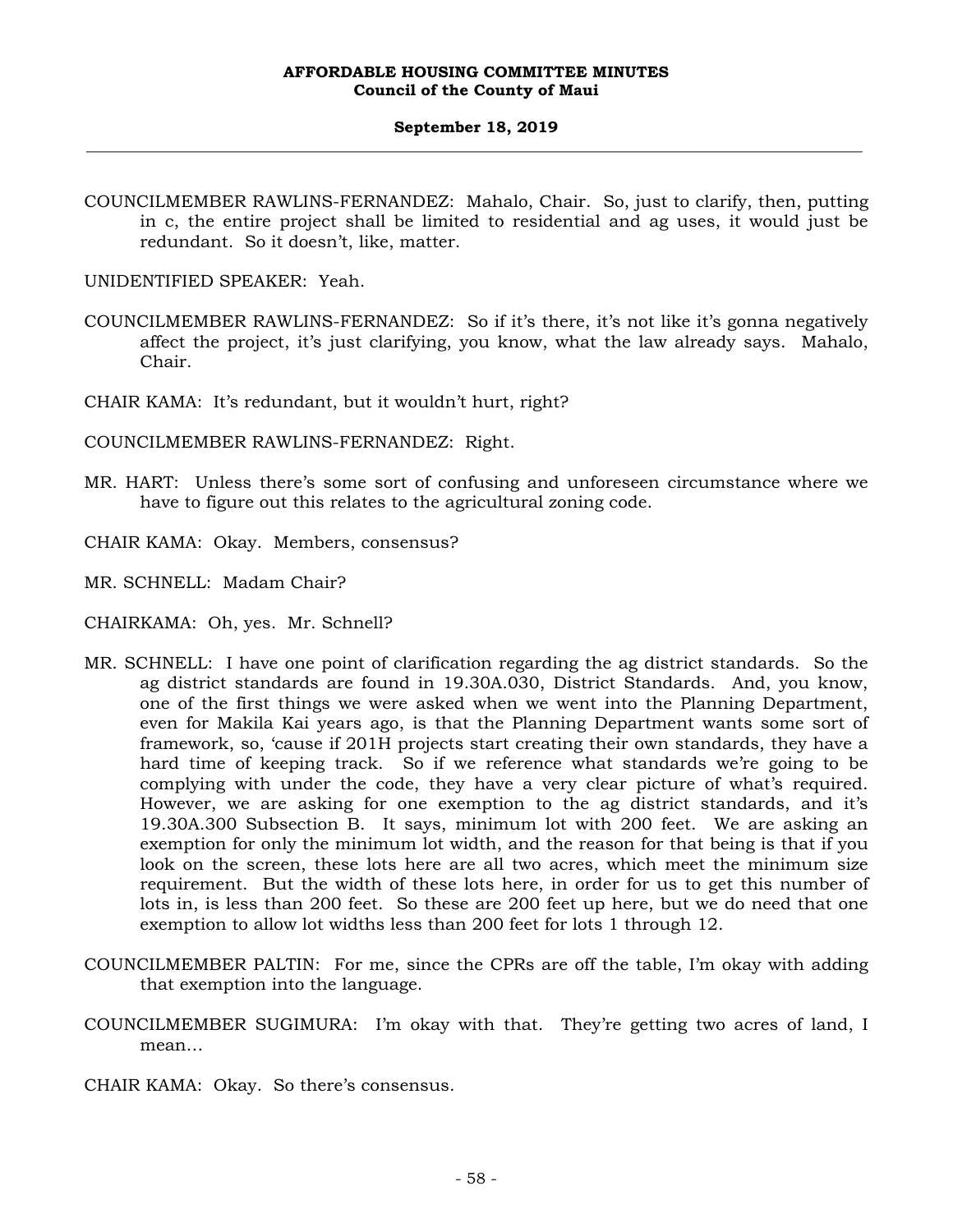#### **September 18, 2019 \_\_\_\_\_\_\_\_\_\_\_\_\_\_\_\_\_\_\_\_\_\_\_\_\_\_\_\_\_\_\_\_\_\_\_\_\_\_\_\_\_\_\_\_\_\_\_\_\_\_\_\_\_\_\_\_\_\_\_\_\_\_\_\_\_\_\_\_\_\_\_\_\_\_\_\_\_\_\_\_\_\_\_\_\_\_\_\_\_\_\_\_\_\_\_\_\_\_\_**

COUNCILMEMBER SUGIMURA: Oh yeah.

COUNCILMEMBER PALTIN: Just add that in, not what he just said.

CHAIR KAMA: So, did you get that, John?

COUNCILMEMBER PALTIN: That exception.

CHAIR KAMA: Go ahead, John.

- MR. RAPACZ: Thank you, Chair. Would the applicant be willing to state a minimum lot width? Right now, you're just saying it would be less than 200, but that leaves it wide open.
- MR. SCHNELL: We could be okay with 100 feet. I don't know the exact dimension of these lots. I think they're 115, but just to give us a margin of error, if we could say a minimum lot width of 100, that would be fine.
- MR. RAPACZ: Thank you. One comment on the previous question, sorry. And I would agree with the Deputy Planning Director, that it may introduce some confusion to say that the lots are limited to residential and agricultural uses. The agricultural zoning district allows many uses that are not agricultural. It allows minor utility facilities, solar farms, historic restoration, a number of things –

COUNCILMEMBER PALTIN: Take it out.

MR. RAPACZ: --that are not agricultural uses.

CHAIR KAMA: Throw that out.

MR. RAPACZ: So, since they are not asking for an exemption from the uses, then the regular…all of the uses allowed within the ag district would be allowed.

CHAIR KAMA: Okay. So to make that work, you'd want to delete c, right?

MR. RAPACZ: I think that –

COUNCILMEMBER SUGIMURA: I agree.

CHAIR KAMA: Did you get that, John?

MR. RAPACZ: --c only might confuse the issues.

COUNCILMEMBER SUGIMURA: Agree. Consensus.

COUNCILMEMBER RAWLINS-FERNANDEZ: Chair?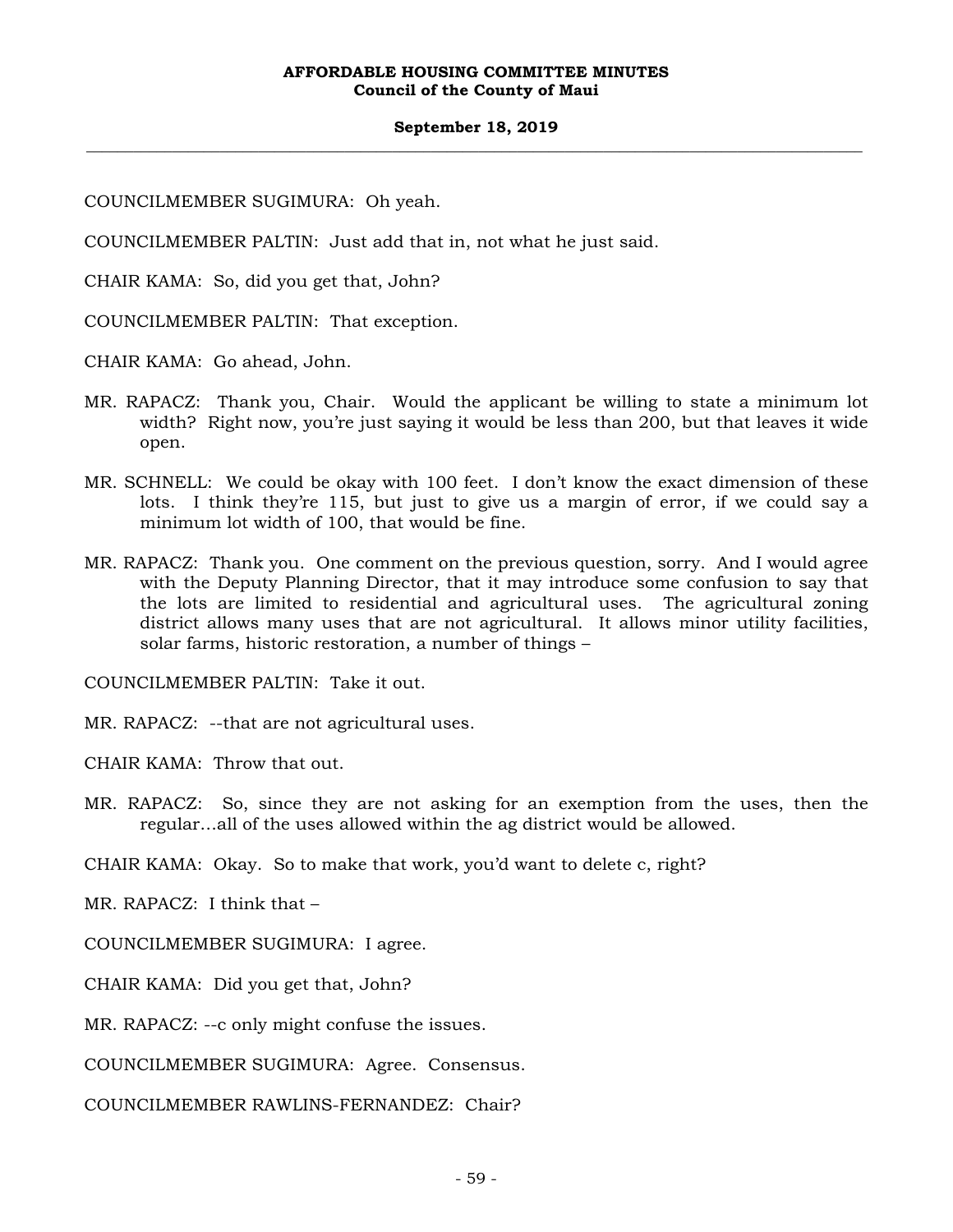### **September 18, 2019 \_\_\_\_\_\_\_\_\_\_\_\_\_\_\_\_\_\_\_\_\_\_\_\_\_\_\_\_\_\_\_\_\_\_\_\_\_\_\_\_\_\_\_\_\_\_\_\_\_\_\_\_\_\_\_\_\_\_\_\_\_\_\_\_\_\_\_\_\_\_\_\_\_\_\_\_\_\_\_\_\_\_\_\_\_\_\_\_\_\_\_\_\_\_\_\_\_\_\_**

# CHAIR KAMA: Yes?

COUNCILMEMBER RAWLINS-FERNANDEZ: I don't think we want solar farms on these lots?

MR. RAPACZ: Okay. And that's what the Deputy was asking. He said –

COUNCILMEMBER RAWLINS-FERNANDEZ: Yeah.

- MR. RAPACZ: --unless there are uses you're concerned about, then this would be the time to address that.
- CHAIR KAMA: Right. So you –

COUNCILMEMBER RAWLINS-FERNANDEZ: Yeah.

CHAIR KAMA: --say, no solar farms, right? That's what you want to say, is that what you're…'cause solar farms are allowed as an ag use.

COUNCILMEMBER RAWLINS-FERNANDEZ: In ag zone.

- CHAIR KAMA: Right. But if you don't want it, then you probably need to say it. That's what Mr. Hart is saying.
- MR. HART: That's clearer for us to…

CHAIR KAMA: So you can enforce that?

- MR. HART: …for us to administer this subdivision after it exists. Because, as Mr. Schnell was saying, basically, the project is proposing that they would have an amended minimum lot width, and all other conditions are equal to the agricultural zoning district. So if we are intending to limit…anything beyond, as an example, farming and living, if that's what you intended to do, it'd be easier to delete from the menu of existing uses. I guess you could do it the opposite.
- COUNCILMEMBER PALTIN: For me, I'm okay with solar farms, 'cause I've seen the fire in Lahaina, and it went right around the solar, and they still work. I personally think this whole area should be solar farm, 300 acres, but I'm in some discussions on that as well, if this doesn't work out.

CHAIR KAMA: Ms. Lee?

COUNCILMEMBER LEE: Jordan? About how many permitted uses are allowed in the ag district?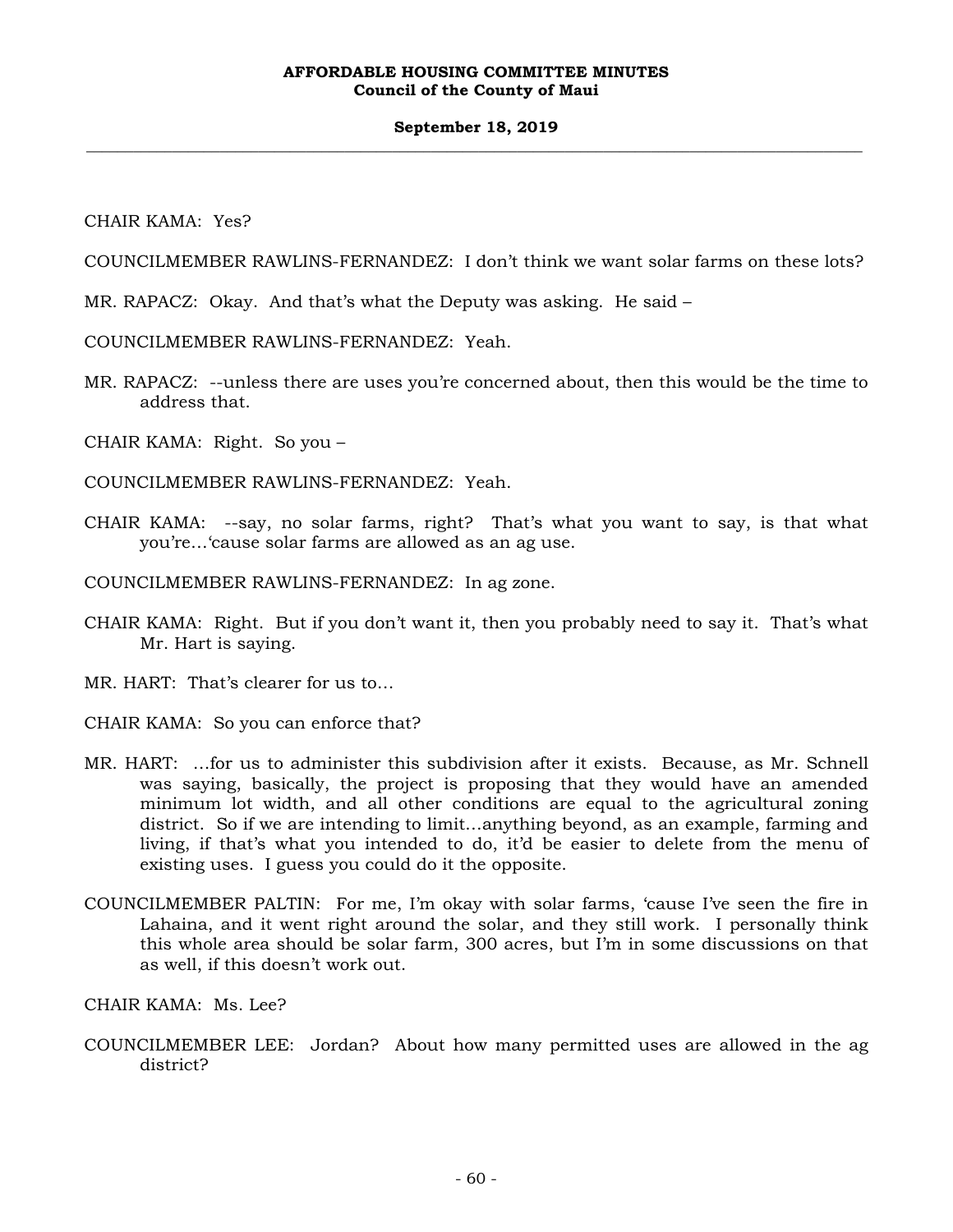MR. HART: I apologize. I'm scrambling on my phone trying to pull up this zoning code. Thank you very much.

COUNCILMEMBER LEE: Like, 25, 30? Something like that?

- MR. HART: There's basically eight principal uses, and then there's approximately 10, 14, approximately 15 accessories.
- COUNCILMEMBER LEE: So, eight plus fifteen?
- MR. HART: Yes. Approximately.
- COUNCILMEMBER LEE: 23?
- MR. HART: Yeah. And those 15…yeah. That's correct.
- COUNCILMEMBER LEE: Okay. Which would be easier to list? What's permitted, or list what's not permitted?
- MR. HART: Well, what is agriculture use? It can be complicated, what is agricultural use, is. There's, as an example, principal uses: agricultural, agriculture, agricultural land conservation, agricultural parks, animal and livestock raising, including animal feedlots and sales yards, private agricultural parks as defined herein. Then there's minor utility facilities as mentioned, historic restoration, and solar. So there's variations.
- COUNCILMEMBER LEE: Yeah. In the past, we've never done all of this before, because it's, you know, more than likely, we're not going to have agricultural parks within a residential, somebody's yard, yeah? So there are things that automatically, nobody would list, but, you know, knowing this group, yeah? Let's list them all so we can get on with this show. So, which would be easier: to list the 14, or list the 8, you know?
- MR. HART: Really, what I was saying, is, if there are ones that you do not want to see, let's call those out, rather than saying it's only these two. It's more clear to understand what we're trying to prevent.
- COUNCILMEMBER LEE: Okay. Well, you know, somebody has to come up with a list that we can go over, and then we can be done with this. Otherwise, we're going to be here all night, talking about, well, we shouldn't allow airports. You know, we shouldn't allow spaceships, and, you know, --

COUNCILMEMBER SUGIMURA: Windfarm.

COUNCILMEMBER LEE: --I mean, you know?

COUNCILMEMBER PALTIN: Golf courses.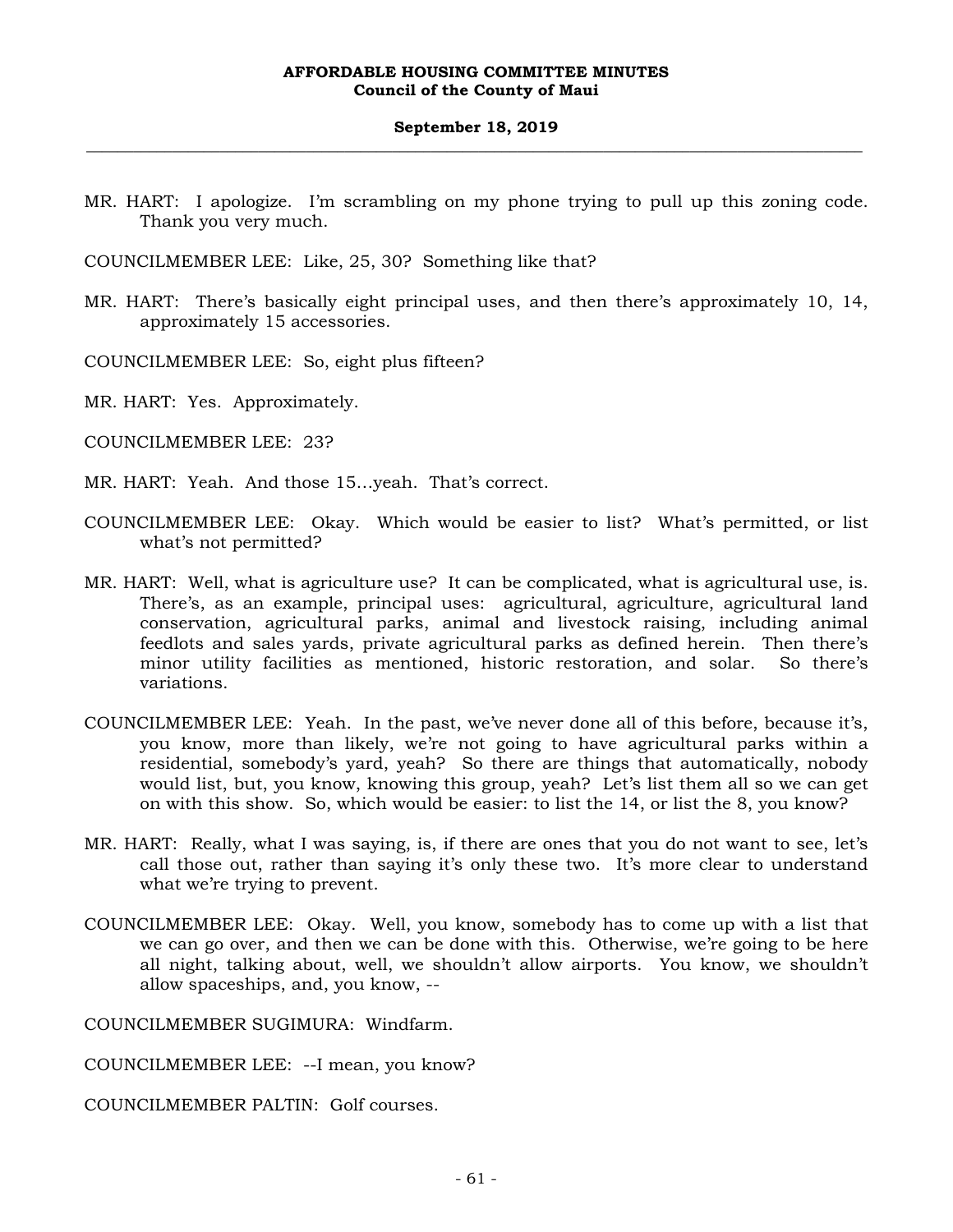## **September 18, 2019 \_\_\_\_\_\_\_\_\_\_\_\_\_\_\_\_\_\_\_\_\_\_\_\_\_\_\_\_\_\_\_\_\_\_\_\_\_\_\_\_\_\_\_\_\_\_\_\_\_\_\_\_\_\_\_\_\_\_\_\_\_\_\_\_\_\_\_\_\_\_\_\_\_\_\_\_\_\_\_\_\_\_\_\_\_\_\_\_\_\_\_\_\_\_\_\_\_\_\_**

COUNCILMEMBER LEE: Let's…we've never had to do this in the past, --

UNIDENTIFIED SPEAKER: Olympic swimming pool.

COUNCILMEMBER LEE: --but, like I said, in order to move on, --

COUNCILMEMBER SUGIMURA: Let's move on.

- COUNCILMEMBER LEE: --somebody has to work on a list that we can look at, and then make a decision on it. I think everybody understands that we approve of residents, well, to some extent, residential use and, you know, agricultural use, but, you know, let's not get hung up on details all night. So, if somebody can work on a list…can somebody work on a list? John, why don't you work on the list, since you brought it up? No, and then after the break, you know, after the dinner, we can go over this one again. How's that?
- MR. HART: Chair?

CHAIR KAMA: Yes?

MR. HART: If I might…it seemed like Councilmember Paltin was concerned about potential uses entering in. I was wondering if, you know, you might be the one better able to identify what you're trying to prevent. Then…

COUNCILMEMBER LEE: She probably doesn't know the whole list, though.

MR. HART: I believe she's reviewing it at this moment.

COUNCILMEMBER LEE: Oh. Okay. So now we're going to go over the whole list, right now?

MR. HART: No. I just meant that…

CHAIR KAMA: She's going over what she can't live with.

COUNCILMEMBER SUGIMURA: Like solar farms.

COUNCILMEMBER PALTIN: Well, I don't have a problem with solar farms, but I think under permitted uses be where it says accessory uses that are incidental; two farm dwellings per lot, one of which shall not exceed 1,000 square feet of developable area. Like, one for, like, that kind of stuff. I like that.

MR. HART: Yeah.

COUNCILMEMBER PALTIN: And, you know, I'm not too fond of golf.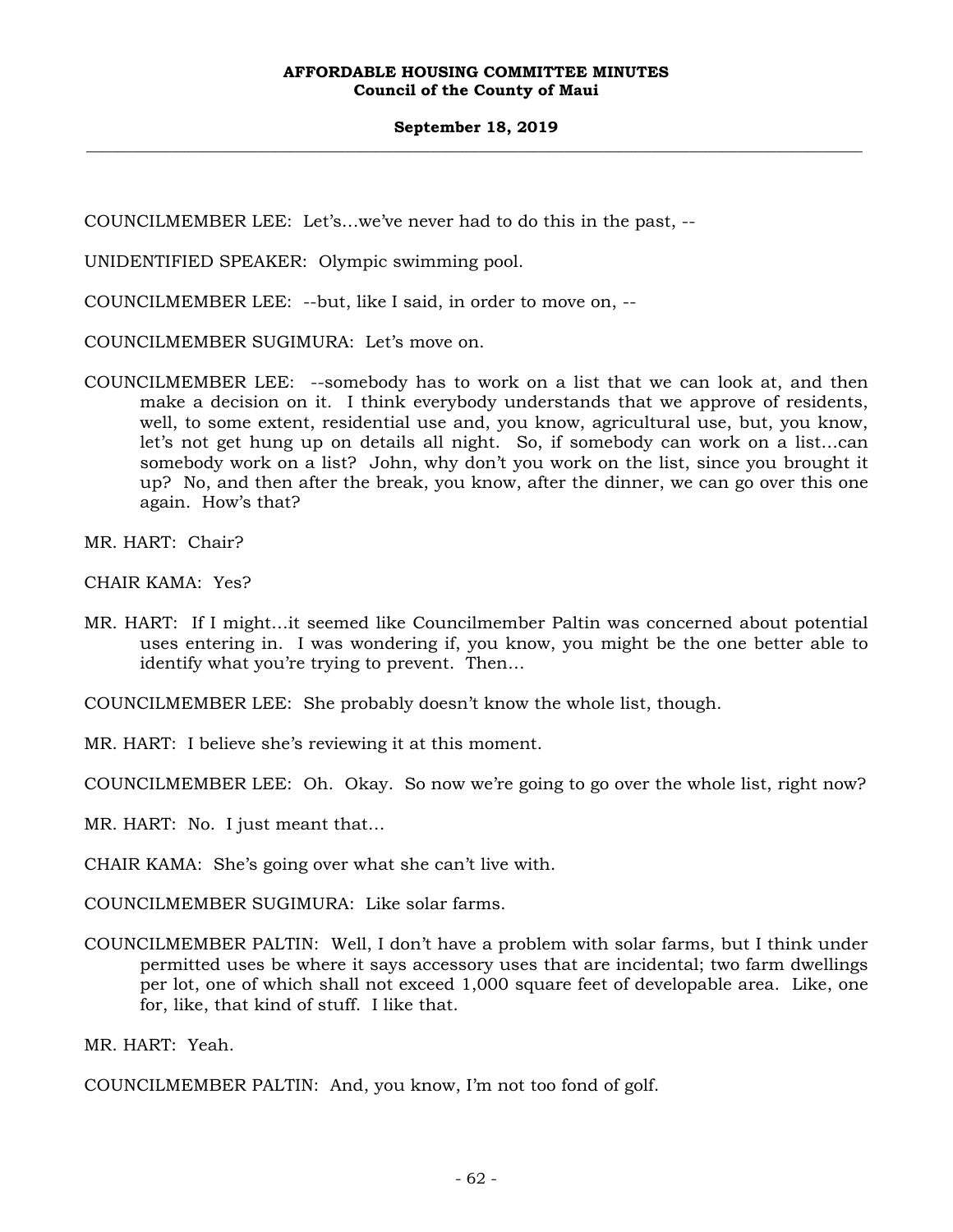COUNCILMEMBER LEE: No. Okay. But everybody needs to see the list, Tamara. Not only you.

UNIDENTIFIED SPEAKER: What…

COUNCILMEMBER PALTIN: It's in your County Code.

COUNCILMEMBER LEE: I know, but we're going to have to take some time to do that.

COUNCILMEMBER PALTIN: Okay. You want copies of the list then, Chair?

CHAIR KAMA: Is this a recess?

COUNCILMEMBER LEE: Well, I suggesting we do this after dinner, you know?

COUNCILMEMBER PALTIN: Okay. Maybe make copies of this and look it over, over dinner.

COUNCILMEMBER RAWLINS-FERNANDEZ: No objections.

- CHAIR KAMA: Okay. So we're going to put this in our parking lot. Okay. Okay. So, let us continue on.
- COUNCILMEMBER SUGIMURA: Well, he's going to drive all the way home to Makawao to feed his dog.

COUNCILMEMBER PALTIN: Oh, you know why? Dogs might bite Gary.

- CHAIR KAMA: So, now let's proceed with Ms. Paltin and my modifications, and Ms. Rawlins' modifications. So, I've got one, two, three, four, five modifications left, that we haven't discussed. Ms. Rawlins has two left, and Ms. Paltin has three, six, eight left. So we should take the easy one first. Let's take Ms. Rawlins-Fernandez, her first bullet and her last bullet on her modification page.
- COUNCILMEMBER PALTIN: And then, I think, also, Member Molina had number eight, maybe, we didn't cover.
- CHAIR KAMA: Well, Mr. Molina said that he was okay with…

COUNCILMEMBER PALTIN: Oh. Okay.

CHAIR KAMA: Because he had already spoken to the developers –

COUNCILMEMBER PALTIN: Okay.

CHAIR KAMA: --and he was okay with everything.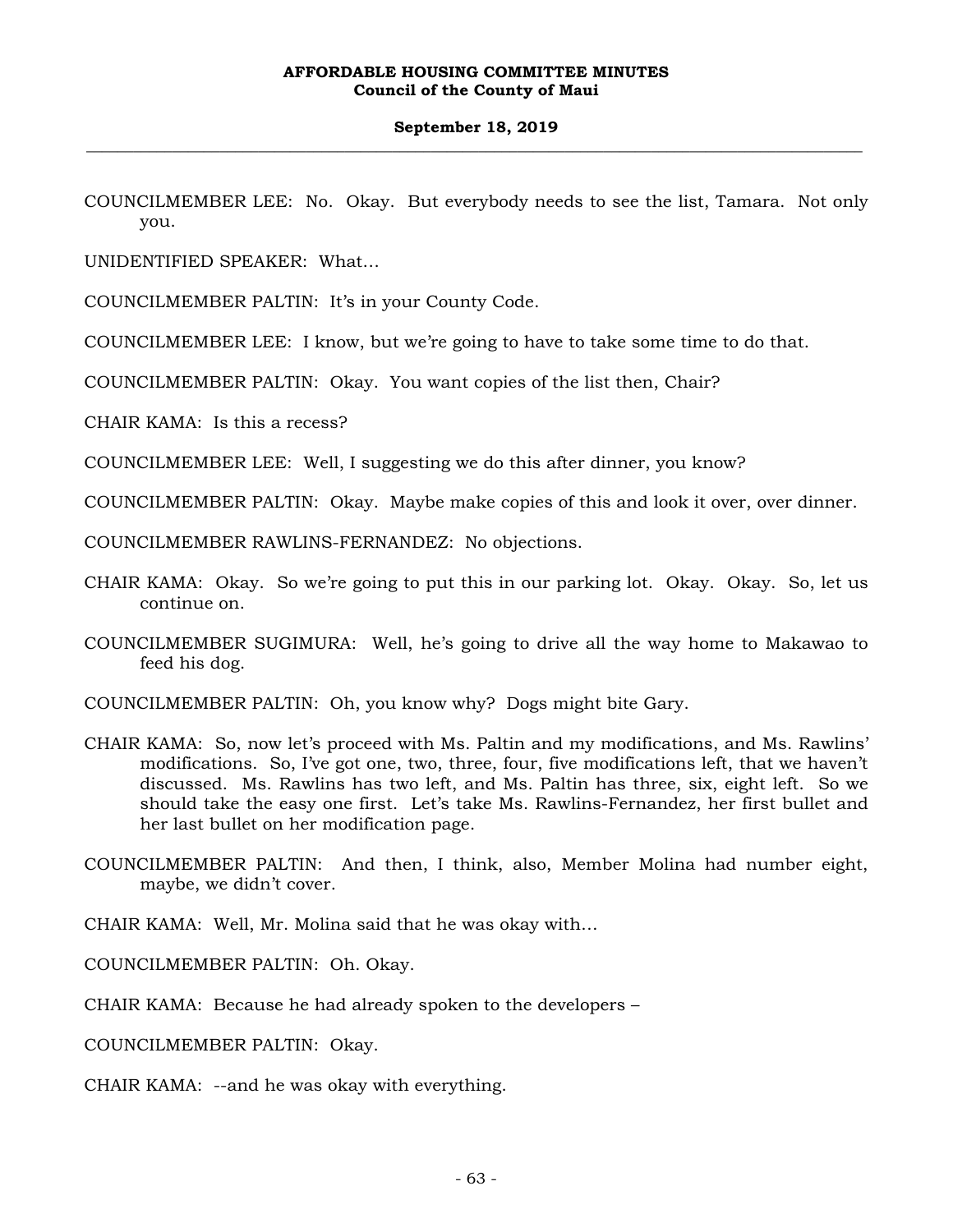#### **September 18, 2019 \_\_\_\_\_\_\_\_\_\_\_\_\_\_\_\_\_\_\_\_\_\_\_\_\_\_\_\_\_\_\_\_\_\_\_\_\_\_\_\_\_\_\_\_\_\_\_\_\_\_\_\_\_\_\_\_\_\_\_\_\_\_\_\_\_\_\_\_\_\_\_\_\_\_\_\_\_\_\_\_\_\_\_\_\_\_\_\_\_\_\_\_\_\_\_\_\_\_\_**

COUNCILMEMBER PALTIN: So everything else on his is okay?

CHAIR KAMA: Yeah. Yeah. Okay. So, Ms. Rawlins-Fernandez?

COUNCILMEMBER RAWLINS-FERNANDEZ: Mahalo, Chair. So you want me to read it?

CHAIR KAMA: Please.

COUNCILMEMBER RAWLINS-FERNANDEZ: Okay. One: within the CC&R's, or other documents designating an HOA, at least 50 percent board membership must be from lots 1 through 19, the workforce housing lots.

CHAIR KAMA: Consensus?

COUNCILMEMBERS: Consensus.

CHAIR KAMA: Consensus?

COUNCILMEMBER SUGIMURA: Developer has thumbs up.

CHAIR KAMA: Okay. The developer's is?

COUNCILMEMBER LEE: Consensus.

- CHAIR KAMA: Oh. Thank you very much. Okay. And then the last one, Ms. Rawlins-Fernandez? Your last bullet.
- COUNCILMEMBER RAWLINS-FERNANDEZ: Okay. Oh, okay. The lender should be one of the buyer's choice.

CHAIR KAMA: Consensus?

COUNCILMEMBERS: Consensus.

CHAIR KAMA: If you're going to borrow the money, you should go to whoever you want to borrow the money from.

COUNCILMEMBER SUGIMURA: Yeah.

COUNCILMEMBER LEE: The lender should what?

COUNCILMEMBER RAWLINS-FERNANDEZ: Yeah.

CHAIR KAMA: The buyer.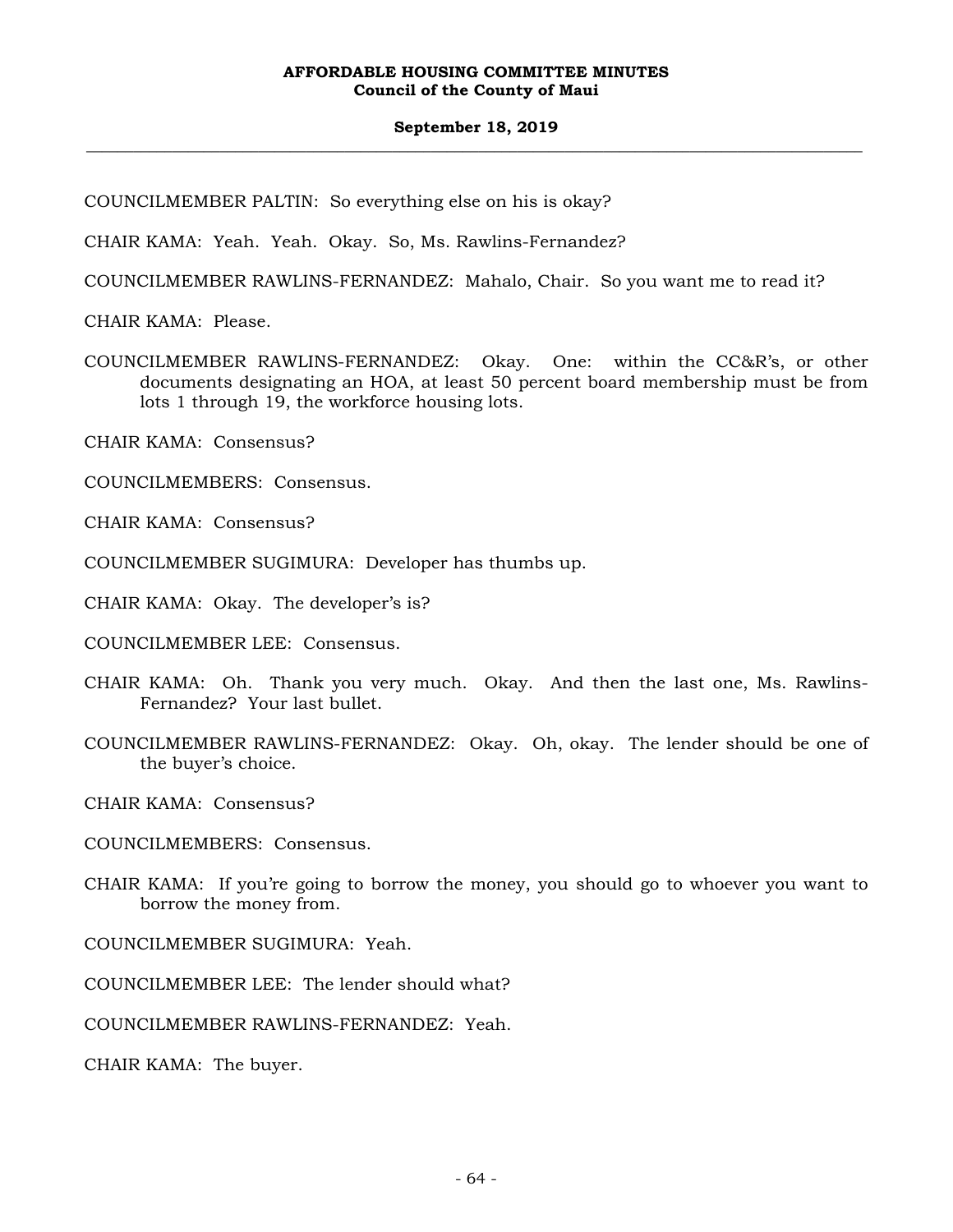# **September 18, 2019 \_\_\_\_\_\_\_\_\_\_\_\_\_\_\_\_\_\_\_\_\_\_\_\_\_\_\_\_\_\_\_\_\_\_\_\_\_\_\_\_\_\_\_\_\_\_\_\_\_\_\_\_\_\_\_\_\_\_\_\_\_\_\_\_\_\_\_\_\_\_\_\_\_\_\_\_\_\_\_\_\_\_\_\_\_\_\_\_\_\_\_\_\_\_\_\_\_\_\_**

COUNCILMEMBER RAWLINS-FERNANDEZ: I'll make it a complete sentence.

COUNCILMEMBER LEE: Oh, the buyer.

CHAIR KAMA: The buyer has the choice of choosing his own –

COUNCILMEMBER SUGIMURA: The lender.

COUNCILMEMBER RAWLINS-FERNANDEZ: The buyer.

CHAIR KAMA: --lender.

COUNCILMEMBER LEE: Oh. I see. Okay. Yeah. Sure.

COUNCILMEMBER RAWLINS-FERNANDEZ: It's not reiterating the law.

CHAIR KAMA: And not the developer's lender. Yeah.

COUNCILMEMBER LEE: Sure.

COUNCILMEMBER RAWLINS-FERNANDEZ: Okay. That's the law anyway.

UNIDENTIFIED SPEAKER: Okay. Consensus.

CHAIR KAMA: Thank you. Okay. So, that was Ms. Rawlins-Fernandez' --

UNIDENTIFIED SPEAKER: So we're done?

CHAIR KAMA: --and so let's go to mine. So, my number four, five, six, seven and eight. So, I can read it, and then you all can say, consensus, consensus . . .*(inaudible) . . .*

COUNCILMEMBER PALTIN: After each one? You want us consensus?

CHAIR KAMA: Yeah. After each one. Yes. Thank you. Okay. Number four. Provide housing plans for the workforce housing units that are consistent with the AMI allocation proposed in my modification number one.

COUNCILMEMBER SUGIMURA: Consensus, right?

CHAIR KAMA: Consensus?

COUNCILMEMBER SUGIMURA: Yeah.

UNIDENTIFIED SPEAKER: Consensus.

CHAIR KAMA: Thank you. Number five…oh, you got that already?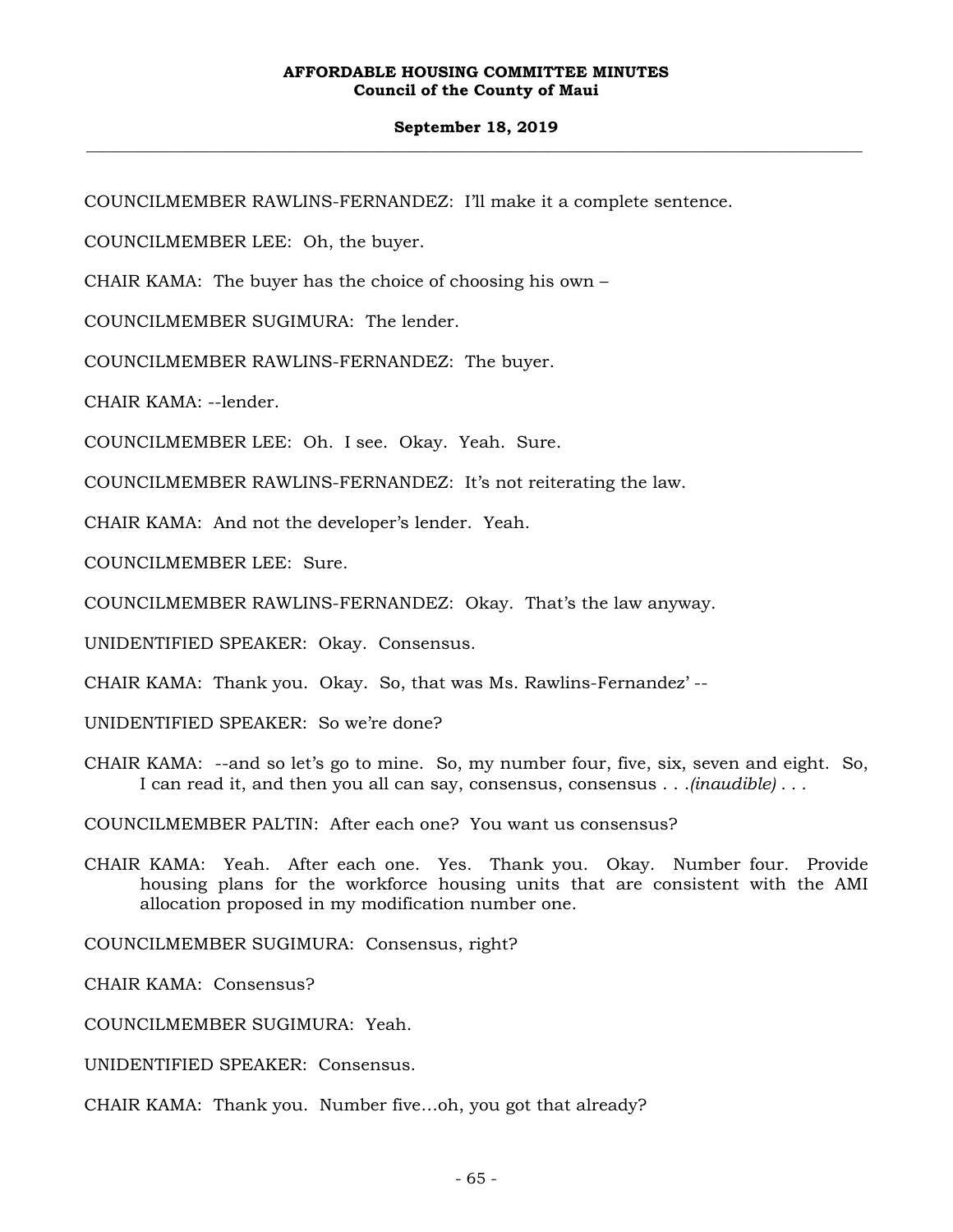## **September 18, 2019 \_\_\_\_\_\_\_\_\_\_\_\_\_\_\_\_\_\_\_\_\_\_\_\_\_\_\_\_\_\_\_\_\_\_\_\_\_\_\_\_\_\_\_\_\_\_\_\_\_\_\_\_\_\_\_\_\_\_\_\_\_\_\_\_\_\_\_\_\_\_\_\_\_\_\_\_\_\_\_\_\_\_\_\_\_\_\_\_\_\_\_\_\_\_\_\_\_\_\_**

UNIDENTIFIED SPEAKER: *. . .(inaudible). . .*

CHAIR KAMA: Did everybody get that?

COUNCILMEMBER SUGIMURA: Yeah.

CHAIR KAMA: Okay. Yeah. So that's your plan. Does it have on top of there, the AMI's on there, too?

COUNCILMEMBER SUGIMURA: No. It has a design and how many bedrooms.

CHAIR KAMA: Okay.

COUNCILMEMBER PALTIN: The AMI doesn't change this, right? The plans? If it's a 50, 60, 70, 80, 90 percent AMI, the plan is the same?

CHAIR KAMA: Mm-hmm.

COUNCILMEMBER PALTIN: Okay.

CHAIR KAMA: Right? Yeah. Okay. Thank you. Okay. Number five. Provide a gravel walking path consistent with an agricultural area, rather than asphalt path proposed in the application.

COUNCILMEMBER SUGIMURA: Consensus. That's good, right?

CHAIR KAMA: Yes?

COUNCILMEMBER RAWLINS-FERNANDEZ: Chair, I have a question on this one.

CHAIR KAMA: Yes? Go ahead.

COUNCILMEMBER RAWLINS-FERNANDEZ: Sorry, I missed the last meeting. But what gravel walking path is this?

CHAIR KAMA: Can you show them on the map, Mr. Brown, or Mr. Schnell?

MR. SCHNELL: So, on this map…this has been changed from the application. But in the application, we had an asphalt sidewalk along this side of the road here. You can see where my mouse is moving. On the mauka side of the workforce housing road. We're now proposing a gravel pathway on the makai side, not asphalt gravel. That would be more keeping with the ag district. Actually, the ag district doesn't require any sidewalks, so this would be an additional walking path.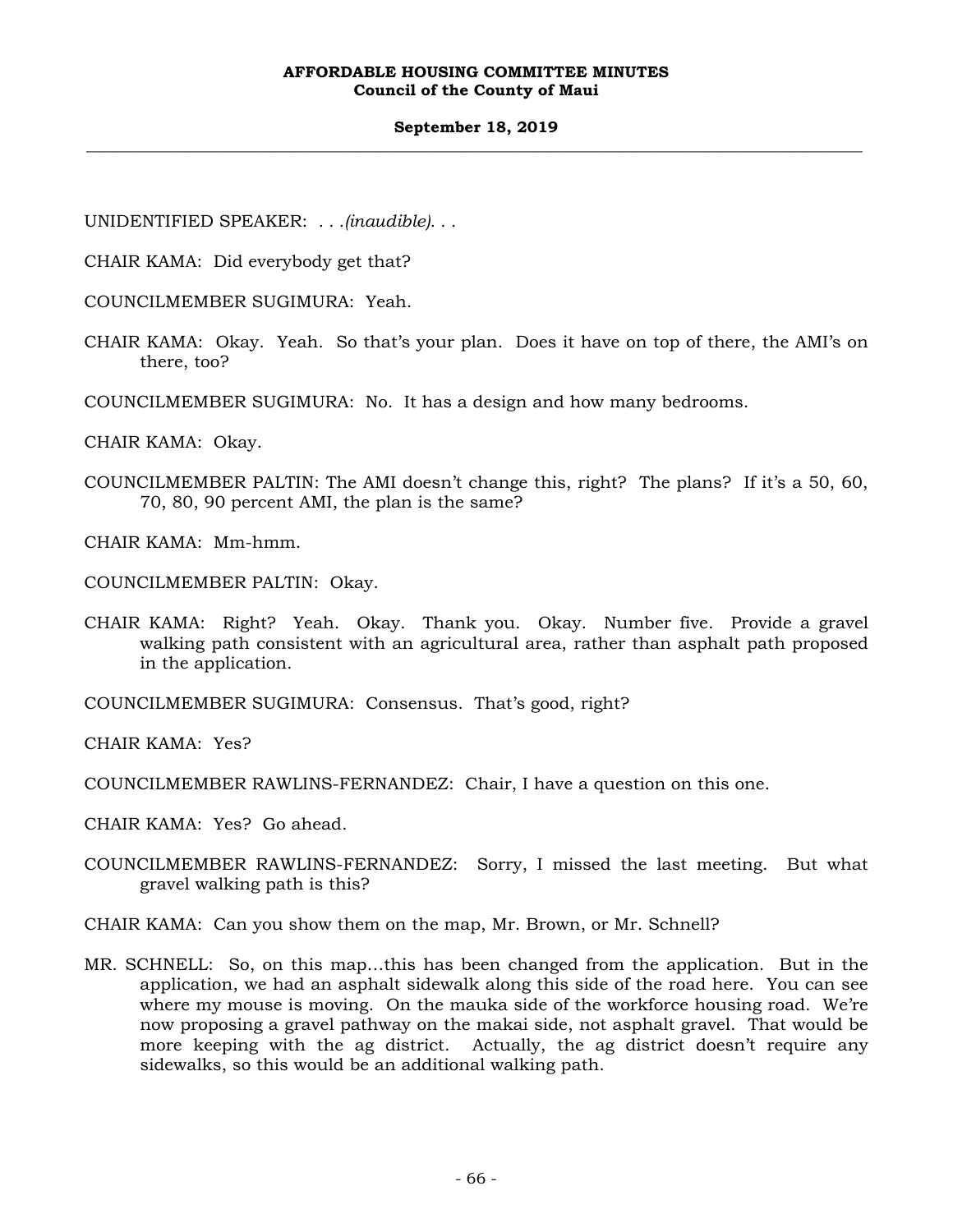#### **September 18, 2019 \_\_\_\_\_\_\_\_\_\_\_\_\_\_\_\_\_\_\_\_\_\_\_\_\_\_\_\_\_\_\_\_\_\_\_\_\_\_\_\_\_\_\_\_\_\_\_\_\_\_\_\_\_\_\_\_\_\_\_\_\_\_\_\_\_\_\_\_\_\_\_\_\_\_\_\_\_\_\_\_\_\_\_\_\_\_\_\_\_\_\_\_\_\_\_\_\_\_\_**

COUNCILMEMBER RAWLINS-FERNANDEZ: So, Chair, in your proposed condition, would the gravel walking path be on lots one through thirteen, or the mauka 19 through 14? Basically, would the asphalt sidewalk still be there or no?

CHAIR KAMA: There's an asphalt…

COUNCILMEMBER RAWLINS-FERNANDEZ: Oh.

CHAIR KAMA: There is an asphalt…it's instead of asphalt, gravel.

COUNCILMEMBER RAWLINS-FERNANDEZ: Okay.

COUNCILMEMBER PALTIN: Instead of asphalt on the mauka, it's gravel on the makai now.

MR. SCHNELL: That's correct. Not road, sidewalk. Or walking path.

- COUNCILMEMBER RAWLINS-FERNANDEZ: Walking path. Okay. So not sidewalk? There's no sidewalks?
- CHAIR KAMA: Right.
- MR. SCHNELL: That's correct.

CHAIR KAMA: It's a walking path, not a sidewalk, as we know a sidewalk.

COUNCILMEMBER RAWLINS-FERNANDEZ: Where is the walking path? It's like, not along the side the road?

MR. SCHNELL: Yeah, it's essentially –

COUNCILMEMBER RAWLINS-FERNANDEZ: Where a sidewalk would be?

MR. SCHNELL: --where a sidewalk would be, yes. It would be a gravel walking path to the right.

COUNCILMEMBER RAWLINS-FERNANDEZ: Oh. Okay.

CHAIR KAMA: Like a shoulder, I guess, but not…a shoulder with a pathway, I guess.

MR. SCHNELL: So we're proposing the gravel walkway on –

COUNCILMEMBER RAWLINS-FERNANDEZ: Makai.

MR. SCHNELL: --makai side. It's lots one through twelve.

COUNCILMEMBER PALTIN: And then they could –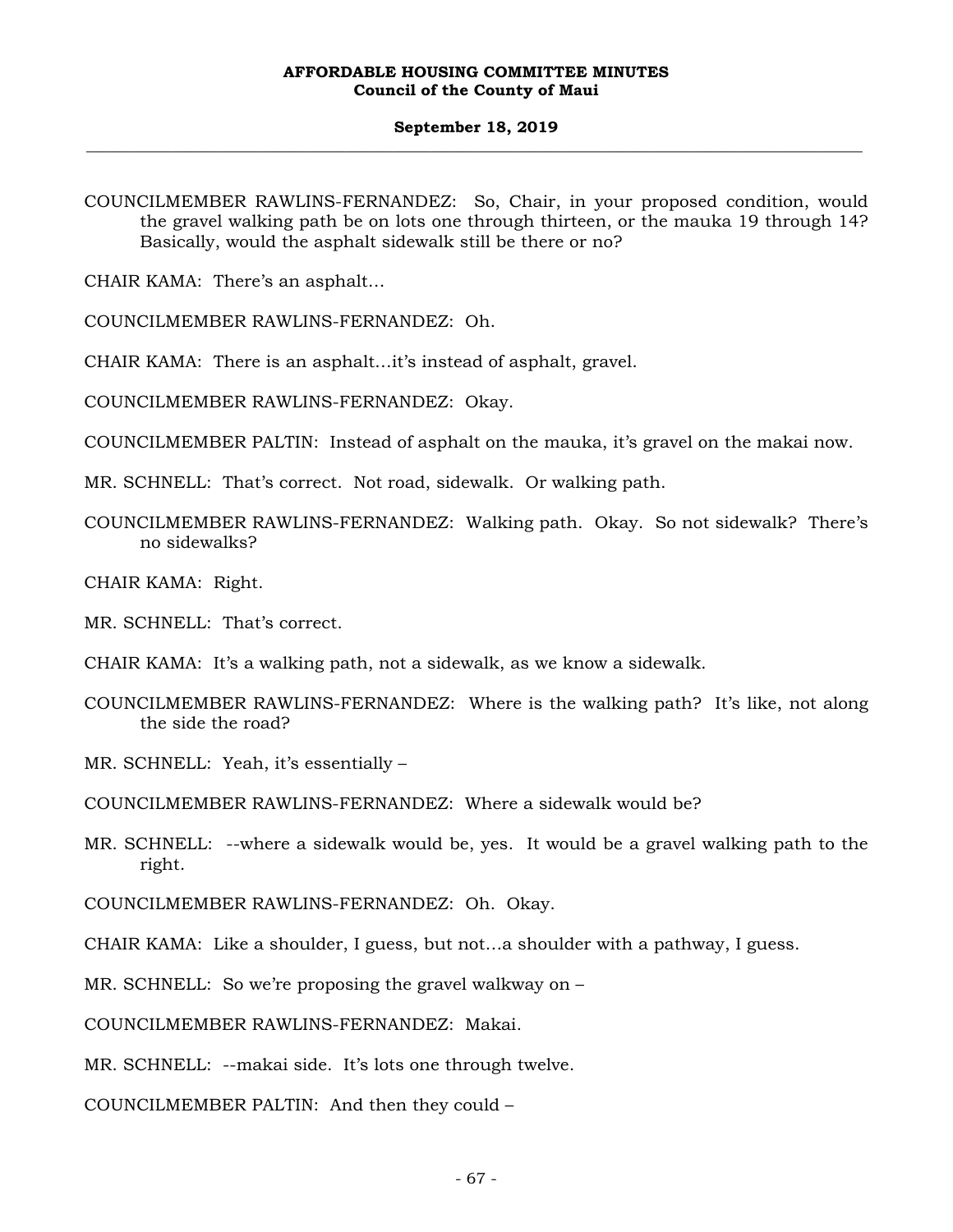# **September 18, 2019 \_\_\_\_\_\_\_\_\_\_\_\_\_\_\_\_\_\_\_\_\_\_\_\_\_\_\_\_\_\_\_\_\_\_\_\_\_\_\_\_\_\_\_\_\_\_\_\_\_\_\_\_\_\_\_\_\_\_\_\_\_\_\_\_\_\_\_\_\_\_\_\_\_\_\_\_\_\_\_\_\_\_\_\_\_\_\_\_\_\_\_\_\_\_\_\_\_\_\_**

- MR. SCHNELL: This one is twelve.
- COUNCILMEMBER PALTIN: --go out that area, yeah? Like a mock hiking trail? From there, they can go up the hiking trail?
- MR. SCHNELL: Yeah. They could connect to the already established walking path, mauka makai path, yeah.
- COUNCILMEMBER PALTIN: My only question is the HOA going to maintain that? Like, maintain gravel versus maintaining asphalt, so that's going to be under the HOA? And it's not going to add to the price of the HOA?
- MR. BROWN: Well, whether it's asphalt or gravel, they'd have to maintain it. So, the HOA would maintain it.

COUNCILMEMBER PALTIN: And you don't think it'll add significantly to the HOA expenses?

MR. BROWN: No. I don't think so. It's not a lot to maintain a gravel path.

COUNCILMEMBER RAWLINS-FERNANDEZ: Okay. Last question, Chair.

- CHAIR KAMA: Yes?
- COUNCILMEMBER RAWLINS-FERNANDEZ: So, initially, it was going to be asphalt, and now it's gravel. What was the reason for that?
- MR. BROWN: You know, initially, when we were doing Makila Kai, it was a rural subdivision, and that's when we had the asphalt. And then when we switched the application, to be honest with you, I didn't catch that it was still in there. I'm not aware of any agricultural subdivisions in the State that have a gravel or a asphalt path. Most of them have neither, but we thought we would leave a gravel path in anyway, or propose to, once we lowered the AMI.
- COUNCILMEMBER RAWLINS-FERNANDEZ: Okay. 'Cause I thought we were, like, moving toward, you know, like ADA compliance, and, you know, making it more friendly for people of all abilities. I don't know. I thought that was what we were doing as a Council.
- MR. SCHNELL: If I can clarify, one of the thoughts about putting the gravel path on the makai side was that it would help for drainage. So, the drainage that comes down from the paved road could be captured by the gravel path, rather than if it was a hard surface, it would just be more impervious surfaces. So that's where that suggestion came from.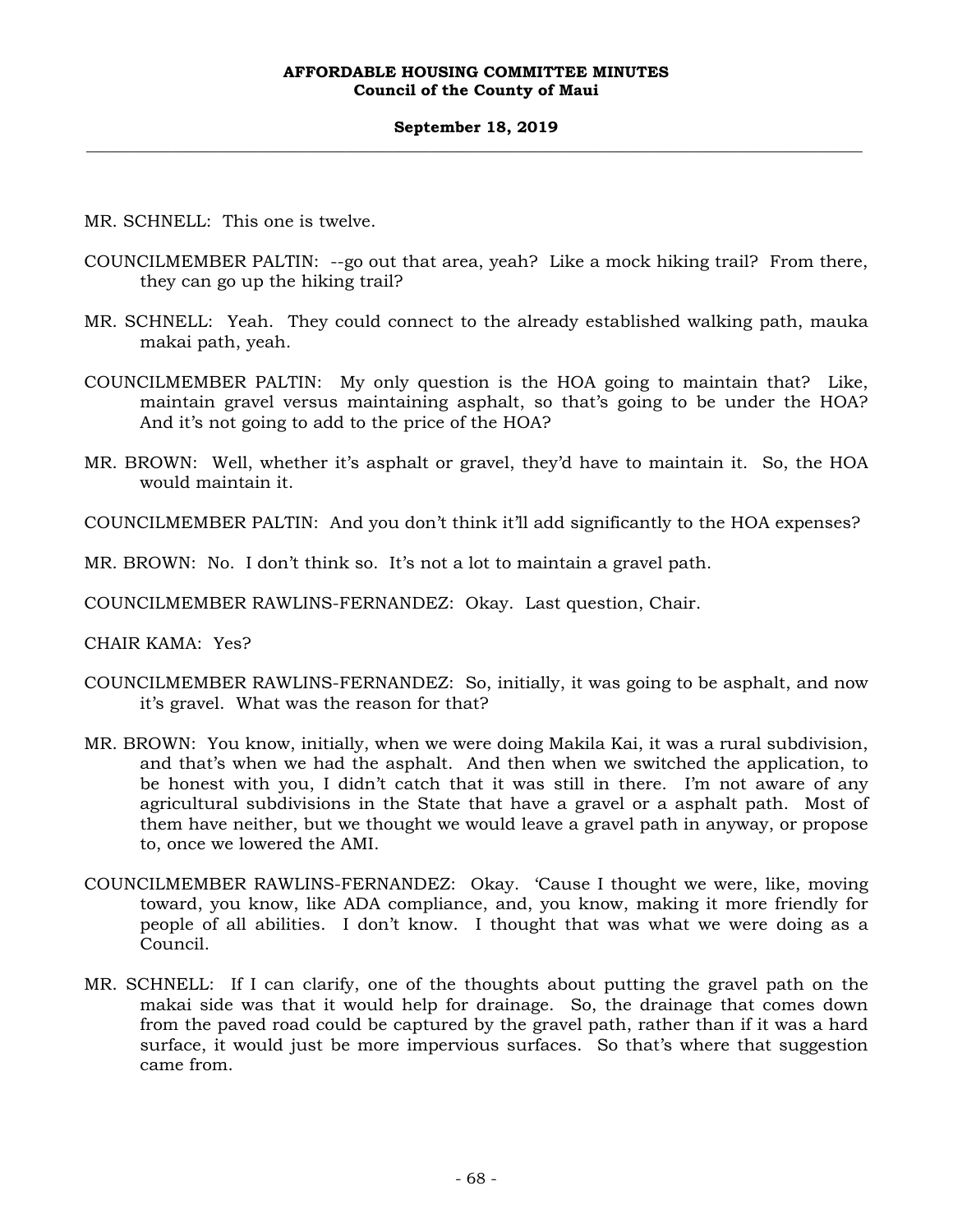#### **September 18, 2019 \_\_\_\_\_\_\_\_\_\_\_\_\_\_\_\_\_\_\_\_\_\_\_\_\_\_\_\_\_\_\_\_\_\_\_\_\_\_\_\_\_\_\_\_\_\_\_\_\_\_\_\_\_\_\_\_\_\_\_\_\_\_\_\_\_\_\_\_\_\_\_\_\_\_\_\_\_\_\_\_\_\_\_\_\_\_\_\_\_\_\_\_\_\_\_\_\_\_\_**

- COUNCILMEMBER RAWLINS-FERNANDEZ: Okay. Okay. So, all right. I was just thinking of those with all abilities, but I don't know. Okay.
- CHAIR KAMA: Thank you. Next, number six. Exempt the exemptions proposed by the applicant with the following modifications: permit lots with less than 200 feet for the subdivision proposed in the application. Exemption from Section 19.30A.030 of the Maui County Code. B: permit exemption from Section 19.30A.030.G and 19.30A.040, Maui County Code, such as the proposed subdivision can be approved and amending any existing agreements limiting the future subdivision of the subject tax lots. Consensus? Questions? Comments?

COUNCILMEMBER PALTIN: For A, can we change it to what Rapacz…

CHAIR KAMA: Yes.

COUNCILMEMBER RAWLINS-FERNANDEZ: 100.

COUNCILMEMBER PALTIN: …Mr. Rapacz clarified. So, permit lot widths less than 200 feet down to minimum of 100 feet.

CHAIR KAMA: Was that what your wording was, John?

COUNCILMEMBER PALTIN: Or, I don't…yeah. I don't know the wording.

COUNCILMEMBER RAWLINS-FERNANDEZ: Minimum 100 feet.

- MR. RAPACZ: Sorry. Yes, the applicant said that they thought 100 feet was a safe minimum.
- CHAIR KAMA: Okay. Okay, thank you. So is there consensus? Yes? Oh, I'm sorry, Ms. Rawlins-Fernandez?
- COUNCILMEMBER RAWLINS-FERNANDEZ: Mahalo, Chair. Okay. For B, the last line, --

CHAIR KAMA: Yes.

COUNCILMEMBER RAWLINS-FERNANDEZ: --existing agreements limiting the future subdivision of the subject tax lots. Can someone explain what that means?

CHAIR KAMA: Mr. Schnell, you want to explain that?

MR. SCHNELL: Sure. I can explain. So, the Sections 19.30A.030G and 19.30A.040, go to the original subdivision of this area and the ag ordinance that has the sliding scale. And these are three 25-acre lots, or, roughly, 25 acres totals 76 acres. They are under a lot allocation agreement that says they cannot be further subdivided per these sections. So, what we needed to do is allow further subdivision of these three TMK's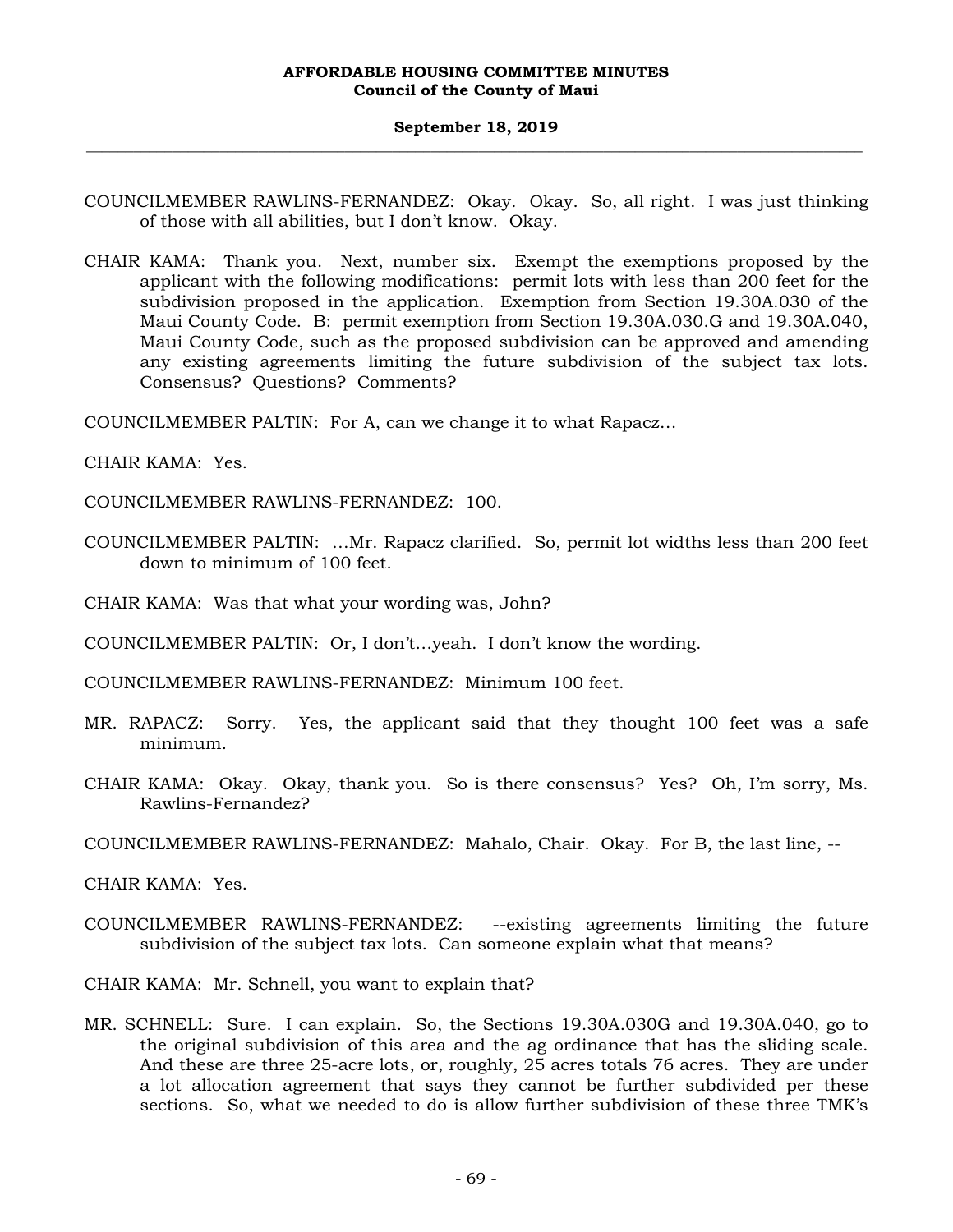## **September 18, 2019 \_\_\_\_\_\_\_\_\_\_\_\_\_\_\_\_\_\_\_\_\_\_\_\_\_\_\_\_\_\_\_\_\_\_\_\_\_\_\_\_\_\_\_\_\_\_\_\_\_\_\_\_\_\_\_\_\_\_\_\_\_\_\_\_\_\_\_\_\_\_\_\_\_\_\_\_\_\_\_\_\_\_\_\_\_\_\_\_\_\_\_\_\_\_\_\_\_\_\_**

into the two acre lots that we're proposing for the workforce development to be able to achieve the subdivision of all of these lots in the project.

COUNCILMEMBER RAWLINS-FERNANDEZ: Mahalo, Mr. Schnell. So, in your response, you're saying that this 6B is limited to the workforce housing lots, and not the market rate?

- MR. SCHNELL: No. It's limited to all three TMK's that comprise the parcel –
- COUNCILMEMBER RAWLINS-FERNANDEZ: Okay, so the entire project?
- MR. SCHNELL: --or, project right now. Yeah.
- COUNCILMEMBER RAWLINS-FERNANDEZ: Can you hold that? Should we add that for clarity, or…?
- MR. SCHNELL: I do have it stated a slightly different way that I can put forth for consideration. Give me a minute to find it, thought. I have a lot of files here.

COUNCILMEMBER RAWLINS-FERNANDEZ: Okay.

MR. SCHNELL: Our attorney drafted that.

COUNCILMEMBER RAWLINS-FERNANDEZ: Okay. Mr. Hart, looks like has --

CHAIR KAMA: Yeah?

COUNCILMEMBER RAWLINS-FERNANDEZ: --a lightbulb.

CHAIR KAMA: Mr. Hart?

MR. HART: Just pointing out that they're asking for an exemption, correct? It's an exemption?

CHAIR KAMA: Yes.

MR. HART: Because these are subject to the…they were already part of a subdivision since it…yeah. This whole project cannot happen unless that exemption is granted.

COUNCILMEMBER RAWLINS-FERNANDEZ: Okay. So this is the ag subdivision law?

MR. HART: The sliding scale. So, basically, these need to create a series of lots smaller and smaller, and then they break into medium-size chunks, and you have some large chunks. And there's lot allocations that can remain. If you can't subdivide anymore, you have to record that you cannot subdivide these lots anymore. These are…these three lots that comprise this project are those types of lots. And, so the exemption is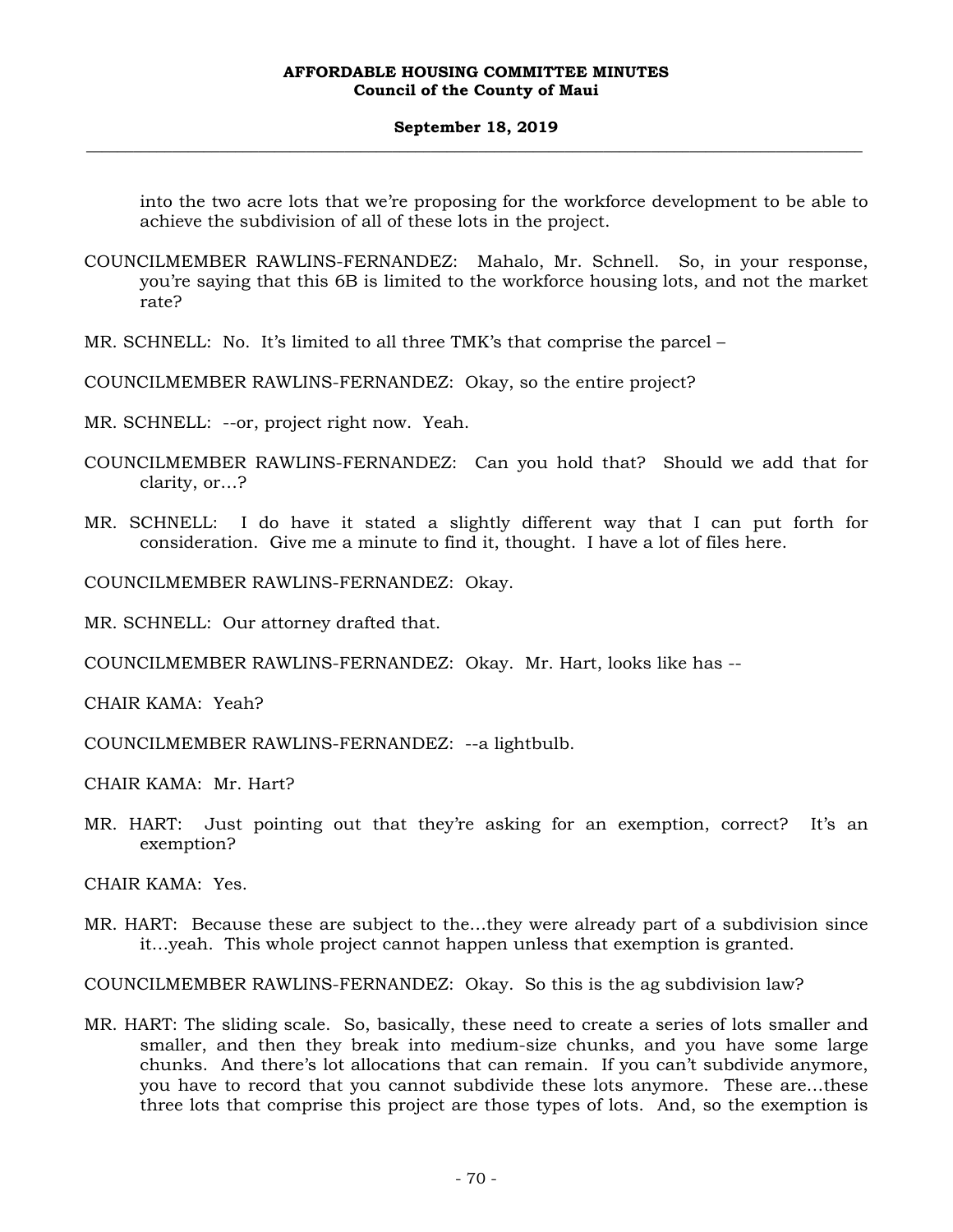to allow them to be re-subdivided this way as proposed. So, it's not that you would be noting it, it's that they must be granted this exemption by you in order to do this proposed action.

- COUNCILMEMBER RAWLINS-FERNANDEZ: So it's kind of going against the spirit of the law. Like, the intention of it was to preserve agriculture, and we're going to be further subdividing lands that was initially intended for larger…so, the sliding scale.
- MR. HART: Yeah.
- COUNCILMEMBER RAWLINS-FERNANDEZ: Larger, larger lots. Larger ag lots to ensure that Maui would still have larger ag lots. And so we're going to go against the spirit of that law to subdivide further.
- MR. HART: So, I can say a few things. Number one, 201H is created to allow applicants or agencies to put forward an opportunity to create affordable housing. That's what…this mechanism also exists under Hawaii Revised Statute, that's what the applicant is proposing here. You know, what you decide to do with it is the Council discretion.

COUNCILMEMBER RAWLINS-FERNANDEZ: Mahalo, Mr. Hart.

CHAIR KAMA: MR. Sinenci?

COUNCILMEMBER SINENCI: Thank you, Chair. And this was what one of the testifiers had brought up. And, so, under that Code, it says that this Chapter, as recorded with the Bureau of Conveyances. So if the prior subdivision was recorded with the Board of Conveyances, what happens now? Does the applicant need to…I know the 201H is giving the exemption, but what happens to what has been recorded at the Bureau of Conveyances? Mr. Hart?

CHAIR KAMA: Mr. Hart?

- MR. HART: I presume it can be…it'll be lifted with the, you know, approval of the resolution. They could remove the recordation.
- CHAIR KAMA: Members?
- MR. SCHNELL: I could also clarify. So, the lot allocation agreements apply to the larger subdivision that was done many years ago, and this exemption would only allow an exemption for these three TMK's that comprise this project area, and would not . . . we would not amend the other allocation, or the allocation agreements for the rest of the lots that were originally subdivided.

COUNCILMEMBER SINENCI: They could still come with a 201H application, yeah?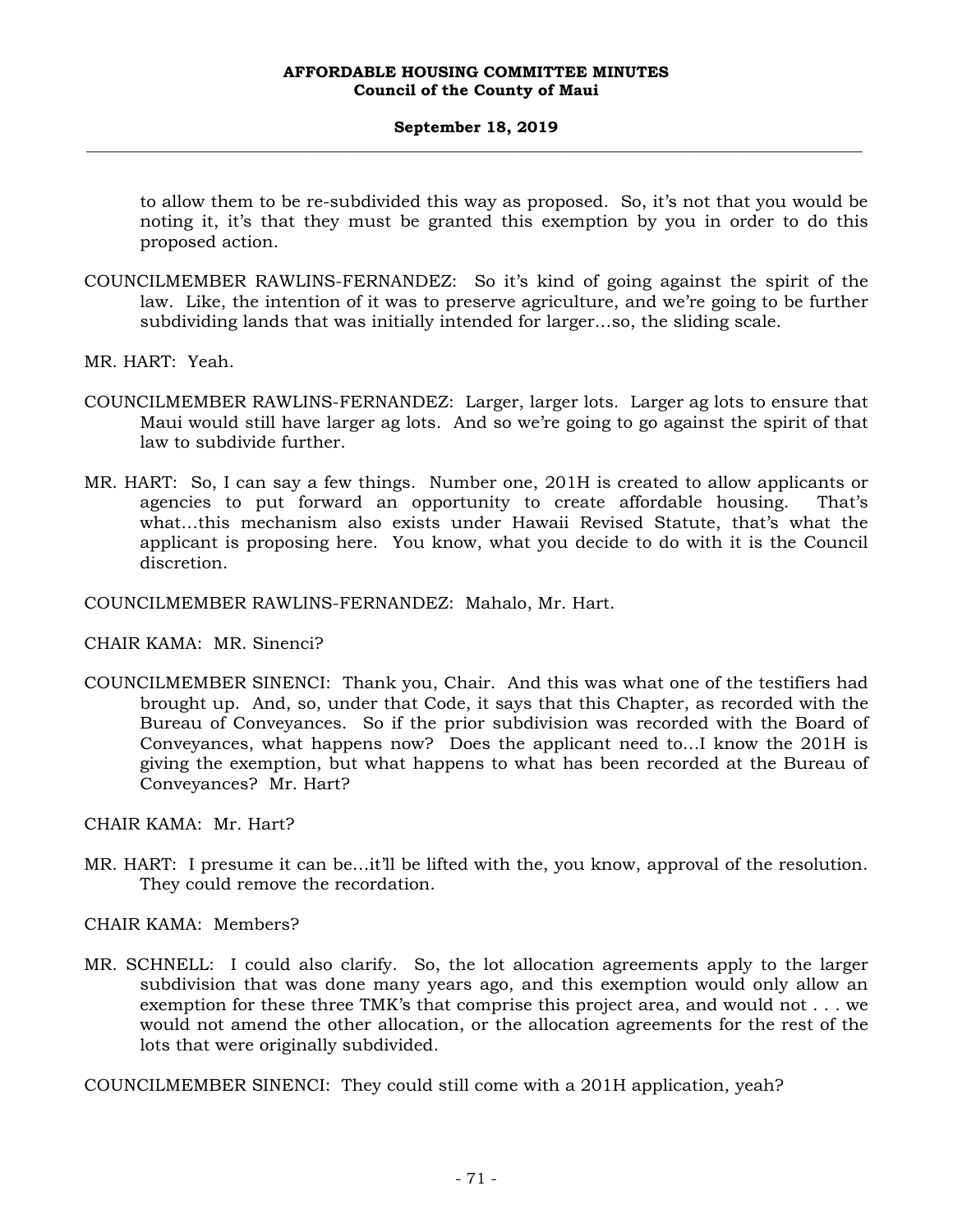#### **September 18, 2019 \_\_\_\_\_\_\_\_\_\_\_\_\_\_\_\_\_\_\_\_\_\_\_\_\_\_\_\_\_\_\_\_\_\_\_\_\_\_\_\_\_\_\_\_\_\_\_\_\_\_\_\_\_\_\_\_\_\_\_\_\_\_\_\_\_\_\_\_\_\_\_\_\_\_\_\_\_\_\_\_\_\_\_\_\_\_\_\_\_\_\_\_\_\_\_\_\_\_\_**

MR. SCHNELL: That would be up to your discretion and review at that time, yeah.

COUNCILMEMBER SINENCI: Okay.

CHAIR KAMA: Members, consensus?

COUNCILMEMBER LEE: Consensus.

COUNCILMEMBER PALTIN: For me, I'm not sure yet, but I don't want to hold up your proceedings.

CHAIR KAMA: Okay. Thank you.

COUNCILMEMBER RAWLINS-FERNANDEZ: Me too.

CHAIR KAMA: Okay. Yes, Ms. Lee?

COUNCILMEMBER LEE: I want to remind the Members that we have approved previous projects through 201H process. Jordan, Atherton? Oh no, he didn't use, but he got something like a project district. They call it a different name now, right?

MR. HART: We created new zoning code for this project.

COUNCILMEMBER LEE: Yeah. The new zoning code. And what is the name of that?

MR. HART: Form-based code? Is that what we're referring to right now? Not sure what  $we're...$ 

COUNCILMEMBER LEE: Instead of project district –

MR. HART: No.

COUNCILMEMBER LEE: --we had…we have a new name for this type of development.

CHAIR KAMA: I think district boundary something.

COUNCILMEMBER LEE: Yeah, anyway.

MR. HART: Well, the State Land Use District Boundary Amendment, but that's…

COUNCILMEMBER LEE: No. Never mind.

MR. HART: Okay. I apologize. Then I'm not --

COUNCILMEMBER LEE: You're not…no, no.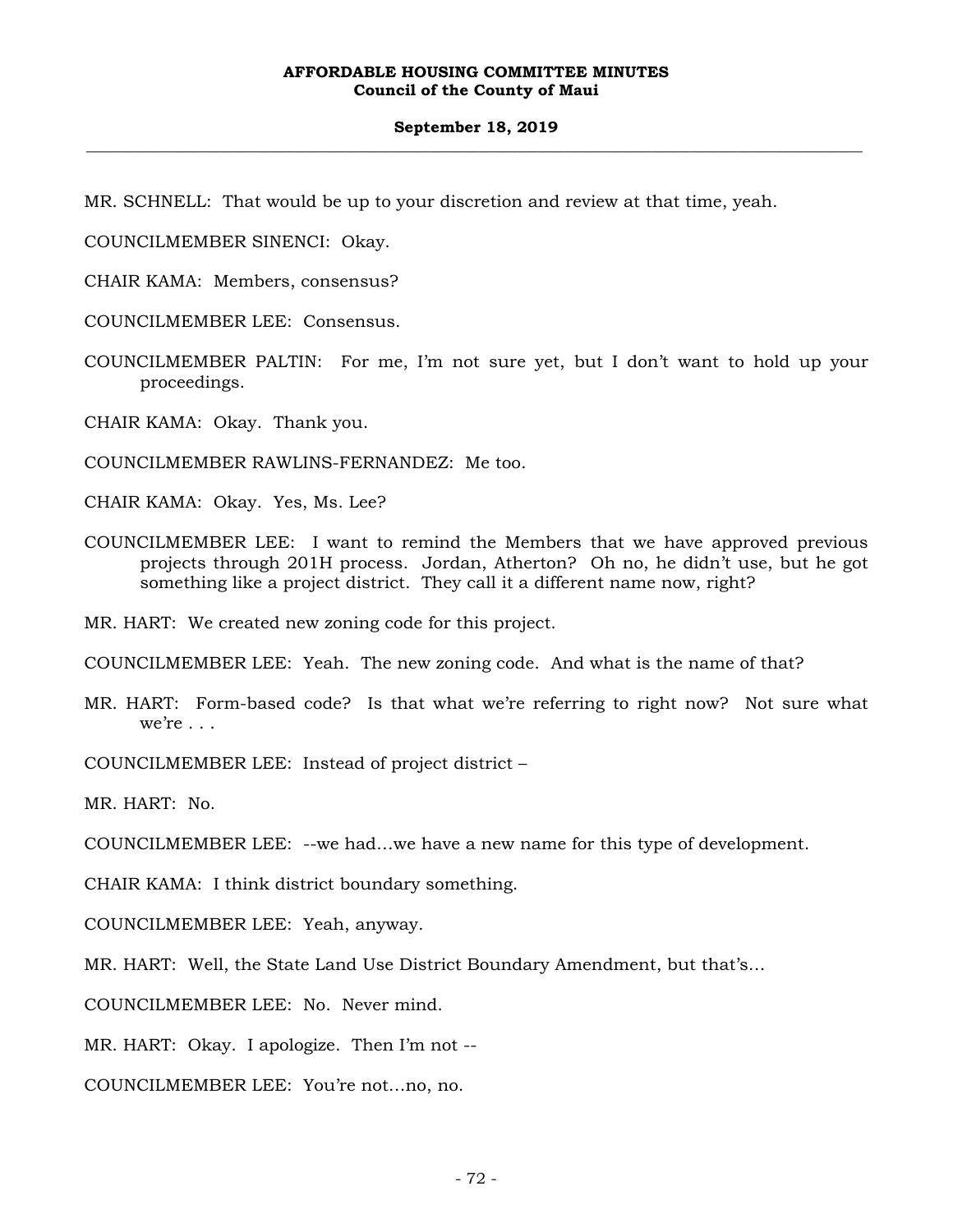MR. HART: --grabbing the term you're looking for.

- COUNCILMEMBER LEE: You can't call it by the specific name of the project, you know? Like, a project district is Maui Lani. Project district is Kehalani, so forth, okay? Atherton's Waikapu Country Town, whatever it is, didn't it have its own standards, which actually sort of contradicts, you know, our agriculture sliding scale, you know, standards? And agricultural . . .
- MR. HART: I believe that we're discussing form-base code, but I'm not sure.

COUNCILMEMBER LEE: Well, there's only one Atherton project, Jordan.

MR. HART: No, no. Then I think that the term you're reaching for is form-base code.

COUNCILMEMBER LEE: Okay. Let's call it that.

MR. HART: Okay.

- COUNCILMEMBER LEE: Whatever you want to call it. Okay. I thought I asked a question, but never mind.
- MR. HART: No. I don't…what? Okay. I apologize, then. I got lost in a train.
- COUNCILMEMBER LEE: Okay. I was using that as an example, but I'm also saying that, we've had quite a few 201H projects, which were developed on ag land, and which did not follow the sliding scale. Let's take Waikapu Gardens, yeah? There's no sliding scale there. There's all residential projects, smaller lots, not following the scale. You know, it's the same thing here. There's no difference.

MR. HART: I completely agree. It's the 201H.

COUNCILMEMBER LEE: Finally, I made a point. Thank you.

- MR. HART: Oh, no. I believe that I said that to Councilmember Rawlins-Fernandez earlier. This is a proposal that's being made to the Council. There's some benefit to the community, there's some benefit to the developer. The Council will decide whether or not the balance is fair for the Council.
- MR. BROWN: You know, if I could clarify too, that there's not going to be large-scale farming ever on these three lots. They're already entitled to allow me to build three homes and three cottages, and put three barns on them. And that's what's going on with all the rest of 'em up there, so I'm trying not to put three luxury homes and three luxury cottages. And instead build workforce housing on it. And I think this land probably will have a larger agricultural operation with the cattle farming in the halau resource gardens than any other project up there does, so, you're not going to save the land by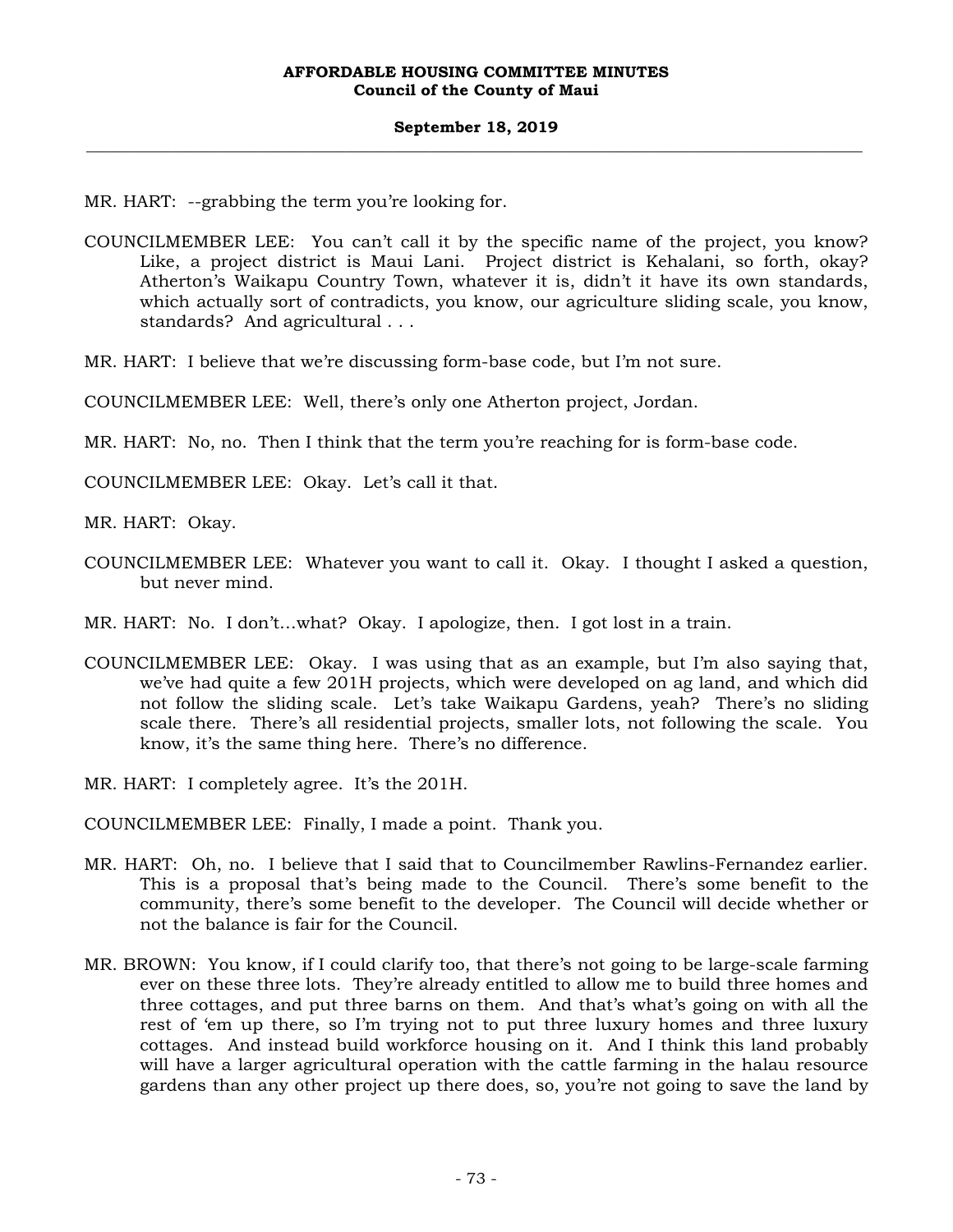### **September 18, 2019 \_\_\_\_\_\_\_\_\_\_\_\_\_\_\_\_\_\_\_\_\_\_\_\_\_\_\_\_\_\_\_\_\_\_\_\_\_\_\_\_\_\_\_\_\_\_\_\_\_\_\_\_\_\_\_\_\_\_\_\_\_\_\_\_\_\_\_\_\_\_\_\_\_\_\_\_\_\_\_\_\_\_\_\_\_\_\_\_\_\_\_\_\_\_\_\_\_\_\_**

not allowing workforce housing on it. You're going to allow more luxury homes to be built on it, is what's going to happen on it, unfortunately.

- COUNCILMEMBER LEE: Yeah. Also, Madam Chair…and, so thank you, Jordan, for that clarification. And then we just recently, maybe last year, maybe earlier this year, similarly, used the 201H process in Hana for affordable housing on ag land. Huh? Right?
- MR. HART: I did represent that project, personally, Councilmember.
- COUNCILMEMBER LEE: So this, what we're doing here, is fairly commonplace. You know, this is not unique, using the 201H process on this particular property. This is not unique. We do it all over the County, correct?
- MR. HART: Absolutely. It's a tough decision to make, but that's what you're here for.
- COUNCILMEMBER LEE: Yeah. All right. Thank you.
- CHAIR KAMA: Okay. So is this, number seven, in the parking lot? It's in the parking lot. Okay.
- COUNCILMEMBER RAWLINS-FERNANDEZ: Number six.
- CHAIR KAMA: Number six is in the parking lot.
- COUNCILMEMBER PALTIN: 6B, right? 6B?
- CHAIR KAMA: 6B, yes. Thank you. So let's move on to seven. Thank you. To the extent legally permissible, restrict the availability of the workforce housing units to residents of Maui County and provide, if possible, a preference for existing residents of the greater Lahaina area, or those employed in that same general area. Yes, Ms. Lee?

COUNCILMEMBER LEE: Corp. Counsel, and Ms. Munsell. Comments?

MR. KUSHI: Madam Chair?

CHAIR KAMA: Yes, Mr. Kushi?

MR. KUSHI: Member Lee, as far as restricting the availability to Maui residents, that's' fine. As far as preference for existing residents in the Lahaina area, I have questions about that.

CHAIR KAMA: Okay.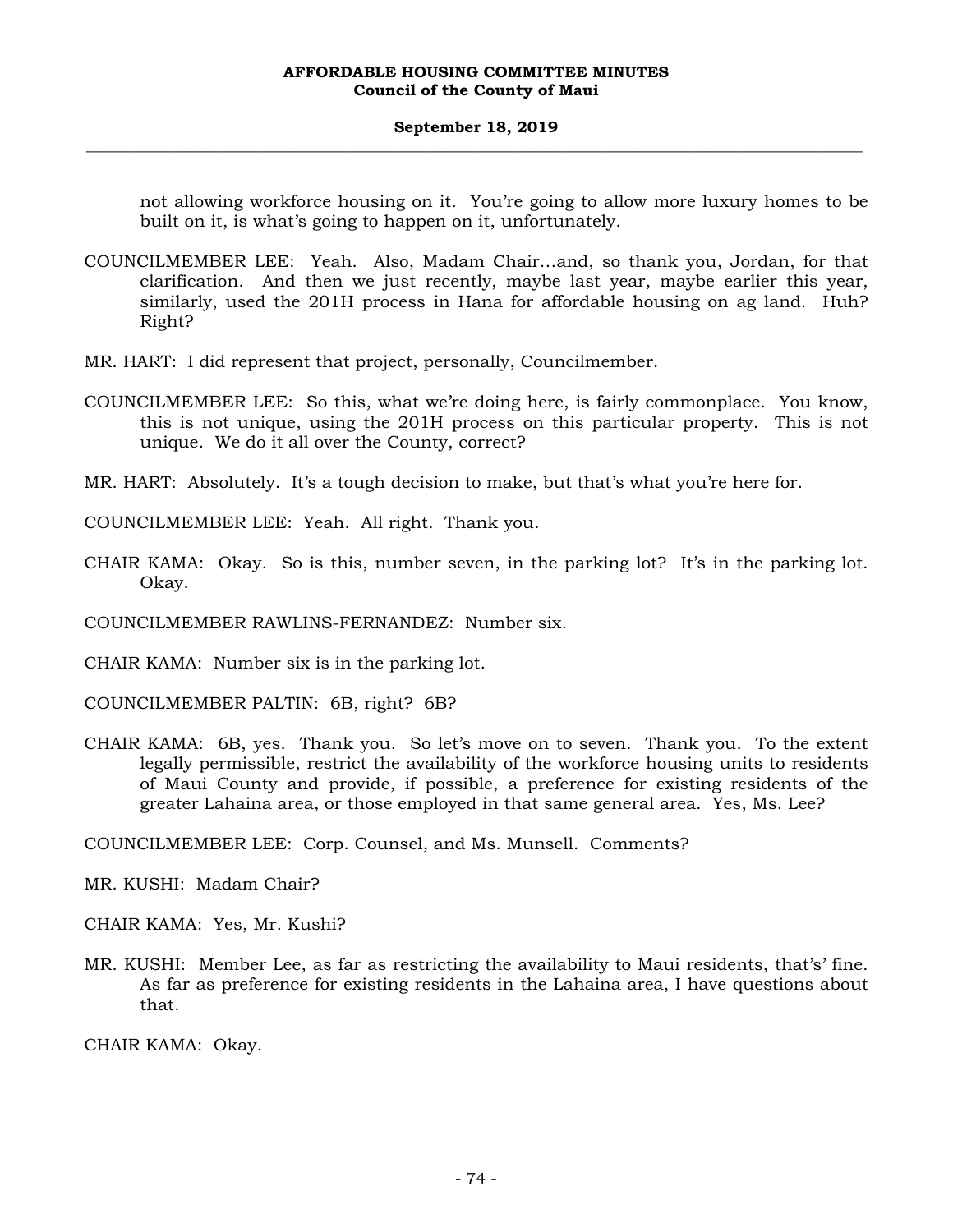MR. KUSHI: But as far as existing residents employed in the Lahaina area, I believe that may be permissible because the entitle of this project is workforce housing. But I need to check on the existing residents of greater Lahaina.

COUNCILMEMBER LEE: Thank you. Ms. Munsell?

CHAIR KAMA: Thank you, Mr. Kushi.

MS. MUNSELL: Thank you for the question. I agree with Corp. Counsel's review of that question.

CHAIR KAMA: Mr. Kushi, yes?

MR. KUSHI: I'll get back to you before final reading.

CHAIR KAMA: Okay. Thank you.

COUNCILMEMBER SUGIMURA: Before what?

CHAIR KAMA: Okay. In two weeks. Okay, so, but other than that, Members, is there a consensus?

COUNCILMEMBER SUGIMURA: Consensus.

COUNCILMEMBER LEE: Consensus, provided it's legal.

CHAIR KAMA: Well, everything's legal, except the preference for existing residents. That's the only thing that Mr. Kushi is questioning. But, other than that, the other stuff is good. Right, Mr. Kushi.

MR. KUSHI: Yes. The existing residents, who live in Lahaina area.

CHAIR KAMA: Yes.

COUNCILMEMBER PALTIN: And the employed part too.

MR. KUSHI: I said the employment part, I believe, will pass.

COUNCILMEMBER PALTIN: Oh. Okay.

CHAIR KAMA: Yeah.

COUNCILMEMBER SUGIMURA: Because it's workforce.

COUNCILMEMBER PALTIN: Employed specifically in Lahaina, or just…that part is okay?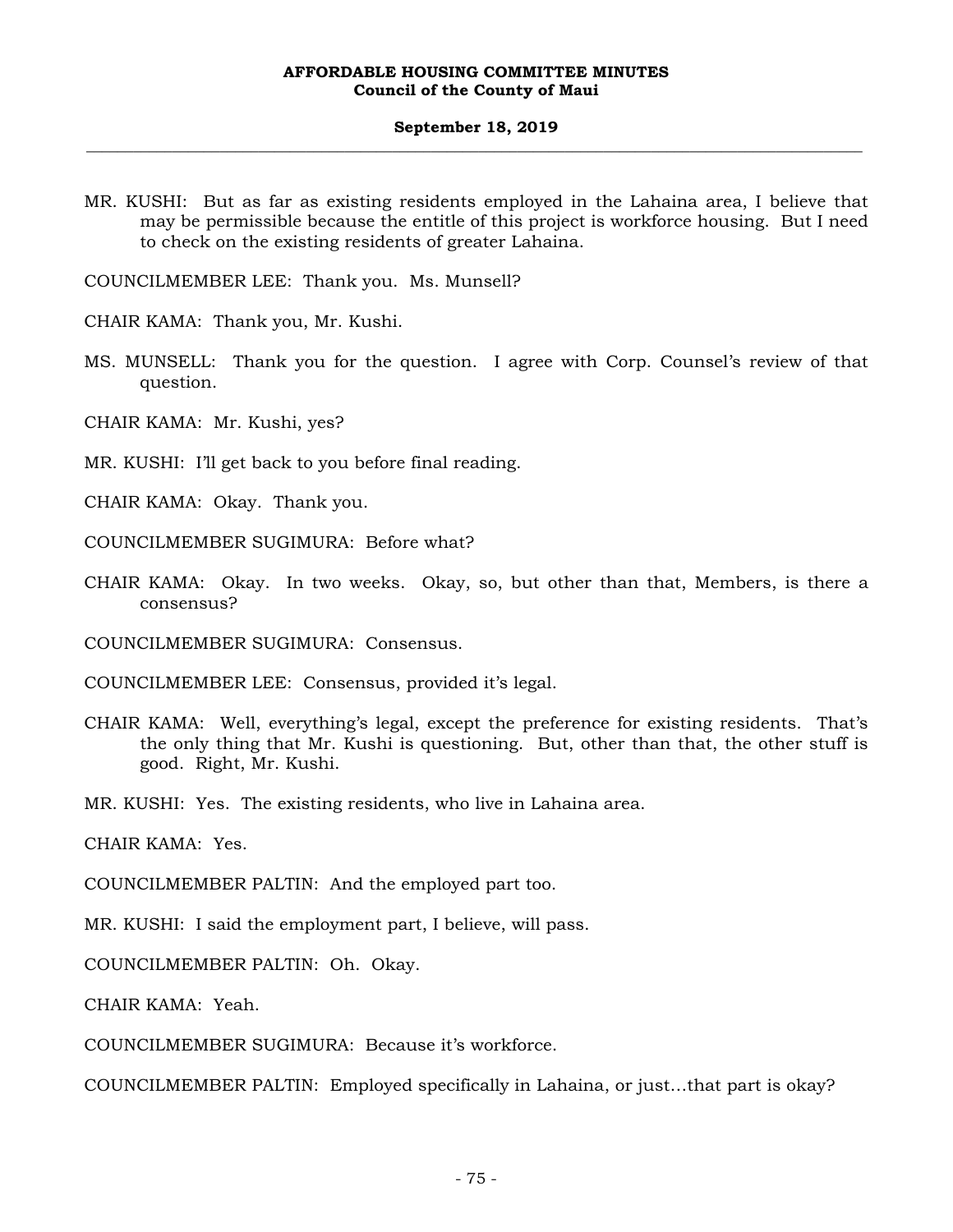MR. KUSHI: As described, it's the greater Lahaina area.

COUNCILMEMBER PALTIN: Oh. Okay.

MR. KUSHI: Whatever that means.

- COUNCILMEMBER PALTIN: Even better. Probably, like, within the District that I need to live in, would be the greater Lahaina area. To represent, or to meet the residency requirements, right?
- MR. KUSHI: Right. The intent of this provision to be…to be give preference, versus, you know, Wailuku residents, Paia residents, Upcountry residents, who happen to work in Lahaina.
- COUNCILMEMBER PALTIN: I don't know. I mean, it sounds good, but many…I mean, either way, it's okay. I mean, there's a lot of families that are from Lahaina that now live out of the District, but, it doesn't really matter to me. Whatever you want to do.
- CHAIR KAMA: We'll only have 19 homes, and I'm sure that there's gonna be a whole lot of people applying from that area itself who work there and who live there, and we're going to have to say no to many of them.

COUNCILMEMBER PALTIN: Whatever your preference, Chair.

CHAIR KAMA: Thank you.

COUNCILMEMBER PALTIN: Okay.

CHAIR KAMA: Yes, Ms. Lee?

COUNCILMEMBER LEE: I have a feeling that if you don't live in Lahaina right now, or if you don't work in Lahaina right now, and you live and work in Kula, I doubt if they're going to want to go all the way to Lahaina, so. I think we're pretty safe, as long as we find the right verbiage to be legal.

COUNCILMEMBER SUGIMURA: Yeah.

CHAIR KAMA: And I'll leave that up to the people with the wisdom to do that. Okay. So, I think…I'm going to just mark that as consensus, and I'm going to start with Mr. Kushi's name. So he'll get back to us about that. Okay. Number eight. Adding to the conditions of approval, a requirement for the developer to assist in the provision of a homebuyer's financial education program for those purchasing workforce housing and that a program must include an individual development account program, or an IDA. You guys good with that?

COUNCILMEMBER SUGIMURA: Consensus.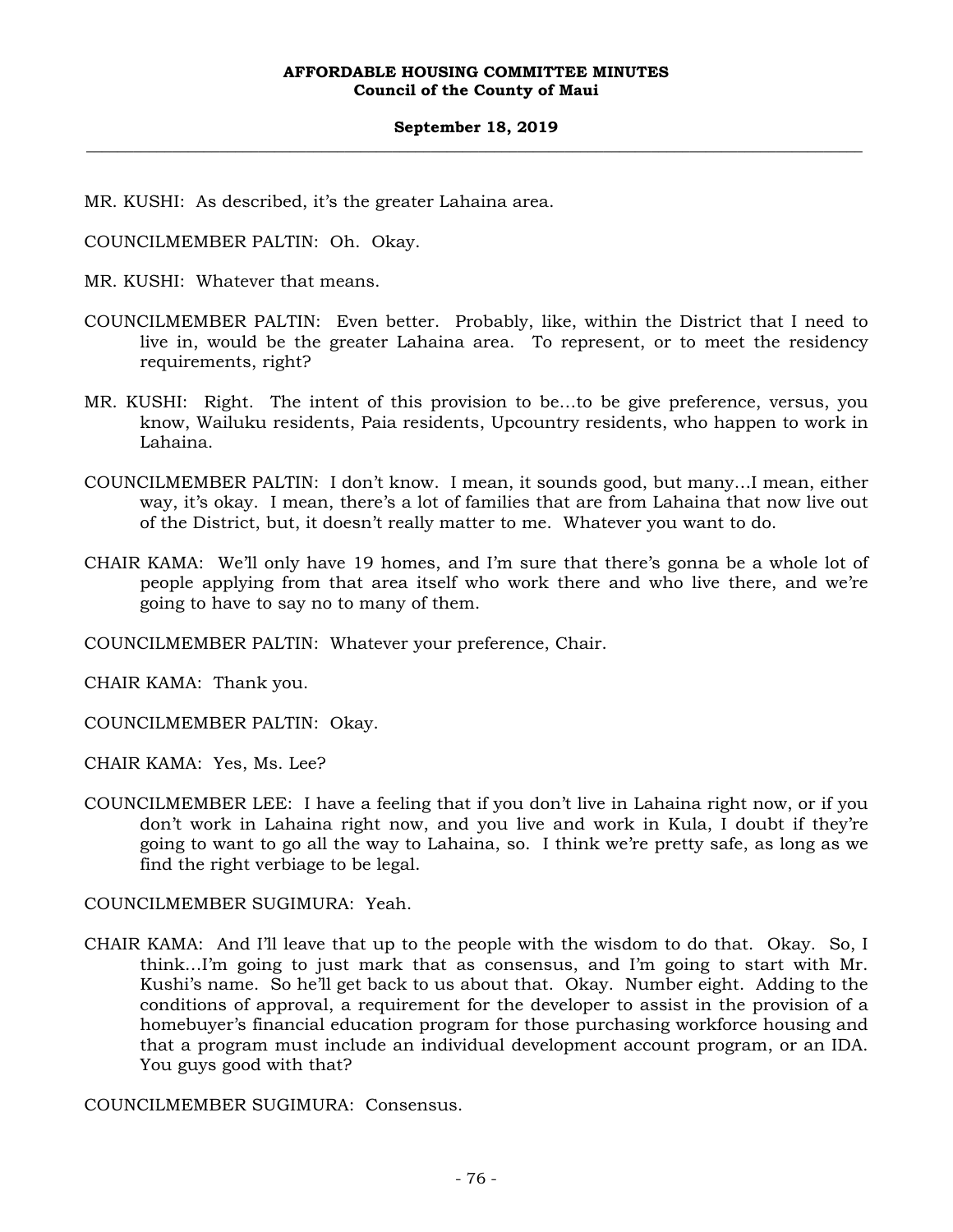CHAIR KAMA: Consensus? Consensus? Okay. So, that is all of mine. So we're going to go to Ms. Paltin's, beginning with Ms. Paltin's number three. Yes.

COUNCILMEMBER SUGIMURA: Oh, the height of the build.

CHAIR KAMA: Okay. So, Ms. Paltin, would you like to read your number three, please?

COUNCILMEMBER PALTIN: Oh. Sure. Sorry about that. The height of all buildings, including but not limited to the 19 residential workforce housing units and all homes to be constructed on lots sold at market prices shall be limited to one story.

MR. BROWN: That's fine.

COUNCILMEMBER LEE: Chair? *. . .(inaudible). . .*

MR. RAPACZ: Chair?

CHAIR KAMA: Yes, Mr. Rapacz?

MR. RAPACZ: Thank you. Just to clarify, it would still be the, I believe it's 30-foot height limit, whether it's one story or two stories.

COUNCILMEMBER PALTIN: That's fine with me, I think.

COUNCILMEMBER SUGIMURA: 30-foot? That's…

MR. RAPACZ: 35.

COUNCILMEMBER SUGIMURA: 35?

COUNCILMEMBER PALTIN: Shall be limited to 35…

MR. RAPACZ: The maximum height of any dwelling shall be 30 feet.

COUNCILMEMBER PALTIN: 30 feet?

MR. RAPACZ: Yeah.

COUNCILMEMBER LEE: That's more than one story.

COUNCILMEMBER PALTIN: Oh. Okay. Oh, so, one story.

CHAIR KAMA: You want us to…

COUNCILMEMBER PALTIN: I would go with one story.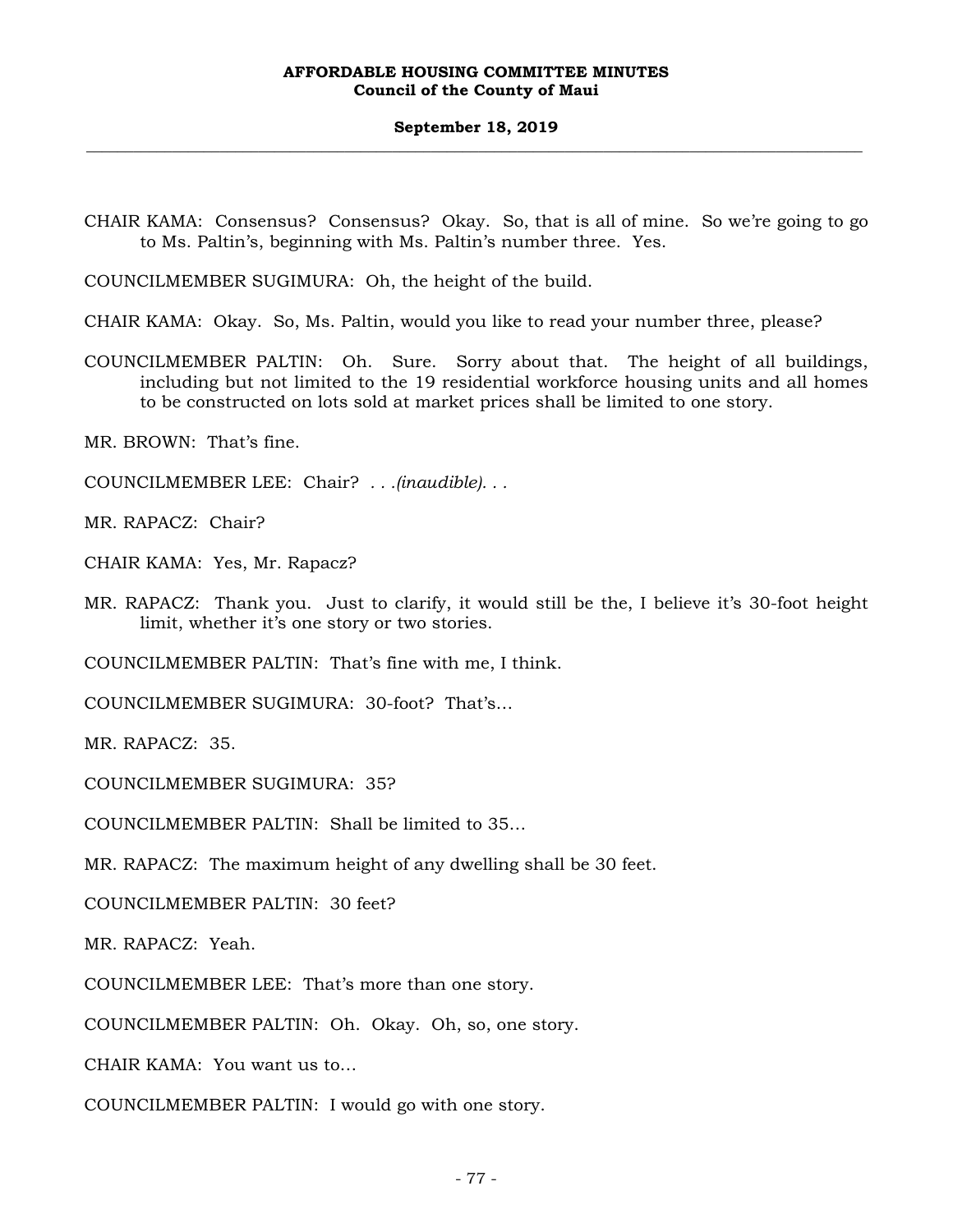### **September 18, 2019 \_\_\_\_\_\_\_\_\_\_\_\_\_\_\_\_\_\_\_\_\_\_\_\_\_\_\_\_\_\_\_\_\_\_\_\_\_\_\_\_\_\_\_\_\_\_\_\_\_\_\_\_\_\_\_\_\_\_\_\_\_\_\_\_\_\_\_\_\_\_\_\_\_\_\_\_\_\_\_\_\_\_\_\_\_\_\_\_\_\_\_\_\_\_\_\_\_\_\_**

CHAIR KAMA: What is one story?

MR. RAPACZ: There is no…

COUNCILMEMBER SUGIMURA: Mr. Hart has something to say.

CHAIR KAMA: Oh. Mr. Hart?

MR. HART: Chair, this ties into the earlier issue we were talking about, about agricultural zoning and uses and things like that. So, let's say somebody did want to do some sort of agricultural use and they had an agricultural utility structure, or were doing something that they needed a larger building, or some sort of elevator for crops, or you know, are they going to be limited –

COUNCILMEMBER PALTIN: Yes.

MR. HART: --in their ability to carry out productive agriculture operations?

COUNCILMEMBER PALTIN: Yeah.

MR. HART: Anyway. If that's what you would like to do, it'd be easier if they were specific. Like, as Mr. –

COUNCILMEMBER PALTIN: Each one?

- MR. HART: --Rapacz said, a hard, definable line. So if it's 30, that's fine.
- COUNCILMEMBER PALTIN: Okay. I guess the question was, is there a definition for one story?
- MR. HART: Yes. I believe we can determine a story. And if you also have a maximum height, that's fine. But what I was bringing in is, there may be other types of structures on ag land which are not residences, and if they're all limited to 30 feet as well, then we can interpret.
- COUNCILMEMBER PALTIN: Yeah. I don't think a majority of the residents want, like, super tall structures over there, including the market rate lots or workforce.
- CHAIR KAMA: I have a question. How tall is it from here to the ceiling? What do you think? I don't know, I'm asking. Anybody? Just take a guess. What you think?
- COUNCILMEMBER RAWLINS-FERNANDEZ: I don't think it's a full canoe length, and a canoe is 40 feet. Maybe 35?

CHAIR KAMA: Well, that's tall.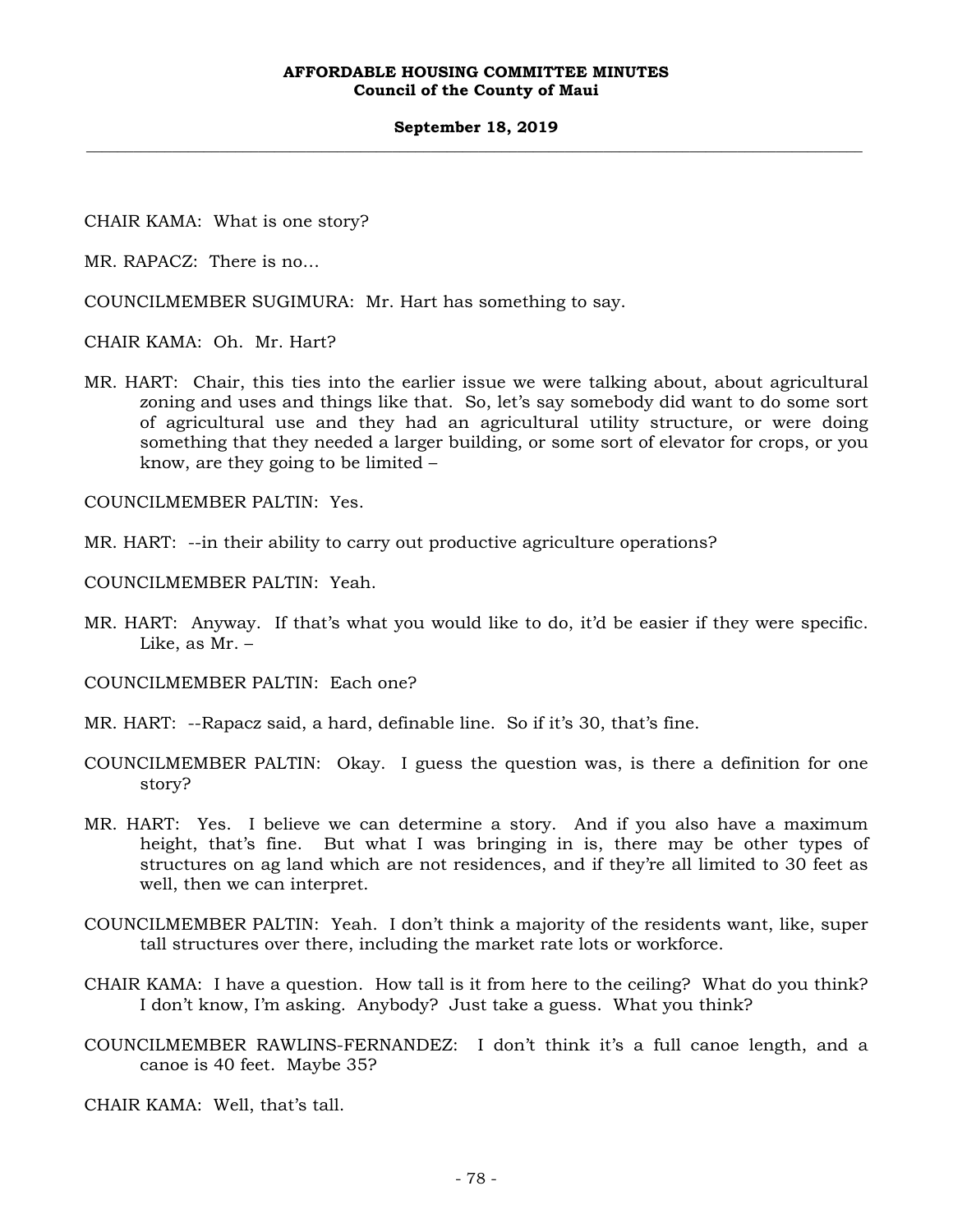# **September 18, 2019 \_\_\_\_\_\_\_\_\_\_\_\_\_\_\_\_\_\_\_\_\_\_\_\_\_\_\_\_\_\_\_\_\_\_\_\_\_\_\_\_\_\_\_\_\_\_\_\_\_\_\_\_\_\_\_\_\_\_\_\_\_\_\_\_\_\_\_\_\_\_\_\_\_\_\_\_\_\_\_\_\_\_\_\_\_\_\_\_\_\_\_\_\_\_\_\_\_\_\_**

UNIDENTIFIED SPEAKER: 15?

CHAIR KAMA: So is that…

COUNCILMEMBER LEE: Well, but you know, Madam Chair?

CHAIR KAMA: Yes?

COUNCILMEMBER LEE: Ms. Rawlins-Fernandez had a good point. What about tractors and those big farm equipment things?

CHAIR KAMA: What about them?

MR. BROWN: So…

COUNCILMEMBER LEE: Well, they're tall.

- MR. BROWN: I might say, just limit only the dwellings to a certain height restriction, like 25 feet instead of 30. But don't limit the agricultural buildings, or maybe the dwellings would be one story limited to 25 feet, and the agricultural buildings would be whatever they're going to be.
- COUNCILMEMBER PALTIN: I'm good with limited to one story, 25 feet max. Works for me. I don't know how you guys feel about the agricultural buildings, so you can…we can discuss it or what.

CHAIR KAMA: Yes, Ms. Rawlins-Fernandez?

COUNCILMEMBER RAWLINS-FERNANDEZ: Mahalo, Chair. Mr. Hart, is there a limit to the number of agricultural use structures that are allowed on the parcels? Like, barns and sheds, like tractor sheds.

MR. HART: Not really. Provided you're actually doing a legitimate agricultural operation.

COUNCILMEMBER RAWLINS-FERNANDEZ: Mahalo.

- CHAIR KAMA: So, I guess this is consensus, with…did you want to add the 25 feet for the one story?
- COUNCILMEMBER PALTIN: Yeah. So, the height of…so, it would be instead of the height of all buildings, you want it to say, the height of all –

MR. BROWN: Dwellings.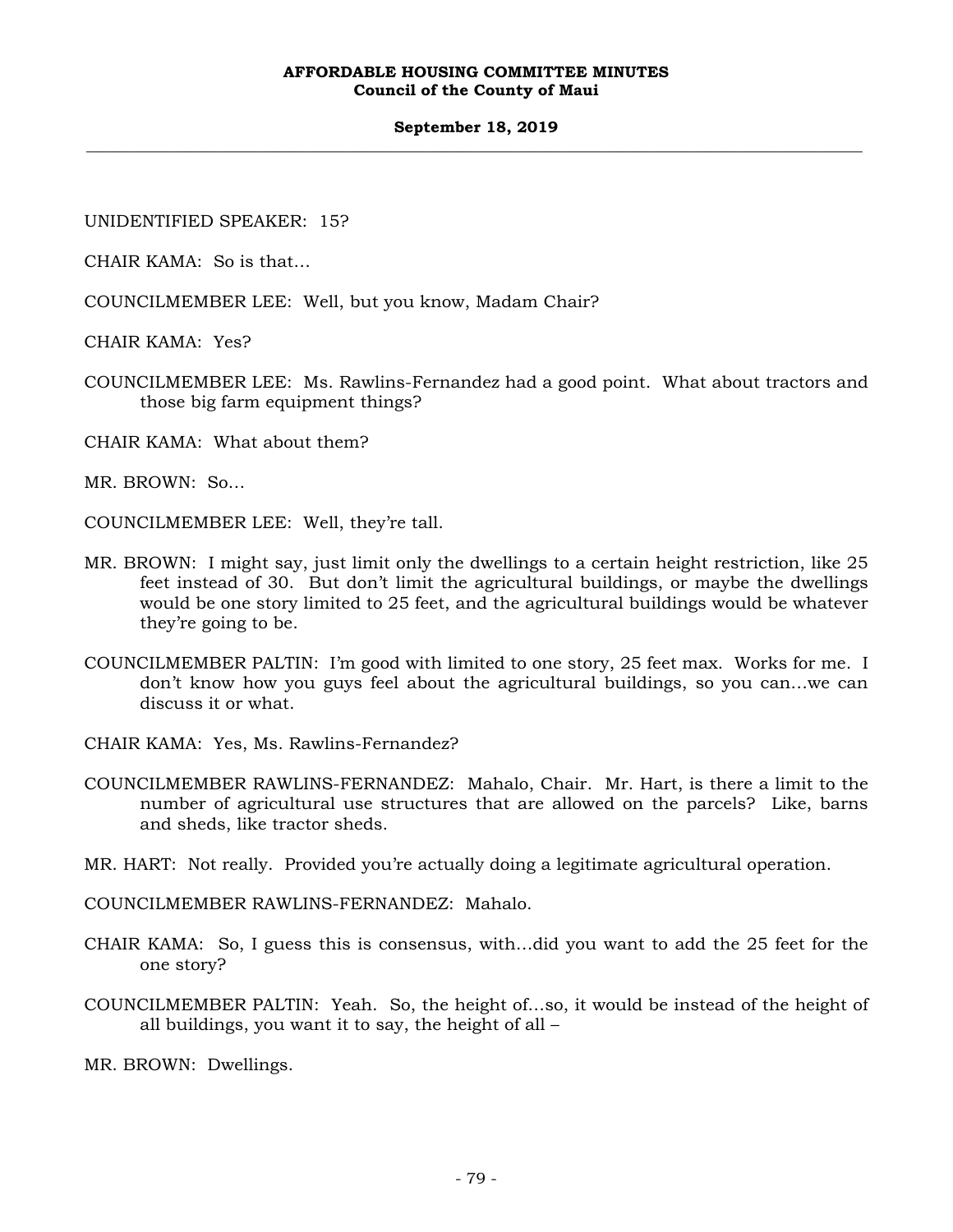### **September 18, 2019 \_\_\_\_\_\_\_\_\_\_\_\_\_\_\_\_\_\_\_\_\_\_\_\_\_\_\_\_\_\_\_\_\_\_\_\_\_\_\_\_\_\_\_\_\_\_\_\_\_\_\_\_\_\_\_\_\_\_\_\_\_\_\_\_\_\_\_\_\_\_\_\_\_\_\_\_\_\_\_\_\_\_\_\_\_\_\_\_\_\_\_\_\_\_\_\_\_\_\_**

COUNCILMEMBER PALTIN: --dwellings, or all homes to be constructed on…within the entire project shall be limited to one story, or 25 feet, instead of talking about all buildings, which could be a agricultural building.

CHAIR KAMA: So, this includes all of them?

- COUNCILMEMBER PALTIN: Just the houses, not the agricultural buildings. Just the houses.
- CHAIR KAMA: So, the height of the homes?
- COUNCILMEMBER PALTIN: Yeah.

CHAIR KAMA: Okay.

COUNCILMEMBER PALTIN: …within the entire project shall be limited to one story,

CHAIR KAMA: Okay.

COUNCILMEMBER PALTIN: --or 25 feet.

CHAIR KAMA: Okay. And there's no mention of the farm dwellings?

COUNCILMEMBER PALTIN: Yeah, no mention of that.

CHAIR KAMA: Okay.

COUNCILMEMBER PALTIN: So that would be whatever the regular is.

CHAIR KAMA: Whatever that might be. Okay. So, Members, do we have consensus on Ms. Paltin's number three? The Temptations are singing. Consensus on number three from Ms. Paltin?

COUNCILMEMBER LEE: Sorry. We were talking about distance, how far…

CHAIR KAMA: Consensus on number three.

COUNCILMEMBER LEE: Okay. Number three. Sure.

CHAIR KAMA: Thank you.

COUNCILMEMBER LEE: The 25 feet?

CHAIR KAMA: Thank you. Yes.

COUNCILMEMBER LEE: 25 feet. Okay.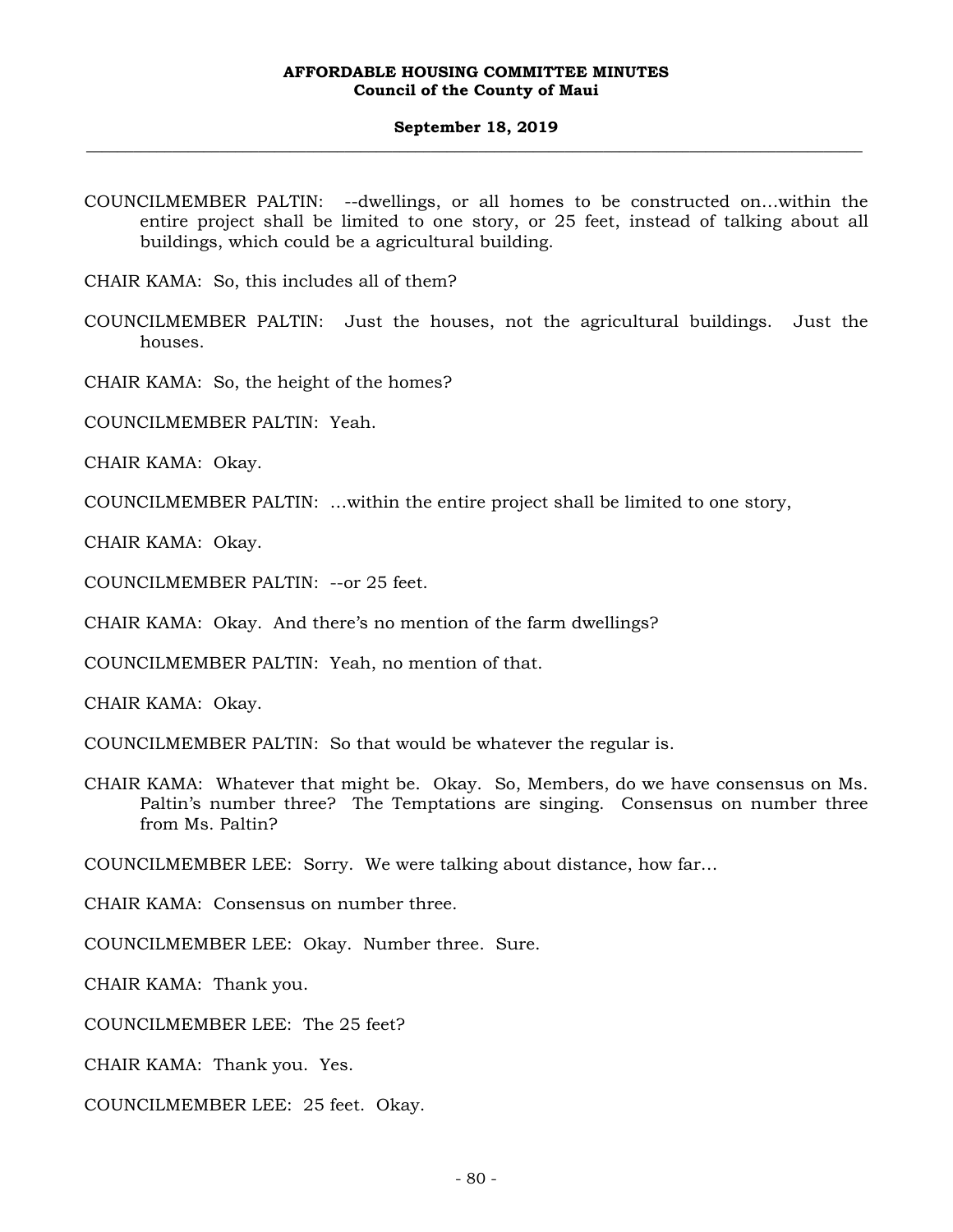## **September 18, 2019 \_\_\_\_\_\_\_\_\_\_\_\_\_\_\_\_\_\_\_\_\_\_\_\_\_\_\_\_\_\_\_\_\_\_\_\_\_\_\_\_\_\_\_\_\_\_\_\_\_\_\_\_\_\_\_\_\_\_\_\_\_\_\_\_\_\_\_\_\_\_\_\_\_\_\_\_\_\_\_\_\_\_\_\_\_\_\_\_\_\_\_\_\_\_\_\_\_\_\_**

CHAIR KAMA: Yes.

COUNCILMEMBER LEE: One story, 25 feet.

CHAIR KAMA: Yes. Thank you.

COUNCILMEMBER LEE: Got it.

CHAIR KAMA: Okay.

COUNCILMEMBER RAWLINS-FERNANDEZ: Okay.

CHAIR KAMA: Okay. So, we're going to go to Ms. Paltin's 5D.

COUNCILMEMBER PALTIN: Or, you mean 6E?

CHAIR KAMA: Is it 6? Okay. Yep. You got that? Sorry, it is 6.

COUNCILMEMBER PALTIN: 6…I think we went over…did we go over D already?

CHAIR KAMA: Did we? Yeah.

COUNCILMEMBER PALTIN: So, 6E.

CHAIR KAMA: So we're on 6…we did B. So we're on 6E. E for echo. Okay. Ms. Paltin?

COUNCILMEMBER PALTIN: Thank you, Chair. So, just you know, seeing how you guys feel about this. I thought it was a good idea, but we'll see. For an initial marketing period of 120 days, market-rate lots shall be offered to first-time homebuyers only, as defined by criteria set forth in Section 2.96.090(b)(5), MCC, which provides that for a period of three years before the submittal of the ownership application, an applicant shall not have had an interest of 50 percent or more in real property in fee or leasehold in the United States where the unit or land is deemed suitable for dwelling purposes. Unless the applicant is selling an affordable unit and purchasing a different affordable unit that is more appropriate for the applicant's family size.

COUNCILMEMBER LEE: Madam Chair?

CHAIR KAMA: Ms. Lee?

COUNCILMEMBER LEE: May we have comments from Ms. Munsell?

CHAIR KAMA: Ms. Munsell?

MR. SCHNELL: Yes, hello?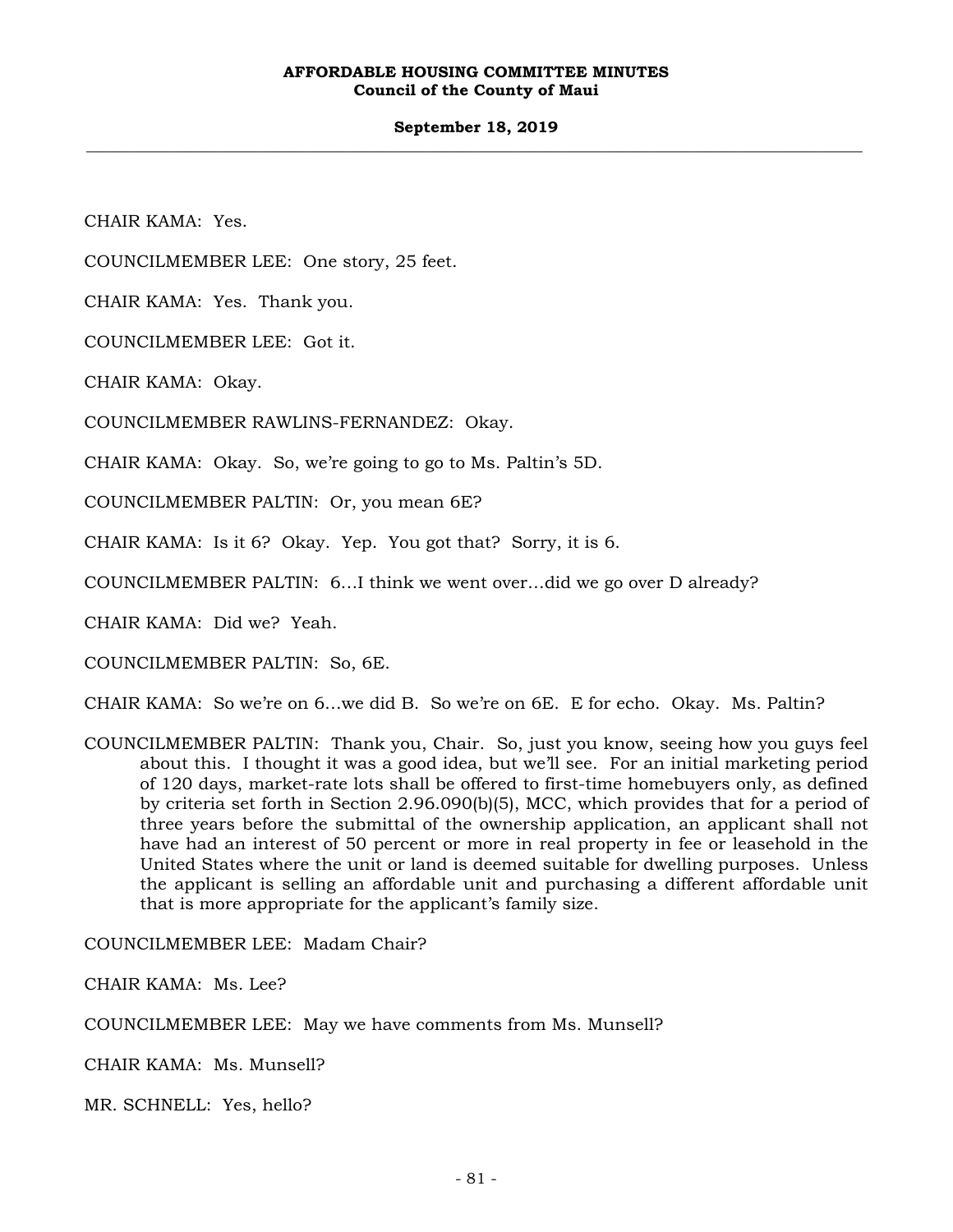#### **September 18, 2019 \_\_\_\_\_\_\_\_\_\_\_\_\_\_\_\_\_\_\_\_\_\_\_\_\_\_\_\_\_\_\_\_\_\_\_\_\_\_\_\_\_\_\_\_\_\_\_\_\_\_\_\_\_\_\_\_\_\_\_\_\_\_\_\_\_\_\_\_\_\_\_\_\_\_\_\_\_\_\_\_\_\_\_\_\_\_\_\_\_\_\_\_\_\_\_\_\_\_\_**

COUNCILMEMBER PALTIN: Oh, Munsell.

MR. SCHNELL: Oh. Sorry.

CHAIR KAMA: Ms. Munsell.

MR. SCHNELL: I thought you were addressing me. Sorry.

MS. MUNSELL: I believe that wording is pretty consistent with the requirements of 2.96, but yes, I don't see an issue with that in particular, assuming that the developer doesn't. I think it's consistent wording.

COUNCILMEMBER LEE: Well, what about the part…

- MS. MUNSELL: So, I'm sorry. Market-rates, no. Not the market-rates. It's only the affordable.
- COUNCILMEMBER LEE: Okay. It's been a while since I've reviewed 2.96, and then the last part of the sentence, the last sentence, says, unless the applicant is selling an affordable unit, and purchasing a different affordable unit that is more appropriate for the applicant's family size. So, is that in 2.96? You took it all from 2.96?

COUNCILMEMBER PALTIN: No, not that part.

COUNCILMEMBER LEE: Oh. Okay.

MR. BROWN: I'd like to just we'll comply with 2.96, 'cause this is referring to the market lots –

CHAIR KAMA: Yeah.

MR. BROWN: --not the affordable lots. We can't agree to sell the market lots to affordable buyers and the –

COUNCILMEMBER SUGIMURA: First-time homebuyers.

MR. BROWN: --workforce lots to affordable buyers.

COUNCILMEMBER PALTIN: Oh. It wasn't to affordable, it's first-time homebuyers. So, give everybody a chance to be a homeowner.

MR. BROWN: Oh. I see. So…

COUNCILMEMBER PALTIN: For 120 days.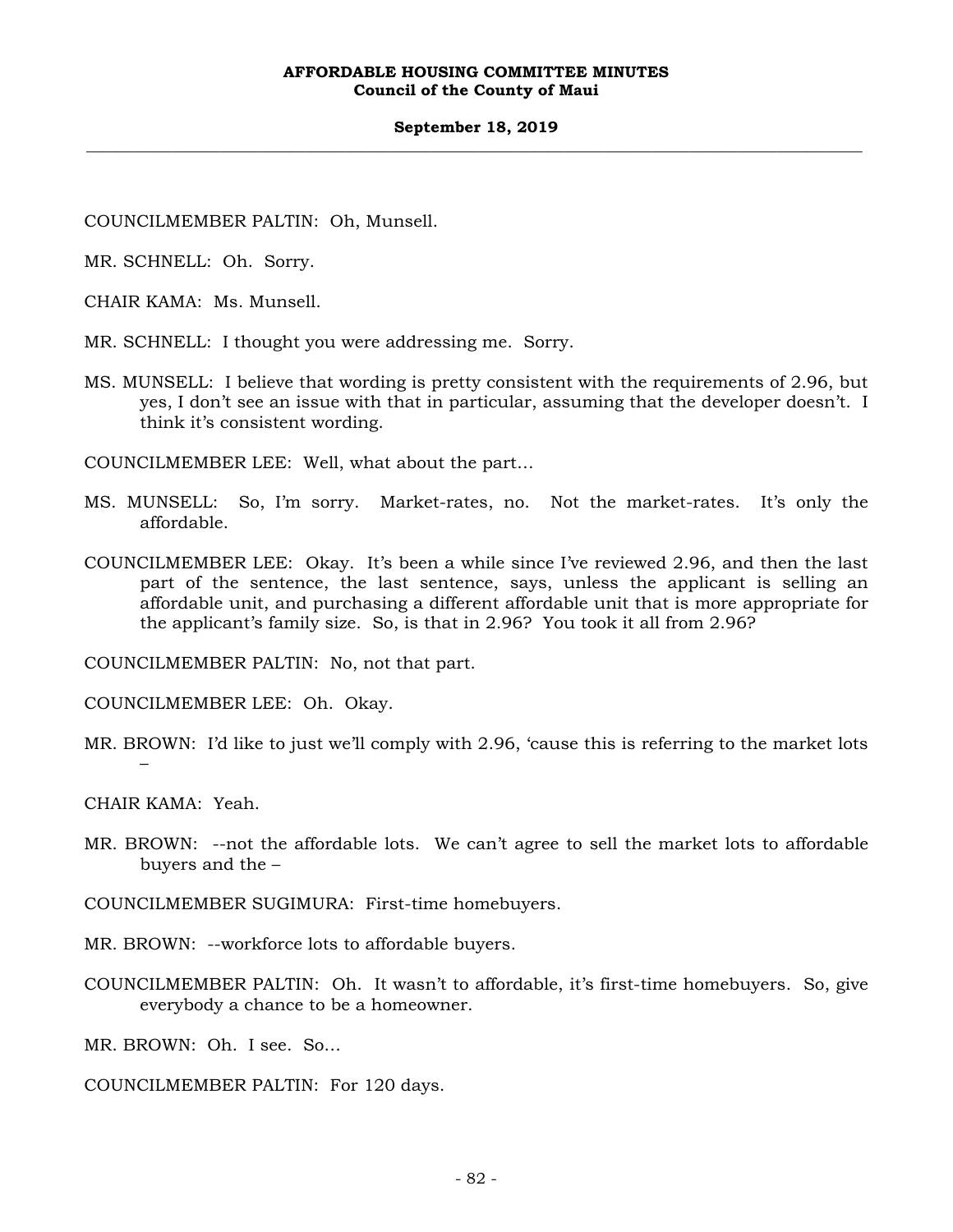### **September 18, 2019 \_\_\_\_\_\_\_\_\_\_\_\_\_\_\_\_\_\_\_\_\_\_\_\_\_\_\_\_\_\_\_\_\_\_\_\_\_\_\_\_\_\_\_\_\_\_\_\_\_\_\_\_\_\_\_\_\_\_\_\_\_\_\_\_\_\_\_\_\_\_\_\_\_\_\_\_\_\_\_\_\_\_\_\_\_\_\_\_\_\_\_\_\_\_\_\_\_\_\_**

- MR. BROWN: So, if the first-time homebuyer wants to pay the same price as any other market-rate buyer, they would have preference?
- COUNCILMEMBER PALTIN: Give them like 120 day head start so that more people can realize the dream of being a first-time homebuyer.

COUNCILMEMBER LEE: I don't think --

COUNCILMEMBER PALTIN: Just throwing it out there.

COUNCILMEMBER LEE: --the market people…I don't really think the market people will be -

COUNCILMEMBER PALTIN: Qualified.

COUNCILMEMBER LEE: --going after a dream. They'll already had the dream, because they can afford the market units.

UNIDENTIFIED SPEAKER: Right.

-

COUNCILMEMBER LEE: So, to restrict it to first-time homebuyers for the market products, I think might be –

COUNCILMEMBER PALTIN: For 120 days.

- COUNCILMEMBER LEE: --very limiting. Huh?
- COUNCILMEMBER PALTIN: For the first 120 days. After that, if they can't find anyone within 120 days, open the floodgates.

COUNCILMEMBER LEE: Well, that's up to you.

MR. BROWN: I mean, I would rather not, in case we want to sell some of them and create some cash flow for the project and we're unable to sell many first-time homebuyers.

COUNCILMEMBER SUGIMURA: Yeah. I concur. I've been to the –

CHAIR KAMA: Yes?

COUNCILMEMBER SUGIMURA: --drawing of 372 names, and it's really exciting, but they're going after something very different. And I think we've accommodated first-time homebuyer opportunities, what is it, 4 million, and splitting that pot up amongst the first 66 or whatever, and I love the thought, Ms. Paltin, but let's not mix the two and have market homes get delayed because of having to wait 'till we have the first-time homebuyer drawing or whatever it is. Let's not mix the two up, and let's focus on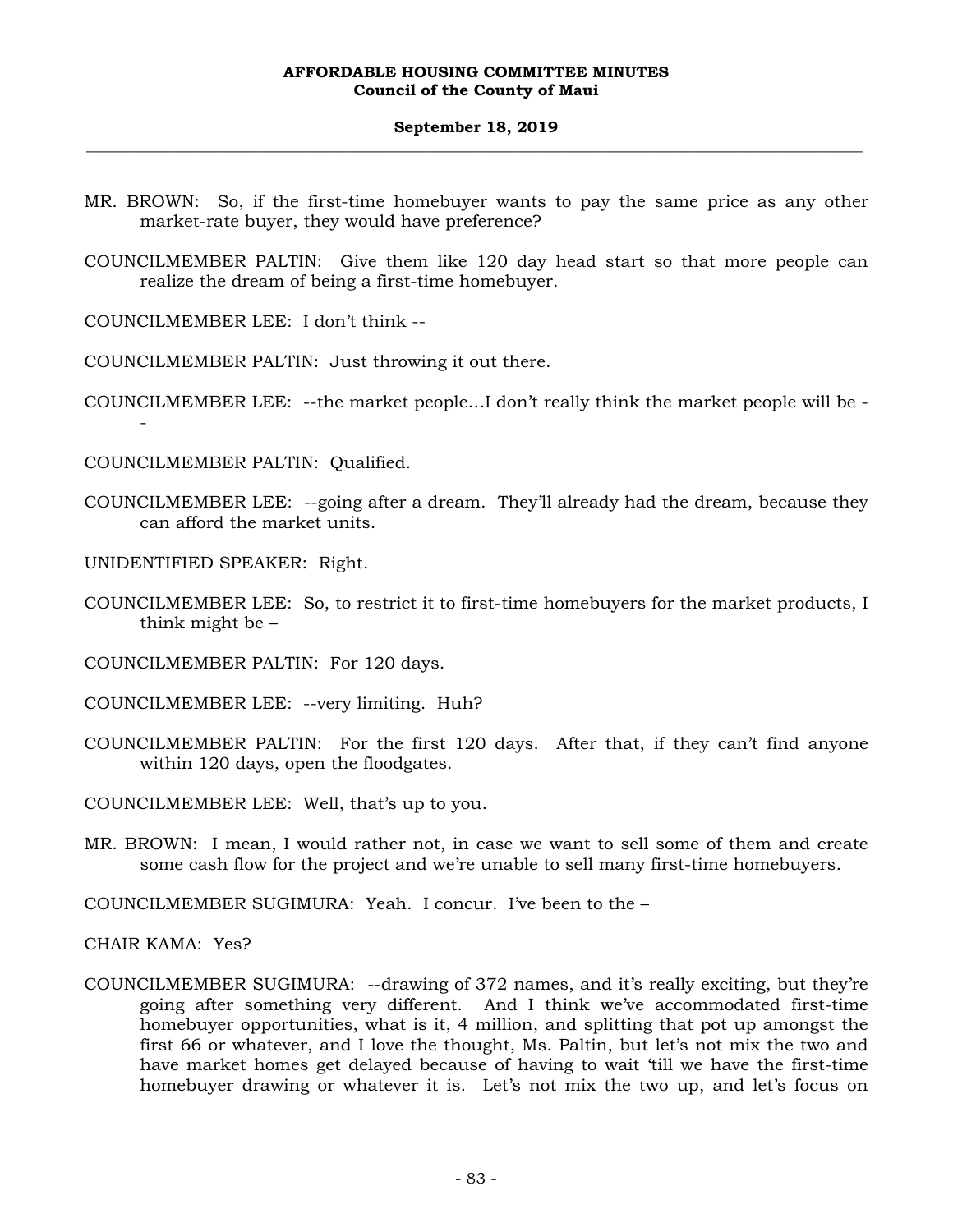what we're trying to do. And I cannot support this, although I understand why you wanna do it.

- COUNCILMEMBER PALTIN: So my question, based on Mr. Brown's response is, if you're going to sell a market-rate lot, you have to do it concurrently with the workforce housing. So you're not gonna sell any market-rate lots until you sell a workforce housing lot.
- MR. BROWN: That's correct.
- COUNCILMEMBER PALTIN: Just verifying, 'cause I didn't understand, based on your response.
- CHAIR KAMA: Okay. So, does that mean, Ms. Paltin, that you would withdraw this?
- COUNCILMEMBER PALTIN: Yeah. If we don't have consensus, I'll withdraw it.
- CHAIR KAMA: Okay. Is there consensus or no?
- COUNCILMEMBERS: No.
- COUNCILMEMBER PALTIN: Okay.
- CHAIR KAMA: Okay. Thank you.
- COUNCILMEMBER PALTIN: Thank you, Ms. Paltin.
- CHAIR KAMA: So, it is 5:30, and dinner has arrived, and we're gonna call for a dinner break until 6:30 this evening.
- COUNCILMEMBER PALTIN: You wanna just do 8 real fast? I think it should be easy.
- CHAIR KAMA: Is that a promise, Ms. Paltin? I don't know if you know how to do anything easy. *. . .(chuckle). . .*
- COUNCILMEMBER PALTIN: The project shall comply with all applicable requirements of Chapter 2.96 MCC and Chapter 201H, HRS.
- COUNCILMEMBER LEE: Automatic.
- UNIDENTIFIED SPEAKER: Consensus.
- CHAIR KAMA: Okay. Thank you.
- COUNCILMEMBER PALTIN: Okay.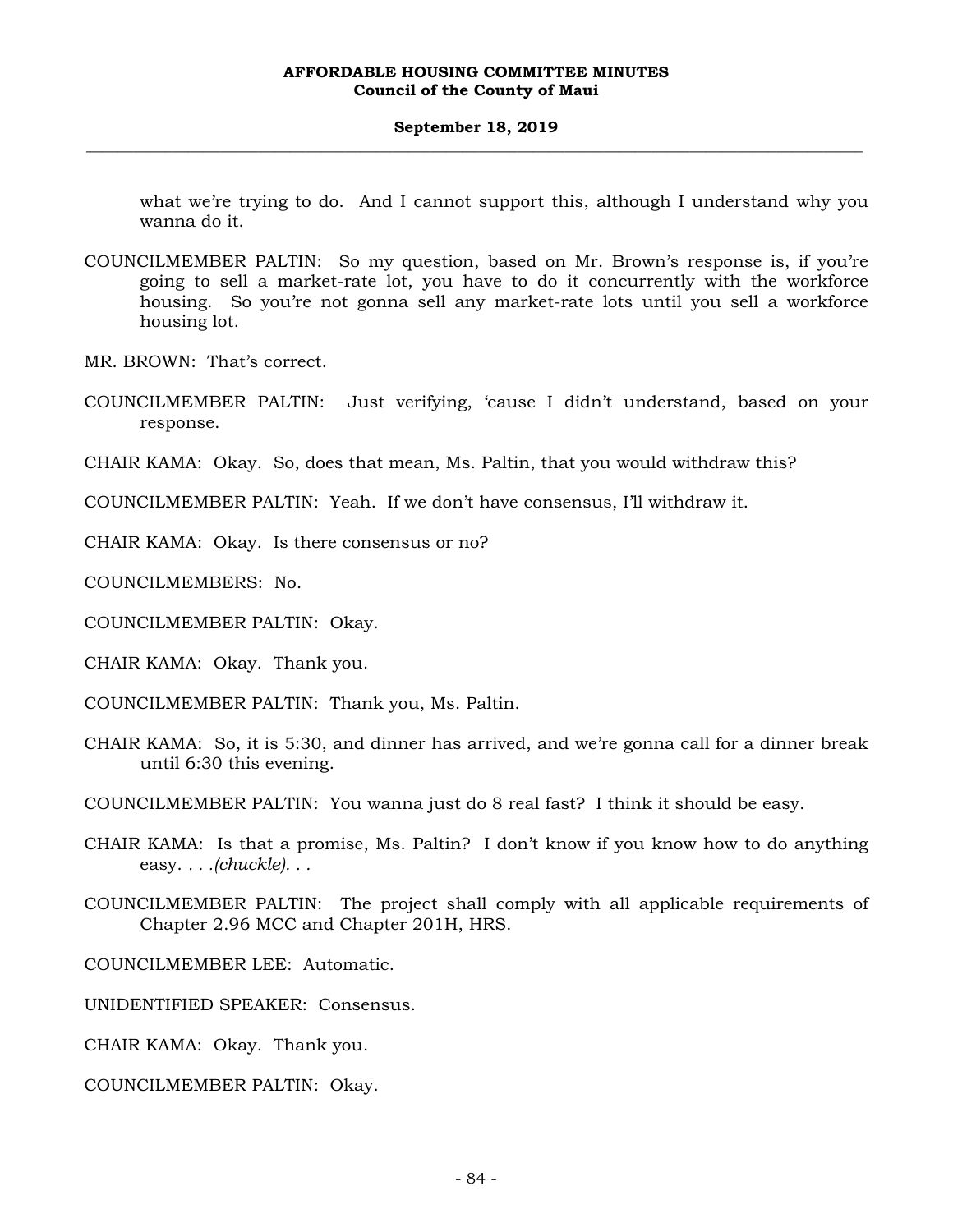### **September 18, 2019 \_\_\_\_\_\_\_\_\_\_\_\_\_\_\_\_\_\_\_\_\_\_\_\_\_\_\_\_\_\_\_\_\_\_\_\_\_\_\_\_\_\_\_\_\_\_\_\_\_\_\_\_\_\_\_\_\_\_\_\_\_\_\_\_\_\_\_\_\_\_\_\_\_\_\_\_\_\_\_\_\_\_\_\_\_\_\_\_\_\_\_\_\_\_\_\_\_\_\_**

CHAIR KAMA: Recess.

COUNCILMEMBER PALTIN: Just moving it along.

CHAIR KAMA: *. .(gavel). . .*

**RECESS: 5:30 p.m.** 

#### **RECONVENE: 6:36 p.m.**

CHAIR KAMA: *. . .(gavel). . .* The Affordable Housing Committee of September 18th will now reconvene at 6:36 p.m. So we're going to continue with Ms. Paltin's modifications. And, so we skipped seven, and we went to eight, because it would have been faster. So we're going to go right back to number seven. Is that correct, Ms. Paltin?

COUNCILMEMBER PALTIN: That's correct. I got consensus over here.

CHAIR KAMA: Okay. So, would you like to read your…

COUNCILMEMBER PALTIN: Oh. I'm sorry. My bad. The construction of accessory dwellings shall be prohibited in the project area.

CHAIR KAMA: Consensus?

COUNCILMEMBER SUGIMURA: No.

CHAIR KAMA: Number six. Number seven?

COUNCILMEMBER SUGIMURA: No. Number seven, right?

CHAIR KAMA. Seven.

- COUNCILMEMBER SUGIMURA: No. Agriculture allows one main farm dwelling and another. So, Paltin number seven.
- CHAIR KAMA: Mr. Hart, do you want to help us with this? Number seven of Ms. Paltin's modifications?

MR. HART: How so?

CHAIR KAMA: So, she's saying that…oh, Ms. Paltin? Go ahead.

COUNCILMEMBER PALTIN: So, in number seven, condition would be, the construction of accessory dwellings shall be prohibited in the project area.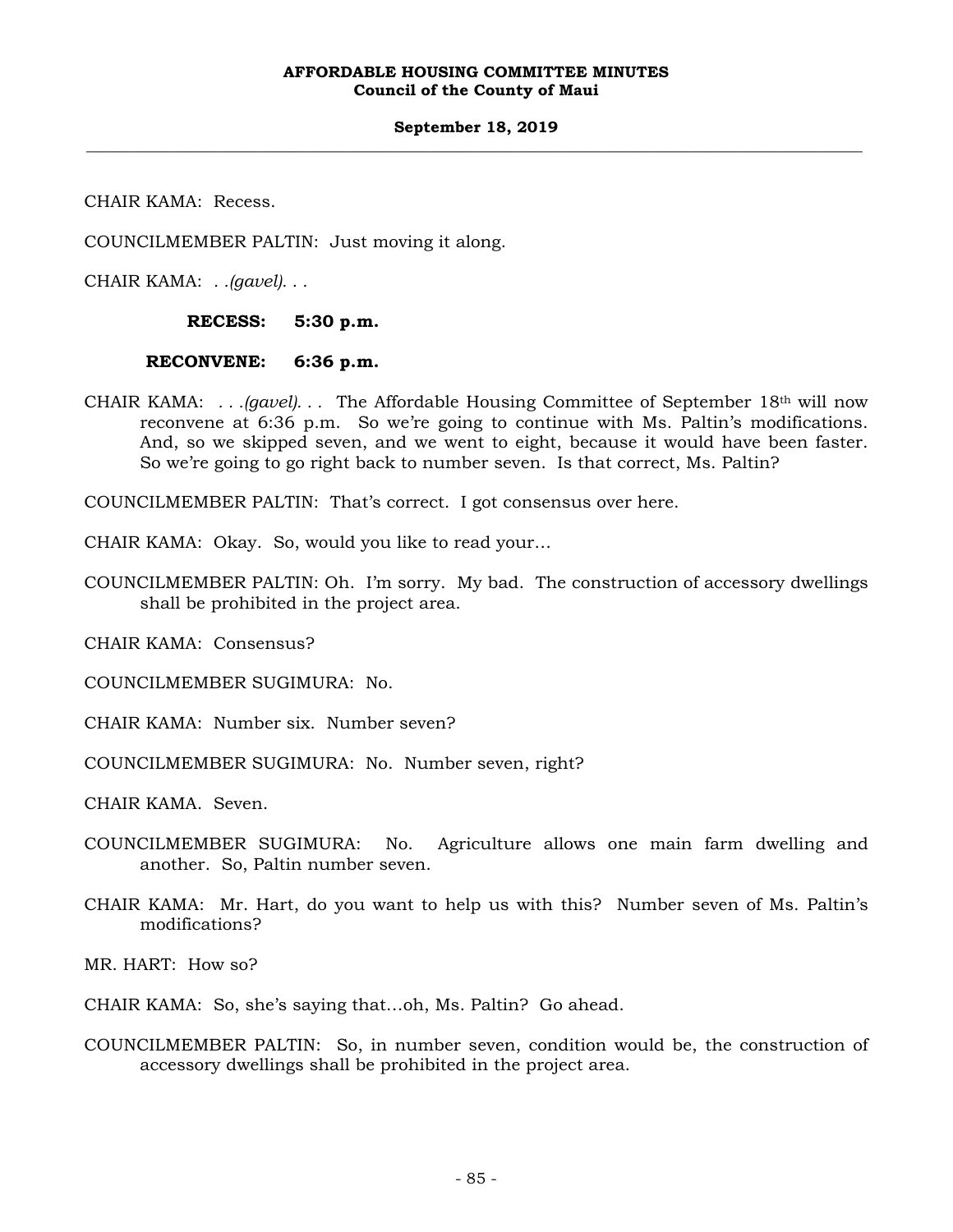MR. HART: So, earlier while I was sitting here, it seemed like there was a discussion where these dwellings were going to be permitted. So I don't really…I mean, like, what do I say to that line? I'm not sure.

CHAIR KAMA: So, Ms. Paltin?

COUNCILMEMBER PALTIN: I'm not sure. I didn't ask for your comment.

MR. HART: Sorry.

COUNCILMEMBER PALTIN: You could say, great idea?

MR. HART: In the context of the agricultural district, they can be permitted. If this Council wanted to put a condition on this 201H approval that they would not exist, then that's possible.

CHAIR KAMA: So, Members?

COUNCILMEMBER PALTIN: Good answer.

COUNCILMEMBER LEE: Yes. Can we hear from the –

CHAIR KAMA: Ms. Lee?

COUNCILMEMBER LEE: --developer?

CHAIR KAMA: Yes.

MR. BROWN: I mean, we're trying to create housing, and I think all these additional accessory dwellings create a lot more housing. So it would be a shame to see them removed when they're complying with the agricultural zoning district.

CHAIR KAMA: Yes, Mr. Hokama? You wanted to say something?

COUNCILMEMBER HOKAMA: Thank you, Chair. My understanding of what is on the table is, one main structure, allowing up to another secondary housing structure that would have a capacity of five bedrooms or the capacity of the . . .

COUNCILMEMBER SUGIMURA: ATV.

COUNCILMEMBER HOKAMA: …yeah, your alternative unit. And then the accessory dwelling, as I will say is, if as long as it's associated to the agricultural –

COUNCILMEMBER SUGIMURA: Zone.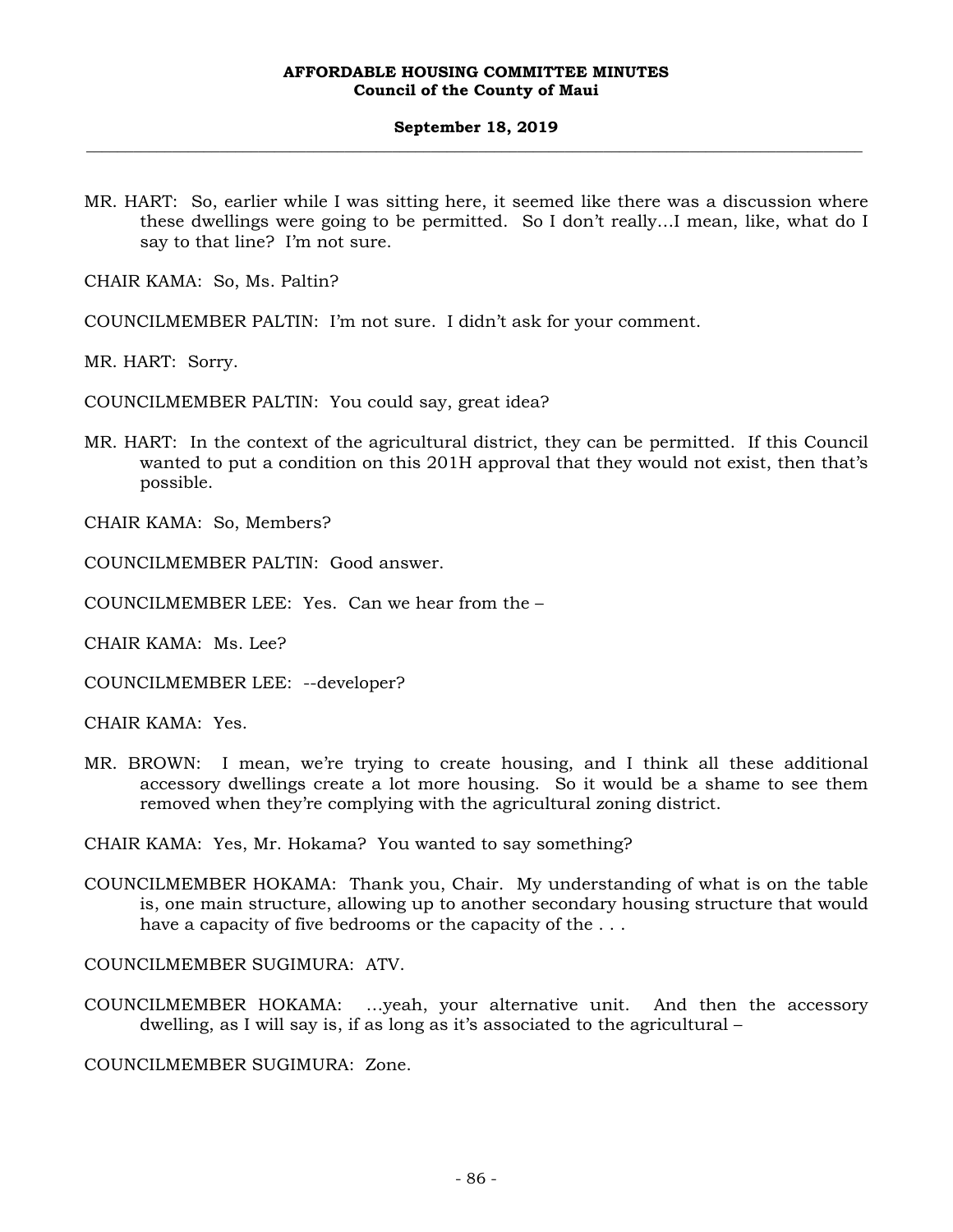- COUNCILMEMBER HOKAMA: --use of the land, that's clearly in the code. Agricultural accessory dwelling.
- MR. HART: I would like to point out that even the primary dwelling is accessory to agriculture in the agricultural district. So, there is no dwellings without agricultural operation. That's pursuant to HRS 205. But you can build a second dwelling in a agricultural district under normal circumstances, provided you're farming.

COUNCILMEMBER SUGIMURA: Mr. Kushi?

CHAIR KAMA: Yes, Mr. Kushi?

MR. KUSHI: Madam Chair? Maybe I can clarify and sort it to Mr. Hart confirming this. In the ag district zoning, as an accessory use, it says two farm dwellings per lot, one of which shall not exceed 1,000 square feet. One farm labor dwelling per five acres of lot area. So, in this case, I don't see any five acre lots.

MR. HART: That's right.

MR. KUSHI: So, there's no opportunity to have a farm labor dwelling. In the context of the ag zoning versus residential zoning, there's no…in the ag zoning, there's no such thing as an accessory dwelling. It's either a farm dwelling or a farm labor dwelling.

CHAIR KAMA: So?

COUNCILMEMBER HOKAMA: Part of the code.

COUNCILMEMBER PALTIN: So, are you saying it's not allowed anyway?

CHAIR KAMA: Accessory dwellings are not. Farm dwellings are.

COUNCILMEMBER SUGIMURA: Accessory dwellings. So just the . . .*(inaudible) . . .*.

COUNCILMEMBER PALTIN: So, consensus?

COUNCILMEMBER SUGIMURA: Consensus not to take it in.

CHAIR KAMA: Or?

COUNCILMEMBER SUGIMURA: Do not agree. Yeah. Just follow the code. So just don't put this in.

CHAIR KAMA: Okay. So we'll delete this seven?

COUNCILMEMBER SUGIMURA: Delete.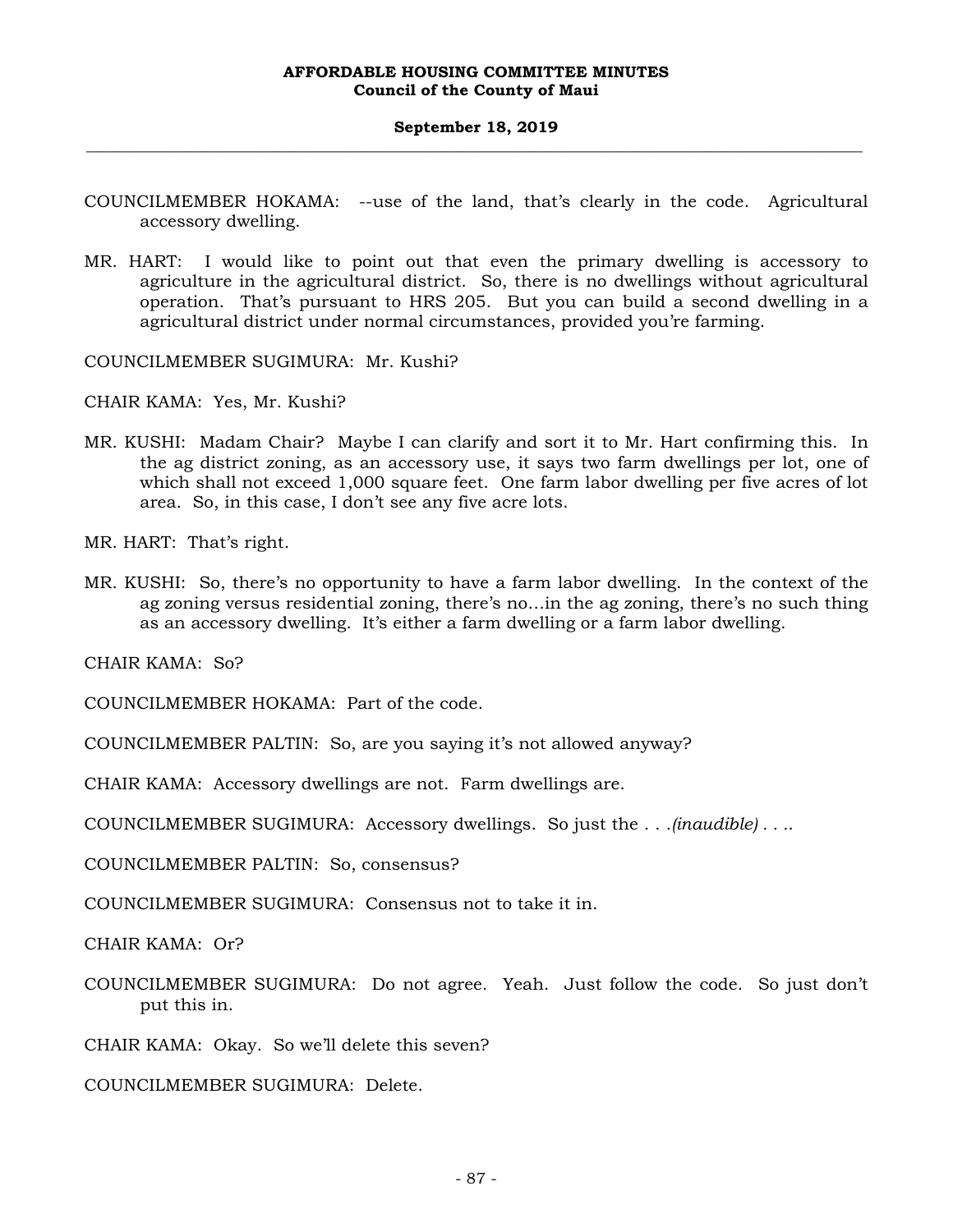# **September 18, 2019 \_\_\_\_\_\_\_\_\_\_\_\_\_\_\_\_\_\_\_\_\_\_\_\_\_\_\_\_\_\_\_\_\_\_\_\_\_\_\_\_\_\_\_\_\_\_\_\_\_\_\_\_\_\_\_\_\_\_\_\_\_\_\_\_\_\_\_\_\_\_\_\_\_\_\_\_\_\_\_\_\_\_\_\_\_\_\_\_\_\_\_\_\_\_\_\_\_\_\_**

COUNCILMEMBER PALTIN: Okay.

COUNCILMEMBER SUGIMURA: I say delete.

CHAIR KAMA: Consensus to delete number seven?

COUNCILMEMBER LEE: Consensus.

CHAIR KAMA: Thank you.

COUNCILMEMBER PALTIN: Okay. Number nine?

CHAIR KAMA: Number nine. Thank you.

COUNCILMEMBER PALTIN: Okay. The State Department of Transportation must approve exit number five, ingress and egress from and to Honoapiilani Highway.

COUNCILMEMBER SUGIMURA: Developer.

- MR. BROWN: So, you know, I had let you know when I met with you and when we proposed the PowerPoint that in no way were we saying that we were guaranteeing the Department of Transportation would approve an additional egress. What I did say is that, before we proposed it, we met with the Fire Department, and we specifically asked them if we put an easement and a gate on our property, and there is an emergency, will you access it? And they said, absolutely, whether or not it's approved by anyone. If there's an emergency, we'll come through it. And then I had let you know that we could work with the DOT and do our best to try and get them to accept it. I think everyone knows it can take years to work with them to get an egress accepted, so I don't think that's something that could be a condition of this project.
- COUNCILMEMBER PALTIN: So, we met quite a while ago. Have you made any progress? Have you talked to anyone from the State?
- MR. BROWN: No. We're waiting to see if the resolution passes before we start that lengthy process. But I did hear the Fire Department say that most, or a lot of places only have one way in, and if you have two, and that's great and that's all they need, and any more than two is really good, and we're talking about number five here.
- COUNCILMEMBER PALTIN: And in our discussions, I asked, what if the fire comes from the north, from Punakea Street, coming to the south?
- MR. BROWN: So then, that number six there, the one that goes all the way out onto the bypass, where Mr. Firestein sent us a picture of the 20 feet of it that has gravel that looked like it was improved so a car could drive on it. They can drive right out to the bypass toward the south, from up Kai Hele Ku Street.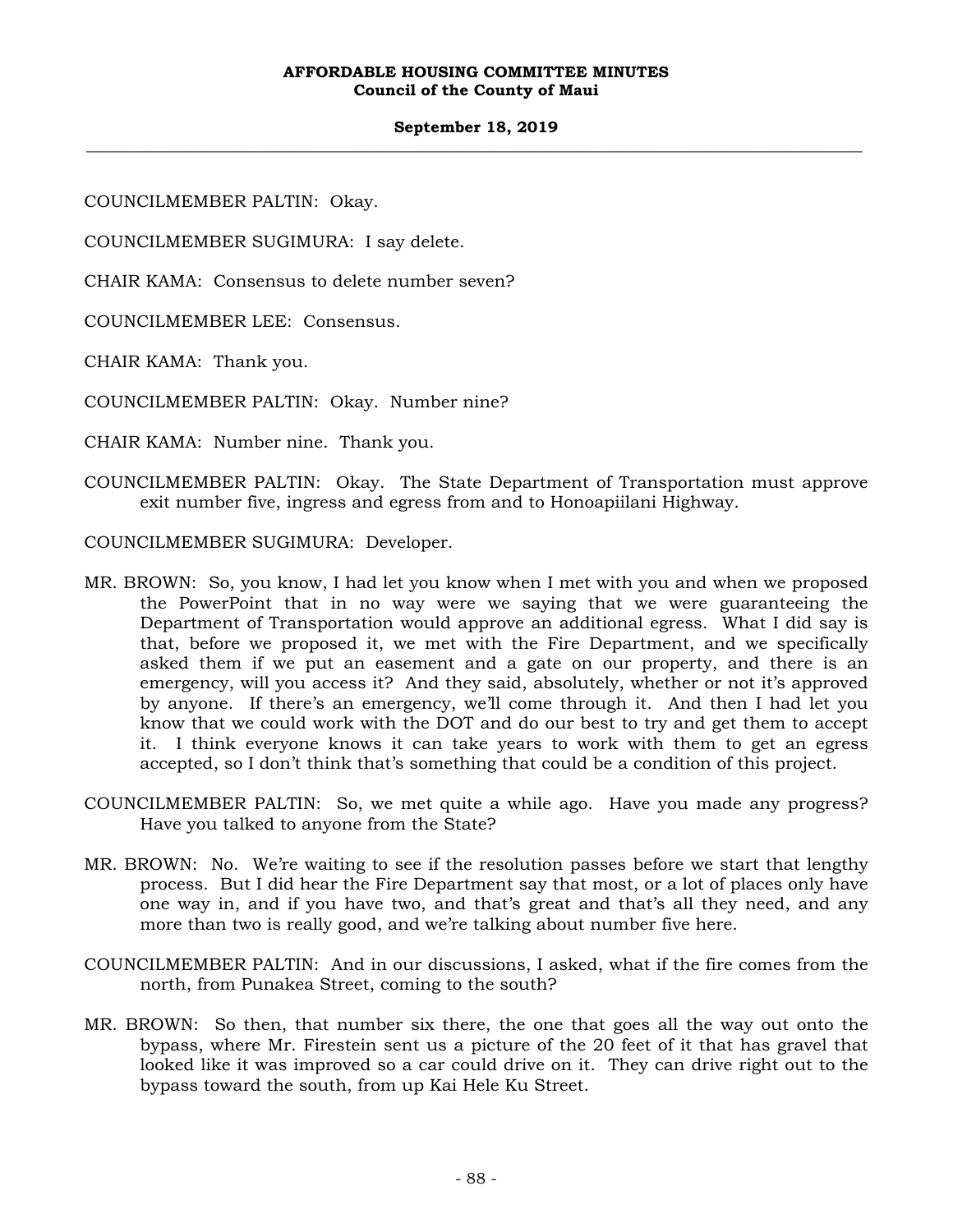### **September 18, 2019 \_\_\_\_\_\_\_\_\_\_\_\_\_\_\_\_\_\_\_\_\_\_\_\_\_\_\_\_\_\_\_\_\_\_\_\_\_\_\_\_\_\_\_\_\_\_\_\_\_\_\_\_\_\_\_\_\_\_\_\_\_\_\_\_\_\_\_\_\_\_\_\_\_\_\_\_\_\_\_\_\_\_\_\_\_\_\_\_\_\_\_\_\_\_\_\_\_\_\_**

- COUNCILMEMBER PALTIN: So, number nine is a hard stay for me, due to the safety of whoever would live there. We have a fire coming from this angle here. I feel like the affordable workforce people will be trapped in there. So it's a hard stay for me.
- MR. BROWN: I think, you know, I've got the Fire Department's comments. They said they see no problem at all for this, and they thought it was one of the safer developments that they've seen and really commended us for coming in and working with them, and adding all the wonderful things we did to make it more safe. And they clearly pointed out by putting the buildings on the land, it would make it less of a fire danger for the area, rather than not building it. So I'd just refer back to them.

COUNCILMEMBER PALTIN: Yeah. That's great, but they're not the ones voting today.

- CHAIR KAMA: So, I'm going to put number nine in the parking lot with number 6B, and we'll come back to that later, if that's okay with Members?
- MR. RAPACZ: Excuse me, Chair?
- CHAIR KAMA: So, let's go on to --
- MR. RAPACZ: Excuse me?
- CHAIR KAMA: --number…
- MR. RAPACZ: Excuse me, Chair?
- CHAIR KAMA: Yes, I'm sorry.
- MR. RAPACZ: Over here.
- CHAIR KAMA: Yes, Mr. Rapacz?
- MR. RAPACZ: And I'm sorry. We moved through number seven a little more quickly than I expected. It wasn't clear to me. Does number seven mean that, or does the Committee's consensus on number seven mean that every lot –19 affordables, 15 market –each one of those can have two farm dwellings on it?

CHAIR KAMA: I thought we just struck that from the whole…we just deleted that.

COUNCILMEMBER SUGIMURA: So I think…

- CHAIR KAMA: So did you still want to question that?
- MR. RAPACZ: So, which way…so, I know there was a question about whether accessory dwelling is the correct term, and I agree that it's not.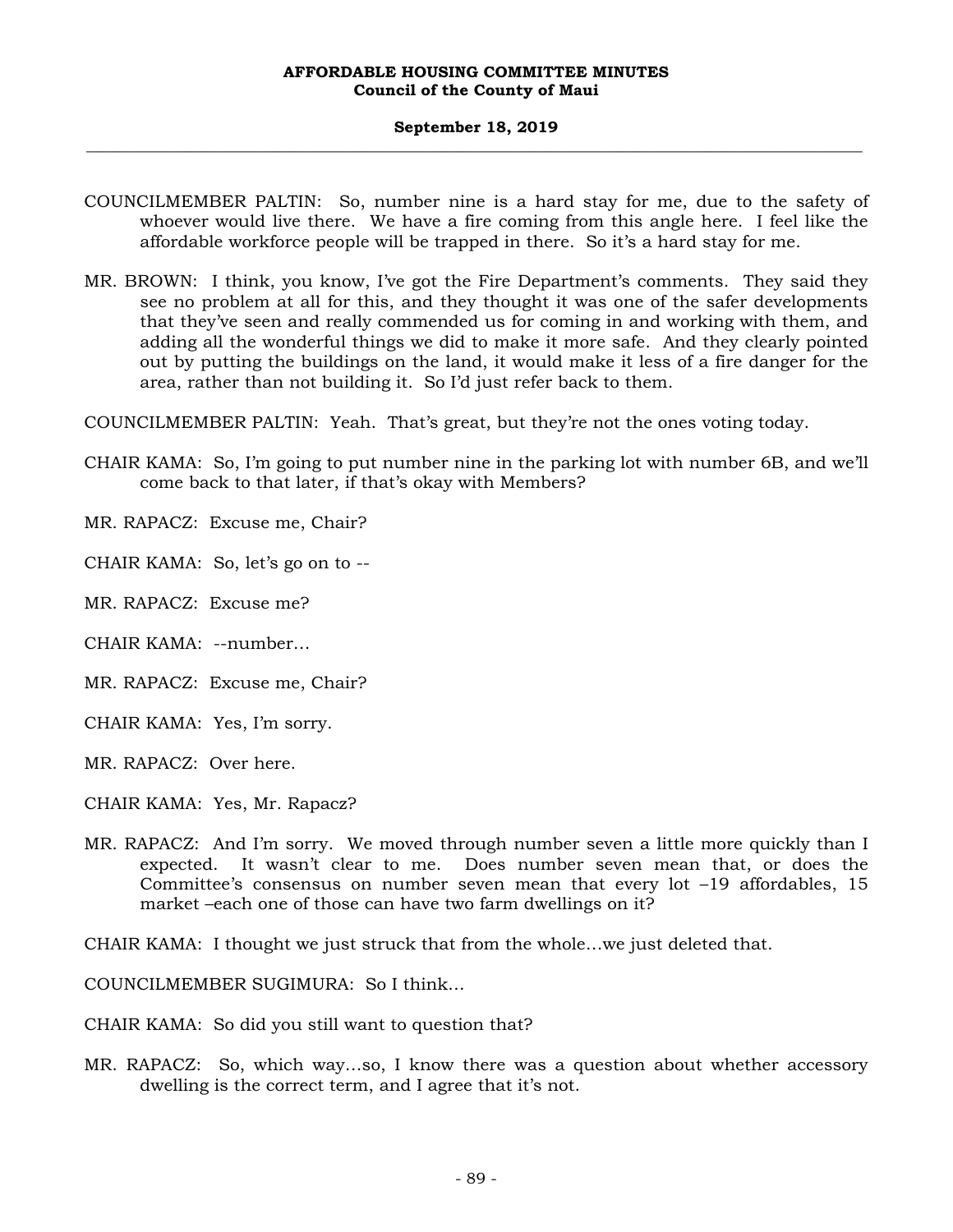#### **September 18, 2019 \_\_\_\_\_\_\_\_\_\_\_\_\_\_\_\_\_\_\_\_\_\_\_\_\_\_\_\_\_\_\_\_\_\_\_\_\_\_\_\_\_\_\_\_\_\_\_\_\_\_\_\_\_\_\_\_\_\_\_\_\_\_\_\_\_\_\_\_\_\_\_\_\_\_\_\_\_\_\_\_\_\_\_\_\_\_\_\_\_\_\_\_\_\_\_\_\_\_\_**

CHAIR KAMA: Right.

MR. RAPACZ: It would be second farm dwelling. So, under number seven, was the Committee's consensus that there will only be one farm dwelling per lot?

COUNCILMEMBER SUGIMURA: Chair?

CHAIR KAMA: Yes?

MR. RAPACZ: That would be a total of 34?

CHAIR KAMA: Ms. Sugimura?

COUNCILMEMBER SUGIMURA: So I think our discussion ended up to be, we're gonna allow them to follow the law as it's stated in the agriculture –

CHAIR KAMA: Use.

COUNCILMEMBER SUGIMURA: --district.

MR. RAPACZ: Okay. So, that would then be back to two farm dwellings per lot.

CHAIR KAMA: Yeah.

COUNCILMEMBER SUGIMURA: Which is…

MR. RAPACZ: Okay. Now what that…that raises a question. If…that would mean there are 38 farm dwellings allowed on the affordable lots, and 30 –

COUNCILMEMBER SUGIMURA: On the market.

MR. RAPACZ: --30 market. Now, if you're not going to condominiumize, I don't know how you will be able to sell separately –

COUNCILMEMBER SUGIMURA: They're not selling them.

MR. RAPACZ: --two farm dwellings on each lot.

COUNCILMEMBER SUGIMURA: They're not selling it.

UNIDENTIFIED SPEAKER: Right.

MR. RAPACZ: What are they doing with it?

CHAIR KAMA: Ms. Paltin?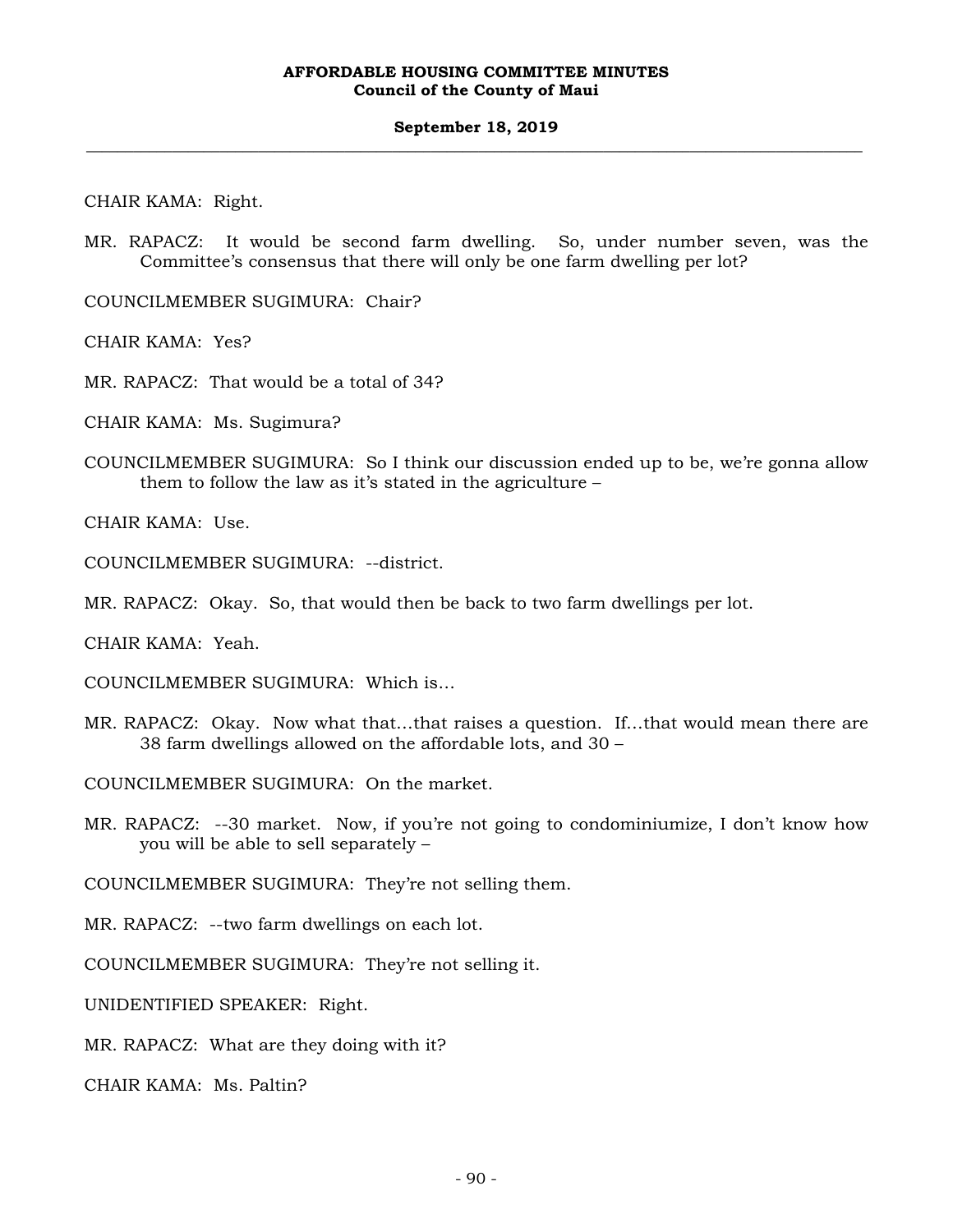COUNCILMEMBER PALTIN: The second dwelling would probably be a rental –

COUNCILMEMBER SUGIMURA: Rental?

- COUNCILMEMBER PALTIN: --which Mr. Hokama said would raise their taxes, but that's their own choice.
- MR. RAPACZ: Okay. Because the Administrative Rules require, for 201H, require that more than 50 percent of the total dwelling units shall be for low, very low moderate, and moderate income houses. And that raises a question for me. If you are only counting 19 farm dwellings as affordable, but you're building…but you're counting 30 units on the market lots, you've lost your 50 percent balance. Since you are not able to sell those additional 19 on the affordable lots as 201H for sale units.

CHAIR KAMA: I see.

MR. BROWN: We're not selling the market ones either, though.

MR. RAPACZ: Oh, you're . . .*(inaudible) . . .*

COUNCILMEMBER HOKAMA: Chair? Point of order, please?

CHAIR KAMA: Yes?

COUNCILMEMBER HOKAMA: You know, discussion is for the Members, not for the Staff, okay?

CHAIR KAMA: Yep.

COUNCILMEMBER HOKAMA: And I'll help support whatever you want to maintain decorum in this meeting, but at this time it's between the Members. The Staff has something to share to you, Chair, please take a recess.

CHAIR KAMA: Thank you. Ms. Lee?

- COUNCILMEMBER LEE: I have a question for Ms. Munsell. With the 201H, 51 percent, 49 percent, codified?
- MS. MUNSELL: Yes. That's part of the rule.

COUNCILMEMBER LEE: Part of the rule?

MS. MUNSELL: Part of the law. Sorry. It's part of the 201H law.

COUNCILMEMBER LEE: You know, because when I was there, it was the practice. It wasn't the law. So since then, an ordinance has been passed?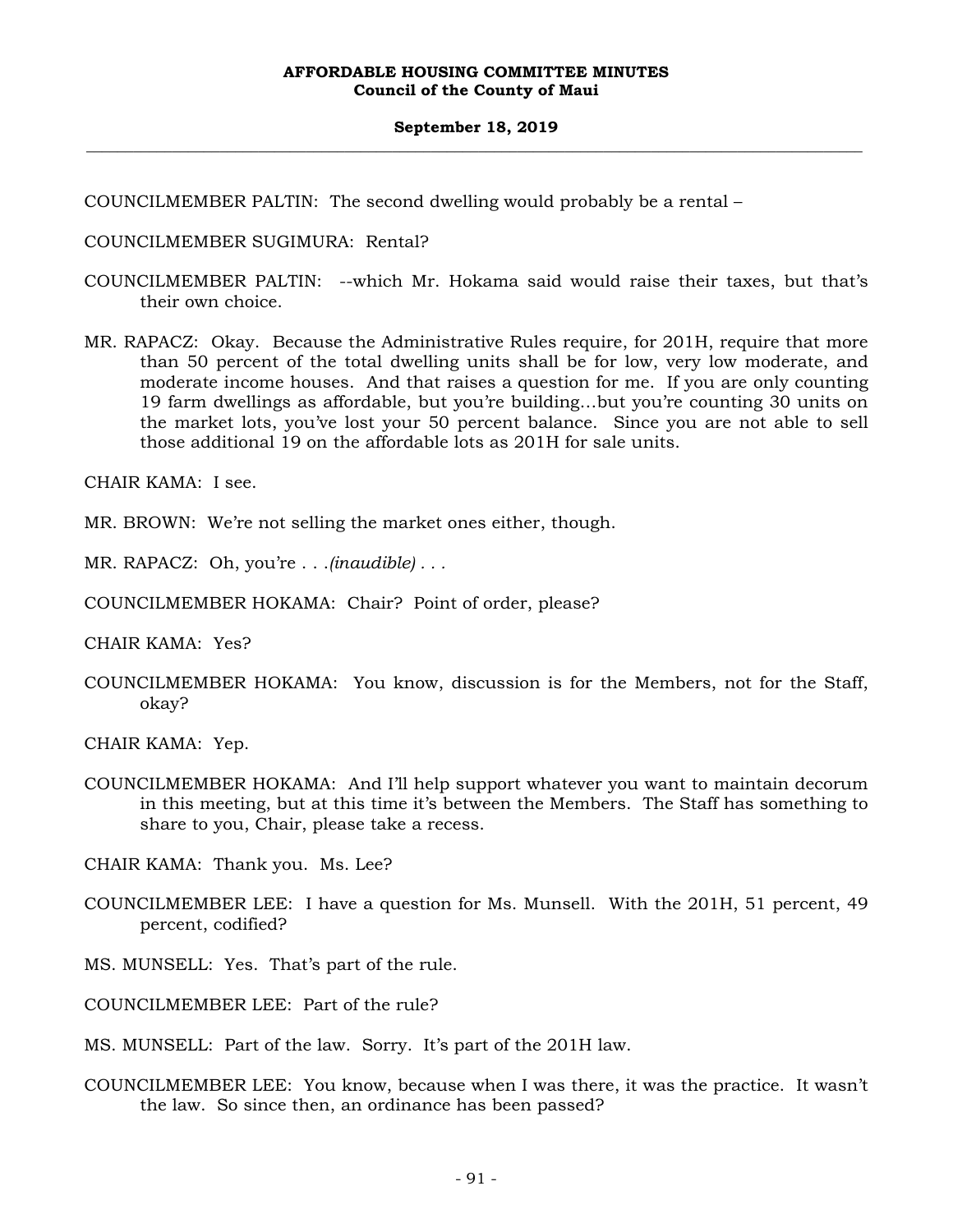COUNCILMEMBER SUGIMURA: You're looking it up.

- COUNCILMEMBER LEE: Okay. While you're checking that, Corp. Counsel, can we…since the 201H allows exemptions, could we be exempted from that provision? Could we using the, invoke an exemption from that? If 51 percent is required affordable versus market, can we exempt this project from that?
- MR. KUSHI: If I, Madam Chair…If I understand the question, can you, on resale…you're talking about on resale, pursuant to 2.96?
- COUNCILMEMBER LEE: No, just. . . not resale. In order to approve the project as being eligible.

COUNCILMEMBER PALTIN: *. . .(inaudible). . .*

MR. KUSHI: No. The issue brought up by Staff was you're not meeting the ratio. But, you know, I beg to differ in that initially, you are. You're over 51 percent. In the future, if these people decide to build an ohana, a second farm dwelling, then the issue becomes on if they want to sell the lot with two dwellings or not. Can they sell it to a qualified buyer within that 30-year period? So, you know, I guess that's the issue, but in terms of that requirement on resale, if the original buyer wants to sell within the 30 years. Not the market rates, though. The requirements of 2.96, again, you could waive those. You better go find it, that specific provision.

COUNCILMEMBER LEE: Okay. So your interpretation is different, then?

MR. KUSHI: Well…

- COUNCILMEMBER LEE: Your interpretation on the original units, yeah? As part of this application, you know, there are more affordables than there are market units?
- MR. KUSHI: Yeah. Madam Chair?

CHAIR KAMA: Yes?

- MR. KUSHI: Member Lee, I believe the Department's looking at it from the initial standpoint. What is the developer providing versus if you're going with the ag law, what the ag law permits after the project is completed. Now, what if, you know, all these 19 owners of the workforce housing, they can't afford to build a second farm dwelling? No harm, no foul. But what if they do? I guess that's the question. You know, what if they want to sell within that 30-year restriction period?
- COUNCILMEMBER LEE: Okay. I understand this better. It seems clear to me that this project is in compliance with 201H. Thank you.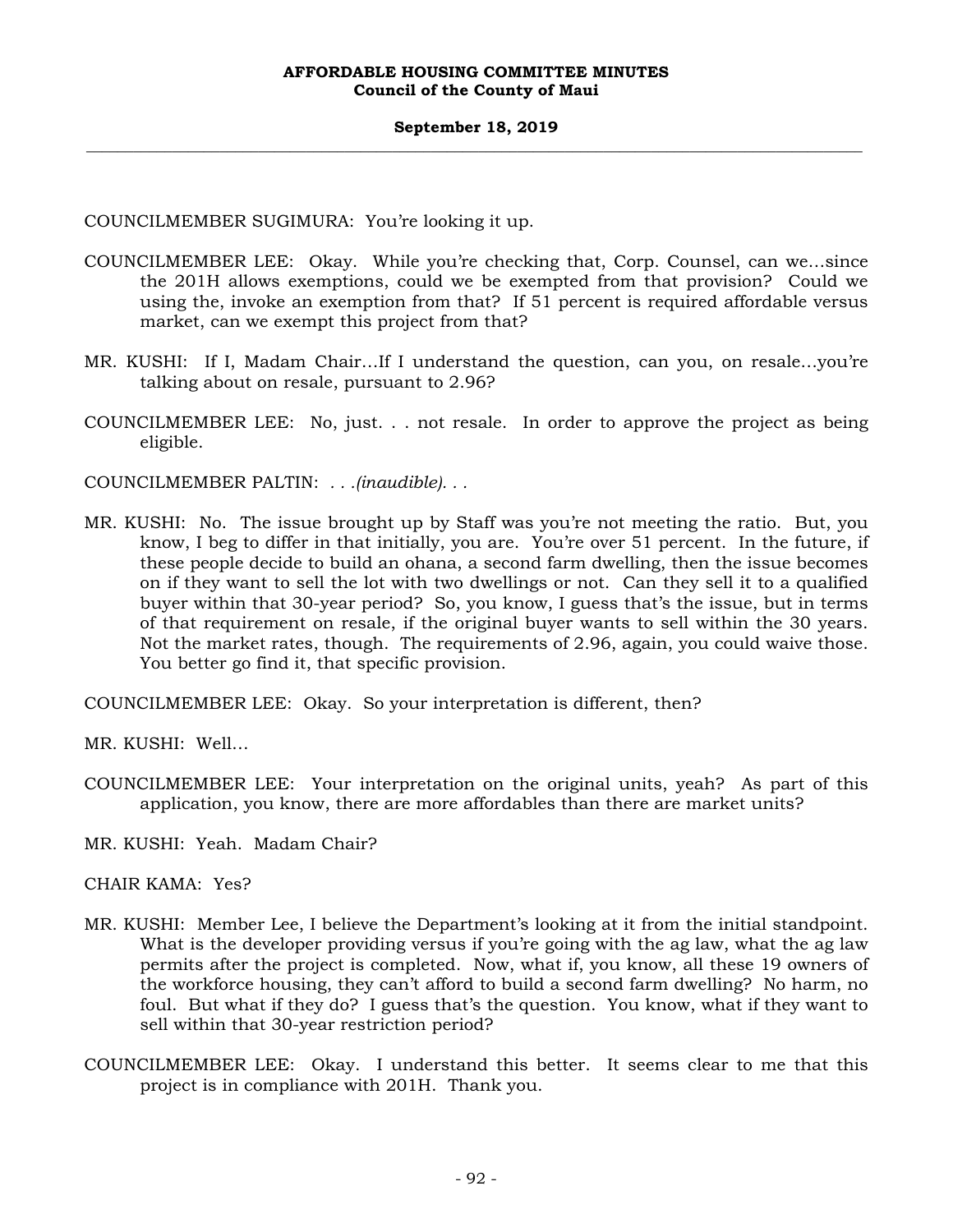COUNCILMEMBER SUGIMURA: It is in compliance. Is, yes in compliance.

CHAIR KAMA: Oh, Mr. Sinenci?

- COUNCILMEMBER SINENCI: Thank you, Chair. I just had a question for Mr. Kushi. You know, you said that the second dwelling is just if you had five acres, and we don't…these just is two acre –
- COUNCILMEMBER SUGIMURA: Two acres.
- COUNCILMEMBER SINENCI: --lots. So, the second dwelling would not be allowed at this. Just clarification.

CHAIR KAMA: Mr. Kushi?

MR. KUSHI: Yeah. Chair, subject to a Planning correcting move, no. That five acre minimum is for a farm labor dwelling.

COUNCILMEMBER SUGIMURA: Farm labor dwelling.

MR. KUSHI: Okay. A farm labor dwelling, which would then be the third dwelling. Automatically, the zoning code allows two farm dwellings, and if you conduct a big farm, five acres, more than five acres, you wanna maybe hire ranch hands, or ag people, then you build a farm labor dwelling. But it has to be more than five acres, and there's a lot of other conditions on there too, showing income, et cetera, et cetera. Now that's on Maui. Molokai is a little bit different.

VICE-CHAIR MOLINA: Madam Chair? Sorry.

CHAIR KAMA: Yes, Mr. Molina?

VICE-CHAIR MOLINA: Yeah. Thank you. Can I ask this question of maybe Planning Director?

CHAIR KAMA: Sure.

VICE-CHAIR MOLINA: Because we're talking about now, with both the market and the affordables having the opportunity to build an additional farm dwelling, if it goes over a total of 50 units over the years, will there be a…is there a requirement that, like, a sewage treatment plant or some other large, you know, infrastructure that needs to be built if there's over, say, 50 units total, with the . . .

MR. HART: Chair?

CHAIR KAMA: Yes?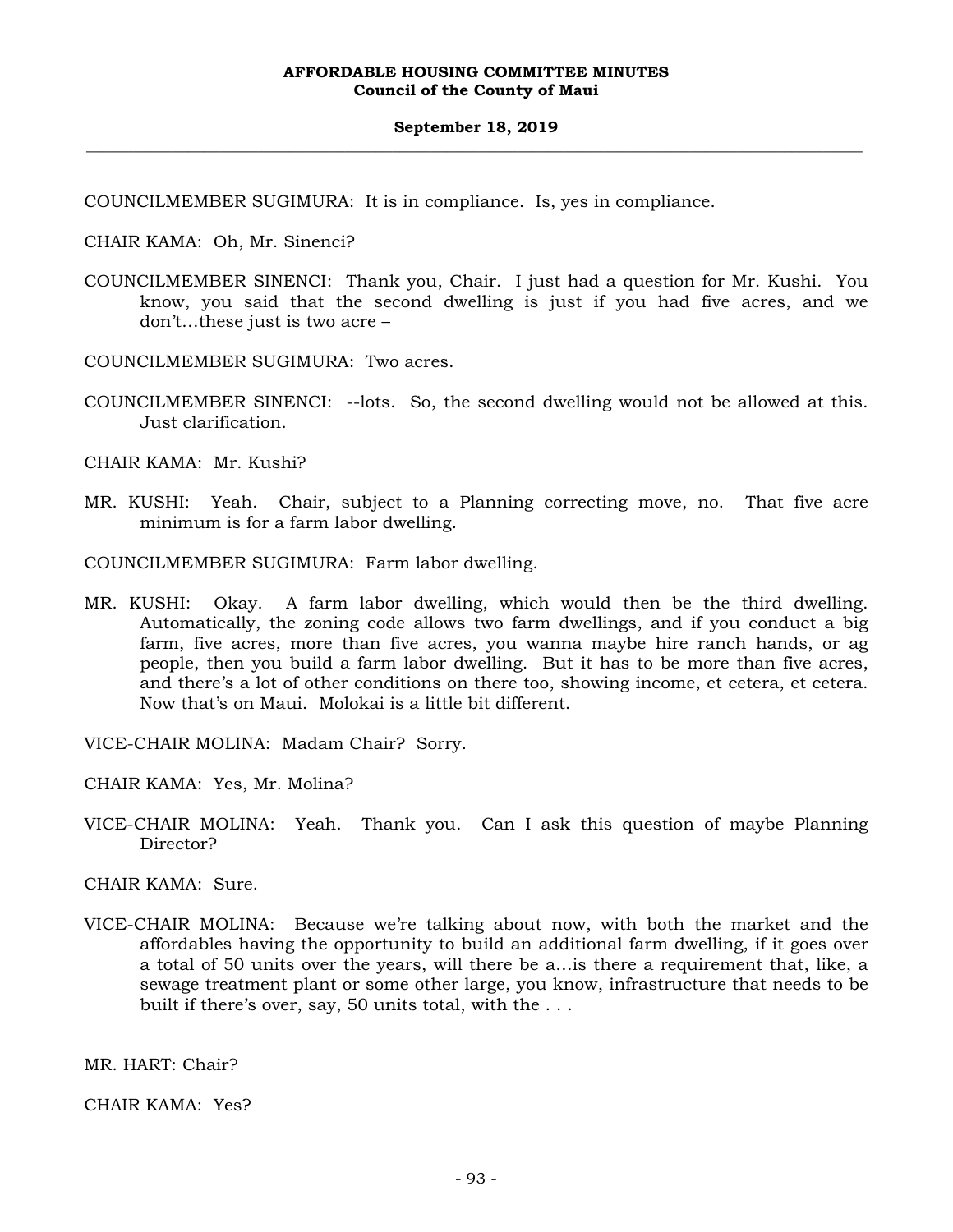VICE-CHAIR MOLINA: Is there anything…

- MR. HART: I'm not certain of that kind of a…that's not really a Department of Planning area of expertise.
- VICE-CHAIR MOLINA: Okay. So that's probably more like Environmental Management or Department of Health?
- MR. HART: Potentially, yeah. State Department of Health. Yeah, potentially.

COUNCILMEMBER PALTIN: Chair? I think they said –

CHAIR KAMA: Yes?

- COUNCILMEMBER PALTIN: --a couple times that it's…if it's one acre, then you cannot. But if it's one per acre, so there's 68 acres, so you can have 68 units, I think, they said, in the Agricultural District. But you can confirm with the applicant, if anybody wants to.
- VICE-CHAIR MOLINA: I'm just curious if it would trigger, if we go over x amount of units, if it would trigger a requirement to build an infrastructure such as a sewage treatment plant?

CHAIR KAMA: Yes, Mr. Brown?

MR. BROWN: Chair? We have a civil engineer who's a wastewater expert here, who's familiar with them, and has an ongoing relationship with the Department of Health, --

CHAIR KAMA: Good.

MR. BROWN: --who came to speak on this, if you would like to hear from him.

COUNCILMEMBER SUGIMURA: Yes, please.

CHAIR KAMA: Members, you'd like to hear from him?

COUNCILMEMBER SUGIMURA: Yes, please.

CHAIR KAMA: Yes, please.

VICE-CHAIR MOLINA: Okay.

CHAIR KAMA: Please, come on down. So, Mr. Molina…

VICE-CHAIR MOLINA: Yeah.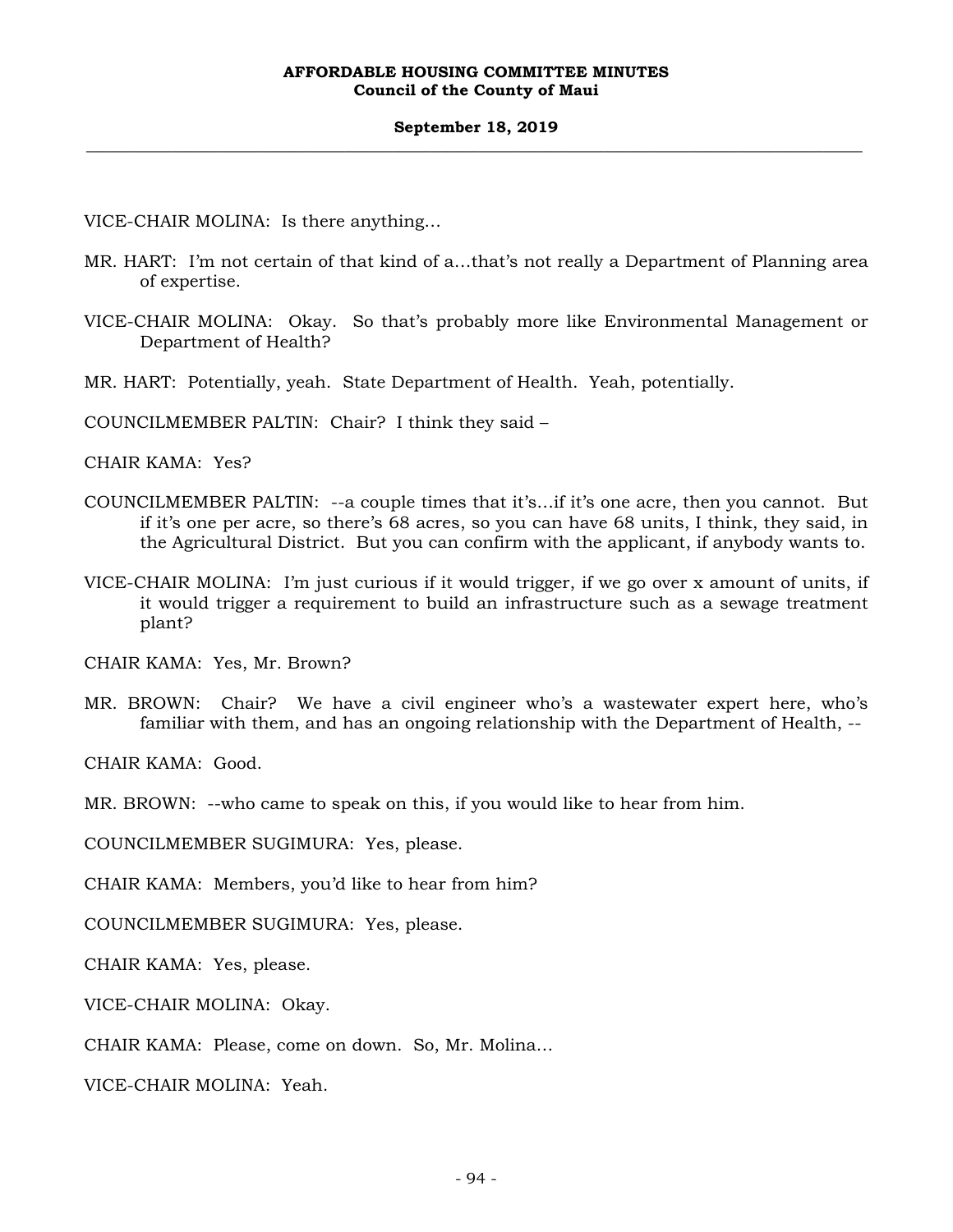- CHAIR KAMA: So, if you could introduce yourself, and then Mr. Molina can repeat the question.
- MR. POMA: Yes. Is this on?
- CHAIR KAMA: Go ahead. Yes.
- MR. POMA: Hi. Good evening. Dennis Poma –
- COUNCILMEMBER SUGIMURA: Oh. Good.
- MR. POMA: --the Principal Engineer and Owner of Advanced Compliance Solutions. We do cesspool upgrades, septic systems. I'm a supplier of aerobic systems; design aerobic systems on all islands. And to that question, we kind of answered it earlier. So, there is –I don't know the exact citation off the top of my head, but within HAR 1162, there's a provision that provides developers to provide one IWS, up to 50, unless your land is one acre or greater. So then you can exceed the 50, provided you have the land is one acre or greater. These are two acre lots, so they would be allowed one unit per one acre.
- VICE-CHAIR MOLINA: Okay. So, basically, simply what the answer is, no. It wouldn't trigger, if, say everybody, you know, had a whole bunch of people doing farm dwellings.
- MR. POMA: Yeah. It's about density, so that intention is there to…provided you have adequate area, then it's not about density anymore, and that's why the one acre.
- VICE-CHAIR MOLINA: Okay. Thank you for that. Thank you, Madam Chair.

CHAIR KAMA: Yes, Ms. Paltin?

- COUNCILMEMBER PALTIN: Oh. I have a ATU question. So, my question is, I think it's great that the developer has pledged to build one ATU for each house that can accommodate five bedrooms. I don't know much about ATU's but I had heard, like, it's kind of like a aerobic, or alive, kind of thing. So if you don't…if you have a one bedroom unit, and you have a five bedroom unit ATU, is there a problem with too much water, too little water?
- MR. POMA: Oh. Great question. So, the larger the unit, the better treatment you'll get. So, if a one bedroom is discharging into a five bedroom system, then it'll have more retention. You'll actually receive better biological treatment and reaction in the system. So, by the time it discharges, it will be less than what the units are rated for. So, the more you come closer to the capacity, that's what the NSF 40 standard is for; for the systems to be tested to those capacity units. So, the less going into it, the better treatment you actually get out of the unit.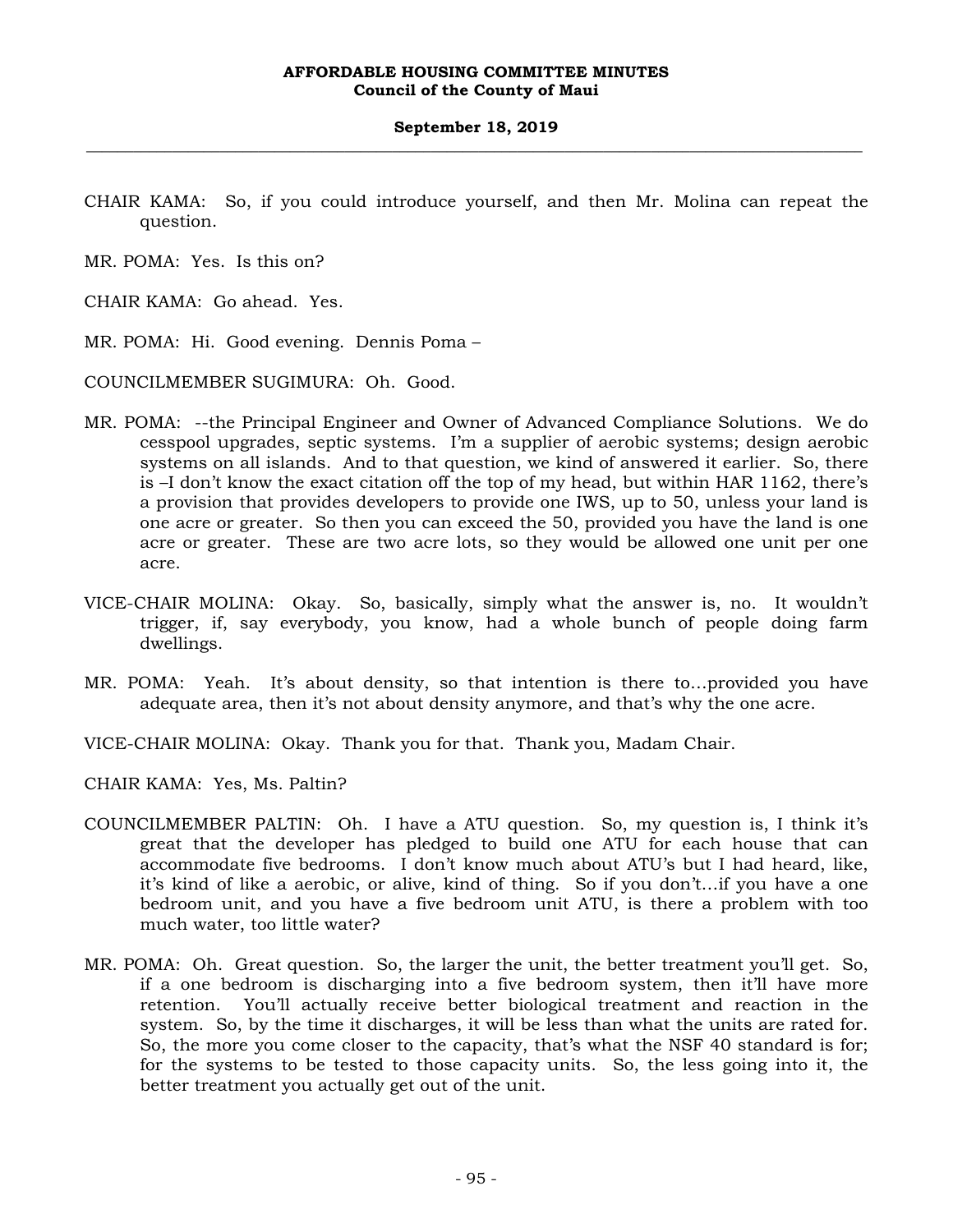- COUNCILMEMBER PALTIN: So, there's no DOH rule that you can only have a 25 percent overage?
- MR. POMA: That's for septic, and the reason for that is, septic systems are not…are designed a little bit differently and function different than aerobic. So, an aerobic system, let's say, is a 600-gallon per day capacity, the actual unit is 1200 gallons or more, and that's because there's a retention and a recirculation within the system, whereas a septic system, at 600 gallons per day, is, essentially, like a 600-gallon tank, and it's a direct passthrough.
- COUNCILMEMBER PALTIN: And, DOH does allow more than one ATU on a TMK? Is that true?
- MR. POMA: Yes. So the standard is, you're allowed one IWS, or a ATU or septic system, for every 10,000 square feet of land area. And could be up to two dwellings attached to the IWS, up to five bedrooms, or 1,000 gallons.
- COUNCILMEMBER PALTIN: Okay. And I was wondering if you could tell me the life…like, the general life span of an ATU.
- MR. POMA: The span of the tank itself is based on the integrity of the tank, which is 50, 100 years. They're all state-of-the-art materials these days. So, they used to be steel tanks, which would corrode –

COUNCILMEMBER PALTIN: Corrode.

- MR. POMA: --and such, and concrete tanks that leak and such, but today's composite materials are designed to last indefinitely. There is ATU's. Aerobic systems have one mechanical part, which is a blower, an air blower. So, those air blowers will last you from seven years to fifteen years, and will require replacement. And that's what the service…that's part of the reason for the service contractor, the semi-annual requirements for inspection, is to make sure the blower is working adequately.
- COUNCILMEMBER PALTIN: And, just to clarify, the HOA would be responsible for maintenance of all the ATU's for the lifetime of the…like, indefinitely, forever?
- MR. BROWN: Correct.
- COUNCILMEMBER PALTIN: Okay. Just getting it on the record. Thank you for answering my questions.

MR. POMA: You're welcome.

CHAIR KAMA: Thank you. Yes, Ms. Keani Rawlins-Fernandez?

COUNCILMEMBER RAWLINS-FERNANDEZ: Mahalo, Chair. Aloha, Mr. Polson [*sic*]?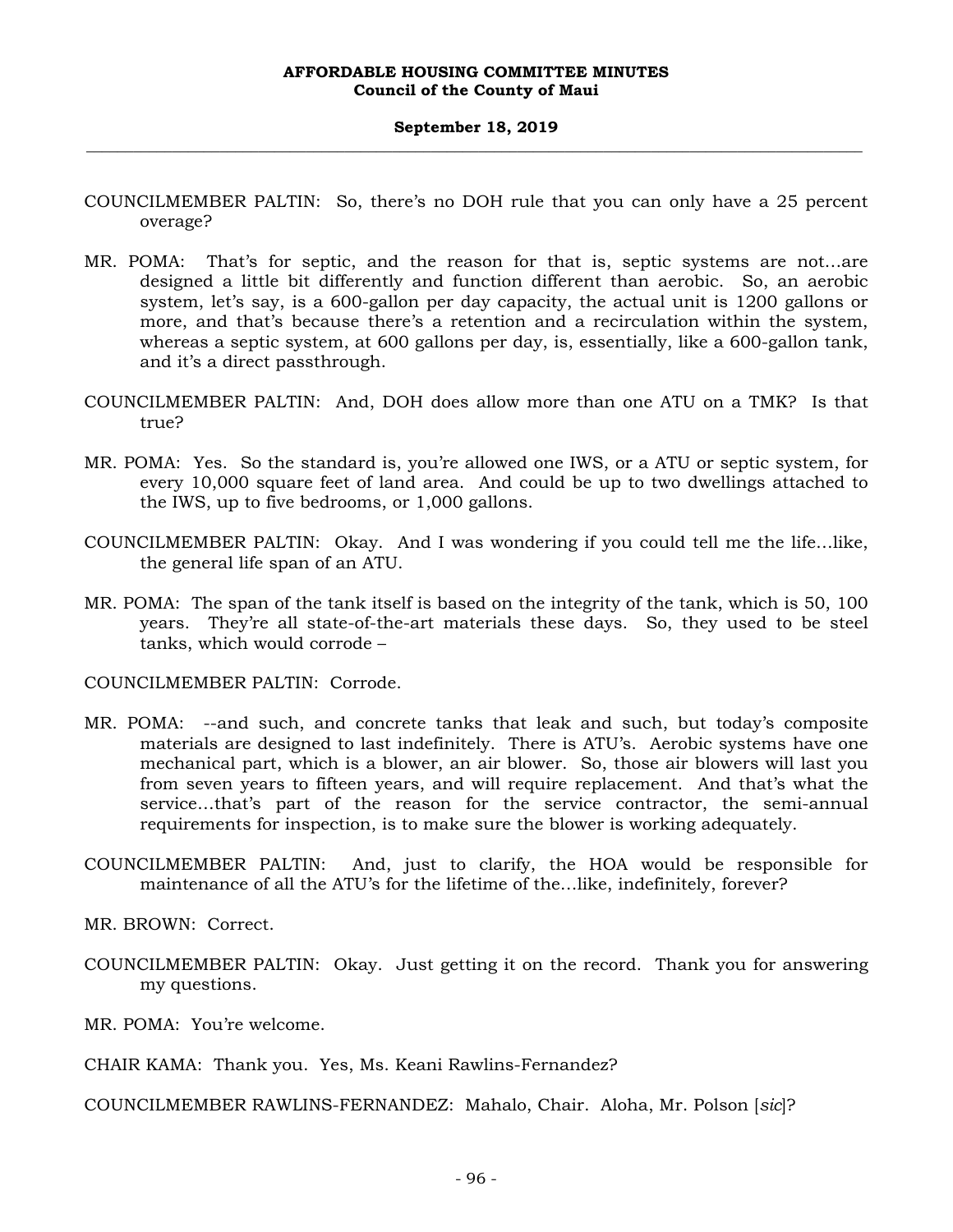### **September 18, 2019 \_\_\_\_\_\_\_\_\_\_\_\_\_\_\_\_\_\_\_\_\_\_\_\_\_\_\_\_\_\_\_\_\_\_\_\_\_\_\_\_\_\_\_\_\_\_\_\_\_\_\_\_\_\_\_\_\_\_\_\_\_\_\_\_\_\_\_\_\_\_\_\_\_\_\_\_\_\_\_\_\_\_\_\_\_\_\_\_\_\_\_\_\_\_\_\_\_\_\_**

MR. POMA: Poma.

COUNCILMEMBER RAWLINS-FERNANDEZ: Pullman [*sic*]?

MR. POMA: P-O-M-A. Poma.

COUNCILMEMBER RAWLINS-FERNANDEZ: Poma?

MR. POMA: Yes.

COUNCILMEMBER RAWLINS-FERNANDEZ: Okay. Mahalo for your memo, and for addressing some of the concerns. In, let's see, Item 8, HAR 11-62-31.1A1, you list here, I guess that was…it kind of…this is related to the question that Member Molina was asking. There shall be a 10,000 square feet of land area for each IWS. Further, it states the total flow into one IWS shall not exceed 1,000 gallons, and one IWS shall not serve more than five bedrooms, whether in one dwelling unit or two. A dwelling means any building which is wholly or –

MR. POMA: Partially.

COUNCILMEMBER RAWLINS-FERNANDEZ: Partially.

MR. POMA: Yep.

COUNCILMEMBER RAWLINS-FERNANDEZ: Okay. Typo.

MR. POMA: Partly. Yes.

COUNCILMEMBER RAWLINS-FERNANDEZ: Oh. Partly?

MR. POMA: Partly, I think is it. Yeah.

COUNCILMEMBER RAWLINS-FERNANDEZ: Okay. Used? Yeah. I thought it was a word I didn't know.

MR. POMA: Oh.

COUNCILMEMBER RAWLINS-FERNANDEZ: …intended for living and sleeping. Okay. And then there are additional exceptions under this part when the lots are greater than one acre.

MR. POMA: Correct.

COUNCILMEMBER RAWLINS-FERNANDEZ: No letter is required from the State. So, under that same…I wanna say, what's it, admin rule. It says, total development. So this is,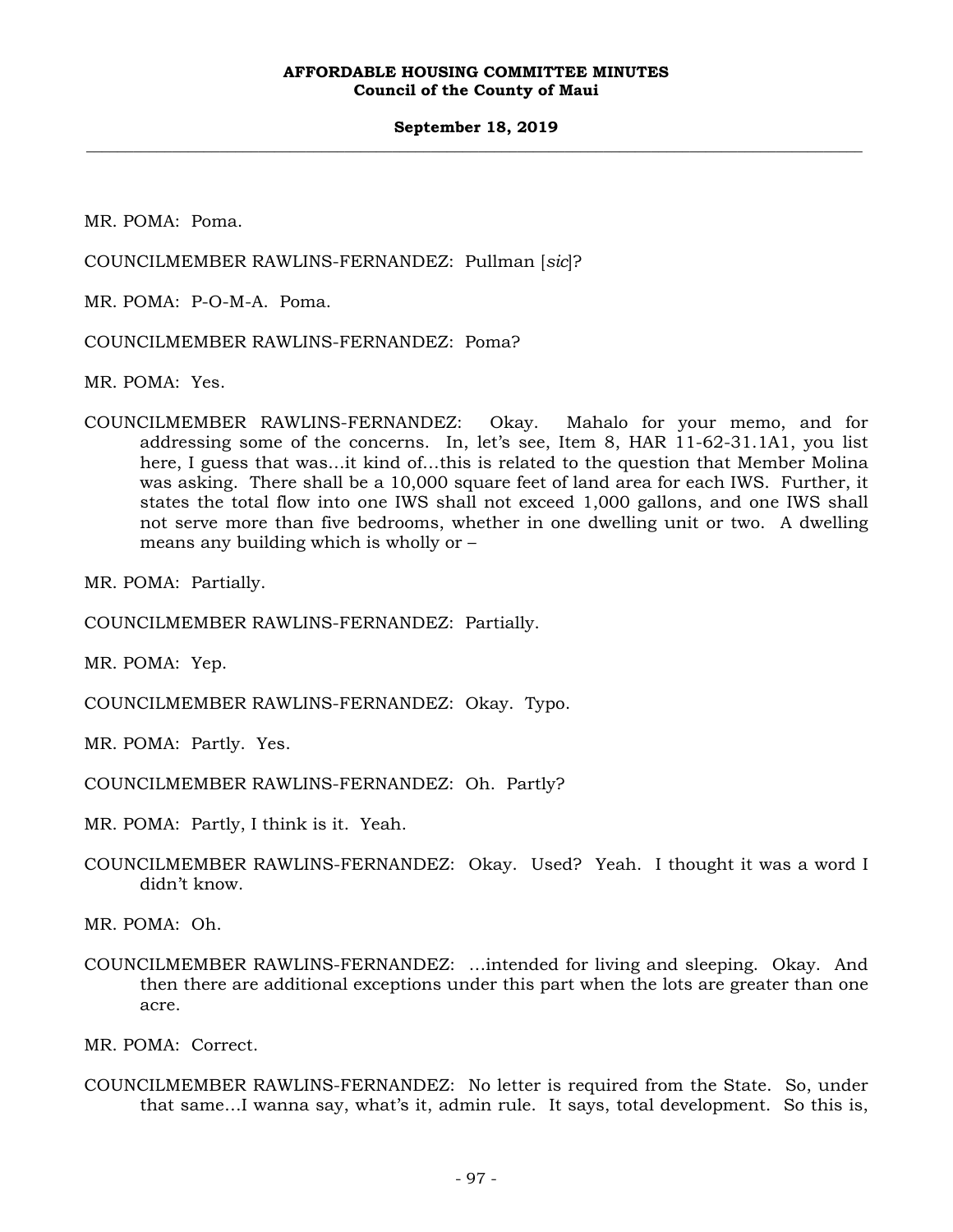## **September 18, 2019 \_\_\_\_\_\_\_\_\_\_\_\_\_\_\_\_\_\_\_\_\_\_\_\_\_\_\_\_\_\_\_\_\_\_\_\_\_\_\_\_\_\_\_\_\_\_\_\_\_\_\_\_\_\_\_\_\_\_\_\_\_\_\_\_\_\_\_\_\_\_\_\_\_\_\_\_\_\_\_\_\_\_\_\_\_\_\_\_\_\_\_\_\_\_\_\_\_\_\_**

1B, total development of an area shall not exceed 50 single-family, residential lots, or exceed 50 dwelling units, except for developments consisting of one dwelling unit per acre or greater.

MR. POMA: Right.

- COUNCILMEMBER RAWLINS-FERNANDEZ: So, the total development of an area shall not exceed 50 single-family, residential lots.
- MR. POMA: Unless one acre or greater.
- COUNCILMEMBER RAWLINS-FERNANDEZ: Okay. Or, exceed 50 dwelling units, except for developments consisting of one dwelling unit per acre or greater. So, the first one wouldn't apply, but because there's an, or, the second one does?

MR. POMA: Yes.

- COUNCILMEMBER RAWLINS-FERNANDEZ: Okay. And in…on page three, this is item 6. Flow rates. Okay. So, you state that it has to be sized appropriately, and that it…the State reviews all plans for ATU's, and requires that units be sized appropriately. For example, if a homeowner submits plans for a two bedroom system, they will only receive approval for two bedrooms. Oh. Okay. So…but it can be the other way around?
- MR. POMA: You can submit…yes. You can kind of get advanced approval for your full five bedrooms, but only construct a two bedroom home. That would provide the ability to expand your home in the future, and still be able to meet your wastewater approval.
- COUNCILMEMBER RAWLINS-FERNANDEZ: Okay. So there wouldn't be an issue with not enough…not sufficient water going in, and it drying up?

MR. POMA: Correct. No.

COUNCILMEMBER RAWLINS-FERNANDEZ: Okay. Okay. Mahalo, Mr. Poma.

MR. POMA: Thank you.

COUNCILMEMBER RAWLINS-FERNANDEZ: Mahalo, Chair.

CHAIR KAMA: Thank you. Thank you, Mr. Poma, for coming down. Yes, Ms. Paltin?

COUNCILMEMBER PALTIN: I didn't…I don't think I understood what Mr. Rapacz was saying, and then what Mr. Kushi was saying. I thought that Mr. Rapacz was saying about the…if the 15 market-value homes have a second dwelling, then it's 30, plus the 19, for a total of 49, and then half of that are at 50 percent, plus one, would be 25 affordable. Is that what he was saying, or something different?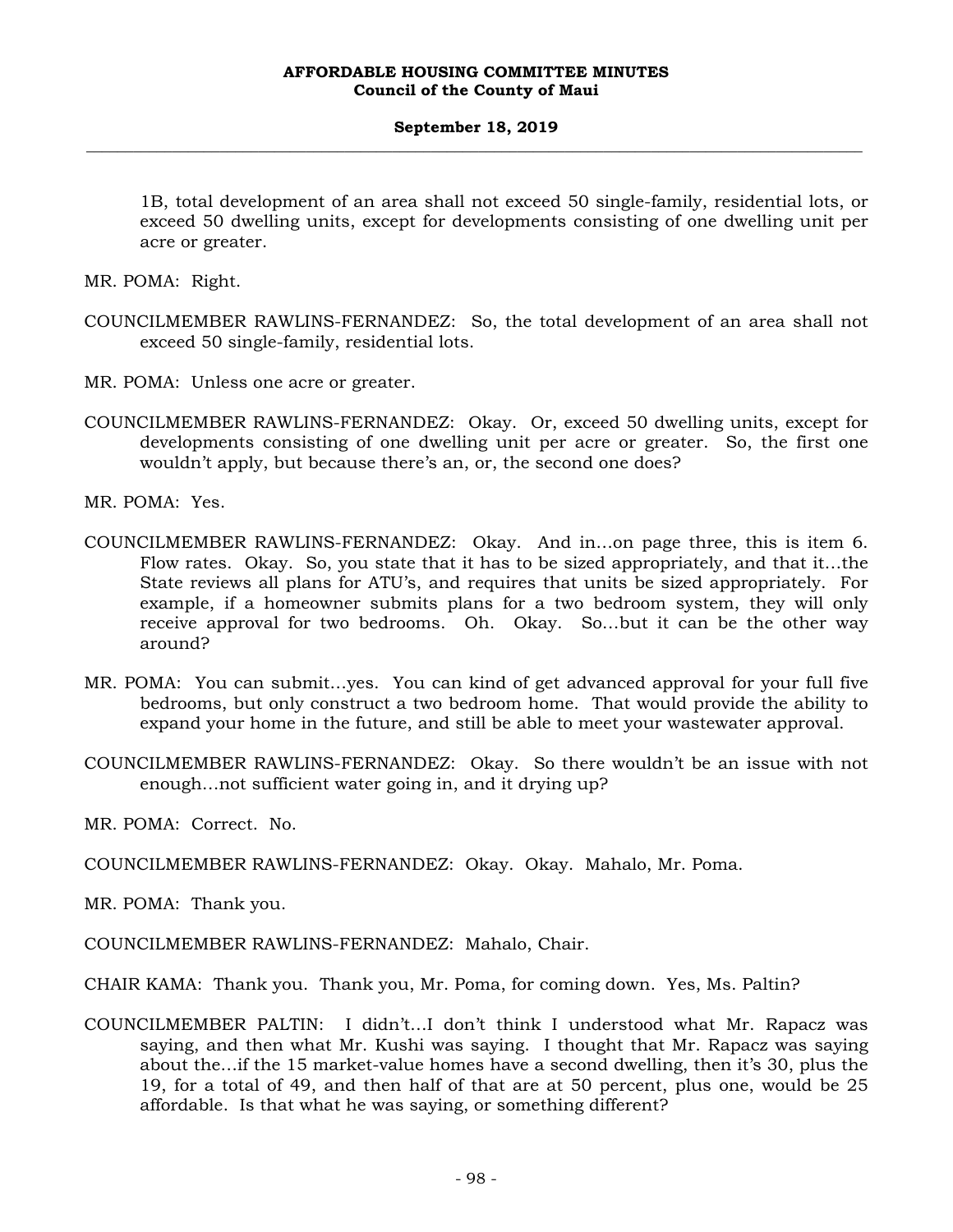CHAIR KAMA: Were you saying that, or were you saying something different?

MR. RAPACZ: The Administrative Rules for 201H say that, more than 50 percent of the total dwelling units have to qualify under 201H. What we're hearing is that there will be, possibly, 38 units on the affordable lots, but only 15 of those will be affordable. So, that's 15 affordable units. There may be up to 30 units on the market lots. So, if you only have 15 affordables…I'm sorry, 19 –

COUNCILMEMBER PALTIN: 19.

- MR. RAPACZ: --affordables, and 30 market, then you'd have not met the 50 percent affordable ratio.
- COUNCILMEMBER PALTIN: So we'd need 25 affordables to meet that ratio?
- MR. RAPACZ: If you're going to allow second farm dwellings on the market lots, that would be 30. So you would need 31 affordables to meet the ratio.
- COUNCILMEMBER PALTIN: But 30 –
- CHAIR KAMA: Okay. Yes?
- COUNCILMEMBER PALTIN: --plus 19 is 49, so 50–
- MR. RAPACZ: No, no. 31 total. So, 19 plus 12 more, on the affordables. Right now, only…
- COUNCILMEMBER PALTIN: Oh, 'cause you're counting all 68?
- MR. RAPACZ: Right now, only 19 are proposed as affordables, even though more can be built later.

COUNCILMEMBER PALTIN: Okay.

CHAIR KAMA: Ms. Sugimura?

COUNCILMEMBER SUGIMURA: So, because we're dealing with today, and the project as it was proposed by the developer, I think we're only talking about 19 workforce, and 15 market. And what happens in the future, we have no control over, because we don't pay for those homes. So we cannot assume we're going to know what the future owners are gonna do. So I want us to get back on to today, and what was proposed, 'cause that's what I interpreted, what Corp. Counsel told us, you know, so…

COUNCILMEMBER PALTIN: I think—

CHAIR KAMA: Yes?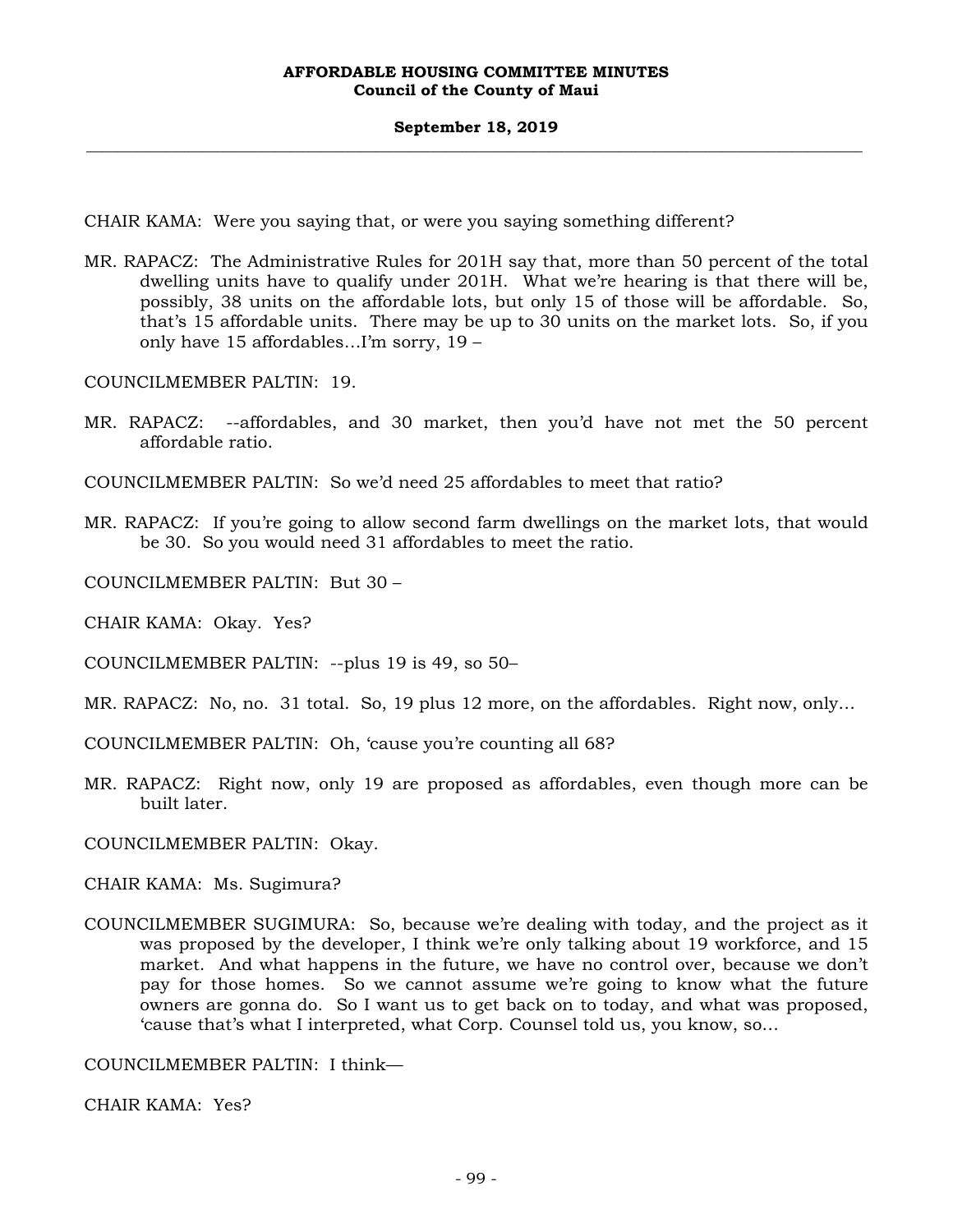COUNCILMEMBER PALTIN: --the control we have, is to make sure that the end project satisfies the 201H criteria, which is if we're offering 19 affordables, gotta make sure that 19 times two, maybe minus one, is the total units of it. I mean, it's just working backwards. Or, upping the number of affordable.

CHAIR KAMA: Mr. Brown, would you like to respond to that?

MR. BROWN: Could we just suggest a modification that says, the second dwelling on the workforce would have to be rented, if it was ever rented or occupied as a workforce unit, and then it qualifies as a workforce unit. Clarifies it. I know there's been many projects in the past that have or have had ohanas, and this has never came up or been an issue. It's never been an end result 20 years from now, it's been, like, Councilmember Sugimura is saying, is what the initial result is. There was several projects recently that were…ohanas allowed, but if it's a concern, we don't want any litigation over it anyways. So I would suggest we just say that it would have to be rented for 2.96 or occupied as such, if that could be a consideration. Which, I think was Mr. Molina's initial idea actually. Huh.

CHAIR KAMA: Does that sound like a consensus from the Members? Or consideration?

COUNCILMEMBER PALTIN: I'd like a lawyer's opinion, if that's okay.

CHAIR KAMA: Mr. Rapacz?

COUNCILMEMBER HOKAMA: Chair?

CHAIR KAMA: Yes?

COUNCILMEMBER HOKAMA: Before we have our Staff –

CHAIR KAMA: Oh. Mr. Hokama?

COUNCILMEMBER HOKAMA: --enter our discussions, I'm just trying to…I think our first question, we just gotta make a decision this evening, Chair, is, the project we're doing. Is it affordable component, which I believe, or attainable housing. But, what are we going to do with agricultural land? Okay? Because the way some of the fears of what is potentially can come a unit counts, you're talking about now. Rural development, not agricultural housing, or attainable housing. So, you know, from a tax angle, I wouldn't mind the 30 market units, because they're going help pay for the subsidies we're going to have to provide those to 50 to 100 percent housing, okay? Because normally they'll just pay minimum tax. They are coming a lot more in minimal basic services from the County. So, those market houses is gonna pay bigger tax load, especially if we go tiered rates. So, from a financial point of view, I like how the mix is coming out. But, I still believe if you want to use this process, you need to fulfill the requirements throughout the project's life also. So, I'm open to your condition about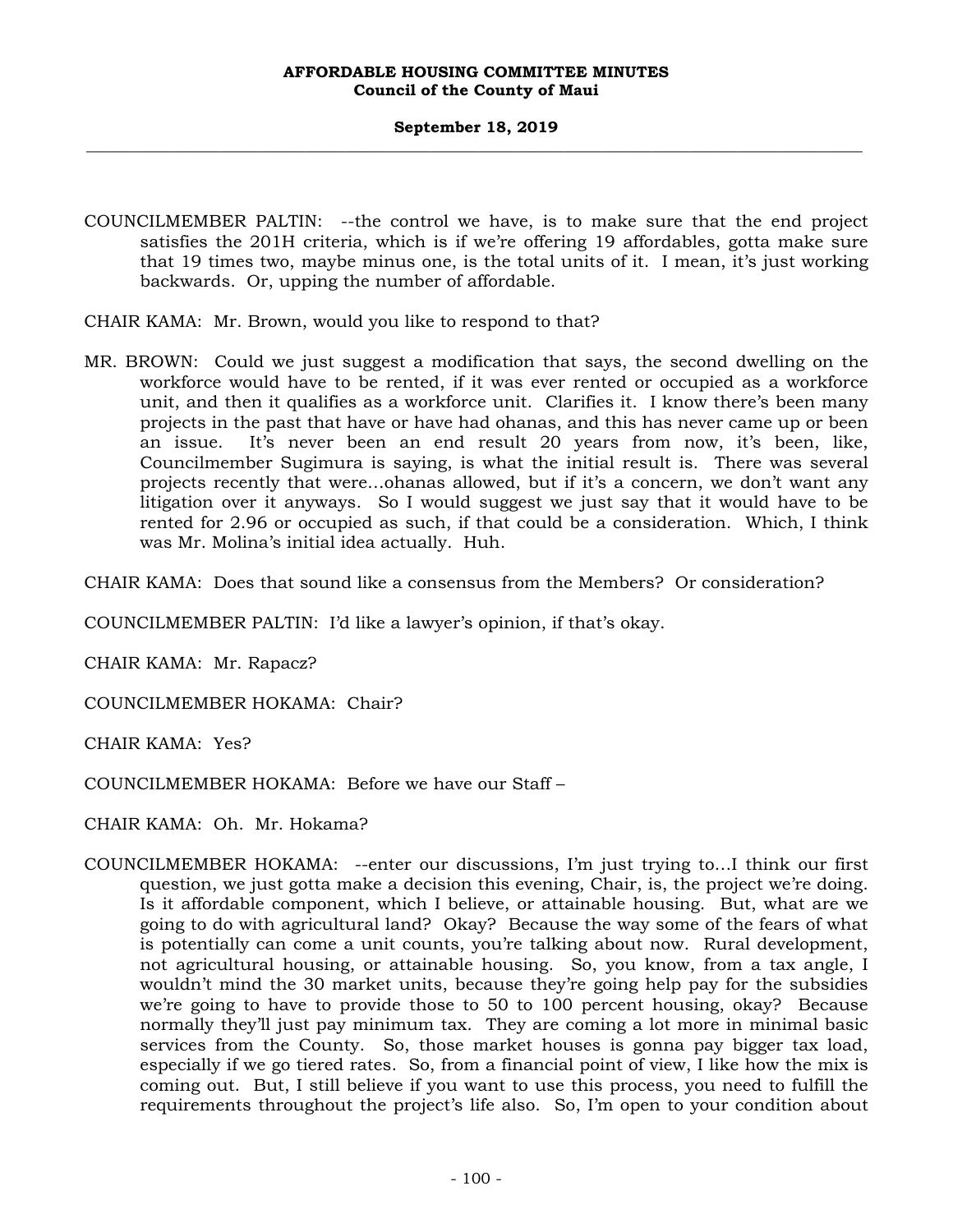the rentals, and if need be, Chair, why no we enforce 'em? We can just say that, for the markets, if the permit approved, will push it over the percentage amount, then the permit will be denied. Which means if you're too slow, like they say, you starve at the table.

COUNCILMEMBER PALTIN: Works for me. Consensus.

CHAIR KAMA: Consensus?

COUNCILMEMBER SUGIMURA: What is the motion?

CHAIR KAMA: Who has the motion's consensus?

VICE-CHAIR MOLINA: Madam Chair?

CHAIR KAMA: On the verbiage. Yes?

VICE-CHAIR MOLINA: Yeah. So –

CHAIR KAMA: Mister…

VICE-CHAIR MOLINA: --it's just that, and maybe from…still comment as I try to get it clear. So, basically, yeah, it's first come, first serve, if you will? Okay. I was thinking something along the lines, too, maybe if…

COUNCILMEMBER HOKAMA: I like your idea, Mr. Molina.

VICE-CHAIR MOLINA: Yeah. Am I correct in…

COUNCILMEMBER HOKAMA: If you're looking at really the reality, yeah, of what a family with \$42,000 a year can afford and spend, the least thing up after purchasing is thinking about how to build one second house.

UNIDENTIFIED SPEAKER: True.

COUNCILMEMBER HOKAMA: Okay? Now, it's about how am I gonna pay my kids' education, or something else.

VICE-CHAIR MOLINA: Yeah.

COUNCILMEMBER HOKAMA: Right?

VICE-CHAIR MOLINA: Yeah. I just generally assume, you get an affordable unit, you don't have the financial means to add anything else. You gotta just worry about paying your mortgage and other things. But on the…I was thinking of something along the lines of a one-for-one. So, like, if a market unit wanted to build an ohana or a farm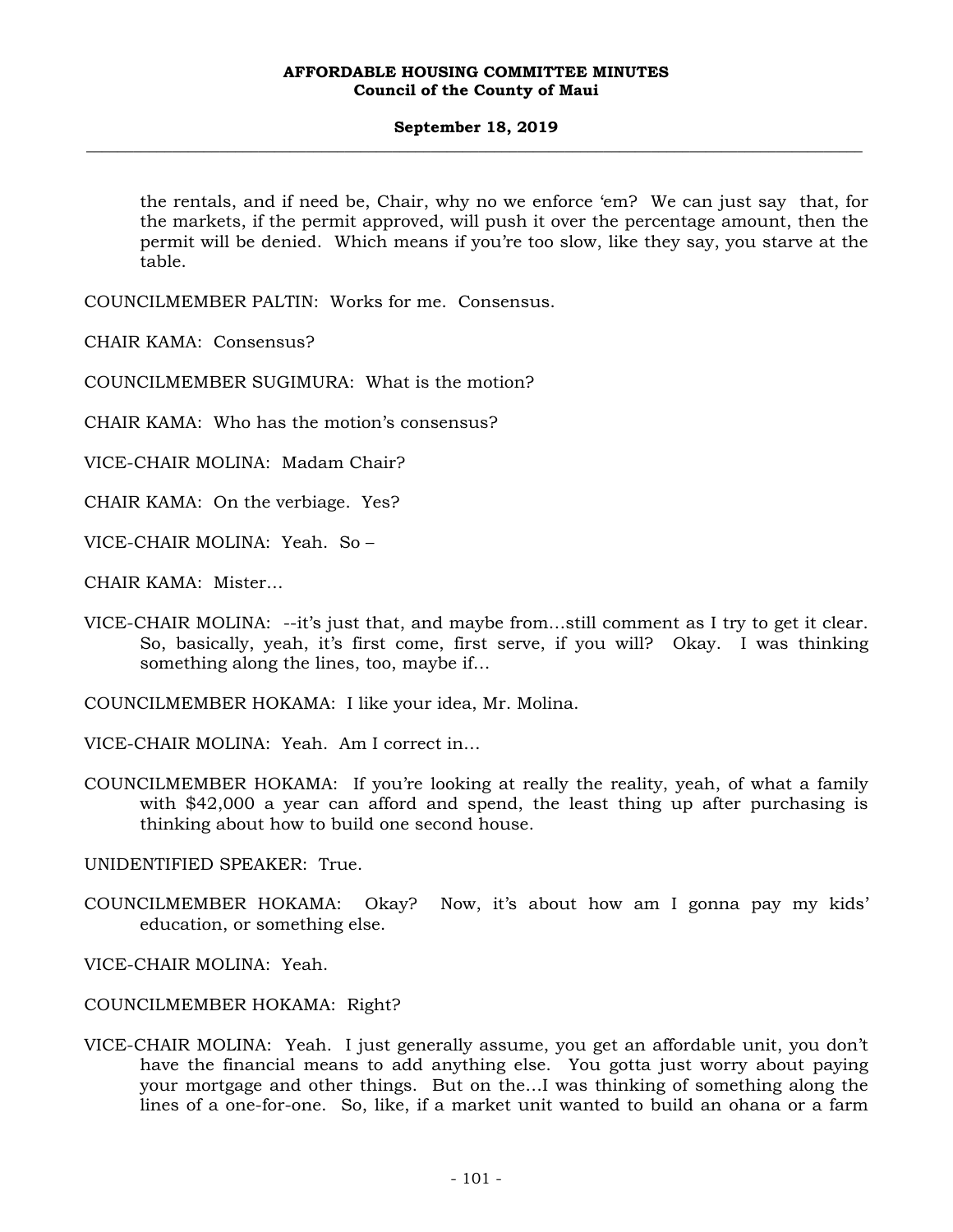dwelling, then the, you know, then…how else can I put it? It's called a one-for-one kind of deal, so…and I know that 50 percent threshold you're talking about, Mr. Hokama, so if that amount is reached, then no more farm dwellings. Is that how I understand it?

- COUNCILMEMBER HOKAMA: Well, my thing is –and I think Mr. Brown has been up front with everybody –he will be up front with the buyers too. Especially with the market guys; they gonna be paying good money for a good product. The ability to build an additional unit on that property will be dependent upon the total number of units, regarding the affordable component. If that number stays at 19, there's no additional units gonna be in the market, 'cause it'll violate the process. Simple. The guy is gonna know before he buys into your subdivision that is one of the conditions of having additional units. Affordables don't grow, the markets don't grow. And whatever market numbers can grow, those that are ready to move forward, and secure and build a second unit, could lock that in, because I'm gonna capture that tax too.
- MR. BROWN: I think it's a good suggestion, 'cause it keeps it with the ratio, and it at least gives the option for the future.
- COUNCILMEMBER HOKAMA: And ability for you to fulfill your commitment to us, by staying within the process parameters.
- MR. BROWN: Yeah. We could live with that. It's better than them not at all.

UNIDENTIFIED SPEAKER: I agree.

CHAIR KAMA: Mr. Molina?

- VICE-CHAIR MOLINA: Yeah. And I think I've got it together now. If the…kind of tying it into Member Hokama's consideration. If maybe the developer would consider one full-on scenario where, when it comes to ohanas, or farm dwellings, a market-rate ohana cannot be built until a workforce housing ohana is built. Something along those lines. And then, whoever, you know, can do it, fine, and then once we reach that threshold, then pau. I don't know. That's something that could work. It sort of ties into Mr. Hokama's consideration. So…
- MR. BROWN: Yeah. That's exactly what I'm thinking, I believe what I understood, from Councilmember Hokama.

UNIDENTIFIED SPEAKER: . . .*(inaudible) . . .*

VICE-CHAIR MOLINA: Yeah. Okay. Either way. So…

COUNCILMEMBER SUGIMURA: So what's it? What are you saying?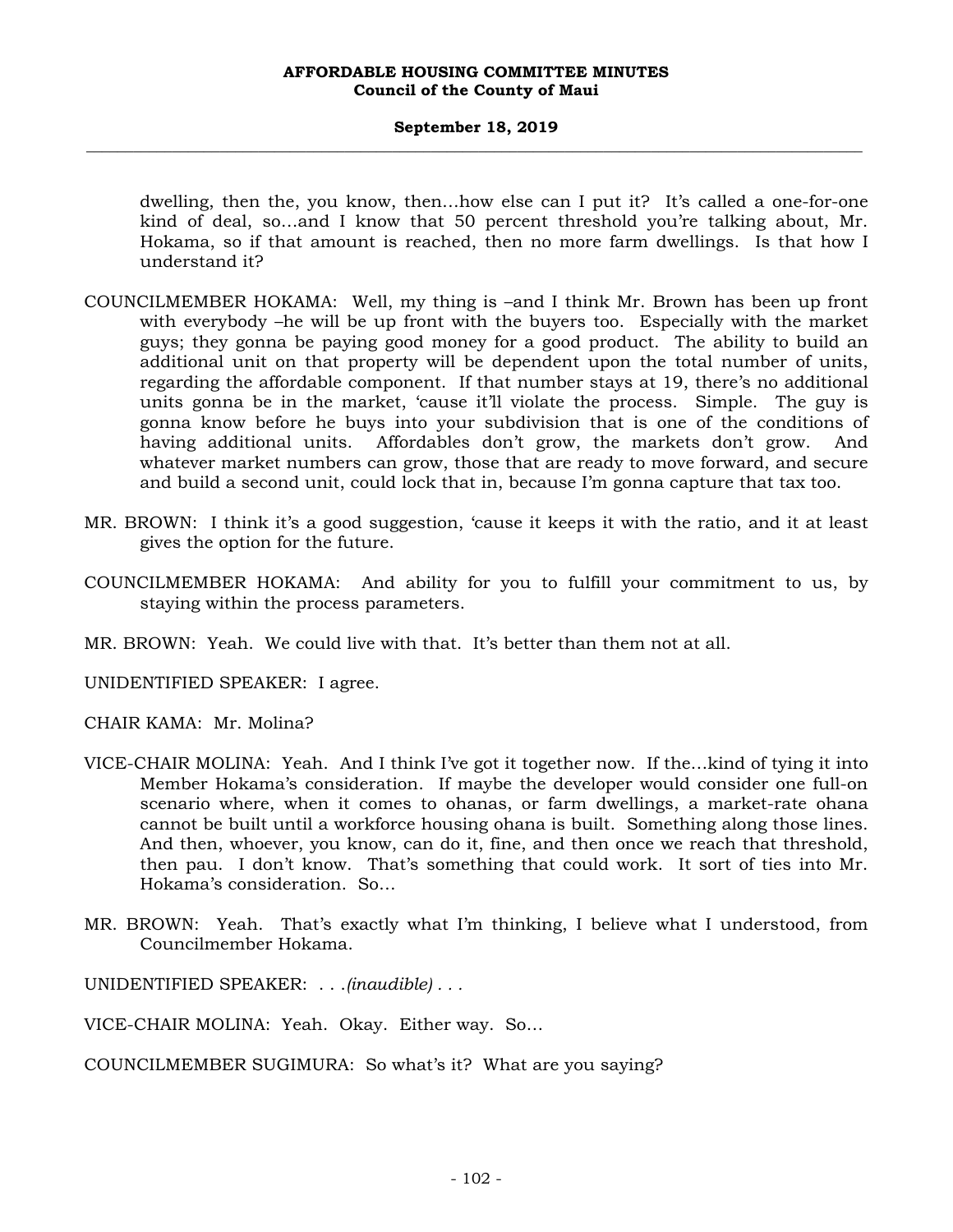- VICE-CHAIR MOLINA: So, affordable…in order for market rate to be built, then it has to be conditioned upon an affordable doing their dwelling first, and then one-for-one.
- COUNCILMEMBER PALTIN: So, by my math then, three of the 15 could have a farm dwelling? Is that what the number is?

CHAIR KAMA: One-for-one.

- VICE-CHAIR MOLINA: One-for-one.
- MR. BROWN: It would start like that. Three could, and then as soon as a workforce one built one, then a market guy could build one.

CHAIR KAMA: Running concurrent.

VICE-CHAIR MOLINA: Yeah. Not everybody's gonna have that financial means.

CHAIR KAMA: Right.

VICE-CHAIR MOLINA: I mean, some people could do it, some people won't. So, that's the guessing game we have at this point.

CHAIR KAMA: Ms. Rawlins-Fernandez?

- COUNCILMEMBER RAWLINS-FERNANDEZ: Okay.
- COUNCILMEMBER PALTIN: So, three off the top?
- COUNCILMEMBER RAWLINS-FERNANDEZ: I'm gonna take a shot at the condition that we're discussing. Okay.

CHAIR KAMA: And I know you're going to take a shot to make it better and clearer.

COUNCILMEMBER RAWLINS-FERNANDEZ: You know it.

CHAIR KAMA: Thank you.

- COUNCILMEMBER RAWLINS-FERNANDEZ: Okay. Work…let's see. Okay. Workforce housing units must always remain…shall remain over 50 percent of the total units in the project area.
- COUNCILMEMBER PALTIN: Can I make that say, 50 percent plus one?
- COUNCILMEMBER RAWLINS-FERNANDEZ: Yeah. Over 50 percent. Or, if you want to say, over 51 percent?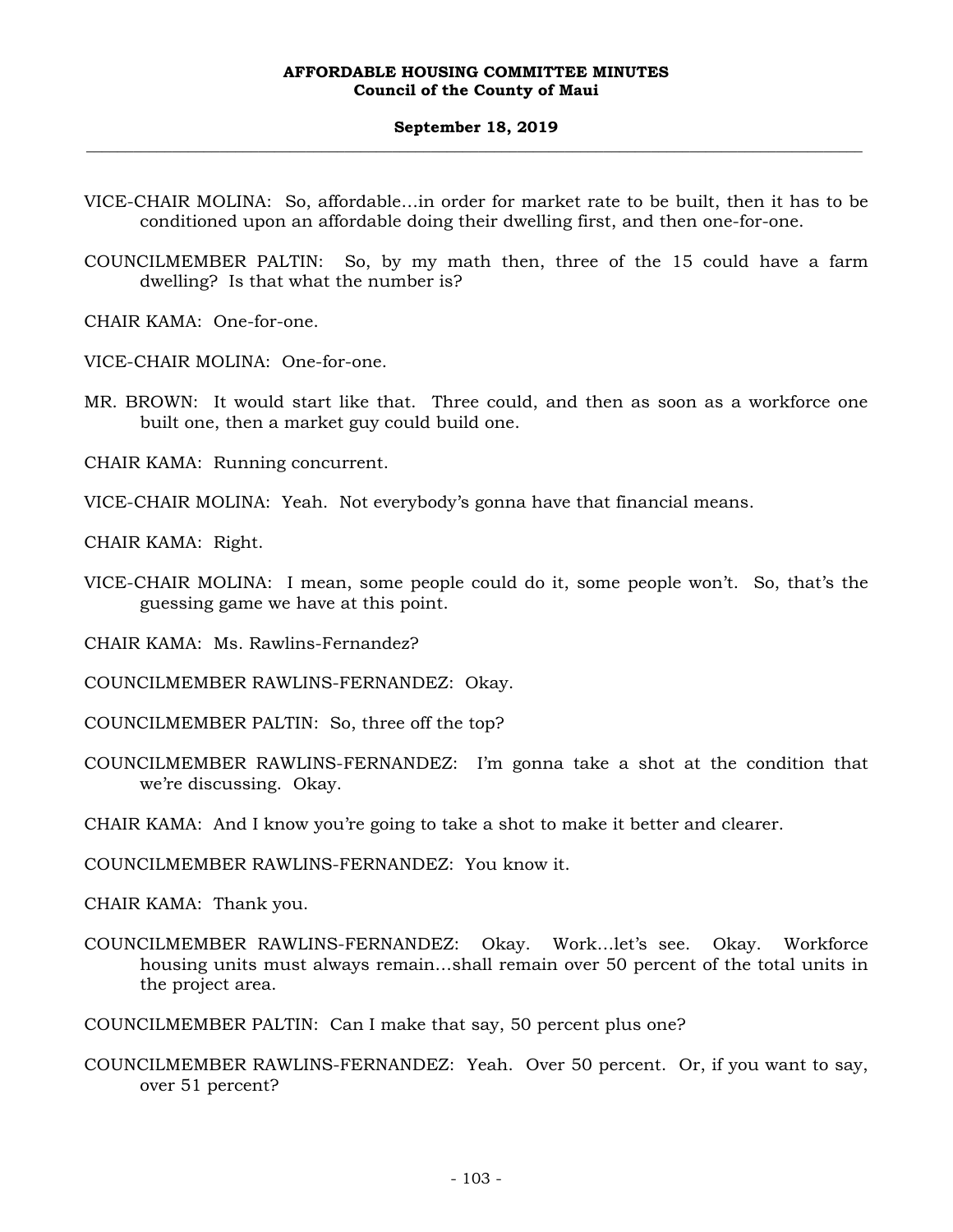COUNCILMEMBER PALTIN: No. Cannot be 51 percent. Yeah. Okay. Sorry. My bad.

- CHAIR KAMA: Okay. So, go ahead, and re-read it, so everyone can understand it incorporating Member Paltin's…
- COUNCILMEMBER RAWLINS-FERNANDEZ: Oh. Incorporating Member Paltin's…
- COUNCILMEMBER PALTIN: But it's not going to be just over 50 percent.
- CHAIR KAMA: . . .*(inaudible) . . .*

COUNCILMEMBER PALTIN: I didn't hear that part. Sorry.

COUNCILMEMBER RAWLINS-FERNANDEZ: Okay. Shall. Okay. Workforce housing units, or I don't know if we want to say, farm dwellings, shall remain over 50 percent of the total farm dwellings in the project area.

COUNCILMEMBER PALTIN: Yeah.

COUNCILMEMBER RAWLINS-FERNANDEZ: Or units. Whichever.

COUNCILMEMBER PALTIN: Whatever you wanna call them. Houses.

- CHAIR KAMA: So, did we get the language over there. Okay, Staff? Okay, so…it's okay, everybody?
- COUNCILMEMBER SUGIMURA: Mr. Kushi? How about Mr. Kushi?
- CHAIR KAMA: Consensus? I mean, Mr. Kushi?

COUNCILMEMBER SUGIMURA: Mr. Kushi.

CHAIR KAMA: Comments?

MR. KUSHI: Well, I mean, you know, 201H allows you guys a lot of flexibility, but, as a practical matter, who's gonna –

COUNCILMEMBER SUGIMURA: Monitor.

MR. KUSHI: --manage this? Oversee this?

COUNCILMEMBER SUGIMURA: Oh. That's true.

CHAIR KAMA: HOA.

COUNCILMEMBER SUGIMURA: That's the neighbors.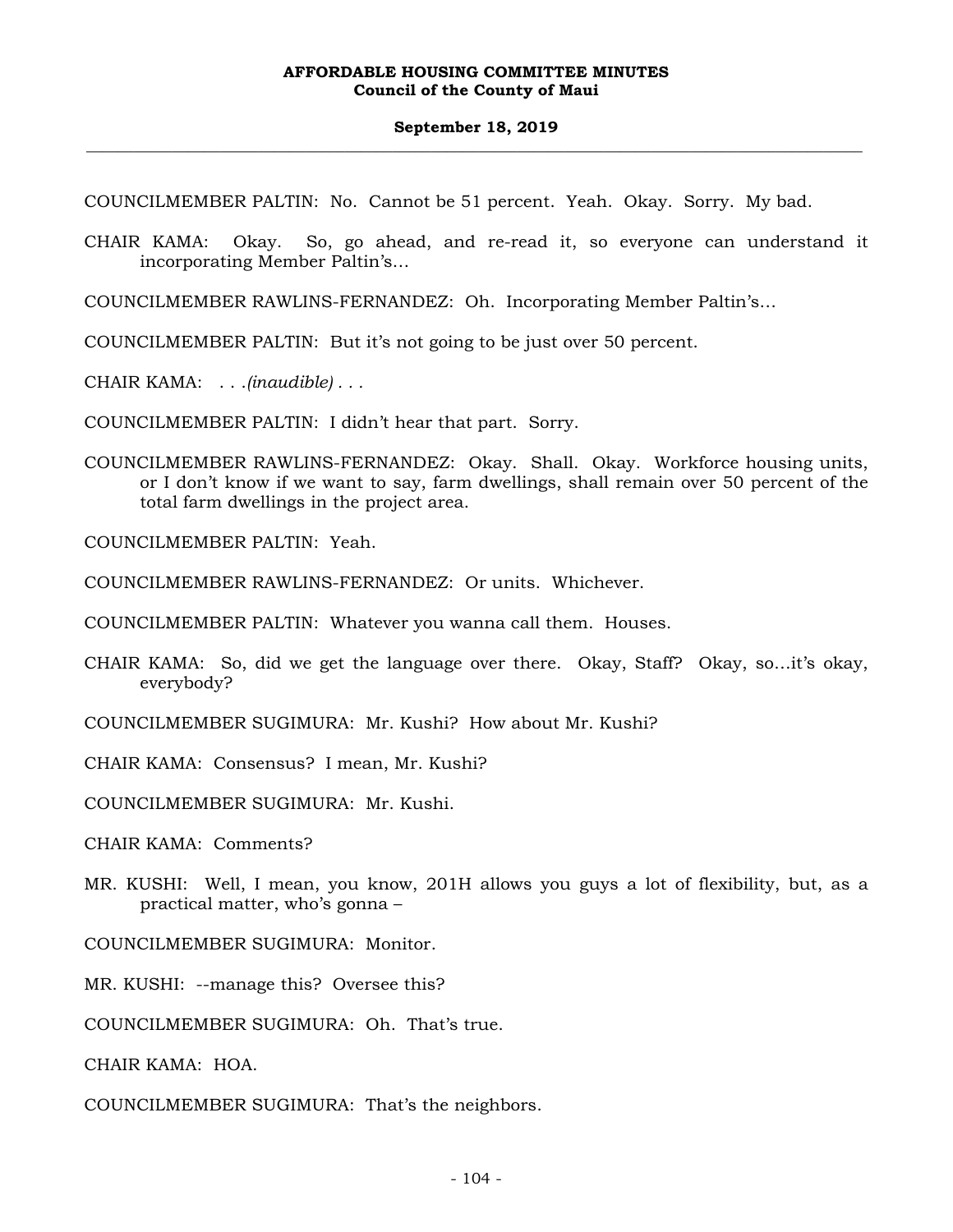CHAIR KAMA: Thank you, sir.

COUNCILMEMBER SUGIMURA: Thank you.

CHAIR KAMA: Yes?

COUNCILMEMBER SUGIMURA: We're creating a nightmare.

CHAIR KAMA: Ms. Munsell?

MS. MUNSELL: Thank you, Chair. Just to comment, I mean, this is not our first 201H project that we've seen here in Council, and obviously you take each one of them individually on their own merits. But never before have we had a discussion about limiting things like a…well, that I'm aware of. And again, I'm not an expert in this area. I don't have vast experience. But, of the 14 units…projects that I looked at recently, we didn't tell them that they couldn't do ADU's at some point in the future. In fact, recently, we changed code, and Mr. Hart is much more expert at this than I am, to actually allow ADU units, to encourage additional rentals for the people who live here in Maui. I think we decrease the opportunity to 7,000 square feet. Below 7,000 square feet, to allow one ADU, and for properties that are larger than 7,500 square feet, there would be a larger opportunity. And so, this, to me, is a little bit unusual. Normally, when we pass a 201H, from an Administrative perspective, we would be looking at what the project is proposing now, again, not what they're going to be doing in the future. There's also, again, as Mr. Kushi mentioned, the issue of, you know, how do you track this, and how do you manage it? So, I would express those two concerns. Obviously, this Council's…Committee's got the right in these projects to make determinations, but I would express those two concerns.

CHAIR KAMA: Thank you. Yes, Mr. Hokama?

- COUNCILMEMBER HOKAMA: Yeah, Chair. We can make this as part of the conditions or the modification requirements that they be filed, and it runs with the land. So the lot, when it's filed, after subdivision, will have that condition and register with the Bureau of Conveyances. So whoever buys it, it'll be on the document, exactly. And again, if we're talking about the affordables, you know, yeah, I think we should have some. We're subsidizing this, okay? This is not market housing, government subsidies. Tax base. We can put conditions, Chair.
- CHAIR KAMA: Okay. Thank you. Yes, Ms. Rawlins-Fernandez? You have something to say?
- COUNCILMEMBER RAWLINS-FERNANDEZ: Mahalo, Chair. I think this Council is a trailblazer kind of Council. We do a lot of firsts here. So, I wanted to follow up on a concern that Mr. Kushi expressed a little earlier, and maybe we can kind of figure out how to add language, or, I'm not sure, about…if one of the workforce housing units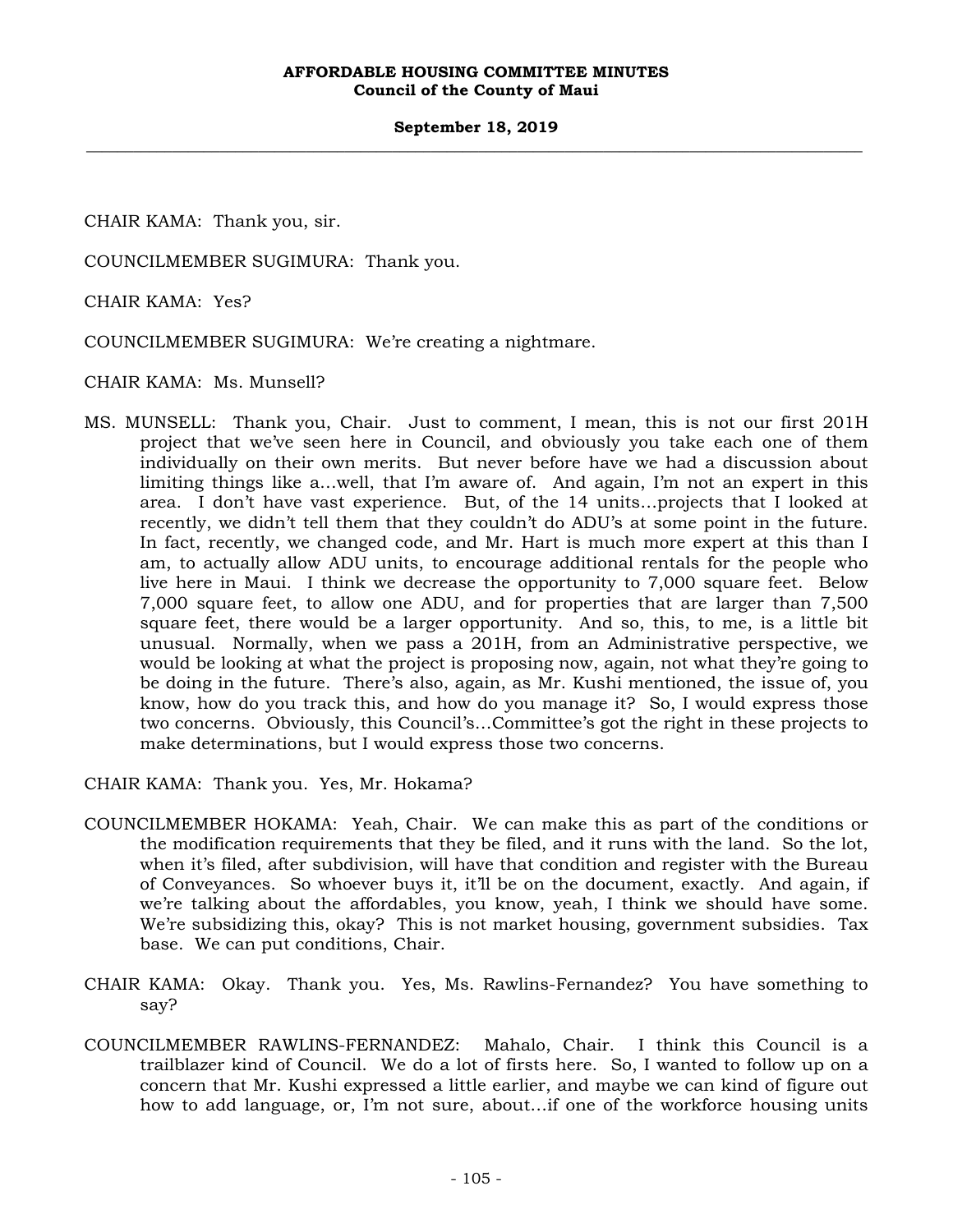does build a second farm dwelling, and wants to sell before the 30-year deed restriction is up, then what do we do? 'Cause then it wouldn't be able to sell at the 161,000 cost. 'Cause it would be more, yeah?

CHAIR KAMA: Let's let Mr. Brown take that.

COUNCILMEMBER RAWLINS-FERNANDEZ: Okay.

- MR. BROWN: I might suggest that you sell it at market and put it in the housing fund. 'Cause you'd get a really good price for it in Launiupoko. You'd probably get \$1.5 million for it. And then you could use that and build a lot more housing.
- COUNCILMEMBER RAWLINS-FERNANDEZ: Is that already the law? Well, I thought it was.
- CHAIR KAMA: I think what we were looking at, we…the verbiage that you had created for number seven?
- COUNCILMEMBER RAWLINS-FERNANDEZ: Yeah.
- CHAIR KAMA: And I think we had consensus on that, did we not? Okay. Yes, Ms. Lee?
- COUNCILMEMBER LEE: Okay. This trailblazer would like to add to the confusion of everything else. Yeah, sorry, sorry, my friend, but you know, I believe that Ms. Munsell and Mr. Kushi are correct. We always based applications upon what was presented to be done immediately, not what could be done, see? So, and that made life a lot simpler. You know, that we're not guessing, oh, somebody might have an ohana, and somebody else might have this. My concern is that…and Ms. Munsell, you can correct me if I'm wrong. Especially the affordables, are based on the area median income of the families of the applicants. Once you start adding assets, yeah, to the property, once you start adding liabilities in terms of, now they have to pay for that, right? Wouldn't some people no longer be eligible for that income category that they were supposed to remain in?

COUNCILMEMBER PALTIN: They have to remain in it?

- CHAIR KAMA: They don't have to remain. I don't think they remain, I think you start.
- COUNCILMEMBER LEE: Well, they will…okay. So what are you doing? You're using the starting salary.
- CHAIR KAMA: Starting AMI.
- COUNCILMEMBER LEE: Not what they're going to make in the future, but the starting salary. And that is why I believe that when we talk about the units, it's the same thing. What are we building right now? Because if you use your logic you guys are using, then when you qualify somebody, you gotta qualify them on that additional unit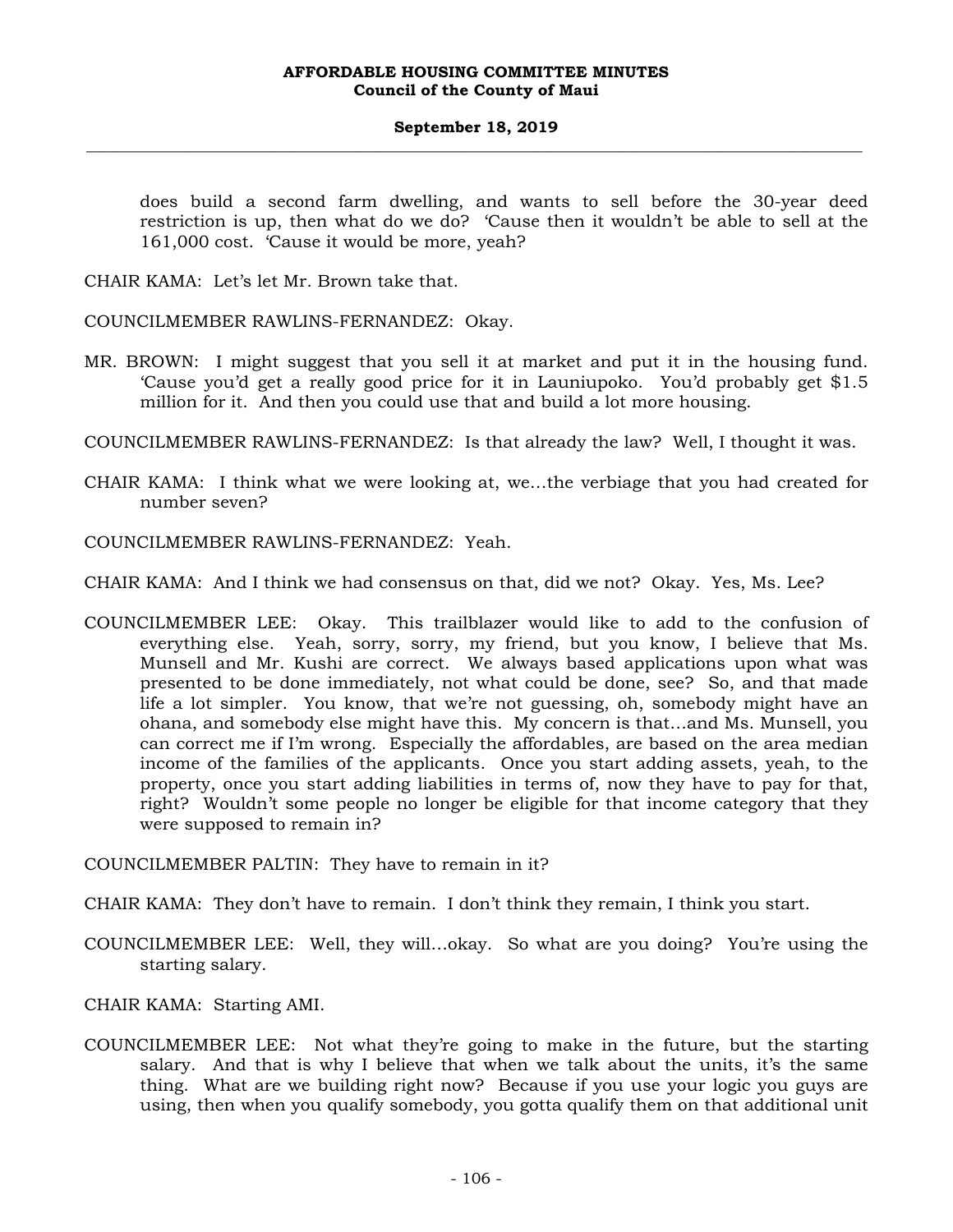as well. 'Cause that's the way you folks are thinking. You're jumping. You're assuming that they're going to buy, or they could buy, or they could build, or blah, blah, blah. So, life would be a lot simpler if we just stuck with what's going to be built today.

CHAIR KAMA: Ms. Paltin?

- COUNCILMEMBER PALTIN: Yeah, it would be simpler, but, I mean, the difference between that is there's no cap on how much anyone could earn, or if they marry into money, or if somebody dies and leaves them money. There's a strict cap on the amount of farm dwellings allowed. So, it's not like some hypothetical in the future number, it's we know the formula of how many the total…like, the total is 68 right now. Sorry. Oh. Okay. 68. So, I mean, it's not some hypothetical number, it's a hard 68. The starting of someone's salary or what their family income is, is like a huge anything goes. They could lose their job, they could marry into money, they could, you know, collect on life insurance, someone in their family. So, I mean, it's apples and oranges, to me.
- COUNCILMEMBER LEE: Well, may I ask Ms. Munsell? I mean, you know, no offense, Ms. Paltin, but you've never been the Housing Director, and you've never been in charge of any project. You've never been in charge of a 201H before. She has. And Ms. Munsell, again, --
- COUNCILMEMBER PALTIN: I've seen dead bodies before.
- COUNCILMEMBER LEE: --do you guys look at what's being presented today, or do you start speculating, oh, if somebody's income is gonna go up, or down? It's all today. Everything is based on today. Am I correct?
- MS. MUNSELL: You are correct.
- CHAIR KAMA: Okay. So, we're on number seven, and it started out with, the construction of accessory dwellings shall be prohibited in the project. And it…then we went on to talk about what we did want in the project, and Ms. Rawlins-Fernandez came up with a modification that said…would you please repeat that?

COUNCILMEMBER RAWLINS-FERNANDEZ: Sure, Chair.

CHAIR KAMA: Thank you.

COUNCILMEMBER RAWLINS-FERNANDEZ: Workforce housing units shall remain over 50 percent of the total units in the project area.

CHAIR KAMA: Can we all live with that?

COUNCILMEMBER SINENCI: Chair?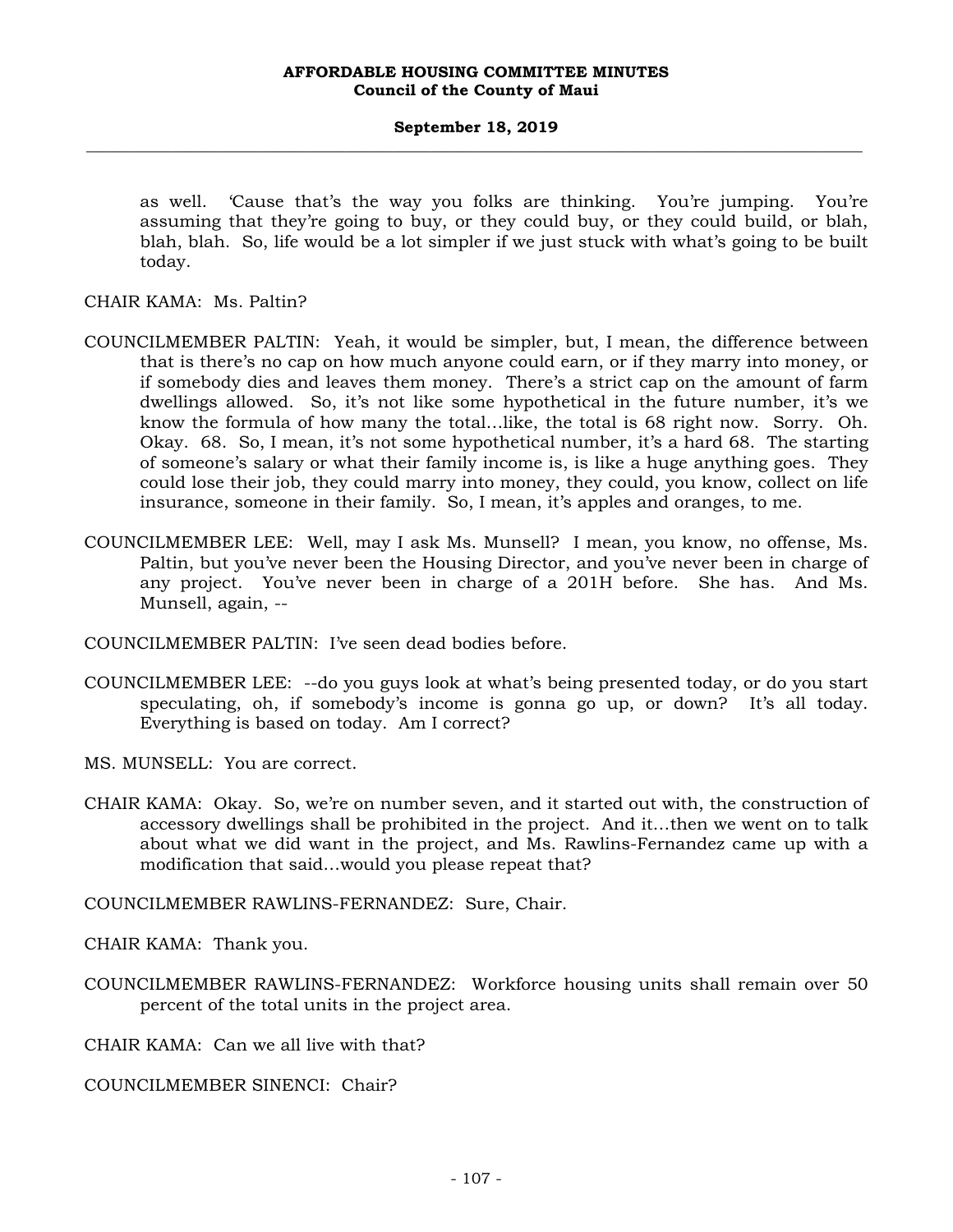## **September 18, 2019 \_\_\_\_\_\_\_\_\_\_\_\_\_\_\_\_\_\_\_\_\_\_\_\_\_\_\_\_\_\_\_\_\_\_\_\_\_\_\_\_\_\_\_\_\_\_\_\_\_\_\_\_\_\_\_\_\_\_\_\_\_\_\_\_\_\_\_\_\_\_\_\_\_\_\_\_\_\_\_\_\_\_\_\_\_\_\_\_\_\_\_\_\_\_\_\_\_\_\_**

CHAIR KAMA: Yes?

COUNCILMEMBER SINENCI: Were we gonna add in something about who would keep track of that number? Would it be the HOA, or the Planning Department, or –

COUNCILMEMBER SUGIMURA: Should be the Council.

COUNCILMEMBER SINENCI: --something like that? I'm just…

COUNCILMEMBER PALTIN: I think –

COUNCILMEMBER SINENCI: Is it Planning?

COUNCILMEMBER PALTIN: --Member Hokama said that it would run with the land, --

MR. HART: Chair?

COUNCILMEMBER PALTIN: --recorded in with the Bureau of Conveyance?

CHAIR KAMA: Mr. Hart?

- MR. HART: Chair, if I may, it is an issue of concern. Because when it will happen is when people come in for building permits for their ohanas, then we're going to have to know how many ohanas exist. It's going to be a little bit of a challenge to monitor and control that. So I can…Ms. Munsell mentioned a second ago, and, you know, I know the Planning Department doesn't want to take responsibility for the same thing. So it's a issue of concern, is who will be responsible for correctly reporting that and making sure it's current? Because people are going to be told at certain times they can't build if this is going to be a situation. I do want to add two things for consideration. The Planning Department, if you're already going to be developing an area, we do always want to be seeing additional dwellings, you know? If you're going to be dwelling…that was the accessory dwelling ordinance that Ms. Munsell mentioned before. Basically, you're impacting the land, you're generating traffic, you might as well keep it as dense as you can. One other thing I do want to add is that, you know, there's also the sunset provision for the affordability of these houses, so it's not in perpetuity. There's a period in time where this is happening, you're approving a 201H, and after a while, the project does unwind, and it becomes, you know, a normal development. So, you know, those are all things for your consideration. Thank you.
- CHAIR KAMA: So, Members? If we have consensus, we should say. If we don't, we should say that, too. Yes, Ms. Lee?

COUNCILMEMBER LEE: For the last time, I'd like to hear from the developer –

CHAIR KAMA: Okay.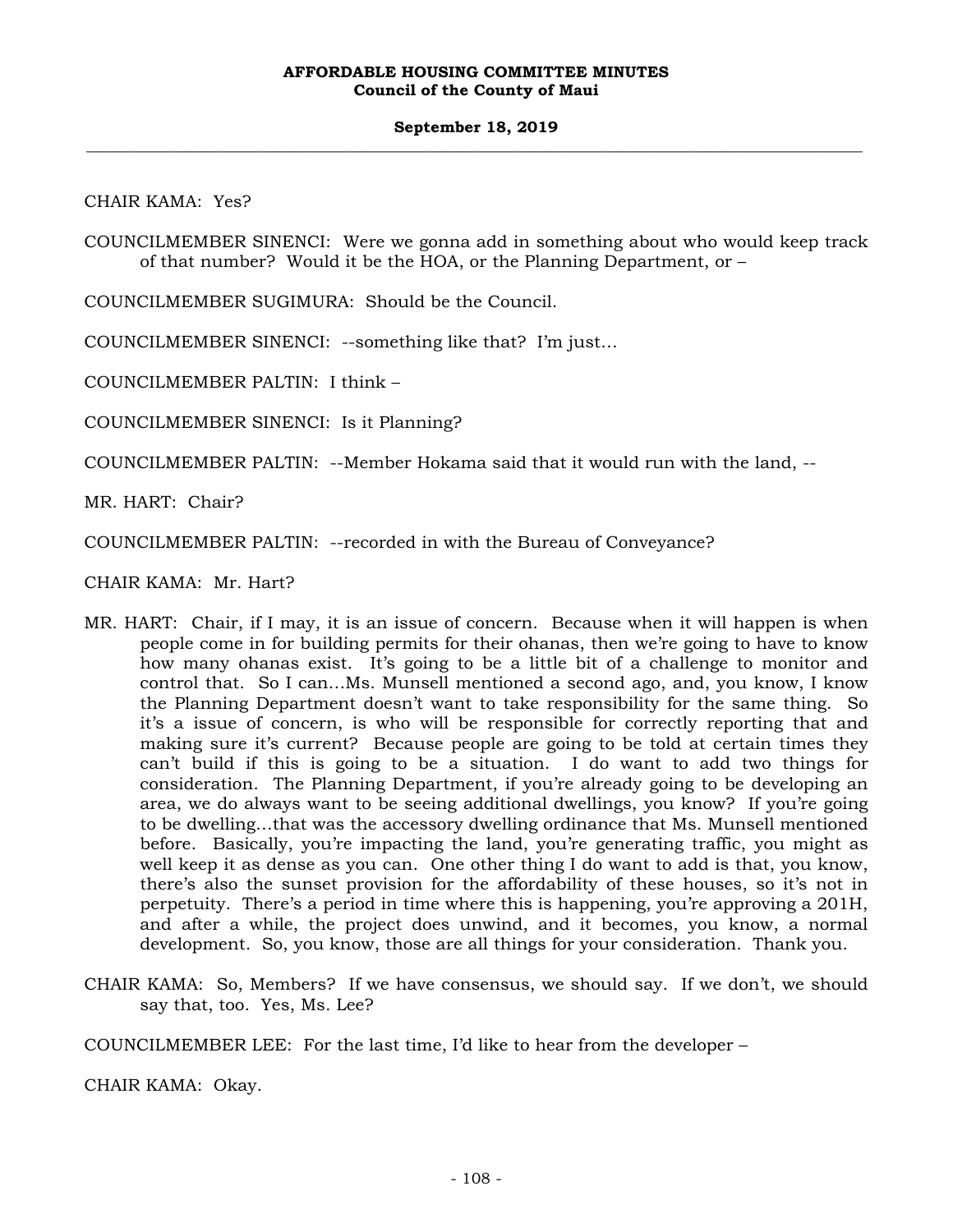# **September 18, 2019 \_\_\_\_\_\_\_\_\_\_\_\_\_\_\_\_\_\_\_\_\_\_\_\_\_\_\_\_\_\_\_\_\_\_\_\_\_\_\_\_\_\_\_\_\_\_\_\_\_\_\_\_\_\_\_\_\_\_\_\_\_\_\_\_\_\_\_\_\_\_\_\_\_\_\_\_\_\_\_\_\_\_\_\_\_\_\_\_\_\_\_\_\_\_\_\_\_\_\_**

COUNCILMEMBER LEE: --I vote.

CHAIR KAMA: Mr. Brown?

MR. BROWN: I think we could live with the modification that was proposed, but I agree with the Deputy Planning Director. It would be great to be able to get the homes on there, and I believe he shared, I heard him earlier sharing the same opinion that he thought it did meet the requirement. Because it wasn't initially, it was lots to lots, and that's how it had always been looked at before. Like the Housing Director, or the Deputy Housing Director was saying. So, it seems like for this one project, we're changing, you know, what has been a precedent before, which is limiting the amount of housing to further in the future, but, you know, we can live with it, whichever way you guys decide is best.

COUNCILMEMBER SUGIMURA: What about Housing?

COUNCILMEMBER LEE: I'm ready to vote. I'm going to vote no –

CHAIR KAMA: Yes, Ms. Sugimura?

COUNCILMEMBER LEE: --but I'm ready to vote.

COUNCILMEMBER SUGIMURA: Oh.

CHAIR KAMA: Yes?

- COUNCILMEMBER SUGIMURA: Yeah. I agree. We're talking about today. We're not talking about what can happen in the future. And more so, we have such a terrible enforcement problem with the County, right? Everyday, we think about short-term vacation rentals, all these illegals, illegals, illegals, and then we're creating a potential illegal by doing a grey area policy, 'cause we think something's gonna happen in the future, that it's kind of good, but we kind of don't think so. But I think today we meet the requirements, so I cannot vote for the amendment. Although I understand the thought process.
- CHAIR KAMA: Okay. So we have no consensus on this then? Am I correct? Okay. So, number seven's going in the parking lot, along with 6b, seven, and nine. And I think, so…

COUNCILMEMBER PALTIN: Number ten.

CHAIR KAMA: Ten.

COUNCILMEMBER PALTIN: Each residential unit on each lot must have a map including all exits of the Makila Farms subdivision, as well as copies of all gate and bolster keys.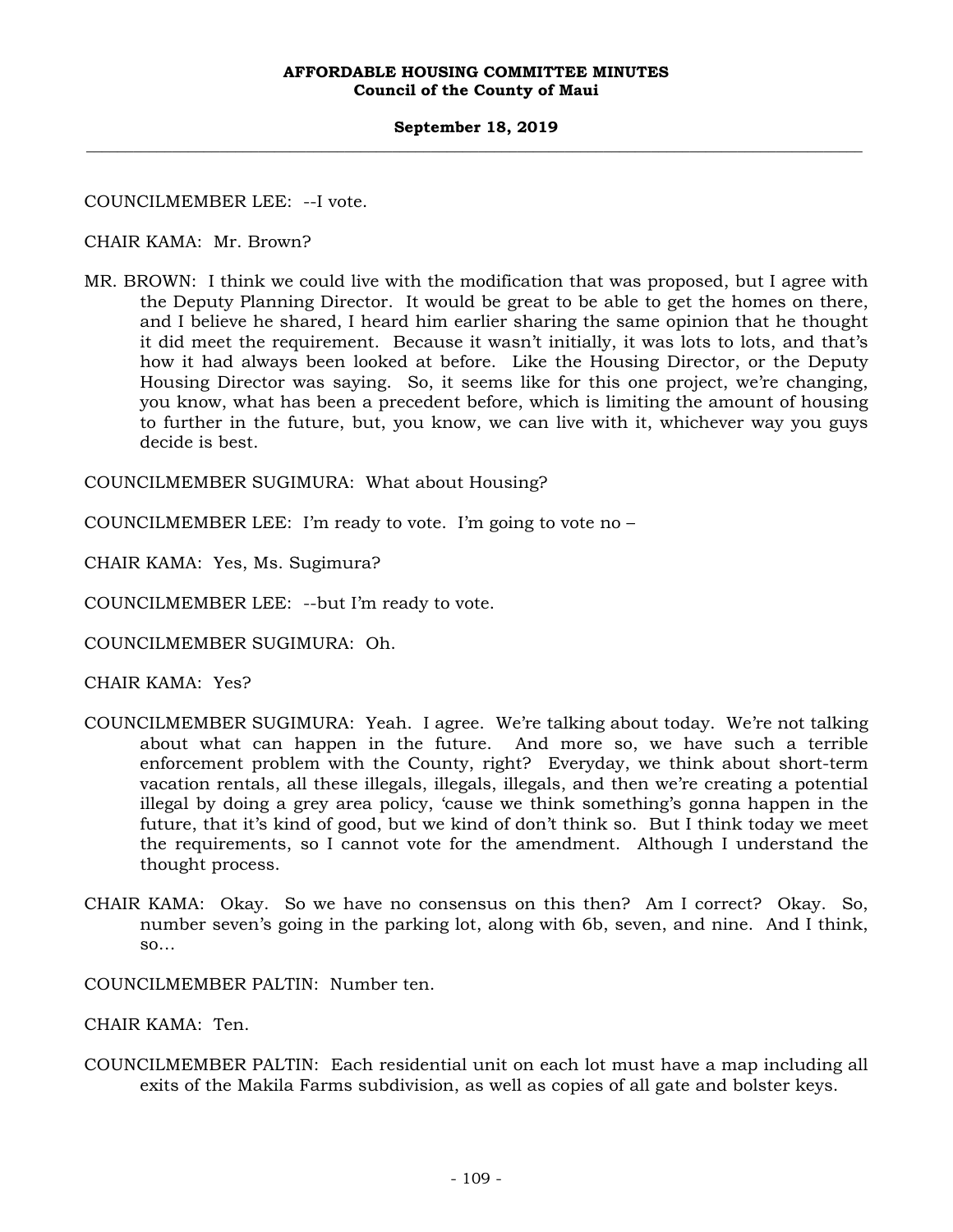# **September 18, 2019 \_\_\_\_\_\_\_\_\_\_\_\_\_\_\_\_\_\_\_\_\_\_\_\_\_\_\_\_\_\_\_\_\_\_\_\_\_\_\_\_\_\_\_\_\_\_\_\_\_\_\_\_\_\_\_\_\_\_\_\_\_\_\_\_\_\_\_\_\_\_\_\_\_\_\_\_\_\_\_\_\_\_\_\_\_\_\_\_\_\_\_\_\_\_\_\_\_\_\_**

# CHAIR KAMA: Okay. Mr. Brown?

- MR. BROWN: I think we could say that, with the sale, we could provide a current map. It would be up to them to keep that current in their home. But the keys, I don't think, would be feasible, and, like the Fire Department said, they look for the keys for two seconds, and then they cut open the gate. And usually with these, it's not keys, it's a padlock. And I know the HOA doesn't always like to give everybody the padlock numbers, 'cause then they start pulling the balusters, and going through there when they're not supposed to. So, I think half of it is a good idea to give them the map of the egress and exit in the beginning.
- COUNCILMEMBER PALTIN: So, this is also a hard stay for me. You know, there's no guarantee, the amount of time the Fire Department said that they would get there in. If they get there, and they're not gonna look for keys, they're gonna Sawzall or whatever, the gates and the padlock and whatnot. We're talking about residents here in this fire-prone area, waiting for someone to come to unlock them out, or hoping that someone is there. To me, they need to have their own way out. Whenever, wherever. Whatever time of night. So, for me, this is a hard stay on this one.

CHAIR KAMA: Yes, Mr. Brown?

- MR. BROWN: Yeah. How about if we proposed within the HOA docs, that the board would have to assign one person with the code, and it would be a padlock with a code? So, upon an emergency, then, the residents could call and then get that code, and then they could change it after. This way, we don't have all these keys and codes floating around and the thing becoming unlocked, and getting accessed when it's not supposed to.
- COUNCILMEMBER PALTIN: To me, not…I can't accept that, because it's like, each family has to be responsible for their own personal safety, and this way, you're designating that to some other person, you know? I think each person has to have a way out whenever they need to. I mean, kaua'ula winds are a real thing, fire…multiple fires are a real thing, car accidents are a real thing. I don't know how many other people seen dead bodies in their day-to-day work, but this is a hard stay for me.

COUNCILMEMBER SUGIMURA: So, where on the map are we talking about?

- MR. BROWN: There are multiple ways that are open, and Councilmembers, just referring to the excessive other exit routes that we pointed out on the map, she would like everybody in the area to have a key to be able to open up the gates and balusters across all of the paths or any way out. And I don't see how we'd get every homeowner in this subdivision in Launiupoko all those keys. I mean, that…
- COUNCILMEMBER PALTIN: I'm okay with not providing a key to Peter Martin's gate, 'cause that's something we don't have control over, but, all the other exits, to me, they need to have access at all times; the homeowners. They're not going to have Sawzall or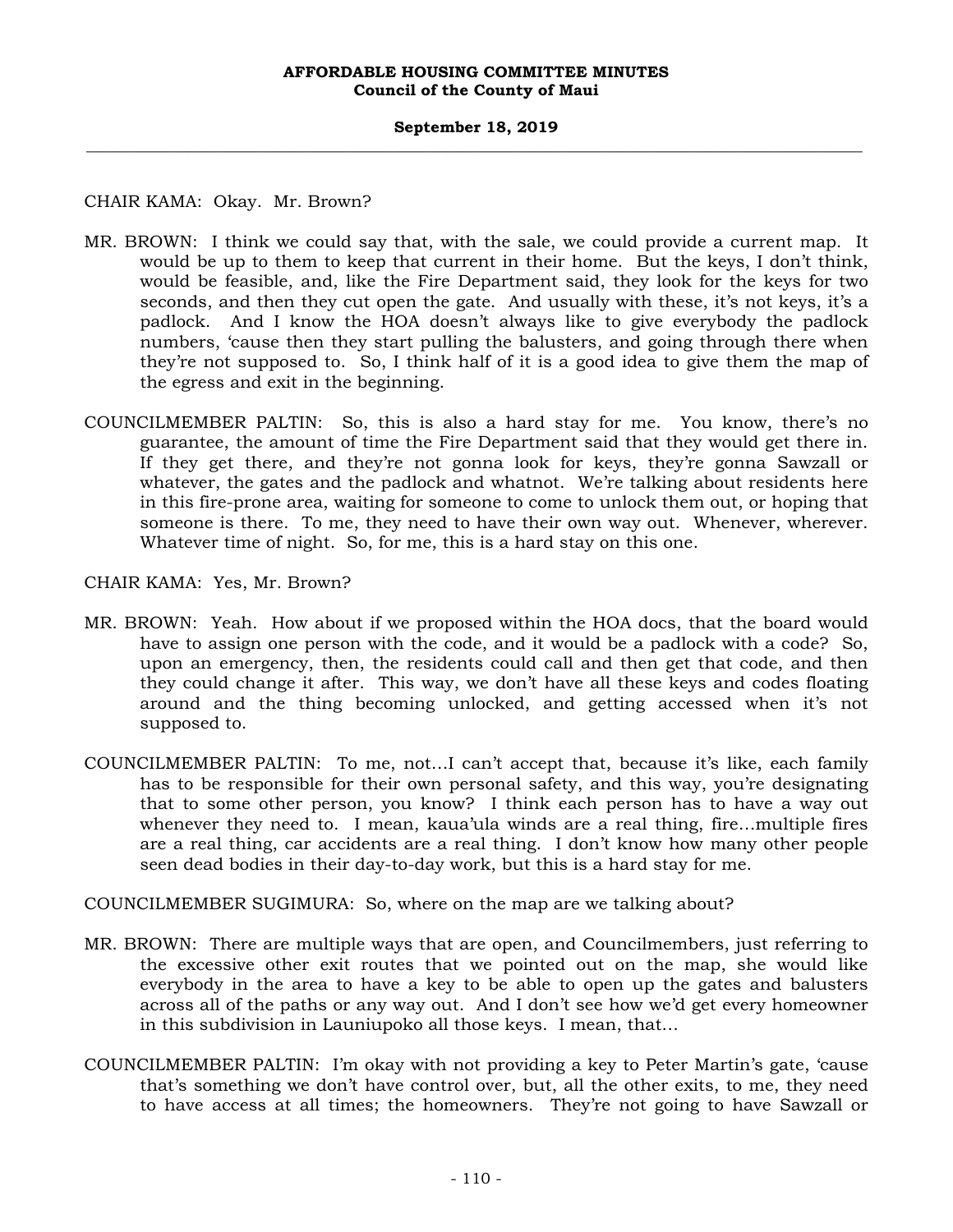whatever. Like, are they gonna just…you know, nobody's there to come get 'em out. They're gonna ram the gate? Is that an acceptable thing? Like, what if their car breaks and there's fire all around? Like, this, to me, this is not negotiable.

MR. BROWN: Yeah, that's just really out of our control, 'cause we don't control all those other access. They're controlled within the other area subdivisions, so we can't really tell them what they can do with their access routes, and I think this is how they've been maintained for a long time, and during the, you know, the terrible fires that we did have, they were all opened up and accessible very quickly, and everybody was able to get out. So, I mean, we can certainly look at solutions to try to help them within their HOA's, suggest solutions to where they can get people better access. I think it's a good idea. But that's out of my control, 'cause we don't…we can't impose things on other subdivisions.

CHAIR KAMA: I have a question.

COUNCILMEMBER PALTIN: Yes?

- CHAIR KAMA: So, is there a way that you don't need to have a key, that you could actually push buttons? And would it be able…and would the homeowners be able to have access to those buttons, or their numbers to push, so that they can get out?
- MR. BROWN: So that's what most of them are. They are a roll…like, a padlock with a fourdigit number code.

CHAIR KAMA: Yeah.

- MR. BROWN: But the area's subdivision managers have those codes, and they're the ones who control them. So, we wouldn't be able to…you know, they would have to agree to allow us to change their CC&R and HOA rules, which, I don't think they would do, you know? I mean, they're gonna manage their own subdivisions.
- CHAIR KAMA: Okay. Well, we're going to put number 10 in the parking lot too. Okay. Ms. Paltin, number 12, please?
- COUNCILMEMBER PALTIN: Number 12: the Department of Housing and Human Concerns shall oversee the distribution of all affordable units via lottery. And, if possible, I'd like to add in there, also, they would oversee the waitlist. No affordable units shall be promised or pledged to applicants prior to such lottery.
- MS. MUNSELL: So, the Department of Housing and Human Concerns participates often in these lotteries. We participate…Ms. Sugimura has come, Ms. Kama has come. I've seen other folks at these lotteries as well, so we do oversee those. We do look at the waitlist. We have access to that information, but we would usually work with the developer too, on this score, to make sure that it will work for all of us. But, yes, we will participate in that.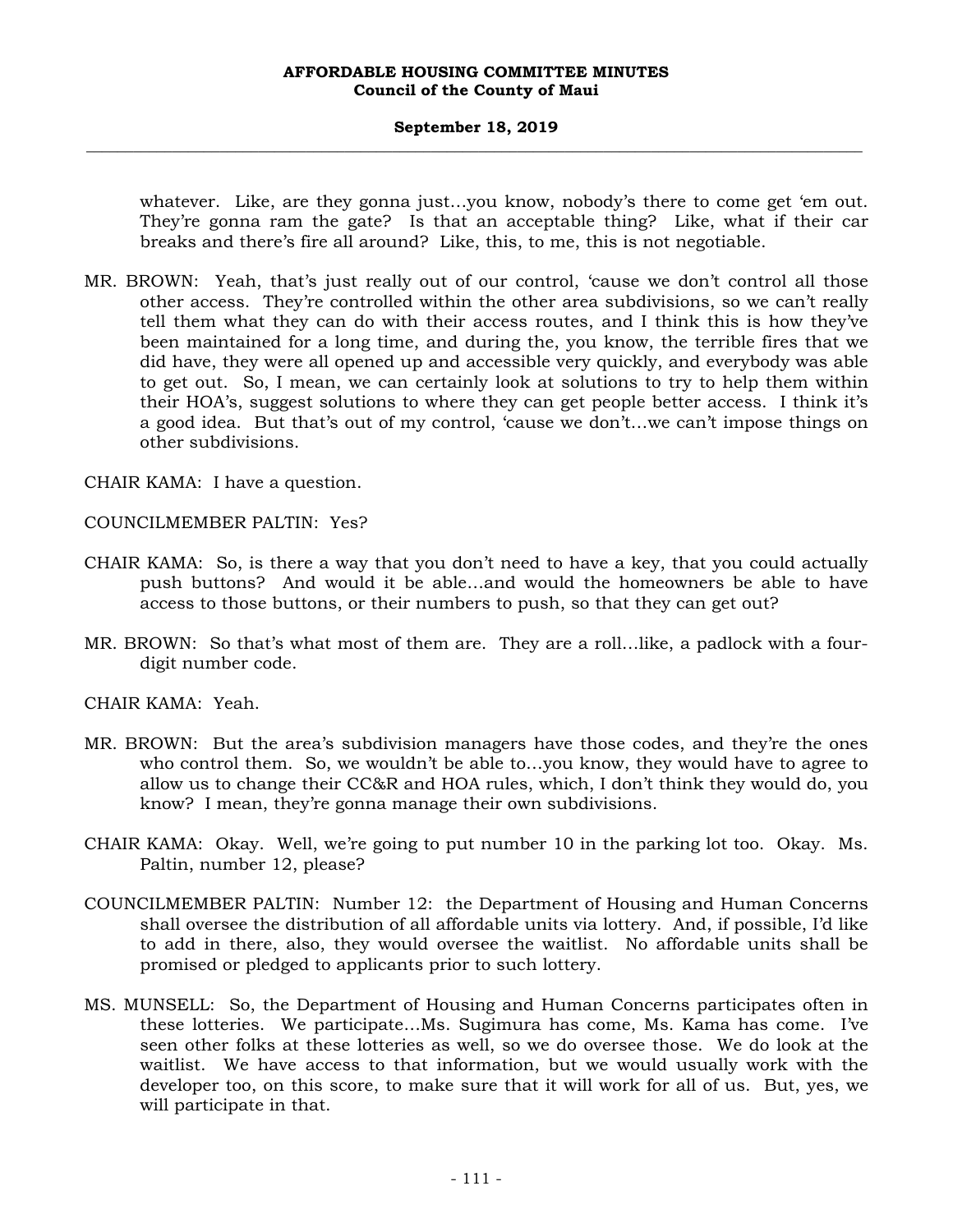CHAIR KAMA: What was the rest of your modifications here?

- COUNCILMEMBER PALTIN: The Department of Housing and Human Concerns shall oversee the distribution and wait list –that would be the addition part –of all affordable units via lottery. No affordable units shall be promised or pledged to applicants prior to such lottery.
- CHAIR KAMA: Okay. So, is there a wait list?

COUNCILMEMBER SUGIMURA: That's up to the…

CHAIR KAMA: Ms. Munsell?

MS. MUNSELL: At these AMI levels, I suspect that there will be a wait list. The lotteries that I've seen, usually, people apply for these, and are qualified for these, and then entered into a drawing. And our Department of Housing Division works with the developer to sort out those details. It's pretty…a pretty standard process that we go through, and then a wait list is established. Afterward, we get reports on the actual sales, so that we can track those things. So, I don't see that that's overly burdensome for us, or an unusual situation for a developer.

COUNCILMEMBER SUGIMURA: Consensus, then.

COUNCILMEMBER PALTIN: Consensus.

CHAIR KAMA: Consensus?

COUNCILMEMBERS: Consensus.

- CHAIR KAMA: Thank you. Okay. So we have consensus. So what we do not have consensus on is 6B of my modifications, numbers 7, 9, and 10 of Ms. Paltin's modifications.
- COUNCILMEMBER PALTIN: And then I'm okay with removing 11C. That was in the parking from before dinner.

CHAIR KAMA: Oh. Okay.

COUNCILMEMBER PALTIN: I'm not sure if Ms. Rawlins…Member Rawlins-Fernandez had concerns. She…but I'm okay with…

CHAIR KAMA: Okay. Is that okay?

COUNCILMEMBER RAWLINS-FERNANDEZ: Yeah. I guess we received this…what is this? 19.30A.050, permitted uses on ag land…ag zoned land, and the one that I was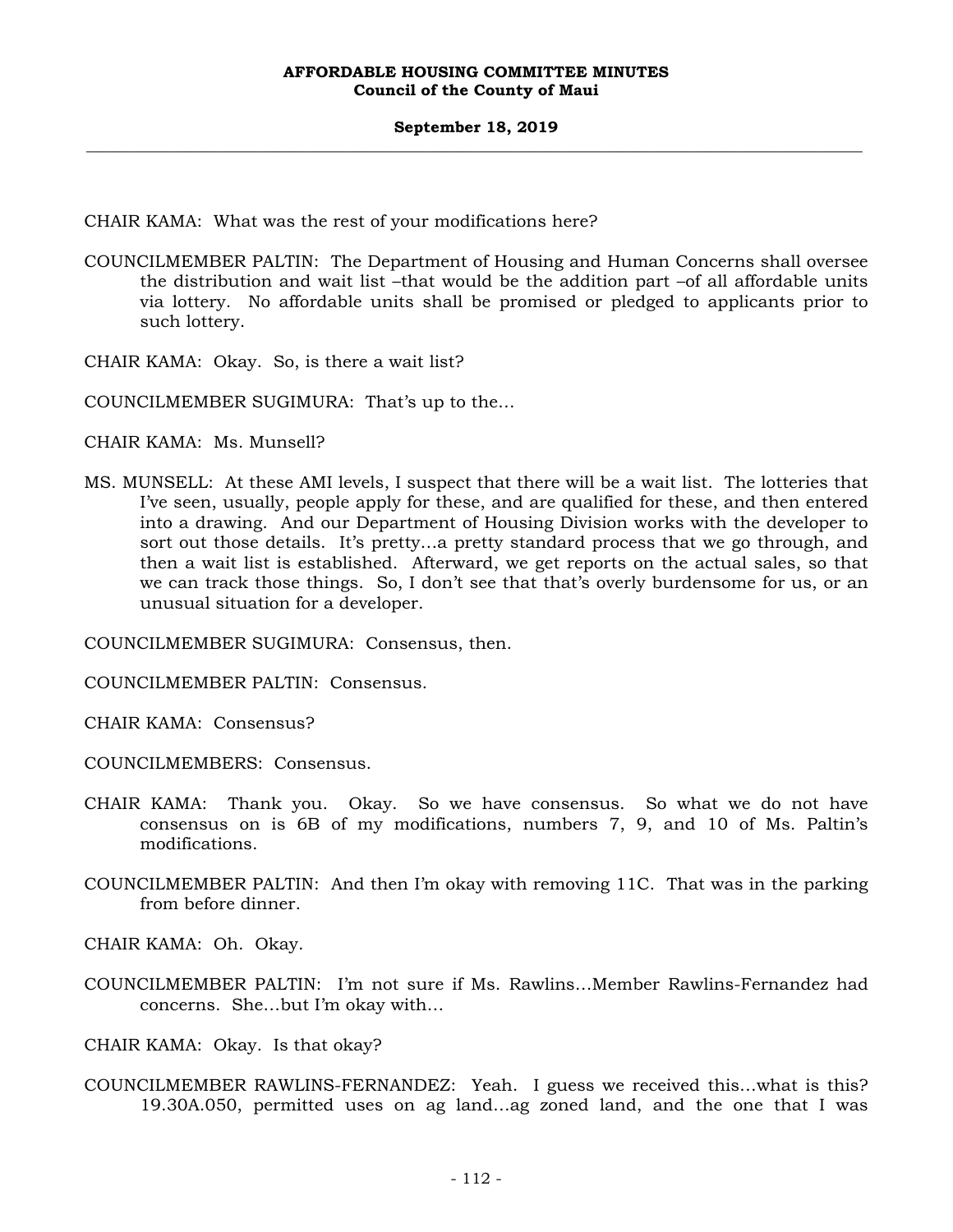concerned about is, under A. Principle Uses, 6: Minor utility facilities, as defined in Section 19.04.040 of this Code, Deputy Director Hart explained to me that these minor utility facilities are generally or always government…oh, no, I guess not all government, 'cause it could be the electric company. But that…it kind of…that was the one that I kind of flagged as concerning. Mr. Hart?

MR. HART: Yeah. They're generally utility or government services.

COUNCILMEMBER RAWLINS-FERNANDEZ: And you said that it was like…

MR. HART: Oh. The definition?

COUNCILMEMBER RAWLINS-FERNANDEZ: Yes.

- MR. HART: A minor utility facility means transition lines used directly in the distribution of utility services that have a minor impact on adjacent land uses, which include but are not limited to 23 kilovolt transmission substations, vaults, water wells, tanks and distribution equipment, sewage pump stations, and other similar type uses. So it's…you can envision that this similar type utility infrastructure.
- COUNCILMEMBER RAWLINS-FERNANDEZ: And, so, that minor utility facilities and the solar energy facilities that are permitted uses under principal uses, what kind of permit would it require, and oversight?
- MR. HART: Excuse me. I'd have to be able to look at it more specifically, based on the project that was being proposed. Solar facilities can require a special use permit. There can be scenarios where they do not require a special use permit. So it'd really be dependent on what was being proposed.
- COUNCILMEMBER RAWLINS-FERNANDEZ: Mahalo. So, I guess my concern is, that if, like, one of these utilities facilities is a permitted use, that I would like there to be some kind of a notification and approval process so that the neighbors know if there's going to be, like, a small solar farm built next door, because it's a permitted use, but if there…you know, so, like, the special uses, under 19.30A.060, those special uses require a permit from…for approval by the Maui Planning Commission, right?

MR. HART: That's correct.

COUNCILMEMBER RAWLINS-FERNANDEZ: And the permitted uses would not necessarily be made public and have public participation in the approval process, because there really wouldn't be any approval?

MR. HART: That's correct.

COUNCILMEMBER RAWLINS-FERNANDEZ: It would…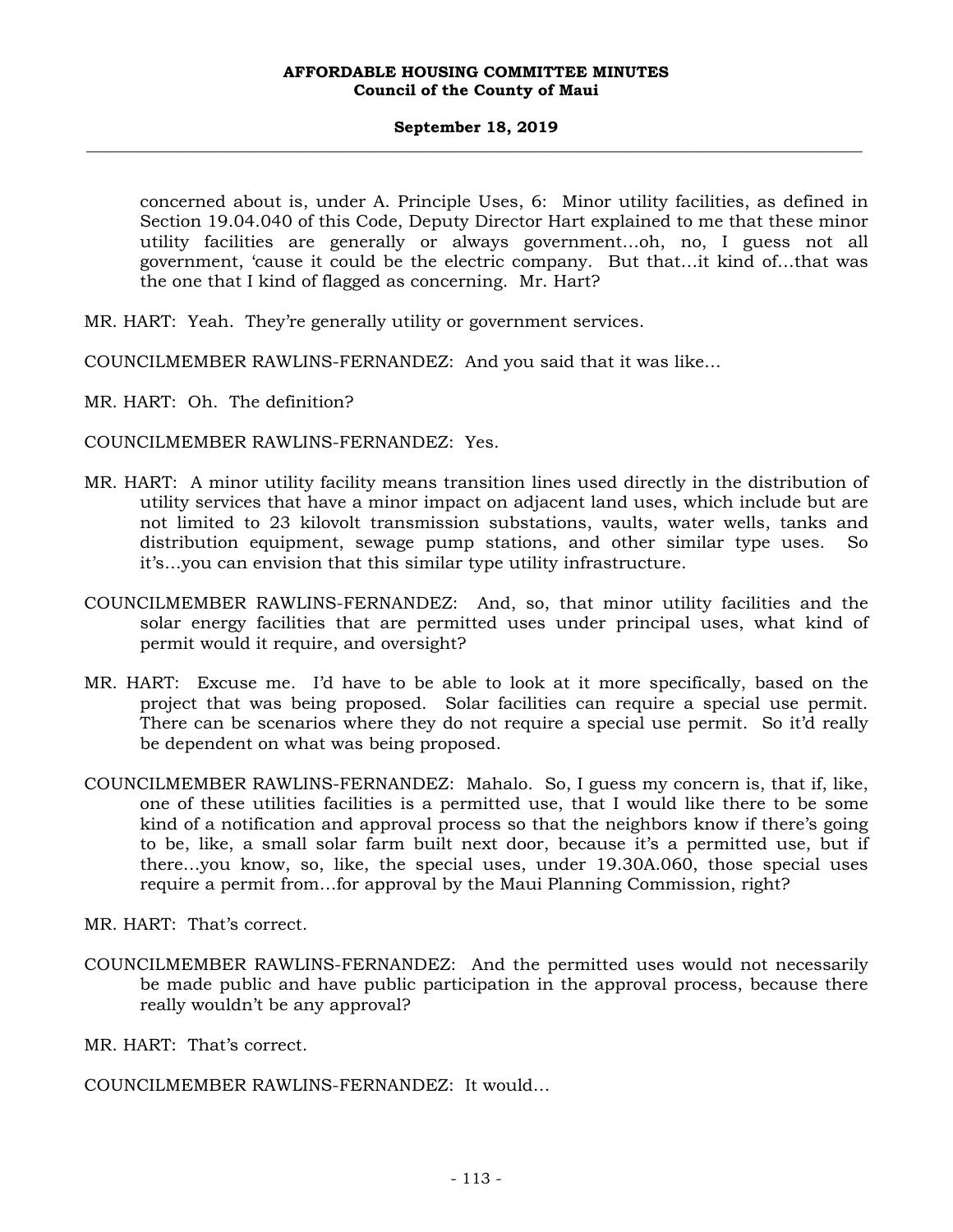# **September 18, 2019 \_\_\_\_\_\_\_\_\_\_\_\_\_\_\_\_\_\_\_\_\_\_\_\_\_\_\_\_\_\_\_\_\_\_\_\_\_\_\_\_\_\_\_\_\_\_\_\_\_\_\_\_\_\_\_\_\_\_\_\_\_\_\_\_\_\_\_\_\_\_\_\_\_\_\_\_\_\_\_\_\_\_\_\_\_\_\_\_\_\_\_\_\_\_\_\_\_\_\_**

MR. HART: No public review.

COUNCILMEMBER RAWLINS-FERNANDEZ: Right. So, that's my concern.

- COUNCILMEMBER PALTIN: Maybe do you want to move 6 and 8 to the special use section, so that there is a planning…or, public hearing? Is that a possibility? Or you just want to strike it completely?
- COUNCILMEMBER RAWLINS-FERNANDEZ: Under the 11C?

COUNCILMEMBER PALTIN: Move…

- COUNCILMEMBER RAWLINS-FERNANDEZ: …the entire project…
- COUNCILMEMBER PALTIN: Move…I think I heard you say that 6 and 8 are red flags for you under A. Principle Uses, so what if we took those out of A, and move it over to Special Uses, 19.30A.060, so there is that public chance for input?

COUNCILMEMBER RAWLINS-FERNANDEZ: Right. So then the –

COUNCILMEMBER PALTIN: Just a suggestion.

- COUNCILMEMBER RAWLINS-FERNANDEZ: --condition under…your proposed condition under 11C, 'cause that's kind of where it stemmed from, would read something like, the entire project shall be limited to…sorry, I would have to, like, kind of wordsmith it.
- COUNCILMEMBER PALTIN: Maybe, like, the entire project…within the entire project, permitted principle uses of Section 19.30A.050, numbers 6 and 8, would be considered special uses under 19.30A.060, and have to follow those requirements. Something like that.

COUNCILMEMBER RAWLINS-FERNANDEZ: Mr. Hart, would something like that work?

# CHAIR KAMA: Mr. Hart?

MR. HART: I think that...I understand what you're doing. I think that Staff, Council Staff, can find out a more efficient way to word that. There's a exemption section that the applicant's referencing, Title 19, and basically, there's a section where they say, essentially, all other standards will be consistent with the agricultural district. Somewhere in that, you could say, with the exception that minor utility facilities, and then solar facilities, shall require special use permits.

COUNCILMEMBER RAWLINS-FERNANDEZ: That concept.

CHAIR KAMA: Okay. Staff, did we get that? Got it. Okay.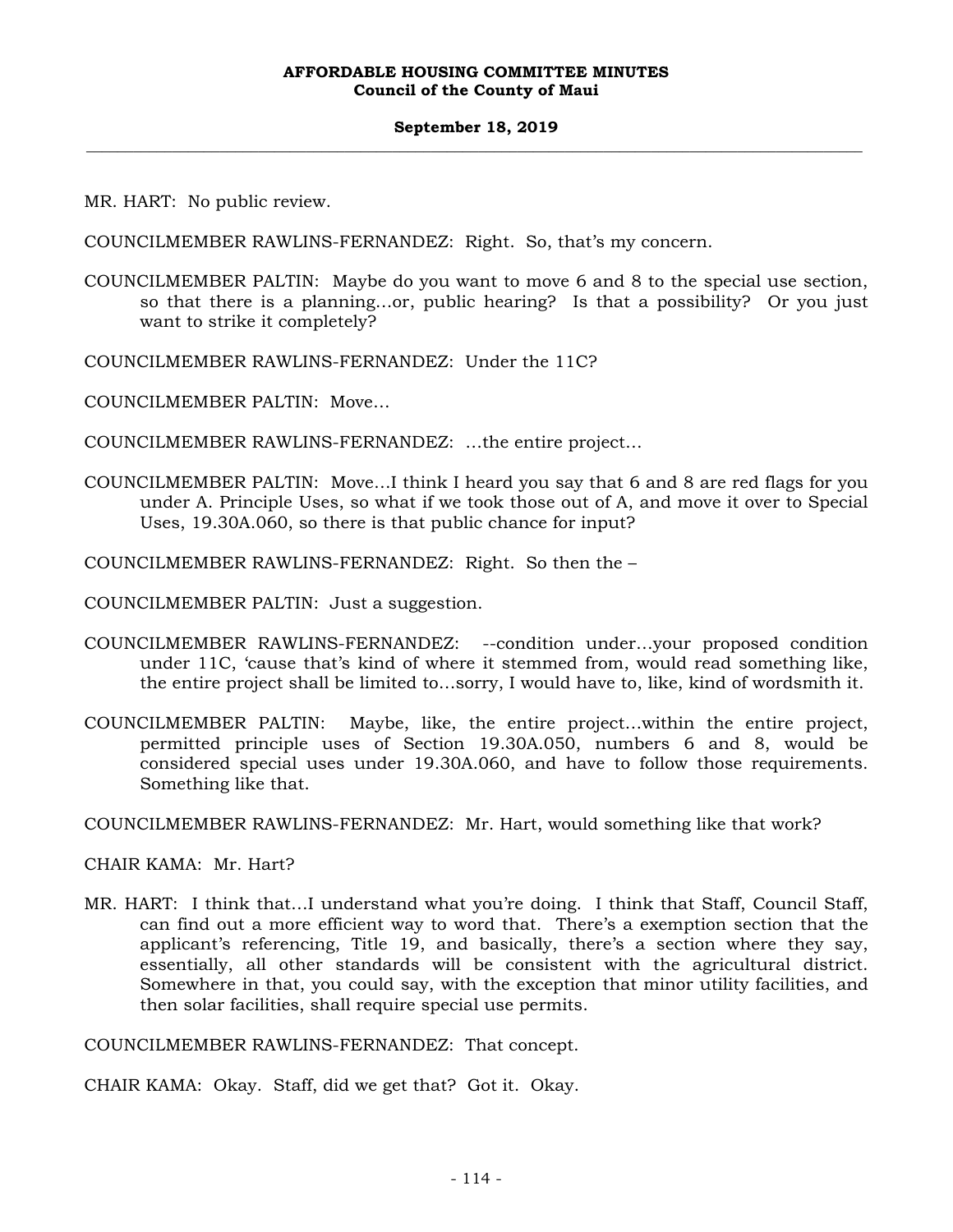COUNCILMEMBER RAWLINS-FERNANDEZ: If there's consensus.

- CHAIR KAMA: Is there consensus on 11C, based upon the conversation and the verbiage, I think, that was said by Jordan Hart?
- COUNCILMEMBER PALTIN: Consensus.
- CHAIR KAMA: And that Alison says she has written down? Is there consensus with that? Yes, Ms. Sugimura?
- COUNCILMEMBER SUGIMURA: So, if you think about minor utility facilities, as defined in section dadadada, that would be…is it like, easements that MECO might need? Would that be affected? I mean, are we hindering that process? And then, the other one, with solar energy facil..., I mean, that's the way of the future, right? So, if somebody wants to put in a solar something, hey, more power for the area, I don't know.

COUNCILMEMBER RAWLINS-FERNANDEZ: Literally. Sorry.

UNIDENTIFIED SPEAKER: What?

COUNCILMEMBER PALTIN: So, you're saying no consensus?

COUNCILMEMBER RAWLINS-FERNANDEZ: You said, more power to the area.

COUNCILMEMBER SUGIMURA: Oh. I didn't hear what you said.

COUNCILMEMBER RAWLINS-FERNANDEZ: Sorry, Chair.

- COUNCILMEMBER SUGIMURA: You know what I mean? I mean, I think we're digging too deep and trying to create more problems in the future. I think these are kind of good things, you know, in the ag district. They got plenty land, you know?
- COUNCILMEMBER RAWLINS-FERNANDEZ: So, I understand where Member Sugimura is coming from, and that's why we put it under special use. So it's not prohibited, --

CHAIR KAMA: Yeah.

COUNCILMEMBER RAWLINS-FERNANDEZ: --it's just, it would require notification and like, so, if your neighbor was going to build a solar farm, --

CHAIR KAMA: You want to know.

COUNCILMEMBER RAWLINS-FERNANDEZ: --or have, like, a pump station –

CHAIR KAMA: You'd want to know.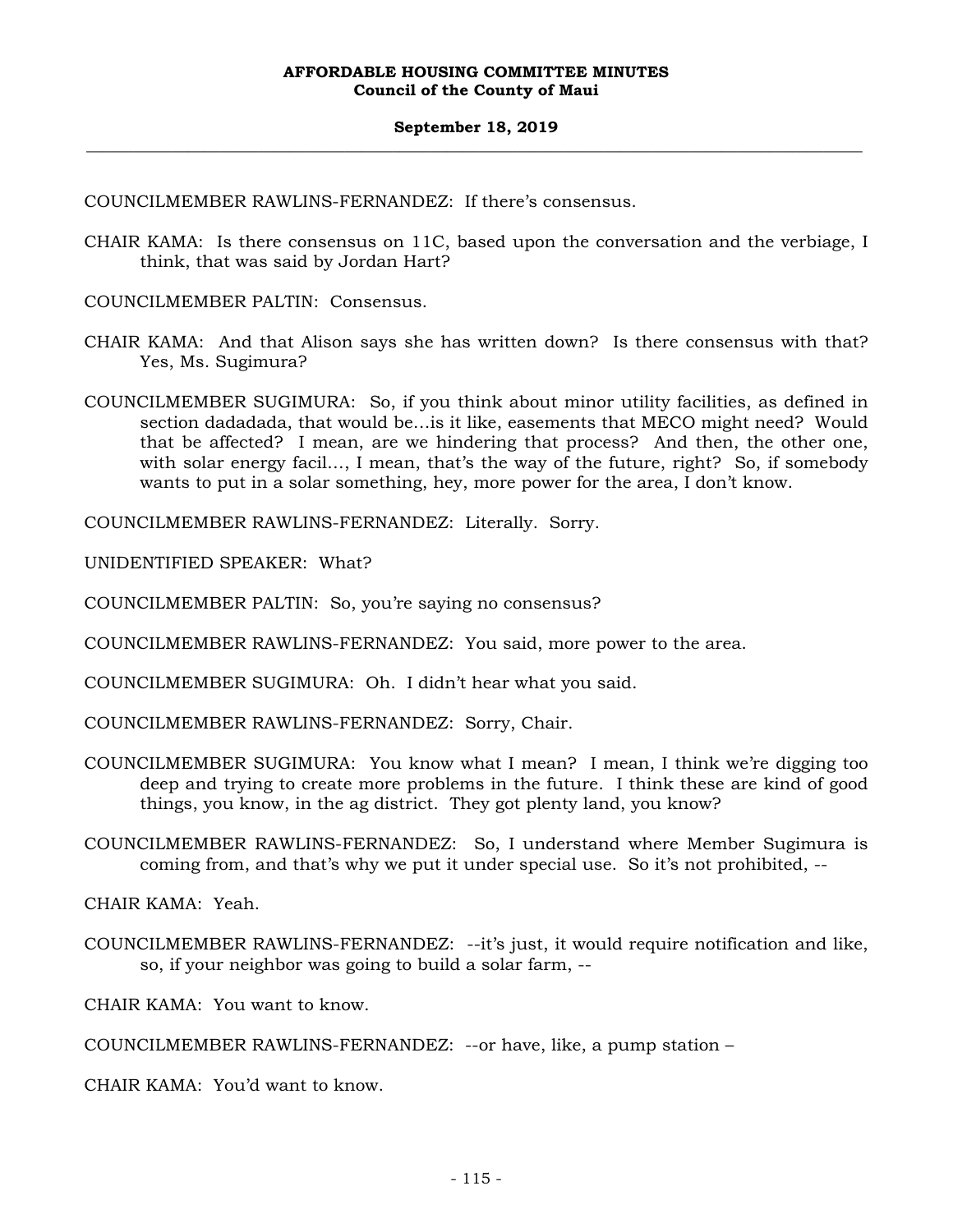# **September 18, 2019 \_\_\_\_\_\_\_\_\_\_\_\_\_\_\_\_\_\_\_\_\_\_\_\_\_\_\_\_\_\_\_\_\_\_\_\_\_\_\_\_\_\_\_\_\_\_\_\_\_\_\_\_\_\_\_\_\_\_\_\_\_\_\_\_\_\_\_\_\_\_\_\_\_\_\_\_\_\_\_\_\_\_\_\_\_\_\_\_\_\_\_\_\_\_\_\_\_\_\_**

COUNCILMEMBER RAWLINS-FERNANDEZ: --next to you, like, I mean, that's something you probably want to know beforehand. And, if that's something that you wouldn't want, that you would want to have an opportunity to object to, and hopefully stop. And, so by leaving it under permitted uses, there would be no –

CHAIR KAMA: Notifications.

COUNCILMEMBER RAWLINS-FERNANDEZ: --participation opportunity.

COUNCILMEMBER SUGIMURA: Is that right? There would…

COUNCILMEMBER RAWLINS-FERNANDEZ: Yeah. That's what Jordan said.

CHAIR KAMA: That's what Jordan said.

COUNCILMEMBER SUGIMURA: There would be none?

COUNCILMEMBER RAWLINS-FERNANDEZ: Yes. It's a permitted use.

COUNCILMEMBER SUGIMURA: Let's hear what he has to say.

COUNCILMEMBER RAWLINS-FERNANDEZ: Okay. Go ahead.

MR. HART: There…as we discussed during the break, there can be situations where solar projects can, on their own, trigger special use permits, and there can also be scenarios where they do not. Minor utility facilities do not. I will say, you know, from the context of the Planning Department, the residential use of the agricultural district is generally what causes the discrepancies, you know? Something like solar energy generation is…anyway. I'll just leave it at that. You guys are free to  $-$ 

COUNCILMEMBER PALTIN: Maui Meadows; how pissed off they are.

COUNCILMEMBER SUGIMURA: But they got notified. It wasn't a secret.

COUNCILMEMBER PALTIN: Yeah, but this one, they don't have to get notified.

COUNCILMEMBER SUGIMURA: And it's in agriculture. *. . .(inaudible). . .* 

CHAIR KAMA: So, does that mean that we do have consensus on 11C?

UNIDENTIFIED SPEAKER: Yes.

COUNCILMEMBER RAWLINS-FERNANDEZ: Consensus.

CHAIR KAMA: Yes?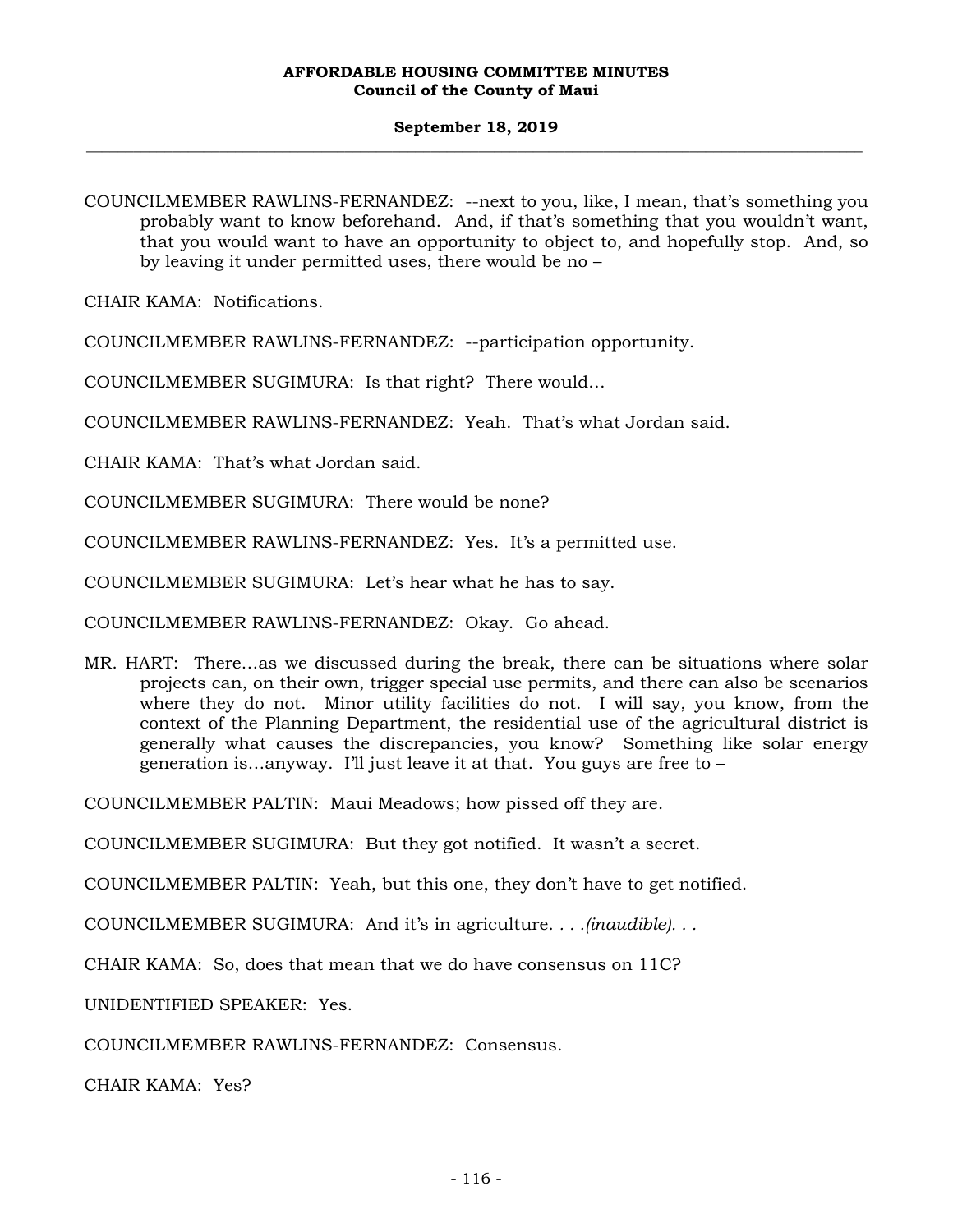# **September 18, 2019 \_\_\_\_\_\_\_\_\_\_\_\_\_\_\_\_\_\_\_\_\_\_\_\_\_\_\_\_\_\_\_\_\_\_\_\_\_\_\_\_\_\_\_\_\_\_\_\_\_\_\_\_\_\_\_\_\_\_\_\_\_\_\_\_\_\_\_\_\_\_\_\_\_\_\_\_\_\_\_\_\_\_\_\_\_\_\_\_\_\_\_\_\_\_\_\_\_\_\_**

COUNCILMEMBER LEE: Consensus.

CHAIR KAMA: Okay. Consensus on 11C.

COUNCILMEMBER RAWLINS-FERNANDEZ: Okay.

CHAIR KAMA: Thank you.

COUNCILMEMBER RAWLINS-FERNANDEZ: Mahalo.

CHAIR KAMA: Oh. 6B on my proposal.

COUNCILMEMBER HOKAMA: So, Chair?

CHAIR KAMA: Yes, sir?

COUNCILMBEMBER HOKAMA: In simple, layman's, on the street –

CHAIR KAMA: Layman's.

COUNCILMEMBER HOKAMA: --terms, 6B means that, what? No further subdivision allowed? Is that the plain language; basic understanding of 6B?

COUNCILMEMBER PALTIN: I don't think so.

COUNCILMEMBER HOKAMA: 'Cause that's why I'm just asking that simple question.

CHAIR KAMA: Th exemptions that they're asking for in 6B allows them to do this project. If they don't' get the exemption, the project doesn't go through. That's basically what it means in a nutshell. Is that right, Mr. Brown?

MR. BROWN: Yes.

COUNCILMEMBER SUGIMURA: Oh. Then we must pass this. Consensus.

CHAIR KAMA: So that's the amen?

COUNCILMEMBER SUGIMURA: Amen.

COUNCILMEMBER HOKAMA: And that's why, we just need…we…common language, which the constitution –

CHAIR KAMA: Okay.

COUNCILMEMBER HOKAMA: --requires.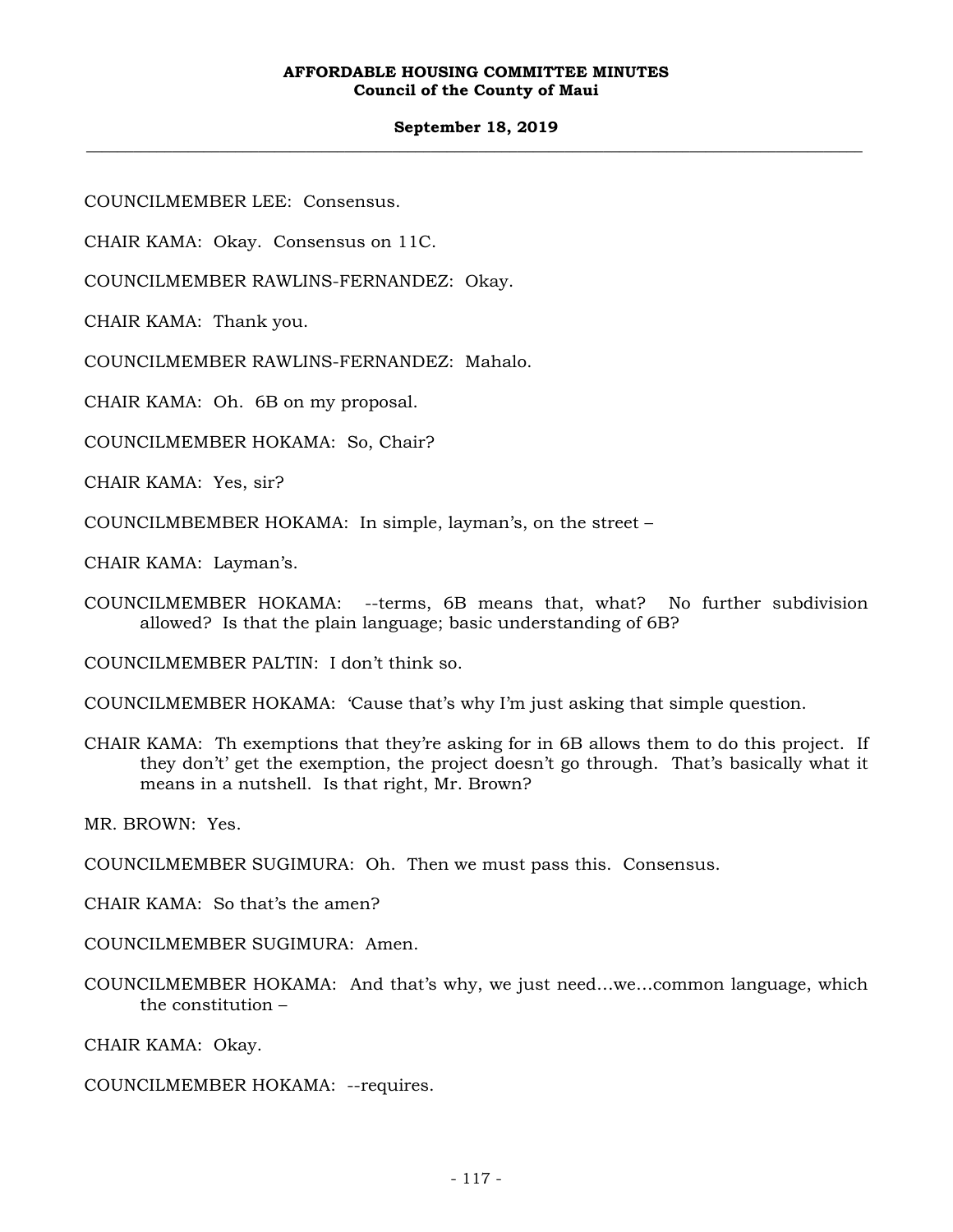COUNCILMEMBER SUGIMURA: Consensus.

CHAIR KAMA: Yes, Mr. Hart?

MR. HART: Point of clarification. That is not saying what we were discussing earlier. The other one pertained to the agricultural sliding scale, and the final lots that you're left with that cannot be re-subdivided. I believe this one is referring to condominiumizing, or re-subdividing.

CHAIR KAMA: Well this is…

COUNCILMEMBER HOKAMA: Okay. And that's why I wanted you guys to…

MR. HART: Any of the 34 lots in the project, 6B.

COUNCILMEMBER HOKAMA: 'Cause we said we're not allowing property regimes.

UNIDENTIFIED SPEAKER: *. . .(inaudible). . .*

CHAIR KAMA: It says…

COUNCILMEMBER SUGIMURA: Permit exemption from Section…

MR. HART: I apologize.

COUNCILMEMBER SUGIMURA: Okay. Let's get clarity.

CHAIR KAMA: After…this is the first in the parking lot, and then we have Ms. Paltin's 7, 9, and 10. And, so, while they're doing that back there…so, this is what my plan is, is to, after we're done with all the modifications, call for a short recess and have Staff make sure that they have all the modifications that we've had consensus on so that they can be able to read it so that we all know what it is we said yes to, and we understood what we said yes to. Then have them all read it out, and then do the motion to accept them.

COUNCILMEMBER HOKAMA: Just have it printed out for us.

CHAIR KAMA: Printed out? Okay.

COUNCILMEMBER HOKAMA: Yeah. I think that's –

CHAIR KAMA: Better.

COUNCILMEMBER HOKAMA: --better for all the Members –

CHAIR KAMA: Okay. Then the reading. Okay.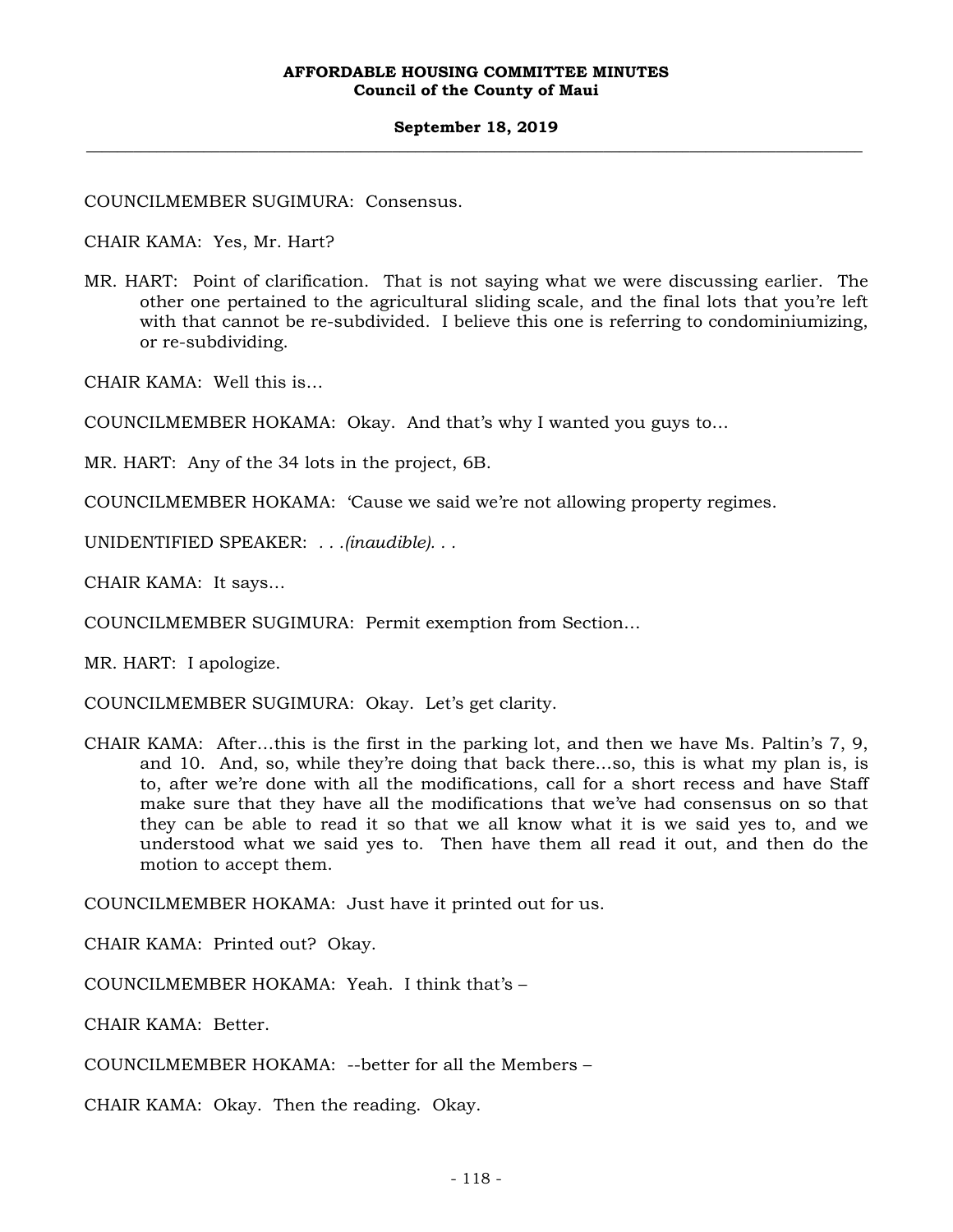# **September 18, 2019 \_\_\_\_\_\_\_\_\_\_\_\_\_\_\_\_\_\_\_\_\_\_\_\_\_\_\_\_\_\_\_\_\_\_\_\_\_\_\_\_\_\_\_\_\_\_\_\_\_\_\_\_\_\_\_\_\_\_\_\_\_\_\_\_\_\_\_\_\_\_\_\_\_\_\_\_\_\_\_\_\_\_\_\_\_\_\_\_\_\_\_\_\_\_\_\_\_\_\_**

COUNCILMBER HOKAMA: --before we vote.

COUNCILMEMBER LEE: So what you're saying is that you're going to try and get consensus on all, if not most all of…

CHAIR KAMA: On all the modifications that we've brought forth tonight; yes. And so…

COUNCILMEMBER LEE: What if you can't get consensus on one or two items?

COUNCILMEMBER SUGIMURA: *. . .(inaudible). . .*

CHAIR KAMA: Well, we'll cross that bridge when we get to it.

COUNCILMEMBER SUGIMURA: Yeah. We'll delete it.

- CHAIR KAMA: Hey, I'm still praying up here. I don't know about you guys sitting down there.
- COUNCILMEMBER LEE: Well…

CHAIR KAMA: Yes?

COUNCILMEMBER LEE: You know, I just, it's not too much progress when you go from the parking lot to crossing the bridge, you know? We gotta get to the end goal, right?

CHAIR KAMA: Yeah.

COUNCILMEMBER LEE: Okay. So…

CHAIR KAMA: But we crossed the bridge.

COUNCILMEMBER LEE: So the idea is that –

CHAIR KAMA: So we're in the parking lot.

- COUNCILMEMBER LEE: --if we can't reach consensus, we just vote it up or down, and then we forward.
- COUNCILMEMBER SUGIMURA: Yeah.

CHAIR KAMA: Yeah.

COUNCILMEMBER LEE: Okay. Thank you.

CHAIR KAMA: Pretty much. Thank you. Yes, Ms. Paltin?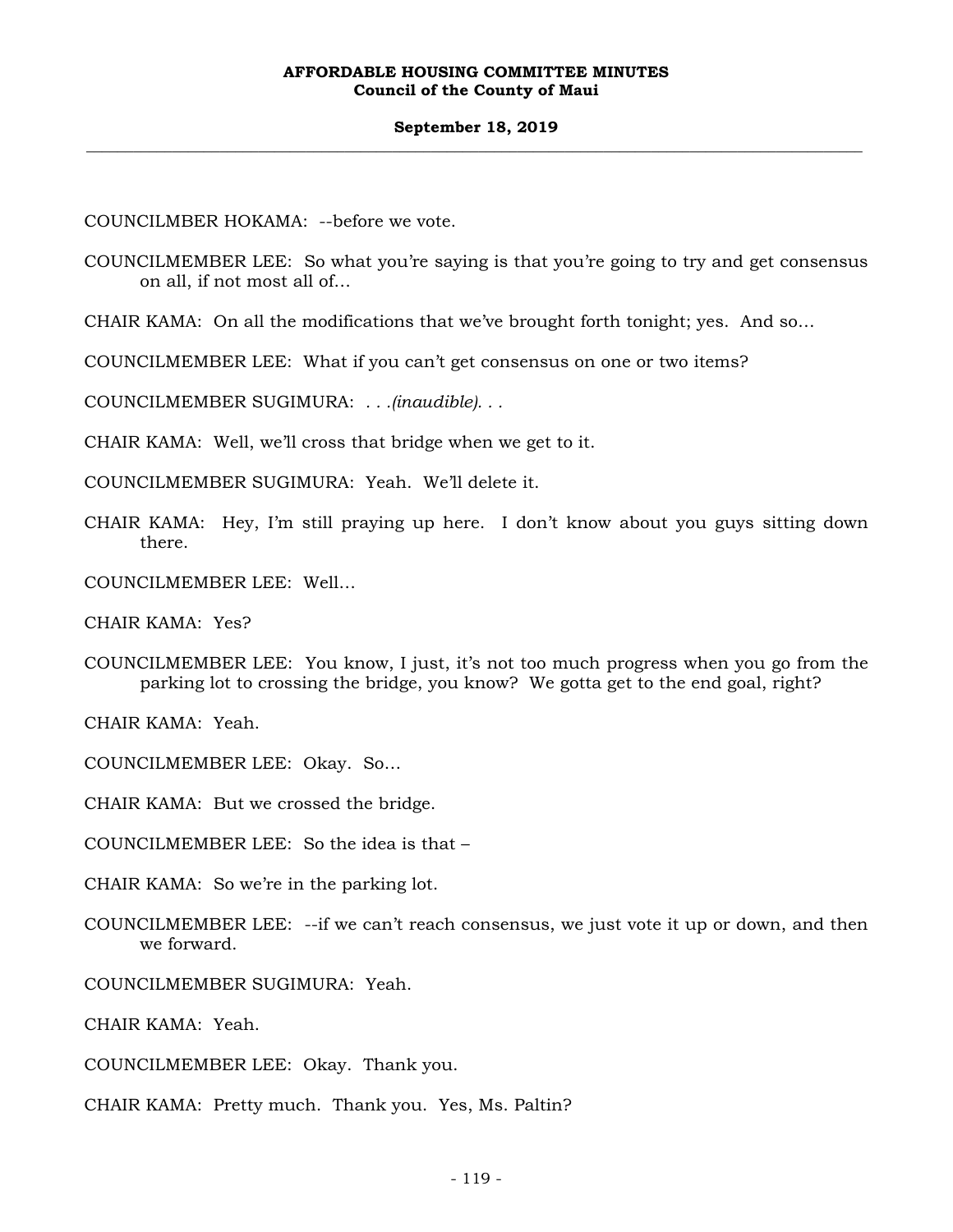COUNCILMEMBER PALTIN: I just was…sorry, I didn't mention this earlier, but I just was wondering if we were going to include, like, a standard language modification that something like the developer…what the developer represented will be significantly the same. We didn't put any conditions on the cattle ranch or the halau resource area, and I'm, to some extent, okay with that, because I don't want to lock them in to, like, a halau resource area, but something needs to be going on there, whether it's cattle or halau or something. Like, so, the standard condition language that the development would significantly match what was represented or something. I think they probably have that language on file or something.

COUNCILMEMBER SUGIMURA: What does that mean?

CHAIR KAMA: I'm sorry. I have to call a recess, but, let's hold that thought. *. . .(gavel). . .*

# **RECESS: 7:51 p.m.**

# **RECONVENE: 8:05 p.m.**

- CHAIR KAMA: *. . .(gavel). . .* The night is getting long, the Staff is getting tired, and if it's okay with you all –
- COUNCILMEMBER SUGIMURA: Yes. Yes, Chair?
- CHAIR KAMA: --I'd like to be able to ask for a recess for Monday at 9 'o clock.
- COUNCILMEMBER SUGIMURA: You don't want us to vote tonight?
- CHAIR KAMA: Your Staff doesn't want to vote tonight.
- COUNCILMEMBER SINENCI: The 23rd?
- CHAIR KAMA: The 23rd. Yes, Ms. Lee?
- COUNCILMEMBER LEE: Okay. Before you talk about getting consensus on going home and rescheduling, I'd like clarification on something. Because, as you know, I was the Housing Director for eight years, but since then, you know, rules, laws could have changed. But I'd like to ask Ms. Munsell, who's the Director of Housing and Human Concerns, about the issue of the requirement for affordable units in a 201H application. Ms. Munsell?
- CHAIR KAMA: Ms. Munsell, did you get that question?
- MS. MUNSELL: Yes. And I apologize, again, I was looking in the…for the 50 percent, or the 51, or more than 50 percent requirement, and I'm not finding that, actually, in the law, but rather, finding it in the Administrative Rules, under 15-307-52. And what it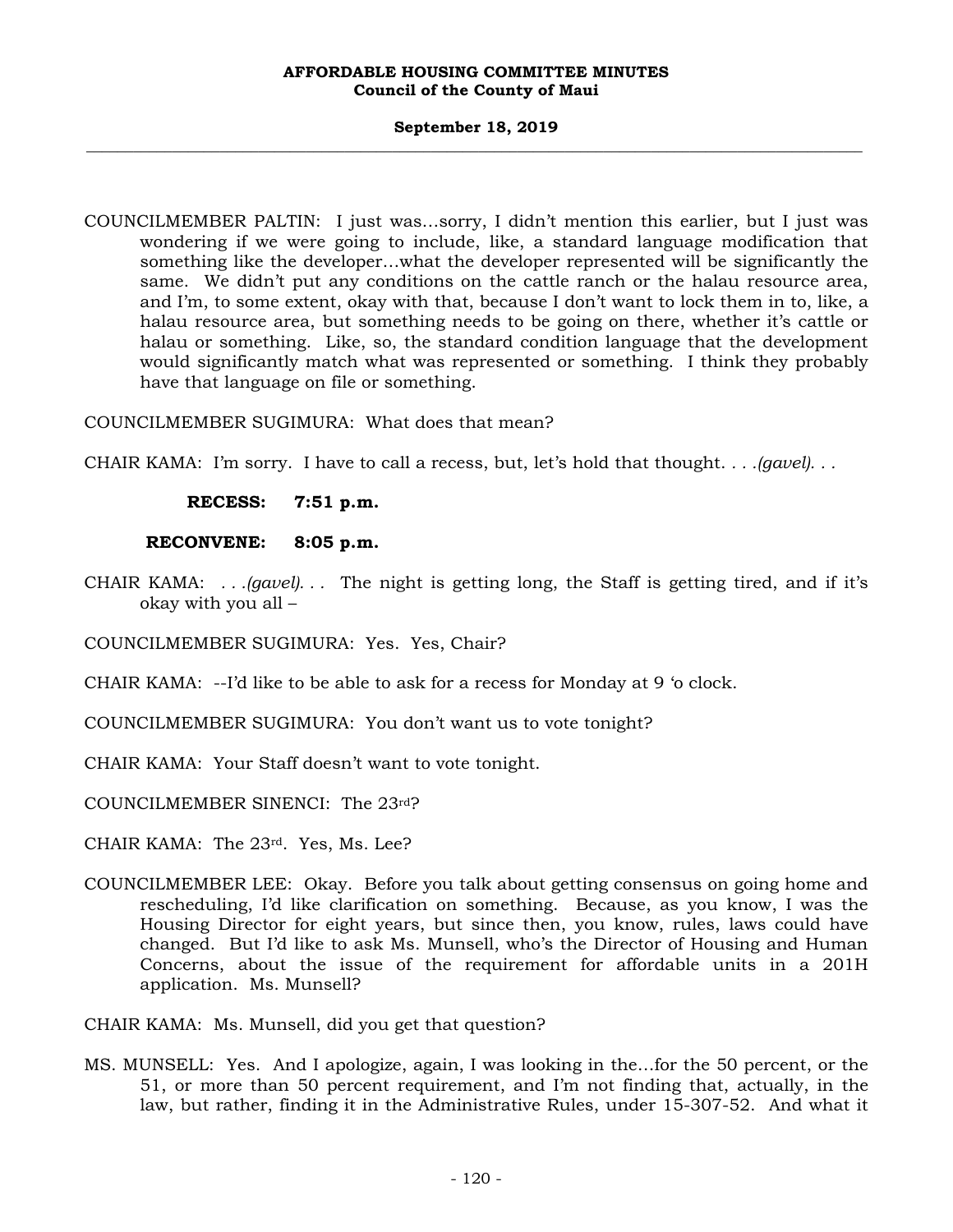# **September 18, 2019 \_\_\_\_\_\_\_\_\_\_\_\_\_\_\_\_\_\_\_\_\_\_\_\_\_\_\_\_\_\_\_\_\_\_\_\_\_\_\_\_\_\_\_\_\_\_\_\_\_\_\_\_\_\_\_\_\_\_\_\_\_\_\_\_\_\_\_\_\_\_\_\_\_\_\_\_\_\_\_\_\_\_\_\_\_\_\_\_\_\_\_\_\_\_\_\_\_\_\_**

says here is that the project is primarily designed for lower-income housing, as determination by the corporation. Project shall be primarily designed for lower-income housing. If the project meets the requirements set forth in, you know, Section 15-307- 26, which is what it outlines what's supposed to be in the application, essentially. So I'm not seeing something that says specifically 50 percent or more. It's prim…, the definition appears. And I'm…before we meet again, I'll confirm that, but it says primarily for.

COUNCILMEMBER LEE: So my point is, it doesn't say 51 percent, it doesn't say 60 percent. It uses the word primarily, but it also defers to the counties, and that's the reason why the HRS was created, is to give the counties the ability to expedite projects. So I'm glad Ms. Munsell found that in the Admin Rules, and she is going to do a little bit more research on it, but there's no such thing as 51 percent, okay? Thank you.

CHAIR KAMA: Yes, mister…

MR. RAPACZ: Thank you, Chair. The Hawaii Administrative Rules for 201H, in Section 15- 307-26 Part C, the developer's supposed to state, first of all, the approximate number of dwelling units in the proposed project.

COUNCILMEMBER SUGIMURA: Okay.

MR. RAPACZ: I don't know what that number is. We've heard 19, we've heard market lots. I don't know how many units on the market lots. I don't know what the proposed number is of dwelling units. It then goes on to say, more than 50 percent of the total dwelling units shall be for very low, low, low moderate, and moderate income households. So, the 50 percent comes directly out of the Administrative Rules that the Deputy Director just cited.

COUNCILMEMBER LEE: Okay.

MS. MUNSELL: Thank you, Mr. Rapacz. I appreciate that.

- COUNCILMEMBER LEE: Okay. And then she is gonna research it a little bit more, but thank you, John, for that. Or we still have the other alternative of adding additional accessory units so that the majority of the units will continue to be affordable, yeah?
- CHAIR KAMA: Yes. So can we get back to the issue of a recess?

COUNCILMEMBER LEE: Yeah. I just needed clarification on that.

CHAIR KAMA: Good. I'm glad you did.

COUNCILMEMBER LEE: Yeah. Okay. Thanks.

CHAIR KAMA: And you'll be getting more later, I'm sure.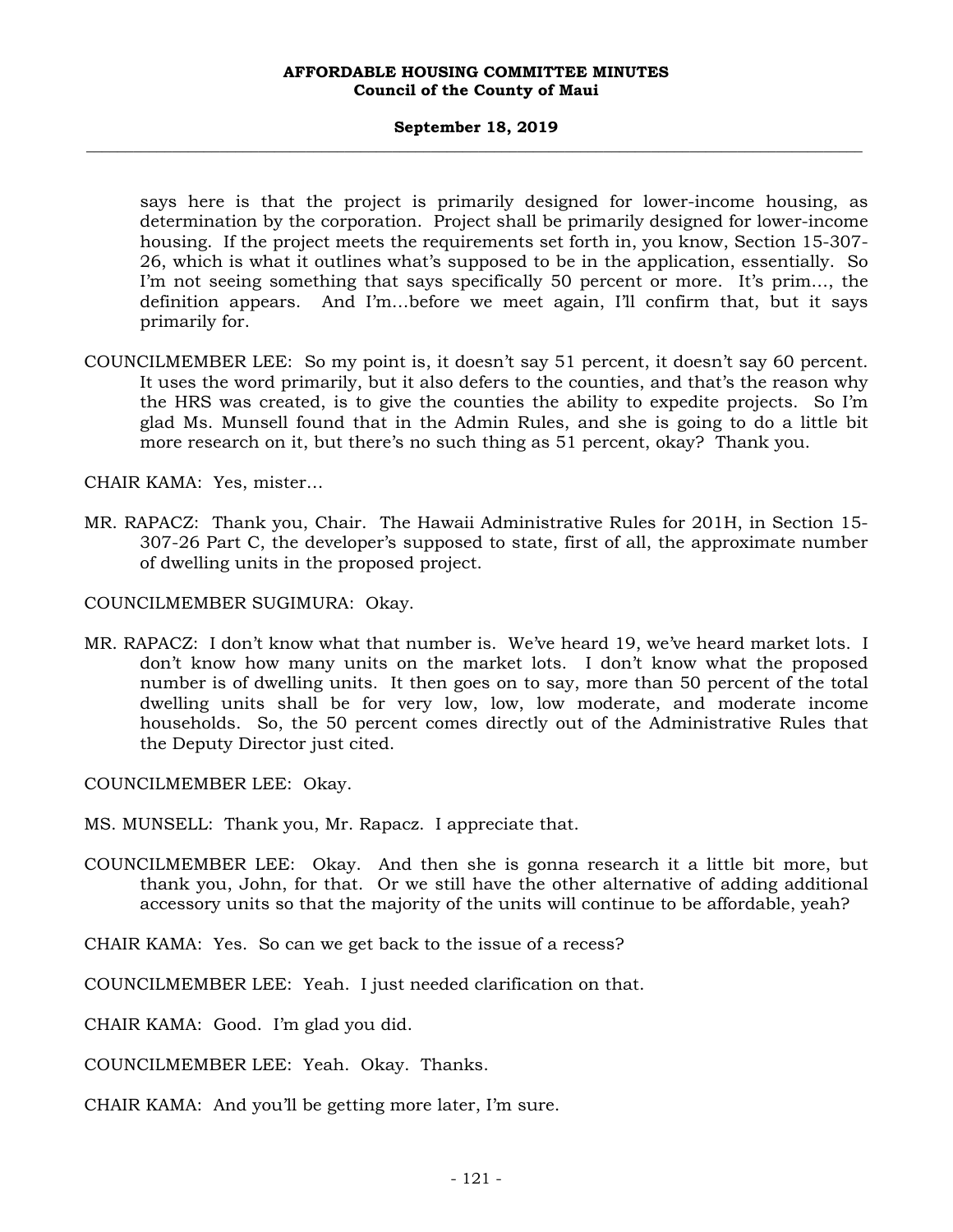## **September 18, 2019 \_\_\_\_\_\_\_\_\_\_\_\_\_\_\_\_\_\_\_\_\_\_\_\_\_\_\_\_\_\_\_\_\_\_\_\_\_\_\_\_\_\_\_\_\_\_\_\_\_\_\_\_\_\_\_\_\_\_\_\_\_\_\_\_\_\_\_\_\_\_\_\_\_\_\_\_\_\_\_\_\_\_\_\_\_\_\_\_\_\_\_\_\_\_\_\_\_\_\_**

COUNCILMEMBER LEE: I hope so.

CHAIR KAMA: Okay. So, Members…yes, miss…

COUNCILMEMBER RAWLINS-FERNANDEZ: Chair?

CHAIR KAMA: Yes?

COUNCILMEMBER RAWLINS-FERNANDEZ: Okay. It sounds like you want to find a recess date, and then adjourn.

CHAIR KAMA: Well, I think that we found one for Monday.

COUNCILMEMBER RAWLINS-FERNANDEZ: Oh. I'm sorry, and then recess.

CHAIR KAMA: And recess.

COUNCILMEMBER RAWLINS-FERNANDEZ: Not adjourn.

CHAIR KAMA: Yes.

COUNCILMEMBER RAWLINS-FERNANDEZ: I have two more conditions that I wanted to propose, so I just wanted to make sure that we don't –

CHAIR KAMA: You want to read it into…

COUNCILMEMBER RAWLINS-FERNANDEZ: --recess before…

CHAIR KAMA: Okay. Read it…

COUNCILMEMBER RAWLINS-FERNANDEZ: …into the record.

CHAIR KAMA: Okay. Let's get to the consensus for the recess date, then I want you to read it into the record, and then get it typed up for us, and we'll send it over to –

COUNCILMEMBER RAWLINS-FERNANDEZ: Okay.

CHAIR KAMA: --OCS so that…and then we'll put this in our parking lot. Because we're done with the rest of the consensus, so they're gonna write that together. So when we meet again, we're gonna go through the issues in the parking lot, and your two.

COUNCILMEMBER RAWLINS-FERNANDEZ: Okay.

CHAIR KAMA: Okay?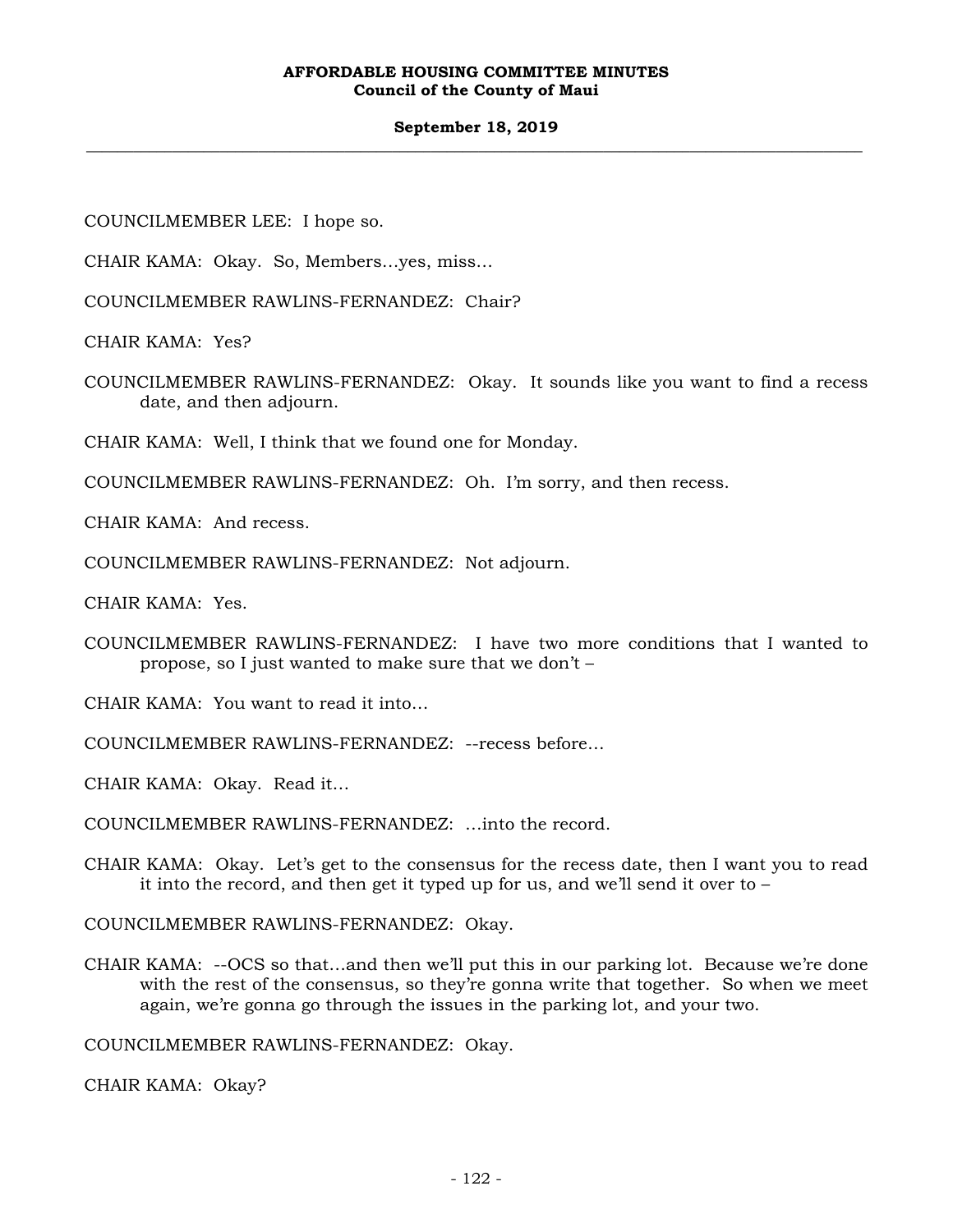COUNCILMEMBER RAWLINS-FERNANDEZ: That's acceptable. Mahalo.

CHAIR KAMA: So…yes?

- COUNCILMEMBER RAWLINS-FERNANDEZ: So the 23rd, there's an affordable housing convention, or meeting, on Oahu that I was planning to attend. I wasn't sure if that was something that you had planned to attend.
- CHAIR KAMA: No. I have another meeting. But I gotta come here, because I don't know of any other dates. Yes, Ms. Lee, and then Mr. Sinenci?
- COUNCILMEMBER LEE: You know, I realize that you want to go home, but I would like to suggest that we do not accept any more conditions after tonight, because –

CHAIR KAMA: Is there a consensus on that?

COUNCILMEMBER SUGIMURA: Yes.

CHAIR KAMA: Members?

COUNCILMEMBER SUGIMURA: Yes.

CHAIR KAMA: Thank you. So we'll take Ms. Keani Fernandez' in tonight.

COUNCILMEMBER LEE: Yeah.

CHAIR KAMA: Thank you.

COUNCILMEMBER LEE: Yeah. Because, you know, we can go on forever, you know, doing this, yeah?

CHAIR KAMA: Yeah.

COUNCILMEMBER LEE: Thank you.

- CHAIR KAMA: Thank you. Mr. Sinenci?
- COUNCILMEMBER SINENCI: Thank you, Chair. Monday, I'm at a Native Hawaiian conference on Oahu.

CHAIR KAMA: Anybody else going to the CNHA Conference? Just you two. Okay.

COUNCILMEMBER SINENCI: I will be back by Thursday.

COUNCILMEMBER SUGIMURA: We have…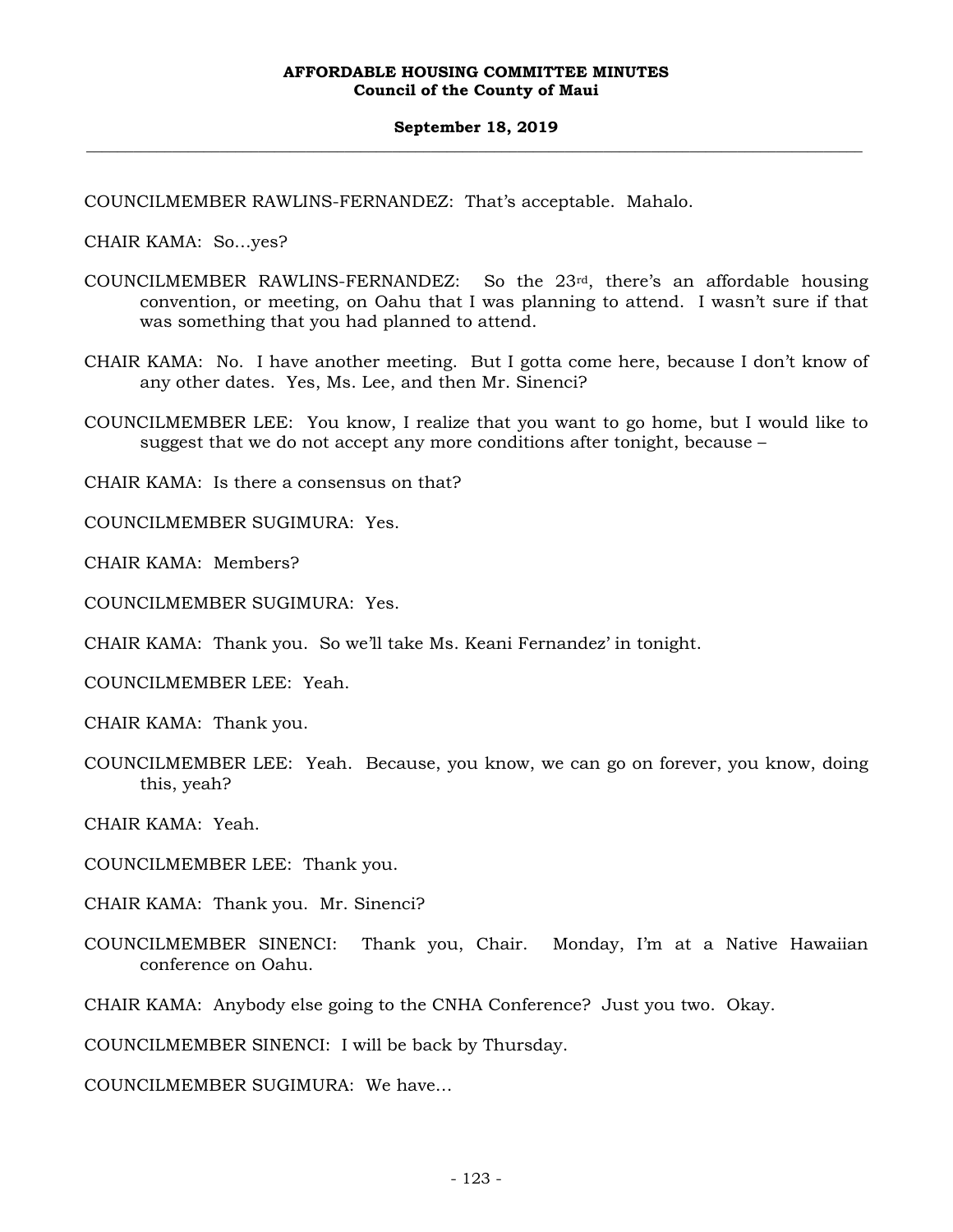#### **September 18, 2019 \_\_\_\_\_\_\_\_\_\_\_\_\_\_\_\_\_\_\_\_\_\_\_\_\_\_\_\_\_\_\_\_\_\_\_\_\_\_\_\_\_\_\_\_\_\_\_\_\_\_\_\_\_\_\_\_\_\_\_\_\_\_\_\_\_\_\_\_\_\_\_\_\_\_\_\_\_\_\_\_\_\_\_\_\_\_\_\_\_\_\_\_\_\_\_\_\_\_\_**

CHAIR KAMA: What is that, mister…what did you say, Mr. Sinenci?

COUNCILMEMBER SINENCI: I'll be back on Thursday, if you want to reconsider.

CHAIR KAMA: Yes, Ms. Keani Fernandez-Rawlins [*sic*]?

COUNCILMEMBER RAWLINS-FERNANDEZ: Okay. So, I have two items on my agenda tomorrow. The first one needs to happen, but the second one, I think I could defer, if Members are available tomorrow. All Members are in EDB, and, perhaps I could complete the meeting within an hour. Would two hours be enough, tomorrow?

CHAIR KAMA: Members, will two hours tomorrow be enough for all of us?

COUNCILMEMBER LEE: Yes.

COUNCILMEMBER SUGIMURA: I'm ready to vote.

CHAIR KAMA: You all promise? I'll make you promise.

COUNCILMEMBER SUGIMURA: Promise.

CHAIR KAMA: You're not getting fed tomorrow. *. . .(chuckle). . .* I'm just joking. Okay. So, is that possible, Mr. Rapacz? So, we, again, probably need the Chair's approval, so, I have to call her.

VICE-CHAIR MOLINA: Madam Chair?

CHAIR KAMA: Yes?

COUNCILMEMBER SUGIMURA: Recess.

CHAIR KAMA: Yes, Mr. Molina?

VICE-CHAIR MOLINA: And, also, if, for some unlikely reason, we need more than two hours, then, I think after maybe Mr. Hokama's committee meeting, if anybody wants to do a late afternoon, I could –

COUNCILMEMBER HOKAMA: You can have whatever you want.

VICE-CHAIR MOLINA: Yeah.

COUNCILMEMBERS: *. . .(chuckle). . .*

CHAIR KAMA: Thank you, Mr. Hokama.

VICE-CHAIR MOLINA: Look at everybody. Thank you.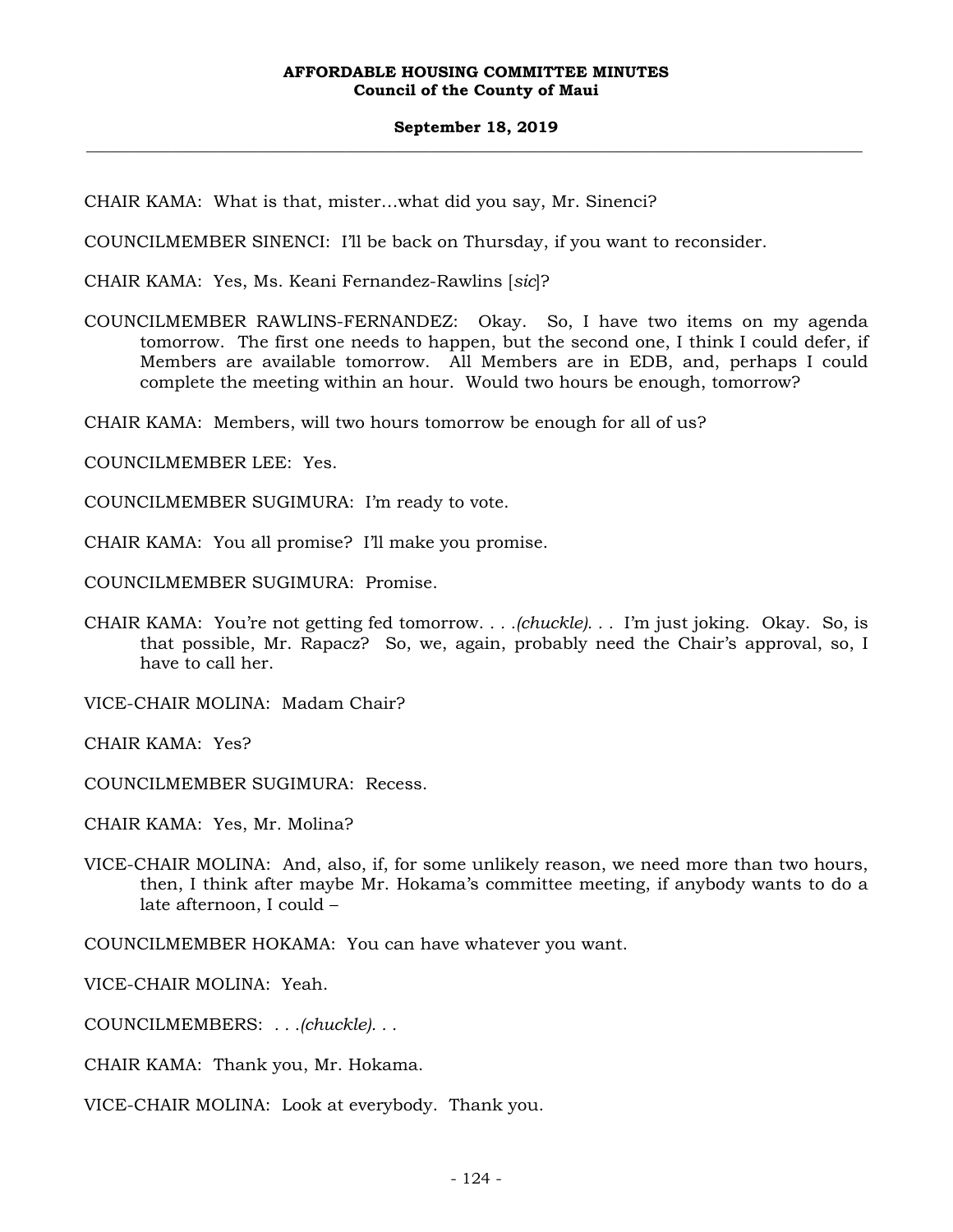COUNCILMEMBER SUGIMURA: Finish this.

CHAIR KAMA: Okay. So, I'm going to recess. We're going to call the Chair for her permission to do a recess for tomorrow. Maybe around, what, 11 'o clock? Or, 10:30? What?

COUNCILMEMBER RAWLINS-FERNANDEZ: 10.

CHAIR KAMA: 10?

COUNCILMEMBER RAWLINS-FERNANDEZ: Yeah.

CHAIR KAMA: At 10?

COUNCILMEMBER RAWLINS-FERNANDEZ: I'll just…we'll start the meeting at 9:00, and then, I mean, most of the Members are here in EDB, so they're aware that I'm going to keep the meeting an hour, and I'll adjourn the meeting –

CHAIR KAMA: Okay.

COUNCILMEMBER RAWLINS-FERNANDEZ: --at 9:50 or something. And then we can –

CHAIR KAMA: Okay.

COUNCILMEMBER RAWLINS-FERNANDEZ: --go…reconvene.

CHAIR KAMA: And then if we don't finish, then we'll allow Mr. Hokama to have his committee meeting, and then whatever time after that, we'll go ahead and use that time. So, and after that, it should be finished. Members? Okay. Thank you, Mr. Hokama. Thank you, Ms. Rawlins-Fernandez. So I'm going to recess and call–

COUNCILMEMBER LEE: Wait, wait, wait. She has her two…your two things. Hurry up.

COUNCILMEMBER SUGIMURA: Modifications.

COUNCILMEMBER RAWLINS-FERNANDEZ: Oh. Okay.

CHAIR KAMA: Oh. I'm sorry. Yes. Read it into the record.

COUNCILMEMBER RAWLINS-FERNANDEZ: Well, I mean, we still need to go into recess, and then come back, --

CHAIR KAMA: Yes.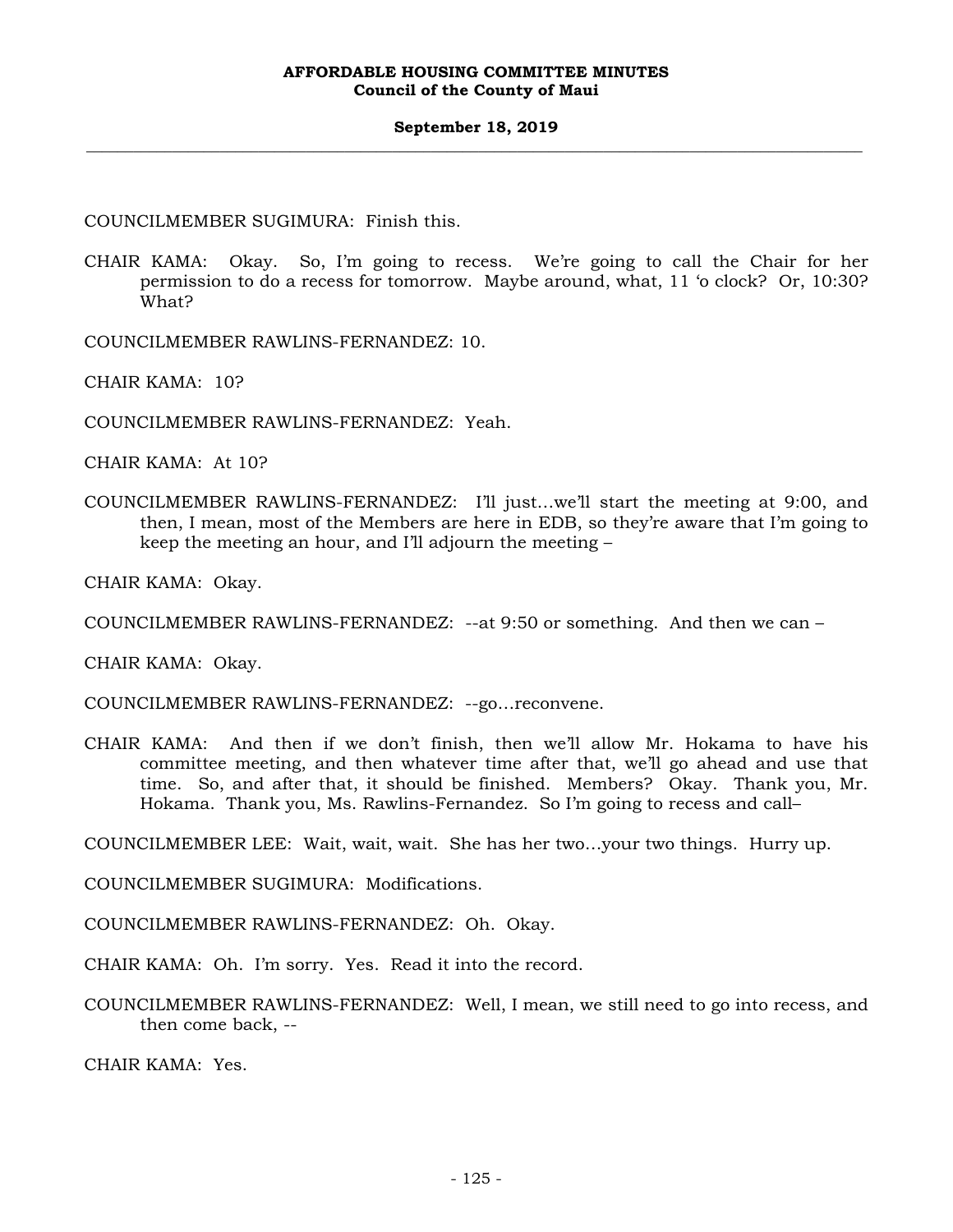#### **September 18, 2019 \_\_\_\_\_\_\_\_\_\_\_\_\_\_\_\_\_\_\_\_\_\_\_\_\_\_\_\_\_\_\_\_\_\_\_\_\_\_\_\_\_\_\_\_\_\_\_\_\_\_\_\_\_\_\_\_\_\_\_\_\_\_\_\_\_\_\_\_\_\_\_\_\_\_\_\_\_\_\_\_\_\_\_\_\_\_\_\_\_\_\_\_\_\_\_\_\_\_\_**

COUNCILMEMBER RAWLINS-FERNANDEZ: --because you have to call the Chair, and then you have to tell us –

CHAIR KAMA: Yes.

COUNCILMEMBER RAWLINS-FERNANDEZ: --when the recess date is going to be at.

CHAIR KAMA: Yes.

COUNCILMEMBER RAWLINS-FERNANDEZ: Okay. But I'll read this now. Okay. So, this condition was something that, when I met with Mr. Brown and Mr. Schnell, they were amenable to. So, this is…it was inspired by Member Lee.

CHAIR KAMA: You inspired her to come up with another condition.

- COUNCILMEMBER RAWLINS-FERNANDEZ: From the Waikapu Country Town condition. So, five percent of the monthly annual HOA dues, or dues from the HOA, will be donated to Mauna Kahalawai Watershed Partnership, and if it no longer exists, an organization that does substantially similar work to protect the watershed.
- MR. BROWN: I guess I'd be amenable to that, if you vote yes for the project. Seriously, I mean, seriously. I mean…

CHAIR KAMA: And your second?

COUNCILMEMBER RAWLINS-FERNANDEZ: And the second…okay. Since it's going to go into the parking lot, and then we can amend it. But, to the point that Member Paltin was making, I think there's really no assurances in writing, aside from strict or substantial compliance to what was represented to us verbally, and in the meeting documents, that the halau resource cultivation area and the cattle pasture will be there after the project is developed. So, a halau resource cultivation area shall be created in lots 13 through 19, and a cattle pasture shall be created in lots 1 through 12…1 through 11. And, yeah. I can make that better by the time that we reconvene.

CHAIR KAMA: Okay. Well, thank you. So, yes?

COUNCILMEMBER PALTIN: I had a question. You know, when it said…when we both said, like, if they are sold before 30 years, does the County automatically have right of first refusal on those affordable homes that are sold prior to the 30 year deed restriction?

CHAIR KAMA: I didn't put that in mine. Did you want to put that in yours?

COUNCILMEMBER PALTIN: Yeah.

CHAIR KAMA: Okay.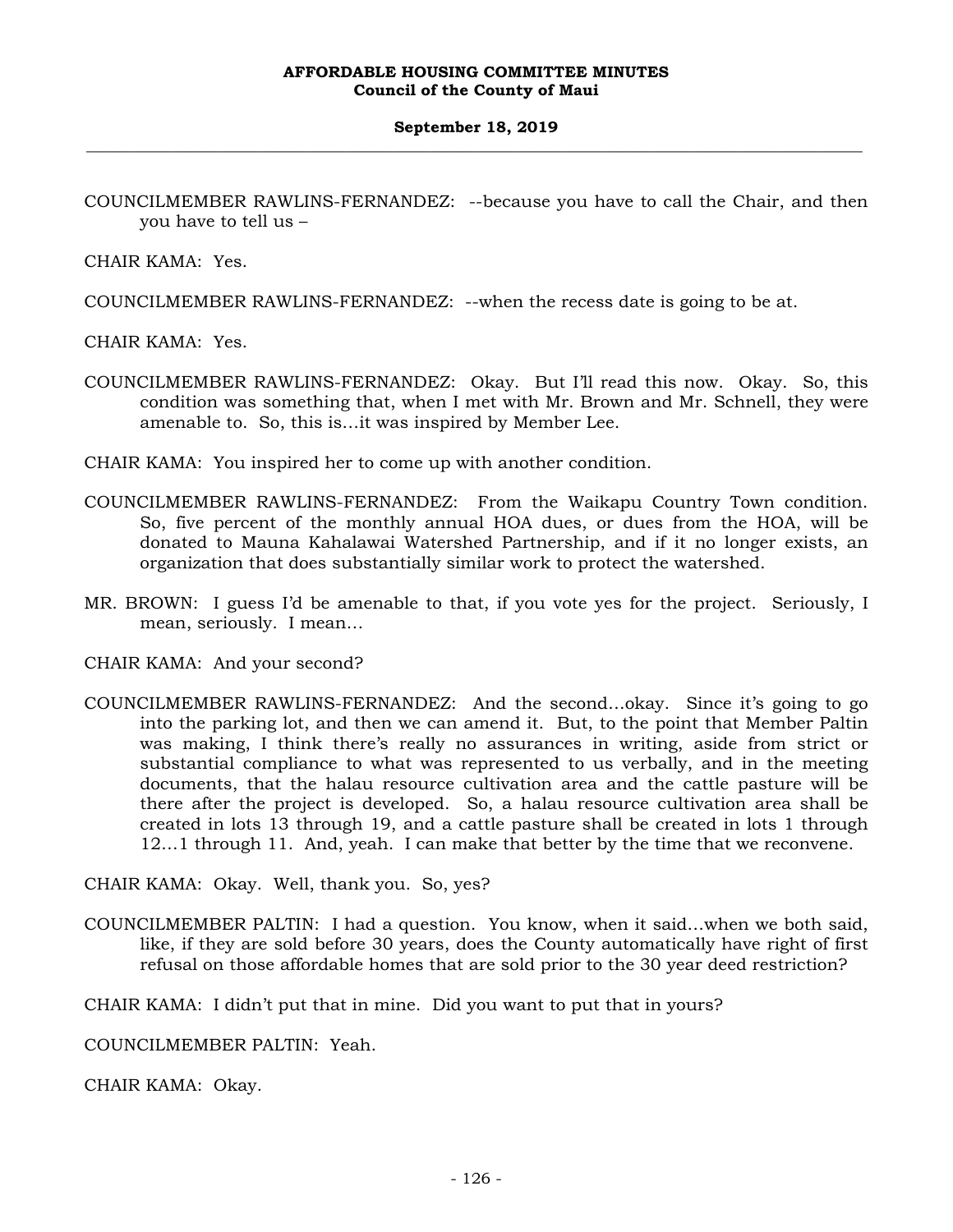COUNCILMEMBER PALTIN: Thanks.

CHAIR KAMA: Alison, could you add that? Yes, Ms. Lee?

COUNCILMEMBER LEE: Ms. Munsell, they do this all the time, so they have a whole system. Follow 2.96.

CHAIR KAMA: Oh. Is that a given?

UNIDENTIFIED SPEAKER: Yeah.

CHAIR KAMA: Oh. It's a given?

COUNCILMEMBER PALTIN: Oh. Okay. Perfect.

CHAIR KAMA: It's a given. It's okay.

COUNCILMEMBER PALTIN: Yeah. That was, like, my question.

CHAIR KAMA: Thank you. Yeah. Recess. . . *.(gavel).* . .

**RECESS: 1:44 p.m.** 

 **RECONVENE: 2:19 p.m.** 

CHAIR KAMA: The Affordable Housing Committee of September 18th is now reconvening. Okay, Members, so we all agreed by consensus and take into consideration Mr. Hokama's authoritative voice that we have all decided  $\dots$  1, 2, 3, 4, 5, 6 – all 8 eight of us, that we're going to meet tomorrow and we're going to recess today's meeting and reconvene tomorrow at 10:00 a.m. Thank you to Ms. Keani Rawlins-Fernandez. And if we don't finish during her time, that Mr. Hokama has consented to allowing us to utilize whatever time he has left and we'll meet after his Committee meeting tomorrow afternoon. And this is by consensus of all eight of us, correct?

COUNCILMEMBERS: Yes.

CHAIR KAMA: Okay? Well, thank you. This meeting is now in recess. *. . .(gavel). . .*

# **RECESSED: 8:20 p.m.**